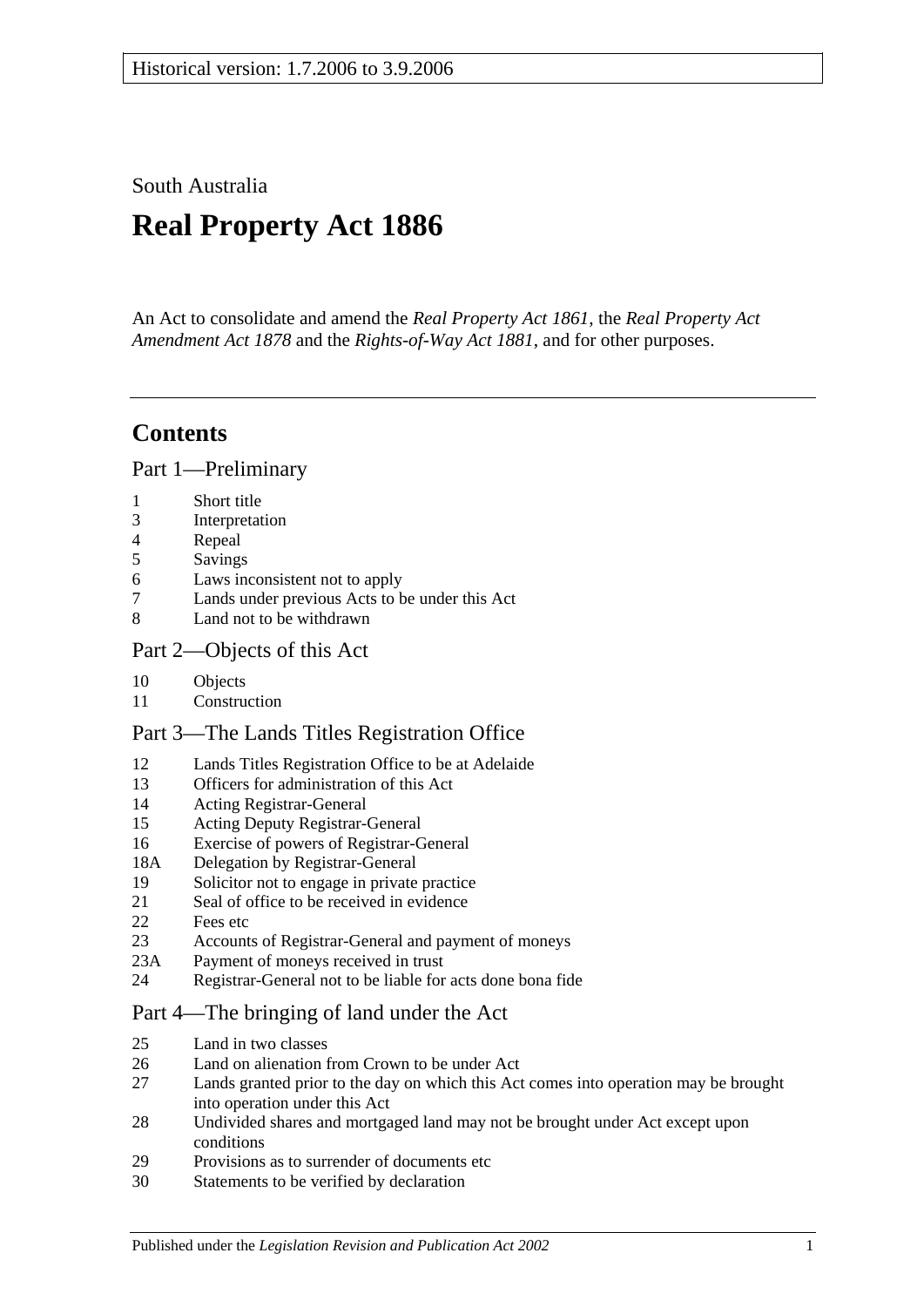- [Application, how to be dealt with](#page-21-3)
- [Titles in three classes](#page-22-0)
- [Procedure under second class](#page-22-1)
- [Procedure under third class](#page-23-0)
- [Notice of application to be published](#page-23-1)
- [Second and third classes brought under this](#page-23-2) Act
- [How land to be brought under Act](#page-23-3)
- [Action to be taken on return of notices or failure of personal service](#page-24-0)
- [Caveat against bringing land under Act](#page-24-1)
- [If caveat be received within time limited, proceedings stayed](#page-24-2)
- [Applicant may withdraw his application](#page-24-3)
- [Documents of title, if they include other property, to be returned to applicant](#page-24-4)<br>43 Certificate to issue in name of deceased applicant proprietor or his nominee
- [Certificate to issue in name of deceased applicant proprietor or his nominee](#page-25-0)
- [Proceedings under caveat](#page-25-1)
- [Lapse of caveat](#page-25-2)
- [Reversion expectant on lease not to be extinguished](#page-25-3)
- [Part 5—Registration of title](#page-26-0)

#### [Division 1—Registration of title in the Register Book](#page-26-1)

- [Registration of title in the Register Book](#page-26-2)
- [Certificates to be in duplicate](#page-26-3)
- [Folios in Register Book](#page-26-4)
- [Requirements of memorial](#page-26-5)
- 51A [Evidentiary](#page-26-6)

## Division [2—Registration of title by other methods](#page-26-7)

- 51B [Registration of title electronically etc](#page-26-8)
- 51C [Issue of certificate of title](#page-27-0)
- 51D [Evidentiary](#page-28-0)

## [Division 2A—Boundaries](#page-28-1) of registered land

51E [Coordinated cadastre](#page-28-2)

#### [Division 3—General](#page-28-3)

- [Endorsement of record of registration](#page-28-4)
- [Retention of records](#page-29-0)
- [Form of instruments](#page-29-1)<br>55 Instruments
- **[Instruments](#page-29-2)**
- [Priority of instruments](#page-29-3)
- 56A [Registration](#page-30-0)
- [Effect of registration of instruments](#page-30-1)
- [Where two or more instruments presented at same time](#page-30-2)
- [Provision for registration in case of death of party executing instrument](#page-30-3)
- [Person to whom certificate or other instrument of title has been issued in error, or who](#page-30-4)  [wrongfully retains such instrument, may be summoned](#page-30-4)
- [Arrest of person refusing to deliver up instrument for cancellation or correction](#page-31-0)
- [Order for delivery of instrument](#page-31-1)
- [Orders for cancellation of instrument and alteration of Register Book](#page-31-2)
- [Powers of court to direct cancellation of certificate or entry](#page-31-3)
- [Search allowed](#page-31-4)
- [Conflict between original and duplicate certificate](#page-31-5)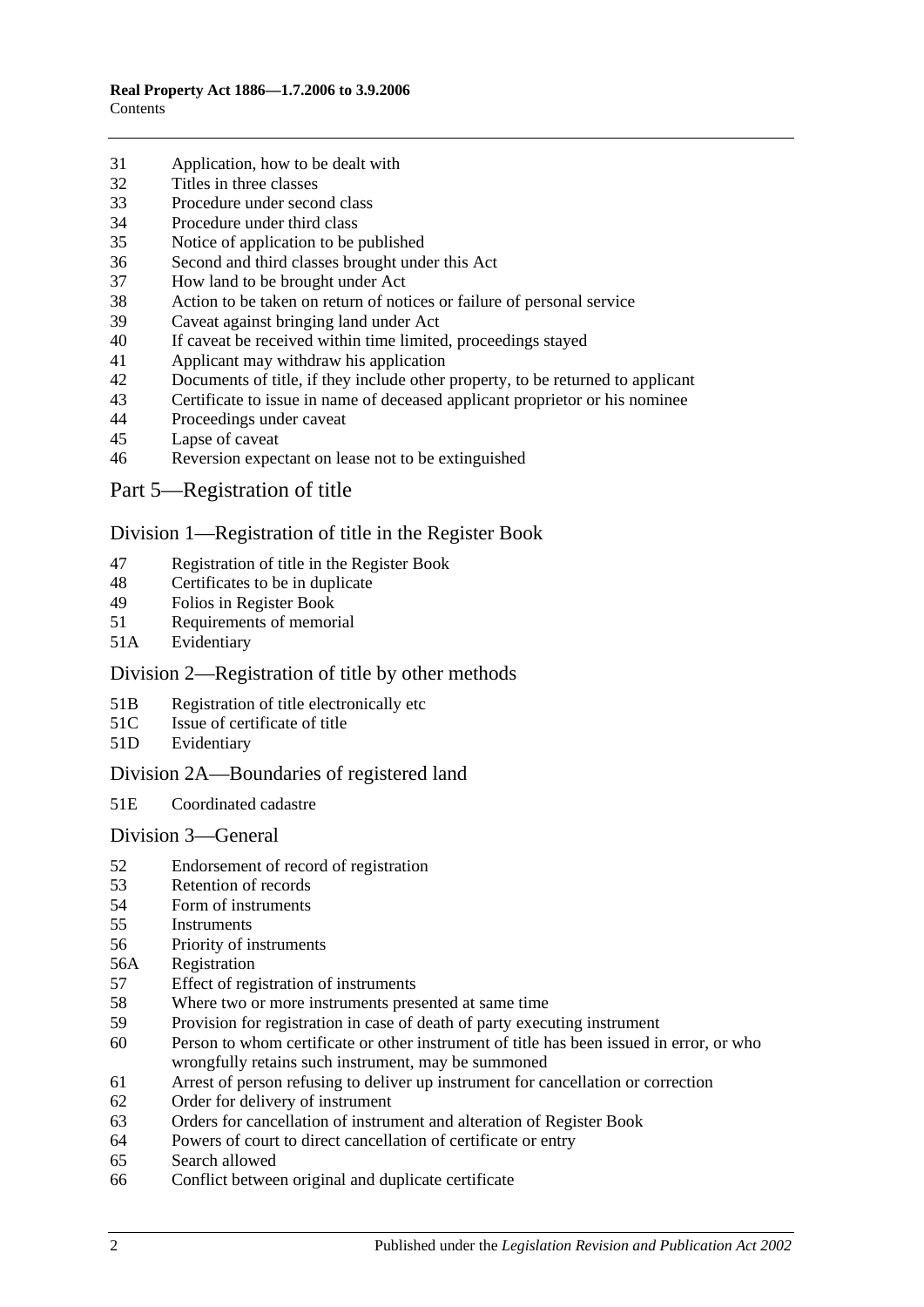#### 66A [Lodgement of land grant](#page-32-0)

## [Part 6—The title of registered proprietors](#page-34-0)

- 67 [Instruments not effectual until registration](#page-34-1)
- 68 [Person named in certificate to be the registered proprietor](#page-34-2)
- 69 [Title of registered proprietor indefeasible, except in cases of—](#page-34-3)
- 70 [In other cases title of registered proprietor shall prevail](#page-35-0)
- 71 [Saving of certain rights and powers viz](#page-36-0)
- 72 [Knowledge of trust not evidence of want of bona fides](#page-36-1)

#### [Part 7—Certificates of title](#page-38-0)

- 73 [Certificate of title](#page-38-1)
- 74 [Joint tenants and tenants in common](#page-38-2)
- 75 [Certificates for remainder and reversions](#page-38-3)
- 76 [Mode of inheritance or succession shall be implied](#page-38-4)
- 77 [Memorials on certificates](#page-38-5)<br>78 Certificates in lieu of surr
- [Certificates in lieu of surrendered certificates](#page-38-6)
- 79 [Substituted certificate etc](#page-39-0)
- 80 [Issue of certificates of title](#page-39-1)

## [Part 7A—Title by possession to land under this Act](#page-40-0)

- 80A [Application for certificate based on possession](#page-40-1)
- 80B [Signature attestation and operation of application](#page-40-2)
- 80C [Application how dealt with](#page-40-3)
- 80D [Requisitions](#page-40-4)
- 80E [Notice of application](#page-40-5)
- 80F [Caveats](#page-41-0)
- 80G [Power to issue certificates](#page-41-1)
- 80H [Cancellation of instruments](#page-42-0)
- 80I [Fees](#page-42-1)

#### [Part 8—Easements](#page-44-0)

- 81 [Certificates may contain statement of right-of-way or other easement](#page-44-1)
- 82 [Description of easement](#page-44-2)
- 83 [Registered proprietor not to be subject to rights-of-way not mentioned in certificate](#page-44-3)
- 84 [Easement not binding on registered proprietor subsequently acquiring land bona fide for](#page-44-4)  [value unless entered on certificate of title](#page-44-4)
- 85 Land to [be held free of rights-of-way](#page-44-5)
- 86 [Public rights-of-way etc not within this Act](#page-44-6)
- 87 [Certificates heretofore issued conclusive evidence of right-of-way therein described](#page-45-0)
- 88 [Entry as to easement to be made on original and duplicate certificates of title](#page-45-1)
- 89 [Short form of describing right-of-way](#page-45-2)
- 89A [Incorporation of long forms of easements in instruments](#page-45-3)
- 90 [Deposit of plan showing rights-of-way](#page-45-4)
- 90A [Application of sections](#page-45-5) 90B, [90C, 90D](#page-45-5) and [90E](#page-45-5)
- 90B [Variation and extinguishment of easements](#page-46-0)
- 90C [Easement and servient land may be vested in same person](#page-48-0)
- 90D [Survey of easement](#page-49-0)
- 90E [No private right-of-way over public street or road](#page-49-1)

#### [Part 9—Crown leases](#page-50-0)

91 [Interpretation of Crown lease](#page-50-1)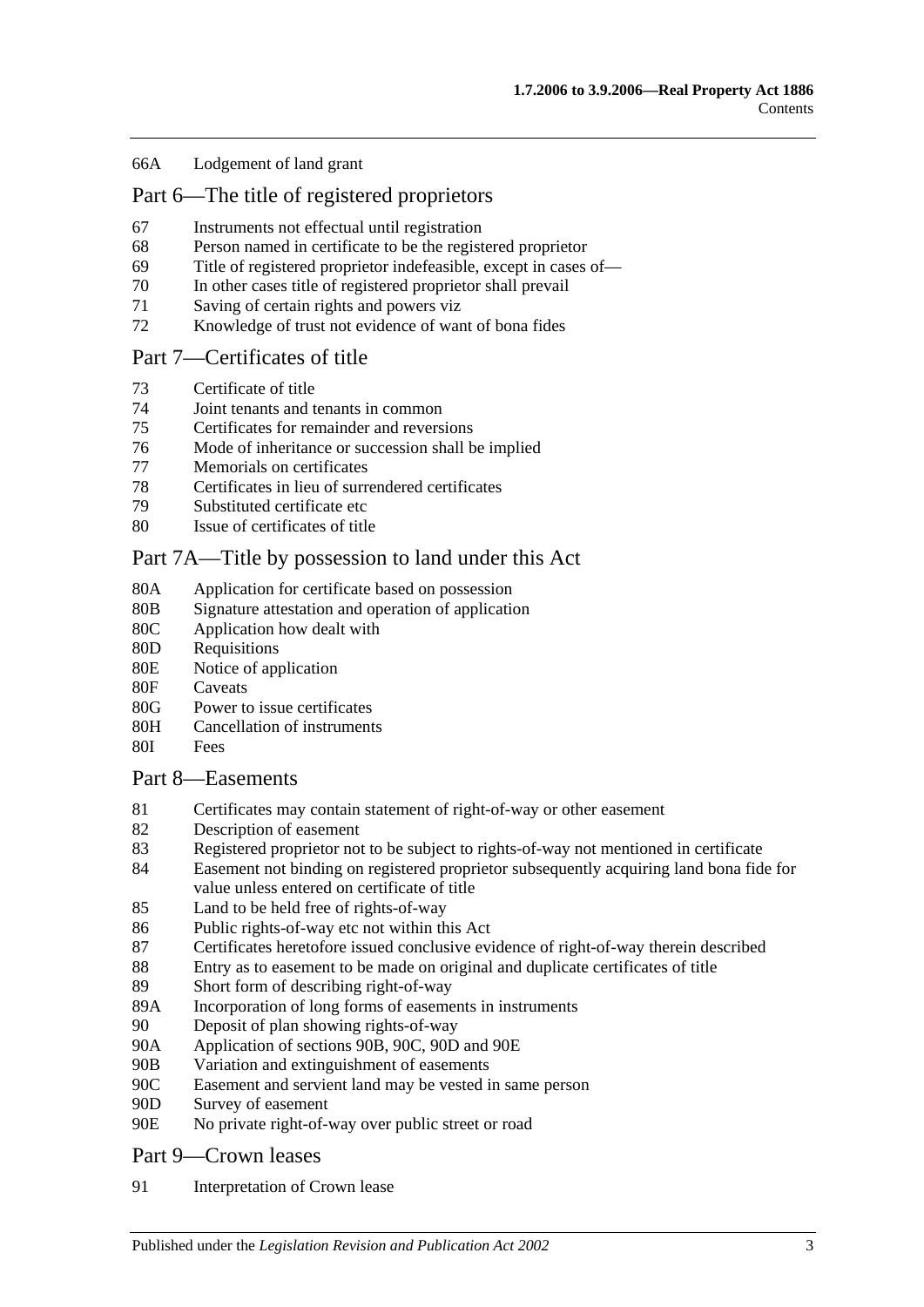- [Person now holding under lease or agreement may surrender](#page-50-2)
- [Execution and Registration of Crown Lease](#page-50-3)
- [Forfeiture etc of Crown Lease](#page-50-4)
- [Not to give any greater effect than if this Act had not been passed. The Minister of Lands](#page-50-5)  [may make regulations](#page-50-5)

### [Part 10—Transfers](#page-52-0)

#### [Transfers](#page-52-1)

- 96A [Acceptance of transfer](#page-52-2)
- [Transferee of land subject to mortgage or encumbrance to indemnify transferor](#page-52-3)
- [On registration of transfer, grant or certificate to be cancelled](#page-52-4)
- [Unless whole of land transferred](#page-53-0)
- [New certificate to purchaser and balance certificate to registered proprietor](#page-53-1)
- [Memorial of order for sale of land for non-payment of rates](#page-53-2)
- [Registration of transfer hereunder](#page-53-3)
- [Discharge of memorial](#page-53-4)
- [Sale under writ of fieri facias or decree, warrant or order of court](#page-54-0)
- [Transfer not to be valid against purchaser until entry of writ](#page-54-1)
- [Transfer on sale under writ, warrant, decree or order](#page-54-2)
- [Production of duplicate instrument not required on transfer under decree or order, writ, or](#page-54-3)  [warrant](#page-54-3)
- [Satisfaction of writ, warrant, decree, or order](#page-54-4)
- [Lapse of writ, decree, warrant, or order](#page-54-5)
- [Transfer by registered proprietor to spouse etc](#page-55-0)
- [Dealings before issue of certificate](#page-55-1)
- [Deed-poll by promoters of undertakings under Lands Clauses Acts](#page-55-2)
- [Mode of registration of such deed-poll](#page-55-3)
- [This Act not to lessen effect of deed-poll heretofore or hereafter executed](#page-56-0)
- 115A [Issue of certificate where land is vested in acquiring authority by operation of law or](#page-56-1)  [compulsorily acquired](#page-56-1)

#### [Part 11—Leases and surrenders](#page-58-0)

- [Lands, how leased](#page-58-1)
- [Contents of lease](#page-58-2)
- [Leases not to bind non-consenting mortgagees or encumbrancees](#page-58-3)
- [Lease for one year need not be registered](#page-58-4)
- 119A [Standard terms and conditions of lease](#page-58-5)
- [Lease may be surrendered by separate instrument](#page-59-0)
- [Registrar-General may enter surrender](#page-59-1)
- [Effect of entry of surrender](#page-59-2)
- [Surrender where lease subject to mortgage or under-lease](#page-59-3)
- [Covenants to be implied in every lease against the lessee](#page-59-4)
- [Powers to be implied in lessor](#page-59-5)
- [Registrar-General to note particulars of re-entry in Register Book](#page-60-0)

#### [Part 12—Mortgages, encumbrances, and discharges](#page-62-0)

- [Lands, how mortgaged or encumbered](#page-62-1)
- [Contents of mortgage or encumbrance](#page-62-2)
- 129A [Standard terms and conditions of mortgage](#page-62-3)
- [Covenant to be implied in every mortgage](#page-63-0)
- 130A [Implied covenant in encumbrance](#page-63-1)
- [Subsequent mortgagees or encumbrancees, may redeem prior mortgages etc](#page-63-2)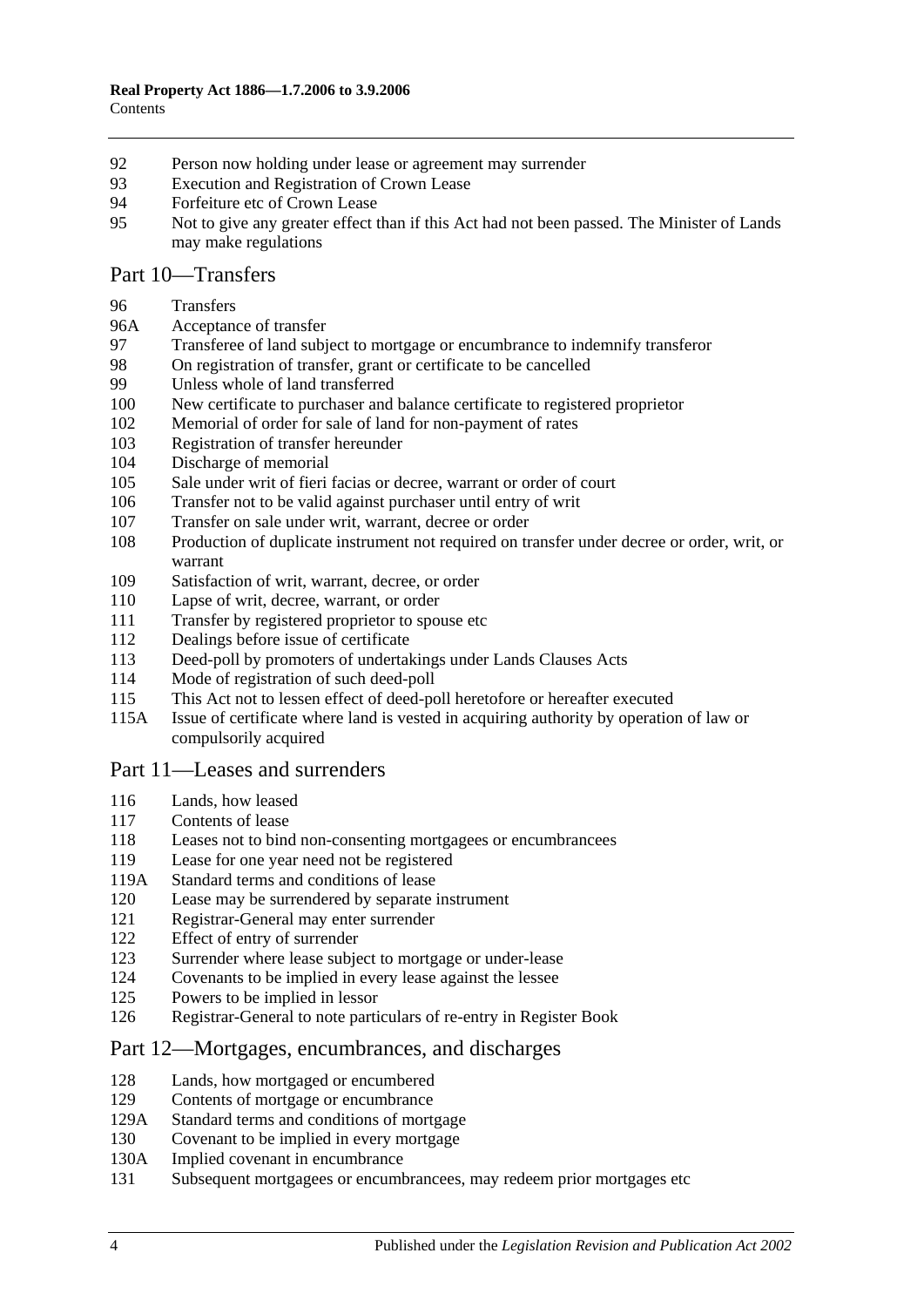- [Nature of mortgage and encumbrance, and procedure in case of default](#page-63-3)
- [Power of sale](#page-64-0)
- [Mortgagee's receipt to discharge purchaser](#page-64-1)
- [Appropriation of proceeds](#page-64-2)
- 135A [Mode of payment of encumbrance](#page-64-3)
- [Transfer upon sale by mortgagee or encumbrancee](#page-64-4)
- [Power of mortgagee to enter, take possession, distrain, let, or bring action for recovery of](#page-65-0)  [land](#page-65-0)
- [Power of mortgagee to distrain on tenant or occupier for arrears not exceeding the amount](#page-65-1)  [of rent due](#page-65-1)
- [Duty of mortgagee of leasehold entering into possession of rent and profits to account](#page-66-0)
- [Application by mortgagee to Registrar-General for foreclosure](#page-66-1)
- [Procedure on foreclosure application](#page-66-2)
- [Effect of order for foreclosure](#page-67-0)
- 142A [Provision for case where mortgagee or encumbrancee refuses to join in proceedings on](#page-67-1)  [default](#page-67-1)
- [Discharge of mortgages and encumbrances](#page-67-2)
- [Entry of satisfaction of annuity](#page-68-0)
- [Discharge of mortgage by Minister in certain cases](#page-68-1)
- 148A [Entry in Register Book where rights of mortgagee barred by Statute](#page-69-0)
- [Equitable mortgage may be created](#page-69-1)
- [Transfer of mortgage, lease and encumbrance](#page-69-2)
- [Effect of such transfer](#page-69-3)
- [Covenants implied in transfer of lease](#page-70-0)

#### [Part 13—Extensions](#page-72-0)

[Renewal or extension of mortgage etc](#page-72-1)

#### [Part 14—Powers of attorney](#page-74-0)

- [Power of attorney](#page-74-1)
- [Deposit of duplicate or attested copy](#page-74-2)
- [Revocation of power of attorney](#page-74-3)
- [Power of attorney heretofore given](#page-74-4)
- [Entry of death of grantor](#page-74-5)
- [Instruments executed before entry of revocation or death to be valid](#page-74-6)

#### [Part 15—Trusts and transmissions](#page-76-0)

- [Trusts contained in grant from the Crown to be inserted in certificate as in original grant](#page-76-1)
- [No particulars of trust to be entered in Register Book but trust instrument may be](#page-76-2)  [deposited](#page-76-2)
- [Insertion of the words "no survivorship" in instruments](#page-76-3)
- [Trustees may authorise insertion of those words](#page-76-4)
- [Effect of entry](#page-77-0)
- [Court may direct notice to be published before order is made](#page-77-1)
- [Court may protect persons interested](#page-77-2)
- [Survivors may nevertheless perform duties or transfer to new trustees](#page-77-3)
- [Disclaimers](#page-77-4)
- [Transmission by bankruptcy or statutory assignment](#page-78-0)
- [Transmission to be entered in Register Book](#page-79-0)
- [Proceedings in case assignment declared void](#page-79-1)
- [Bankruptcy or assignment of lessee](#page-79-2)
- [Entry of surrender or foreclosure not to prejudice cause of action](#page-81-0)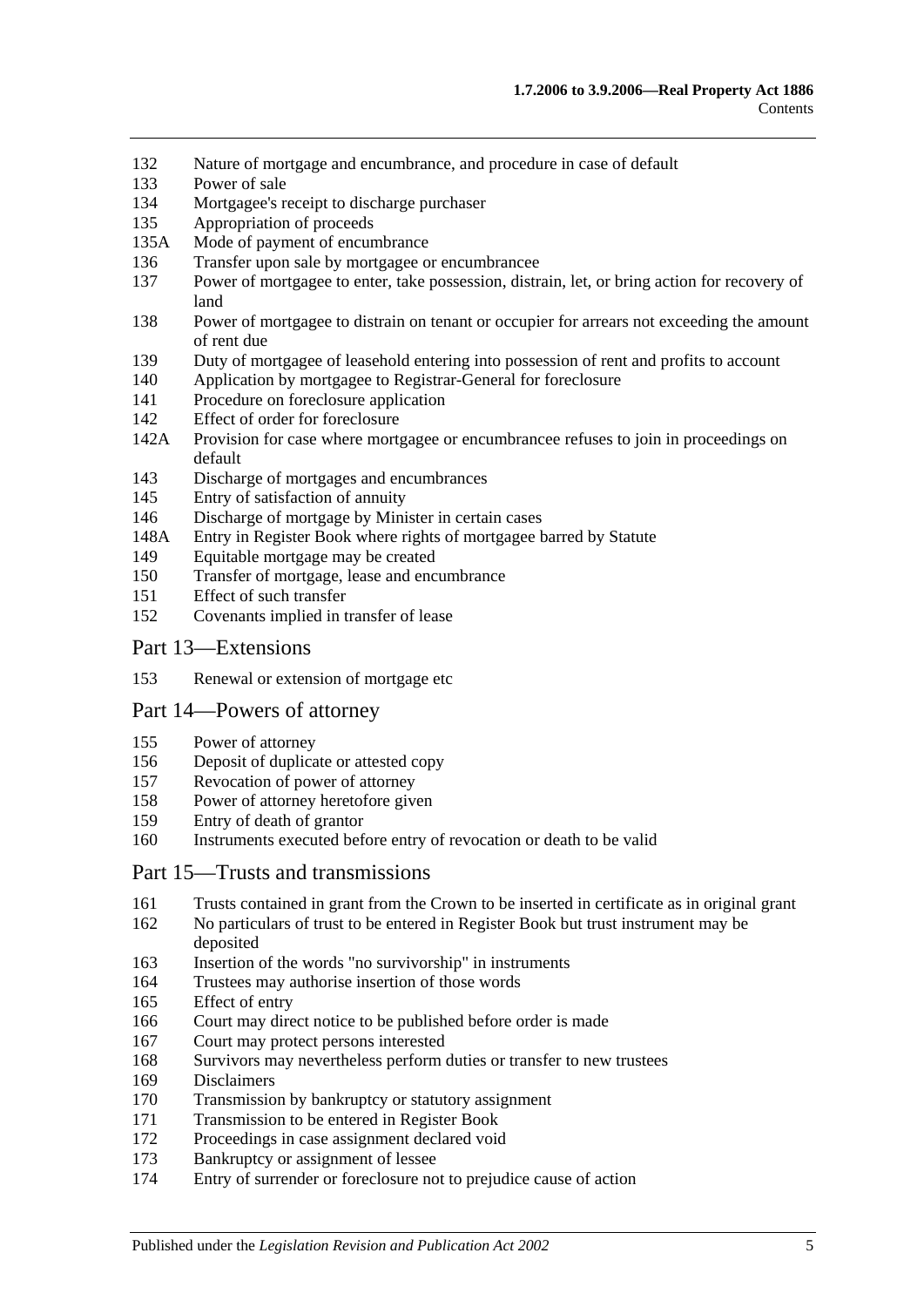- [Transmission of estate of deceased persons](#page-81-1)
- [Application to be made in such case](#page-81-2)
- [Particulars of application to be recorded](#page-81-3)
- [Effect of such entry](#page-81-4)
- [Where two or more executors or administrators, all to concur](#page-81-5)
- [Person registered in place of deceased, bankrupt, or assigning proprietor, to be proprietor](#page-81-6)  [of land for purpose of dealing](#page-81-6)
- [Proceedings when executor etc refuse to transfer](#page-82-0)
- [Court may order transfer to person entitled](#page-82-1)
- [Court may decide question of title etc](#page-82-2)
- [Order of Court vesting land](#page-82-3)
- [Action may be brought by person claiming beneficial interest in name of trustee](#page-82-4)
- [Purchases from registered proprietor not to be affected by](#page-82-5) notice
- [Except in case of fraud](#page-83-0)
- [Registration of survivor of joint proprietors, and of remainder-man entitled to estate in](#page-83-1)  [possession](#page-83-1)

#### [Part 16—Caveats](#page-84-0)

[Caveats](#page-84-1)

## [Part 17—Ejectment](#page-86-0)

- [Summons to give up possession](#page-86-1)<br>193 Summons to contain description
- [Summons to contain description of land](#page-86-2)
- [Orders on non-appearance to summons](#page-86-3)
- [Orders on appearance to summons](#page-86-4)
- [Dismissal of summons not to prejudice other rights](#page-86-5)
- [Effect of order for possession](#page-86-6)
- [Writ of habere facias unnecessary where no one is in possession, or the land is surrendered](#page-87-0)  [voluntarily](#page-87-0)
- [Existing rights preserved](#page-87-1)
- *Local Courts Act 1926* [to apply to this Act](#page-87-2)

## [Part 18—The Assurance Fund](#page-88-0)

- [The Assurance Fund](#page-88-1)
- [Party deprived of land may sue for compensation](#page-89-0)
- [Exoneration of proprietor after transfer for value, except in certain cases](#page-89-1)
- [Proceedings against the Registrar-General, as nominal defendant](#page-89-2)
- [Purchasers etc protected](#page-89-3)
- [Proceedings against the Registrar-General as nominal defendant](#page-90-0)
- [Value of buildings to be excluded](#page-90-1)
- [Persons claiming may, before taking proceedings, apply to the Registrar-General for](#page-90-2)  [compensation](#page-90-2)
- [Assurance Fund not liable for breach of trust or improper exercise of power of sale](#page-90-3)
- [Nor for misdescription of boundaries or parcels except](#page-91-0) in certain cases
- [Procedure upon, and enforcement of claims against the Assurance Fund](#page-91-1)
- [Proceedings where same land is included in two or more grants from the Crown.](#page-92-0)  [Assurance Fund not liable in such case](#page-92-0)
- [Limitation of actions](#page-92-1)
- [Court to have regard to contributory negligence](#page-93-0)
- [Payments out of Assurance Fund to be deemed made on account of certain persons](#page-93-1)
- [Moneys paid out of the Assurance Fund may be recovered](#page-93-2)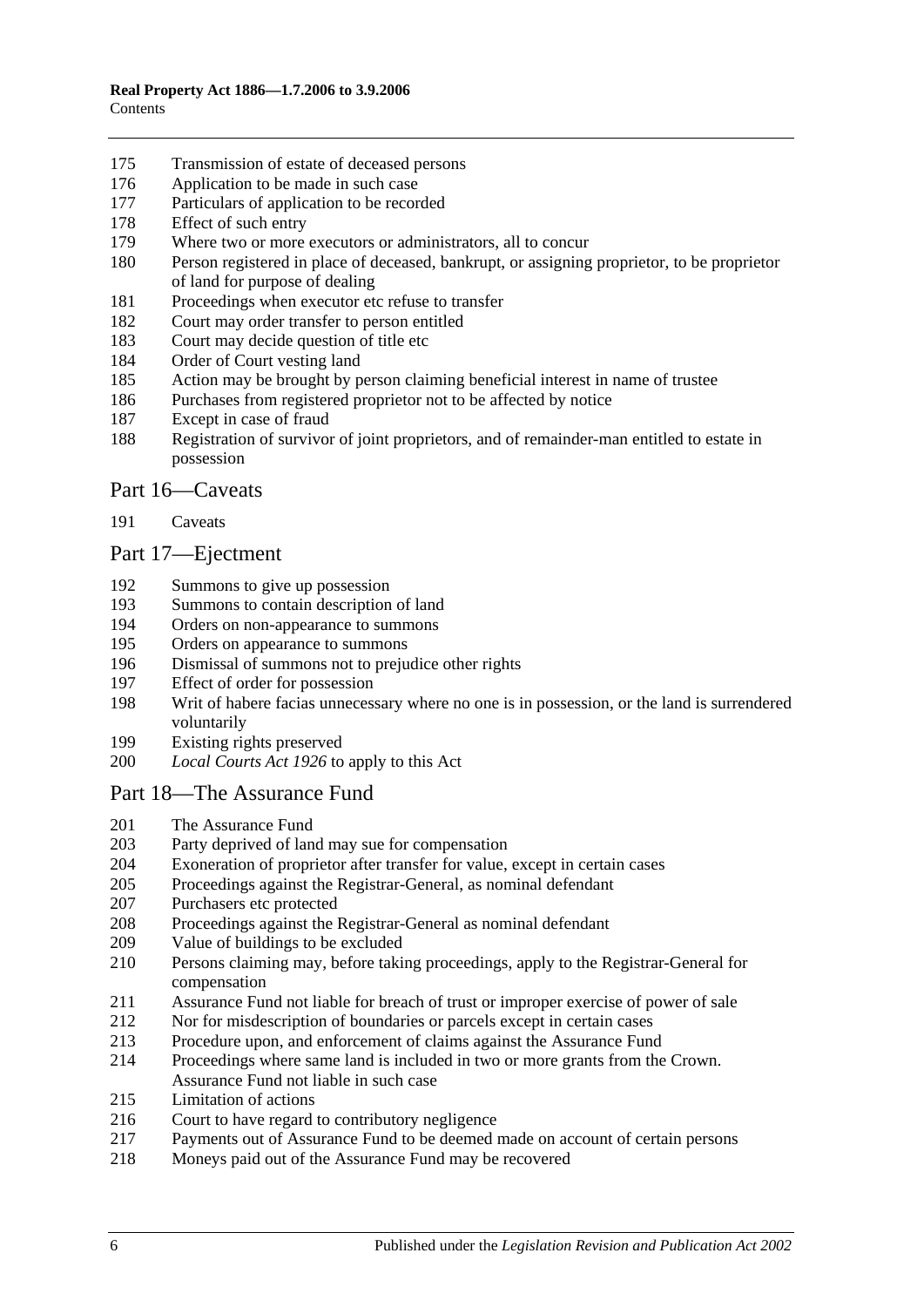219 [Judgment may be entered by Registrar-General for amount paid on account of absent](#page-93-3)  [persons](#page-93-3)

## [Part 19—Special powers and duties of Registrar-General](#page-94-0)

- 220 [Powers of Registrar-General](#page-94-1)
- 221 [Proprietor may summon Registrar-General to show cause, if dissatisfied](#page-97-0)<br>222 Hearing of summons
- [Hearing of summons](#page-97-1)
- 223 [Power of Registrar-General to state case for Court](#page-97-2)

#### [Part 19A—Rectification of certificates](#page-98-0)

- 223A [Applications for amendment](#page-98-1)
- 223B [Notices to be given](#page-98-2)
- 223C [Power of Registrar-General to reject](#page-98-3)
- 223D [Caveats](#page-98-4)
- 223E [Grant of application](#page-99-0)
- 223F [Alterations of certificate in bringing land under this Act](#page-99-1)
- 223G [Amendments of title](#page-99-2)<br>223H Notice of amendmen
- [Notice of amendment of title](#page-99-3)
- 223J [Rectification by consent](#page-100-0)
- 223K [Saving of other powers](#page-100-1)
- 223L [Operation of corrections](#page-100-2)

#### [Part 19AB—Division and amalgamation of allotments](#page-102-0)

#### [Division 1—Preliminary](#page-102-1)

- 223LA [Interpretation](#page-102-2)
- 223LB [Unlawful division of land](#page-104-0)
- 223LC [Application of this Part](#page-105-0)

#### [Division 2—General procedures to be observed in relation to division of land](#page-105-1)

- 223LD [Application for division](#page-105-2)
- 223LE [Deposit of plan of division in Lands Titles Registration Office](#page-107-0)
- 223LF [Streets, roads etc](#page-107-1)
- 223LG [Service easements](#page-108-0)
- 223LH [Consent to plans of division](#page-110-0)
- 223LI [Assessment of stamp duty](#page-110-1)

#### [Division 3—Amalgamation](#page-110-2)

223LJ [Amalgamation](#page-110-3)

#### [Division 4A—Amalgamation of allotments in exchange for division of land](#page-112-0)

- 223LLA [Interpretation](#page-112-1)
- 223LLB [Amalgamation in exchange for division](#page-112-2)
- 223LLC [Creation of amalgamation units](#page-113-0)
- 223LLD [The right to allocate amalgamation units](#page-113-1)
- 223LLE [Right of allocation may be charged](#page-114-0)
- 223LLF [Allocation of an amalgamation unit](#page-114-1)
- 223LLG [Dealings with right subject to charge](#page-114-2)
- 223LLH [Power of sale](#page-114-3)
- 223LLI [Discharge of charge of right of allocation](#page-115-0)
- 223LLJ [Order of priority of charges](#page-115-1)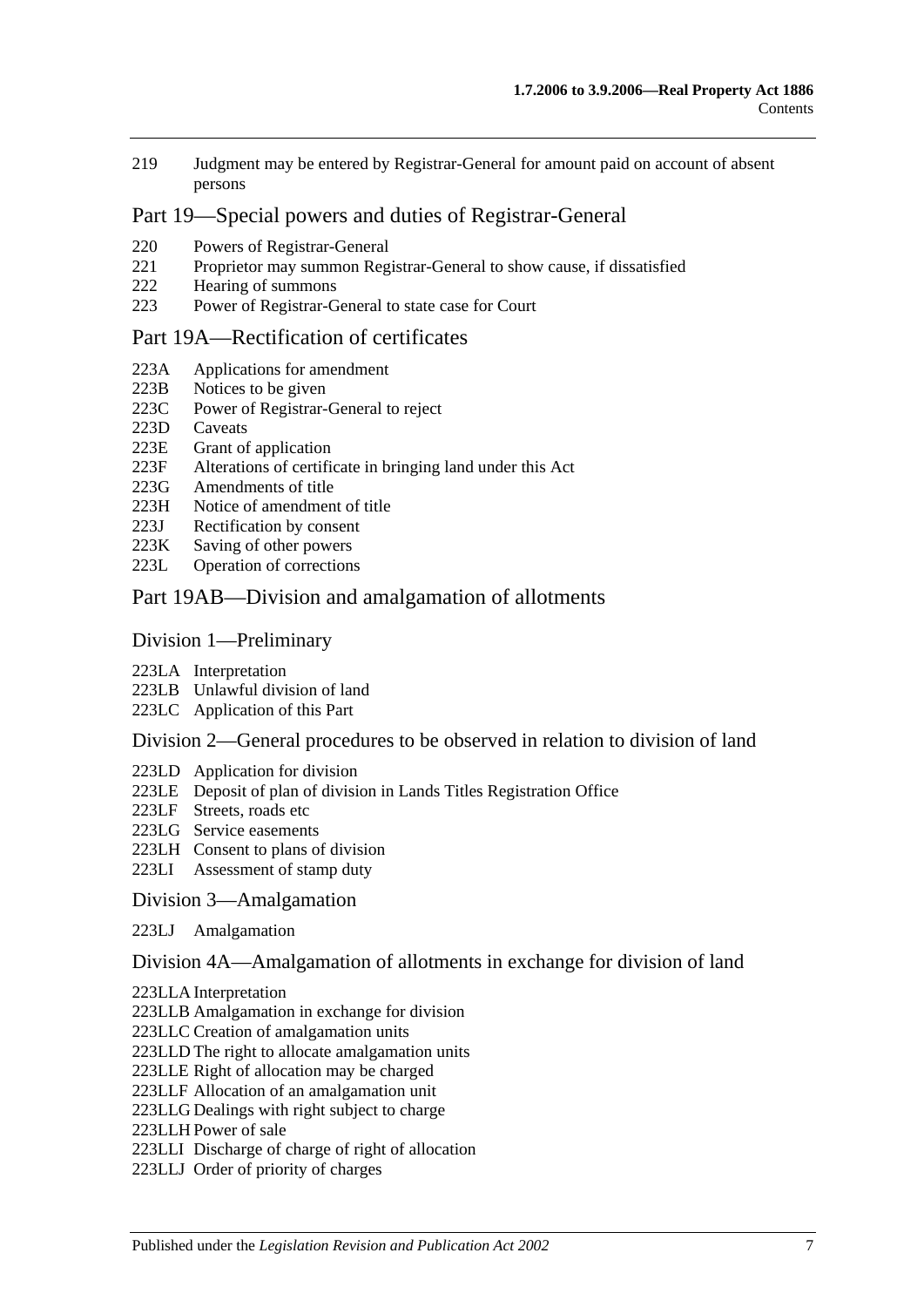#### 223LLK [Register of amalgamated units](#page-115-2) 223LLL [Form of transfers etc](#page-116-0) 223LLM [Exemption from fees and stamp duty](#page-116-1)

### [Division 5—Miscellaneous provisions](#page-116-2)

223LP [Regulations](#page-116-3)

#### [Part 20—Procedure and penalties](#page-118-0)

- [Practice, procedure, appeals, and rules of Court](#page-118-1)
- [Fees of Court](#page-118-2)
- [Forms of summons by Registrar-General](#page-118-3)
- [On refusal or neglect of person summoned, Registrar-General may apply to Judge](#page-118-4)
- [Declarations, before whom to be made](#page-118-5)
- [Indictable offences under this Act](#page-118-6)
- 230 Periury
- [Penalty for certifying incorrect documents](#page-119-1)
- [Other offences](#page-119-2)
- [Certificate etc procured by fraud to be void](#page-120-0)
- [Conviction not to affect civil remedy](#page-120-1)

#### [Part 21—Miscellaneous](#page-122-0)

- [Plans and maps](#page-122-1)
- [Diagrams of land in certificates of title](#page-122-2)
- 242A [Cases where measurements not required](#page-122-3)
- [Provision for person under disability of infancy or mental incapacity](#page-122-4)
- [Court may appoint guardian](#page-123-0)
- [Unregistered instruments to confer claim to registration](#page-123-1)
- [Informal documents may be registered](#page-123-2)
- [Memorial to be entered](#page-123-3)
- [Equities not abolished](#page-123-4)
- [Lis pendens not to be registered](#page-124-0)
- [No title by adverse possession](#page-124-1)
- [Corporations and district councils to furnish Registrar-General with plans of new streets](#page-124-2)  [etc](#page-124-2)
- [Surveyor-General to furnish Registrar-General with particulars of orders confirming](#page-124-3)  [opening of new roads etc](#page-124-3)
- [Alteration of plans](#page-124-4)
- [Confused boundaries](#page-125-0)
- [Reference to Real Property Acts](#page-125-1)<br>259 General nowers of Court not affe
- [General powers of Court not affected](#page-125-2)
- [Valuable consideration may be proved by prior instruments](#page-125-3)
- [General covenants to be implied in instruments](#page-126-0)
- [Implied powers and covenants may be modified or negatived](#page-126-1)
- [In action for breach, party may be proceeded against as if he had covenanted in express](#page-126-2)  [words](#page-126-2)
- [Implied covenants to be joint and several](#page-126-3)
- [Short forms of covenants in mortgages and leases](#page-126-4)
- [Short form for expressing exception of mines and minerals](#page-126-5)
- [Witnessing of instruments](#page-127-0)
- [Improper witnessing](#page-127-1)
- [Execution of instrument by corporation](#page-127-2)
- [Authority to register](#page-127-3)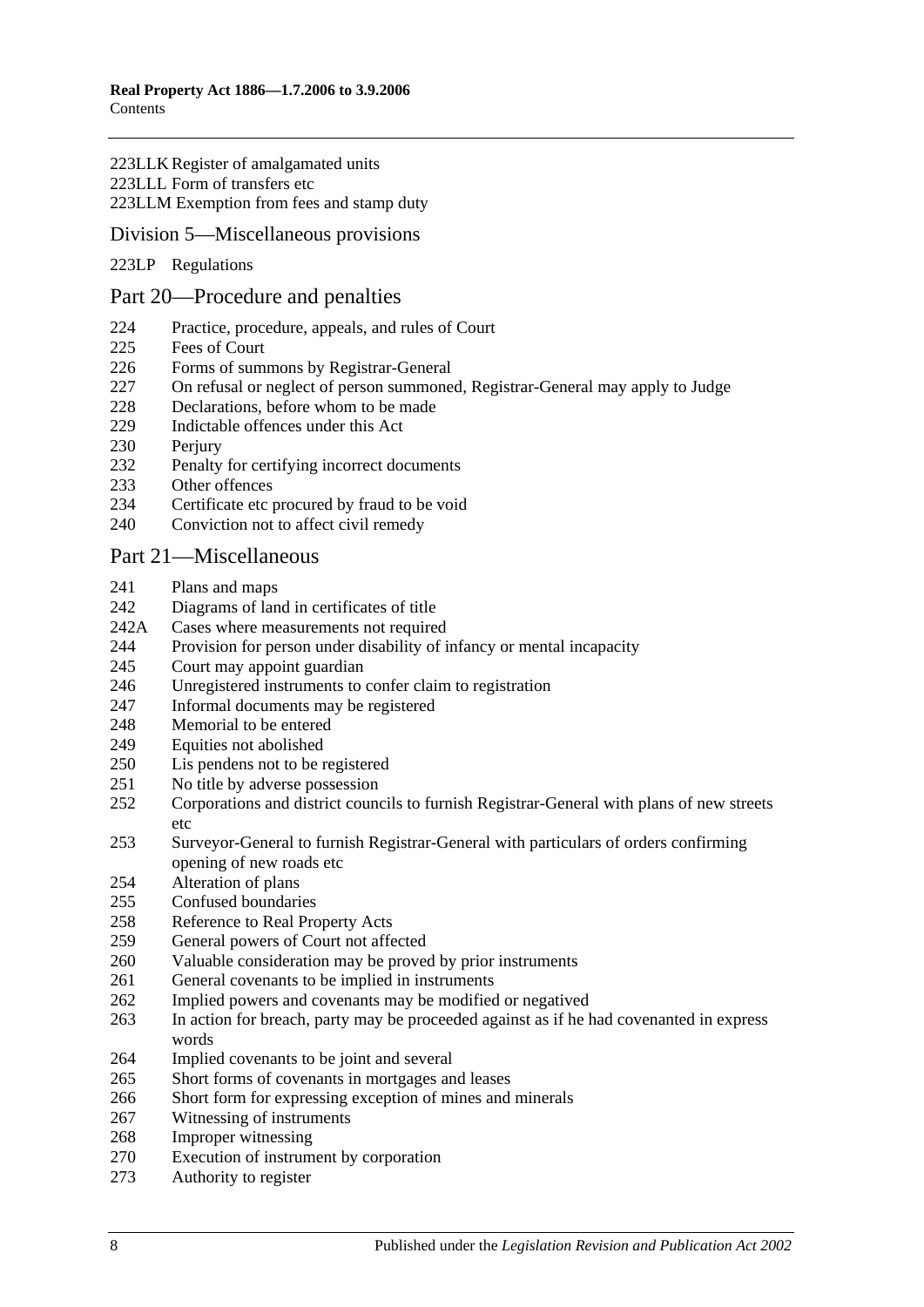- 274 [Solicitors and land brokers to be generally entitled to recover fees for work done under](#page-128-0)  [this Act](#page-128-0)
- 275 [Forms in Schedules](#page-128-1)
- 276 [Service of notices](#page-128-2)
- 277 [Regulations](#page-128-3)

[Schedule 1—Transitional provisions](#page-130-0)

[Schedule 2—Application to bring land under the provisions of](#page-133-0) the *Real [Property Act](#page-133-0) 1886*

[Schedule 3—Caveat forbidding lands to be brought under the](#page-134-0) *Real Property Act [1886](#page-134-0)*

[Schedule 5—Right-of-way](#page-134-1)

[Schedule 6—Short forms of easements and their interpretation](#page-134-2)

[Schedule 16—Short forms of covenants and their interpretation](#page-136-0)

[Schedule 17—Short form of exception of mines and minerals and its](#page-138-0)  [interpretation](#page-138-0)

[Schedule 21—Rules and regulations for procedure in the matter of caveats](#page-138-1)

- 1 [Person entering caveat may establish his claim. Proceedings to be had thereon](#page-138-2)
- 2 [Copy of petition to be served upon claimant](#page-138-3)
- 3 [Showing cause on petition](#page-138-4)
- 4 [Hearing petition on non-attendance of claimant](#page-139-0)
- 5 [Hearing of petition](#page-139-1)
- 6 Question of fact may be referred [to a jury. Parties to procedure fees etc](#page-139-2)
- 7 [Proceedings where petitioner establishes his claim](#page-139-3)
- 8 [Effect of order](#page-140-0)
- 9 [Court may require action to be brought](#page-140-1)
- 10 [Order for costs](#page-140-2)
- 11 [Injunction by Supreme Court](#page-140-3)
- 12 [Court may make order](#page-140-4)

[Schedule 22—Summons by Registrar-General](#page-140-5)

[Legislative history](#page-142-0)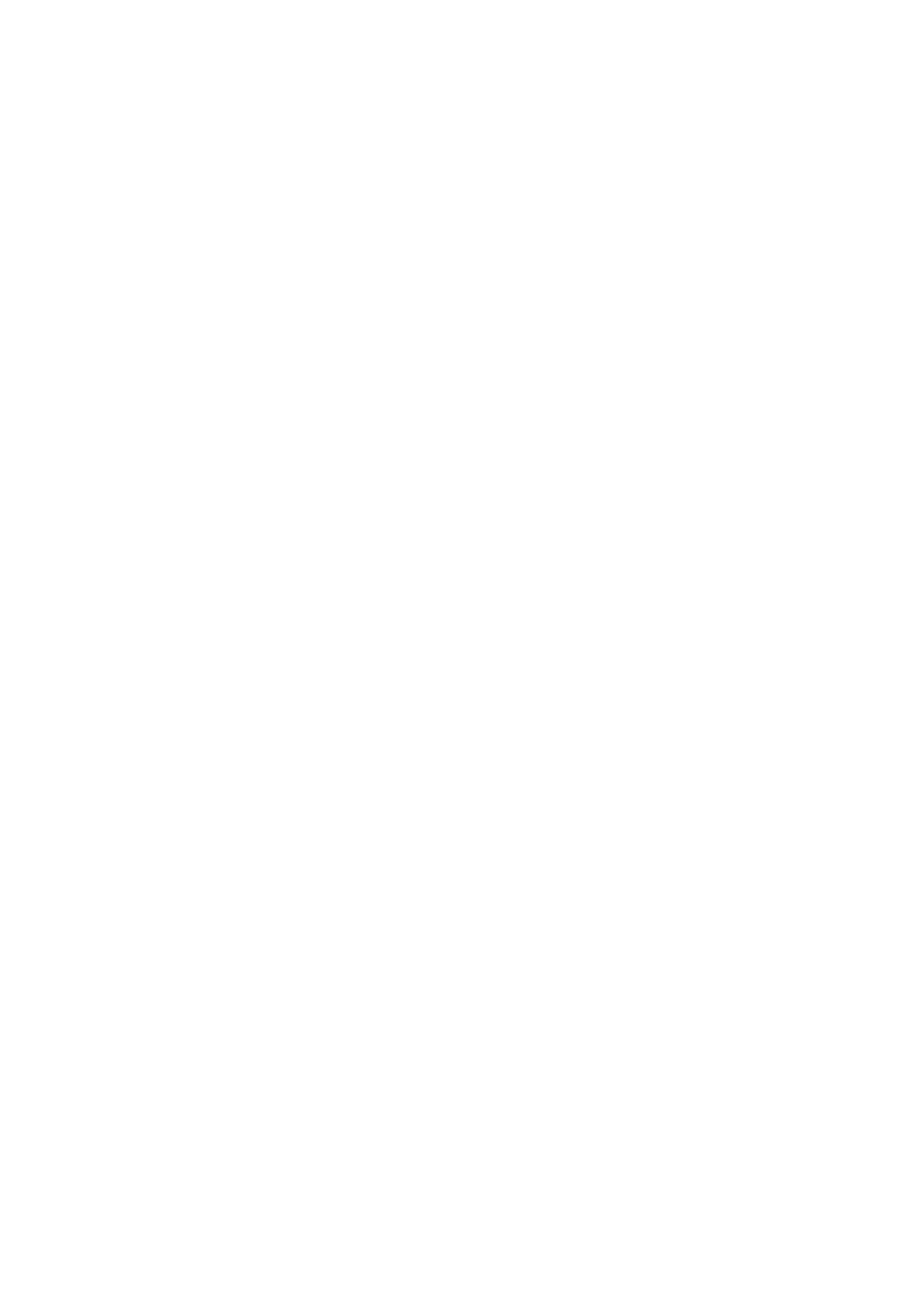## <span id="page-10-0"></span>**The Parliament of South Australia enacts as follows:**

## **Part 1—Preliminary**

## <span id="page-10-1"></span>**1—Short title**

This Act may be cited for all purposes as the *[Real Property Act](http://www.legislation.sa.gov.au/index.aspx?action=legref&type=act&legtitle=Real%20Property%20Act%201886) 1886*.

## <span id="page-10-2"></span>**3—Interpretation**

(1) In the construction and for the purposes of this Act, and in all instruments made or purporting to be made thereunder, the following terms shall, so far as not inconsistent with the context or subject, and except when such context or subject or the other provisions hereof require a different construction, have the respective meanings hereinafter assigned to them, that is to say—

*appropriate form* means a form approved by the Registrar-General;

*the Assurance Fund* means the Real Property Act Assurance Fund constituted under this Act;

*caveatee* shall mean any person against whose application for any purpose a caveat has been lodged, and shall include the registered proprietor of any land in respect of which a caveat has been lodged;

*caveator* shall mean any person lodging a caveat;

*certificate* shall mean a certificate of title issued under any of the Real Property Acts, or any grant from the Crown issued after the passing of the *[Real Property Act](http://www.legislation.sa.gov.au/index.aspx?action=legref&type=act&legtitle=Real%20Property%20Act)* No. 15 of 1857 and before the commencement of the *[Real Property \(Witnessing and Land](http://www.legislation.sa.gov.au/index.aspx?action=legref&type=act&legtitle=Real%20Property%20(Witnessing%20and%20Land%20Grants)%20Amendment%20Act%201995)  [Grants\) Amendment Act](http://www.legislation.sa.gov.au/index.aspx?action=legref&type=act&legtitle=Real%20Property%20(Witnessing%20and%20Land%20Grants)%20Amendment%20Act%201995) 1995*, and shall extend to and include all plans and entries thereon;

#### *Court* means—

- (a) the Supreme Court; and
- (b) in [sections](#page-28-4) 52, [64,](#page-31-3) [71,](#page-36-0) [80,](#page-39-1) [87,](#page-45-0) [105,](#page-54-0) [108,](#page-54-3) [110,](#page-54-5) [142A,](#page-67-1) [165,](#page-77-0) [166](#page-77-1) and [167](#page-77-2) of this Act includes any other court or tribunal constituted under the law of this State or the Commonwealth; and
- (c) in [section](#page-84-1) 191, [Part 17](#page-86-0) and [Schedule 21](#page-138-1) includes the District Court;

*dealing* shall mean any instrument or matter, whereby any land or the title to any land can be affected, or dealt with;

*document of title* shall mean and include every document evidencing or relating to the title of any land not under the provisions of any of the Real Property Acts;

*dominant land* shall mean any land having a right-of-way or other easement appurtenant thereto or annexed to the ownership thereof;

*easement* includes a profit à prendre;

*encumbrancee* shall mean the registered proprietor of an encumbrance;

*encumbrancer* shall mean the registered proprietor of land subject to an encumbrance;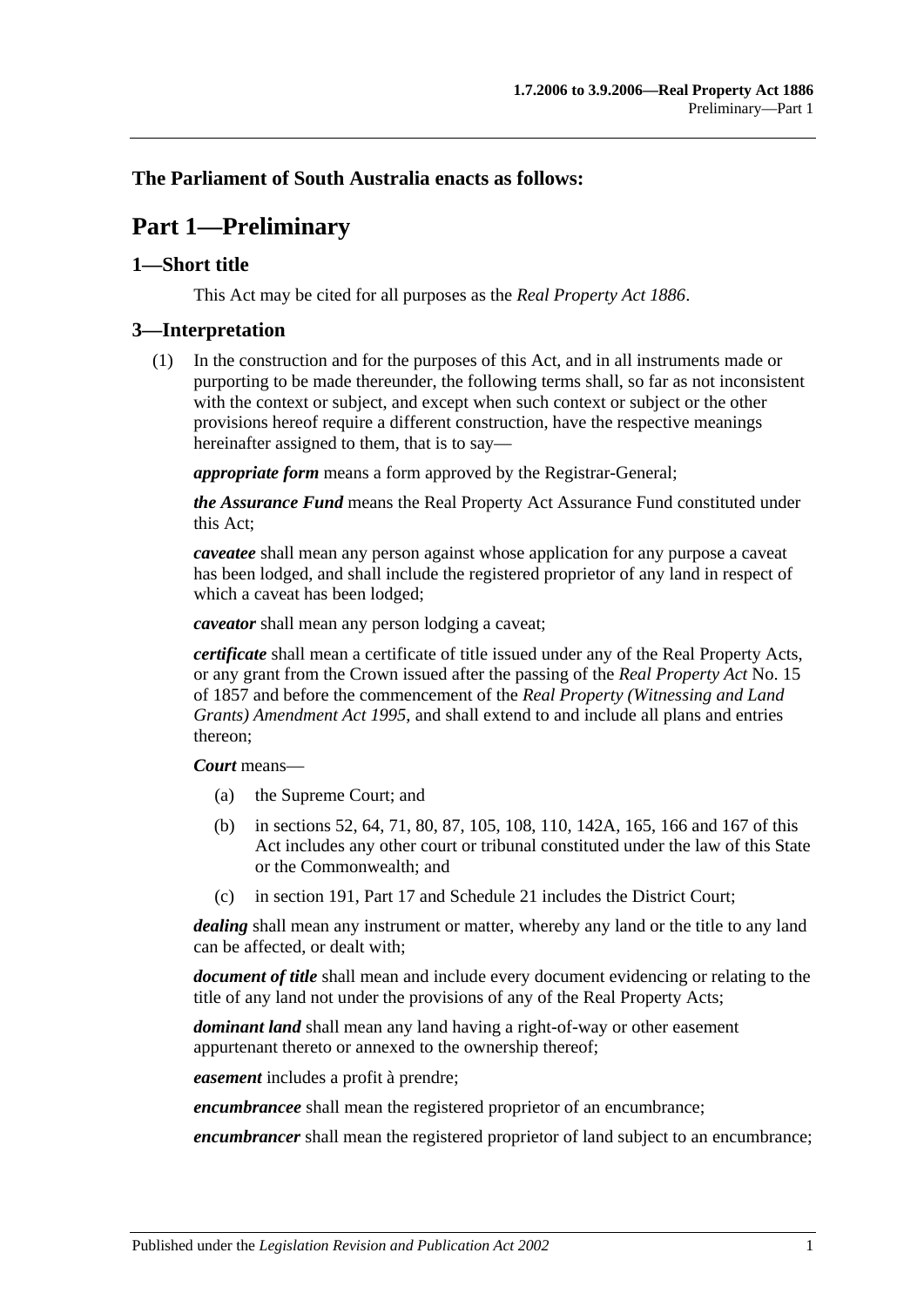*instrument* shall mean and include every document capable of registration under the provisions of any of the Real Property Acts, or in respect of which any entry is by any of the Real Property Acts directed, required, or permitted to be made in the Register Book;

*instrument of title* shall mean and include every instrument evidencing or relating to the title to any land under the provisions of any of the Real Property Acts;

*land* shall extend to and include all tenements and hereditaments corporeal and incorporeal of every kind and description, and every estate and interest in land;

*lessee* shall mean the registered proprietor of a lease;

*lessor* shall mean the registered proprietor of land subject to a lease;

*mentally incapacitated person* has the same meaning as in the *[Guardianship and](http://www.legislation.sa.gov.au/index.aspx?action=legref&type=act&legtitle=Guardianship%20and%20Administration%20Act%201993)  [Administration Act](http://www.legislation.sa.gov.au/index.aspx?action=legref&type=act&legtitle=Guardianship%20and%20Administration%20Act%201993) 1993*;

*mortgagee* shall mean the registered proprietor of a mortgage;

*mortgagor* shall mean the registered proprietor of land subject to a mortgage;

*proprietor* shall mean any person seized or possessed of, or entitled to land;

*registered proprietor* shall mean any person appearing by the Register Book, or by any registered instrument of title to be the proprietor of any land;

*servient land* shall mean land subject to any easement;

*statutory assignment* shall mean any deed assigning a debtor's estate for the benefit of his creditors, executed under or in pursuance of Division 6 of *[The Insolvent Act](http://www.legislation.sa.gov.au/index.aspx?action=legref&type=act&legtitle=The%20Insolvent%20Act%201860) 1860*, or any other Act;

*the Real Property Acts* shall mean the *[Real Property Act](http://www.legislation.sa.gov.au/index.aspx?action=legref&type=act&legtitle=Real%20Property%20Act)* (No. 15 of 1857), *[The Real](http://www.legislation.sa.gov.au/index.aspx?action=legref&type=act&legtitle=The%20Real%20Property%20Law%20Amendment%20Act)  [Property Law Amendment Act](http://www.legislation.sa.gov.au/index.aspx?action=legref&type=act&legtitle=The%20Real%20Property%20Law%20Amendment%20Act)* (No. 16 of 1858), the *[Real Property Act of](http://www.legislation.sa.gov.au/index.aspx?action=legref&type=act&legtitle=Real%20Property%20Act%20of%201860) 1860* (No. 11 of 1860), the *[Real Property Act of](http://www.legislation.sa.gov.au/index.aspx?action=legref&type=act&legtitle=Real%20Property%20Act%20of%201861) 1861* (No. 22 of 1861), the *[Real Property](http://www.legislation.sa.gov.au/index.aspx?action=legref&type=act&legtitle=Real%20Property%20Act%20Amendment%20Act%20of%201878)  [Act Amendment Act of](http://www.legislation.sa.gov.au/index.aspx?action=legref&type=act&legtitle=Real%20Property%20Act%20Amendment%20Act%20of%201878) 1878* (No. 128 of 1878), the *[Rights-of-Way Act](http://www.legislation.sa.gov.au/index.aspx?action=legref&type=act&legtitle=Rights-of-Way%20Act%201881) 1881* (No. 223 of 1881), and this Act;

*transmission* shall mean the passing of title to land in any manner other than by transfer.

(2) The description of any person as proprietor, transferor, transferee, mortgagor, mortgagee, caveator, caveatee, encumbrancer, encumbrancee, lessor, lessee, or trustee, or as seized of, having, or taking any estate or interest in land shall be deemed to extend to and include the heirs, executors, administrators, and assigns of such person.

## <span id="page-11-0"></span>**4—Repeal**

The following Acts or parts of Acts are hereby repealed:

| <b>Number</b> | Title                                                            | <b>Extent of Repeal</b>                                                                                |
|---------------|------------------------------------------------------------------|--------------------------------------------------------------------------------------------------------|
| 22 of 1861    | Real Property Act of 1861.                                       | The whole.                                                                                             |
|               | 128 of 1878 Real Property Act Amendment Act of 1878.             | The whole.                                                                                             |
| 223 of 1881   | Rights-of-Way Act 1881.                                          | The whole.                                                                                             |
| 225 of 1881   | Act to amend <i>The Probate and Succession Duty</i><br>Act 1876. | The following words at the end of<br>section 3, subsections 2 and 3:<br>"The estate being exempt under |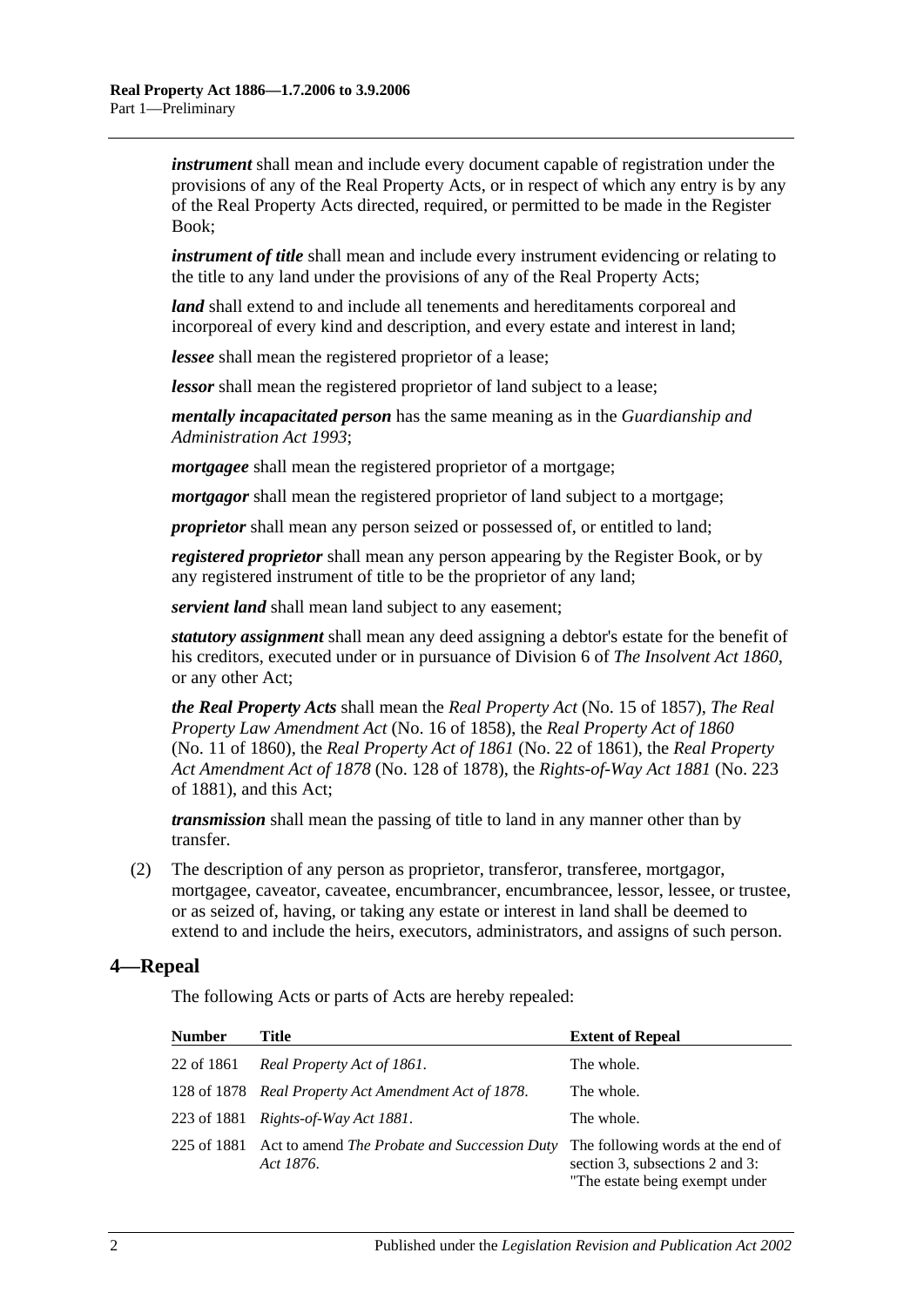| <b>Number</b> | Title | <b>Extent of Repeal</b> |
|---------------|-------|-------------------------|
|               |       | clause 2 of this Act."  |

#### <span id="page-12-0"></span>**5—Savings**

Such repeal shall not affect any appointment, regulation, instrument, fund, act, matter, or thing lawfully made, done, executed, or in existence under the authority of the said Acts or any or either of them; nor prevent prosecution or punishment for any offence committed or act done in violation of the provisions of the said Acts or any or either of them; or interfere with the recovery of any penalty or of any forfeiture incurred under the said Acts or any or either of them; or with the enforcement, vindication, or recovery, of any estate, right, title, trust, covenant, contract, or interest preserved, acquired, accruing, existing or entered into under the provisions of the said Acts or any or either of them; nor shall such repeal affect or in any way interfere with any act or thing, prosecution or punishment, enforcement, vindication, or recovery saved or protection given by the said repealed Acts; and all applications, actions, suits, proceedings, instruments, registrations, and other acts, matters, and things made, commenced, pending, signed, entered, or done under the said repealed Acts or any or either of them before the passing of this Act, may be proceeded with, prosecuted, completed, and acted on in the same manner and shall be as valid and effectual as if this Act had not been passed.

#### <span id="page-12-1"></span>**6—Laws inconsistent not to apply**

No law, so far as inconsistent with this Act, shall apply to land subject to the provisions of this Act, nor shall any future law, so far as inconsistent with this Act, so apply unless it shall be expressly enacted that it shall so apply "notwithstanding the provisions of the *[Real Property Act](http://www.legislation.sa.gov.au/index.aspx?action=legref&type=act&legtitle=Real%20Property%20Act%201886) 1886*".

#### <span id="page-12-2"></span>**7—Lands under previous Acts to be under this Act**

All lands subject to the provisions of any of the Real Property Acts shall, on and from the day upon which this Act shall come into operation, and all land hereafter brought under the provisions of any of the Real Property Acts, pursuant to any application commenced at the time of this Act coming into operation, shall, from the time of the issuing of the certificate for such land, be held subject to the provisions of this Act.

#### <span id="page-12-3"></span>**8—Land not to be withdrawn**

No land once subject to the provisions of this Act shall ever be withdrawn therefrom.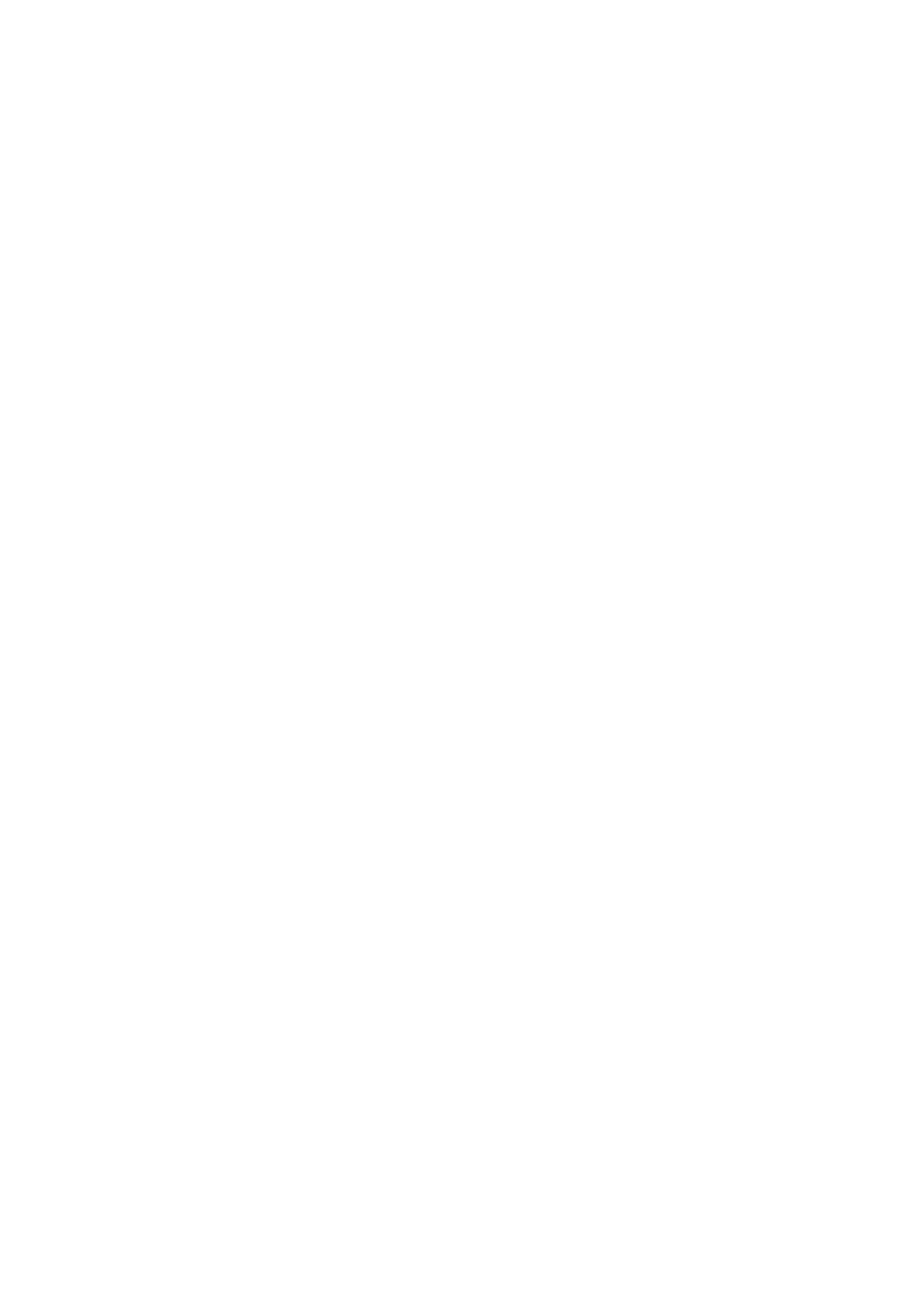## <span id="page-14-0"></span>**Part 2—Objects of this Act**

## <span id="page-14-1"></span>**10—Objects**

The objects of this Act are to simplify the title to land and to facilitate dealing therewith, and to secure indefeasibility of title to all registered proprietors, except in certain cases specified in this Act.

## <span id="page-14-2"></span>**11—Construction**

This Act shall always be construed in such manner as shall best give effect to the objects hereinbefore declared.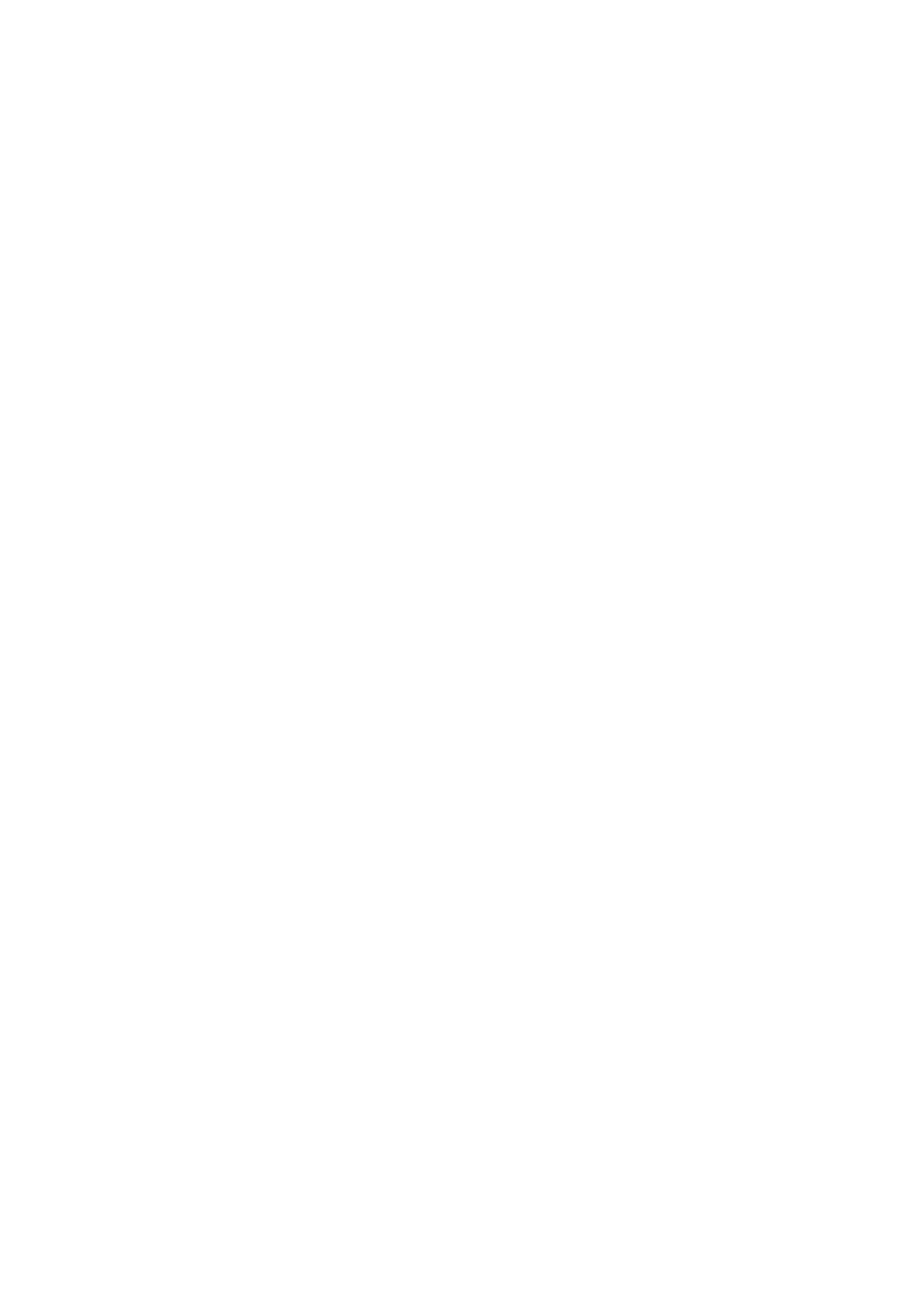## <span id="page-16-0"></span>**Part 3—The Lands Titles Registration Office**

## <span id="page-16-1"></span>**12—Lands Titles Registration Office to be at Adelaide**

The *Lands Titles Registration Office* shall be continued at Adelaide for the purposes of this Act.

## <span id="page-16-2"></span>**13—Officers for administration of this Act**

- (1) There shall be a Registrar-General.
- (2) The Registrar-General shall be responsible for the administration of this Act.
- (3) There shall be such deputies of the Registrar-General as may be necessary or expedient for the administration of this Act.
- (4) There shall be such other officers as may be necessary or expedient for the administration of this Act.
- (5) The Registrar-General, every Deputy Registrar-General and the other officers referred to in this section shall be appointed, and shall hold office, subject to and in accordance with the *[Public Service Act](http://www.legislation.sa.gov.au/index.aspx?action=legref&type=act&legtitle=Public%20Service%20Act%201967) 1967*.

## <span id="page-16-3"></span>**14—Acting Registrar-General**

- (1) The Governor may appoint any person who is an officer within the meaning of the *[Public Service Act](http://www.legislation.sa.gov.au/index.aspx?action=legref&type=act&legtitle=Public%20Service%20Act%201967) 1967* to be the Acting Registrar-General.
- (2) The Acting Registrar-General shall act in the absence of the Registrar-General from the duties of his office.
- (3) The Acting Registrar-General shall have all the powers, authorities, duties and obligations of the Registrar-General.
- (4) The Acting Registrar-General shall cease to occupy his position as such upon resumption by the Registrar-General of the duties of his office.
- (5) If no person is appointed to be the Acting Registrar-General, the Senior Deputy Registrar-General shall be the Acting Registrar-General.

## <span id="page-16-4"></span>**15—Acting Deputy Registrar-General**

- (1) The Governor may appoint any person who is an officer within the meaning of the *[Public Service Act](http://www.legislation.sa.gov.au/index.aspx?action=legref&type=act&legtitle=Public%20Service%20Act%201967) 1967* to be an Acting Deputy Registrar-General.
- (2) An Acting Deputy Registrar-General shall have all the powers, authorities, duties and obligations of a Deputy Registrar-General.

#### <span id="page-16-5"></span>**16—Exercise of powers of Registrar-General**

Any power or function conferred on, or assigned to, the Registrar-General by this or any other Act may be exercised or carried out—

- (a) by any Deputy Registrar-General; or
- (b) by any person to whom that power or function has been delegated by the Registrar-General.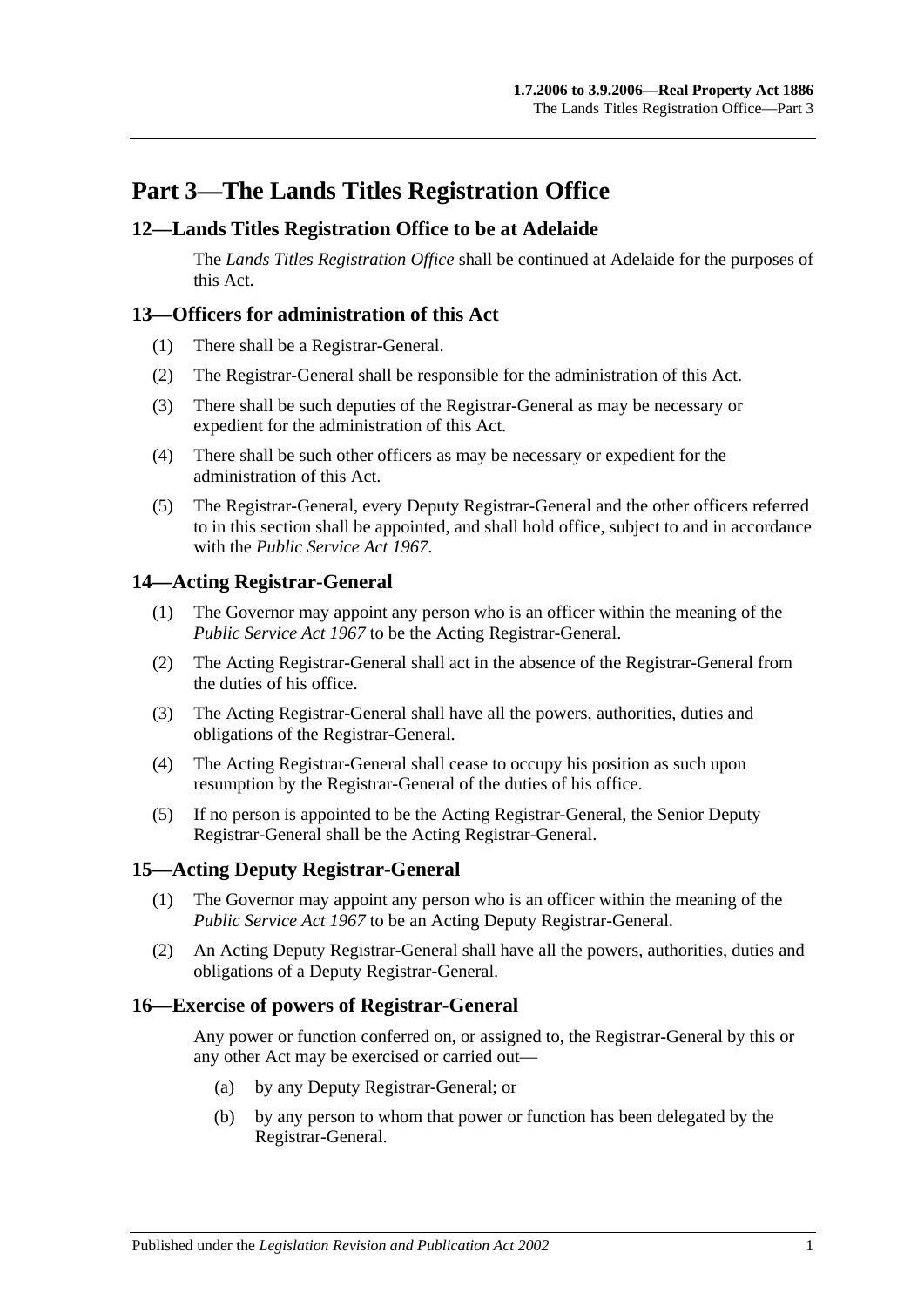## <span id="page-17-6"></span><span id="page-17-0"></span>**18A—Delegation by Registrar-General**

- (1) The Registrar-General may by writing under his hand delegate to any officer or clerk any of the powers or functions of the Registrar-General under this Act or any other Act (except this power of delegation) so that the delegated powers may be exercised by the delegate with respect to the matter or matters of a class specified or the place or locality defined in the instrument of delegation.
- (2) A delegation under [subsection](#page-17-6) (1) of this section shall be revocable in writing at will and no delegation shall prevent the exercise of any power or function of the Registrar-General.

#### <span id="page-17-1"></span>**19—Solicitor not to engage in private practice**

It shall not be lawful for any person whilst holding the office of solicitor under this Act to engage in private practice as a barrister, attorney, solicitor, or licensed land broker, but this prohibition shall not apply to any acting solicitor.

## <span id="page-17-2"></span>**21—Seal of office to be received in evidence**

The Registrar-General shall have and use a seal of office bearing the impression of the Royal Arms of England, and having inscribed in the margin thereof the words "Registrar-General South Australia"; and every instrument bearing the imprint of such seal, and purporting to be issued by the Registrar-General, or by one of his deputies or by a delegate referred to in [section](#page-17-0) 18A of this Act or by the Acting Registrar-General, shall be received in evidence, and shall be deemed to be issued by or under the direction of the Registrar-General, or Acting Registrar-General, without further proof, unless the contrary be shown.

#### <span id="page-17-7"></span><span id="page-17-3"></span>**22—Fees etc**

- (1) The Registrar-General may demand and receive such fees, in respect of the several matters provided for in this Act, as are prescribed.
- (2) Until regulations under this Act are made prescribing fees in respect of the matters referred to in [subsection](#page-17-7) (1) of this section the Registrar-General may demand and receive such fees as were payable in respect of those matters immediately before the commencement of the *[Real Property Act Amendment Act](http://www.legislation.sa.gov.au/index.aspx?action=legref&type=act&legtitle=Real%20Property%20Act%20Amendment%20Act%201972) 1972*.

## <span id="page-17-4"></span>**23—Accounts of Registrar-General and payment of moneys**

- (1) The Registrar-General shall keep a correct account of all sums of money received by him in accordance with the provisions of this Act, and shall pay the same to the Treasurer.
- (2) All fines and fees received under the provisions of this Act shall (subject to the provisions of [Part 18](#page-88-0) of this Act) be carried into account by the Treasurer as General Revenue.

## <span id="page-17-8"></span><span id="page-17-5"></span>**23A—Payment of moneys received in trust**

(1) Where the Minister has received moneys in trust or otherwise on account of a mortgagee or other person, and the Minister is satisfied that the moneys may be properly paid to any person the Minister may upon the application of that person and upon provision by that person of such an indemnity or indemnities, if any, as the Minister thinks fit, make payment of the moneys to that person.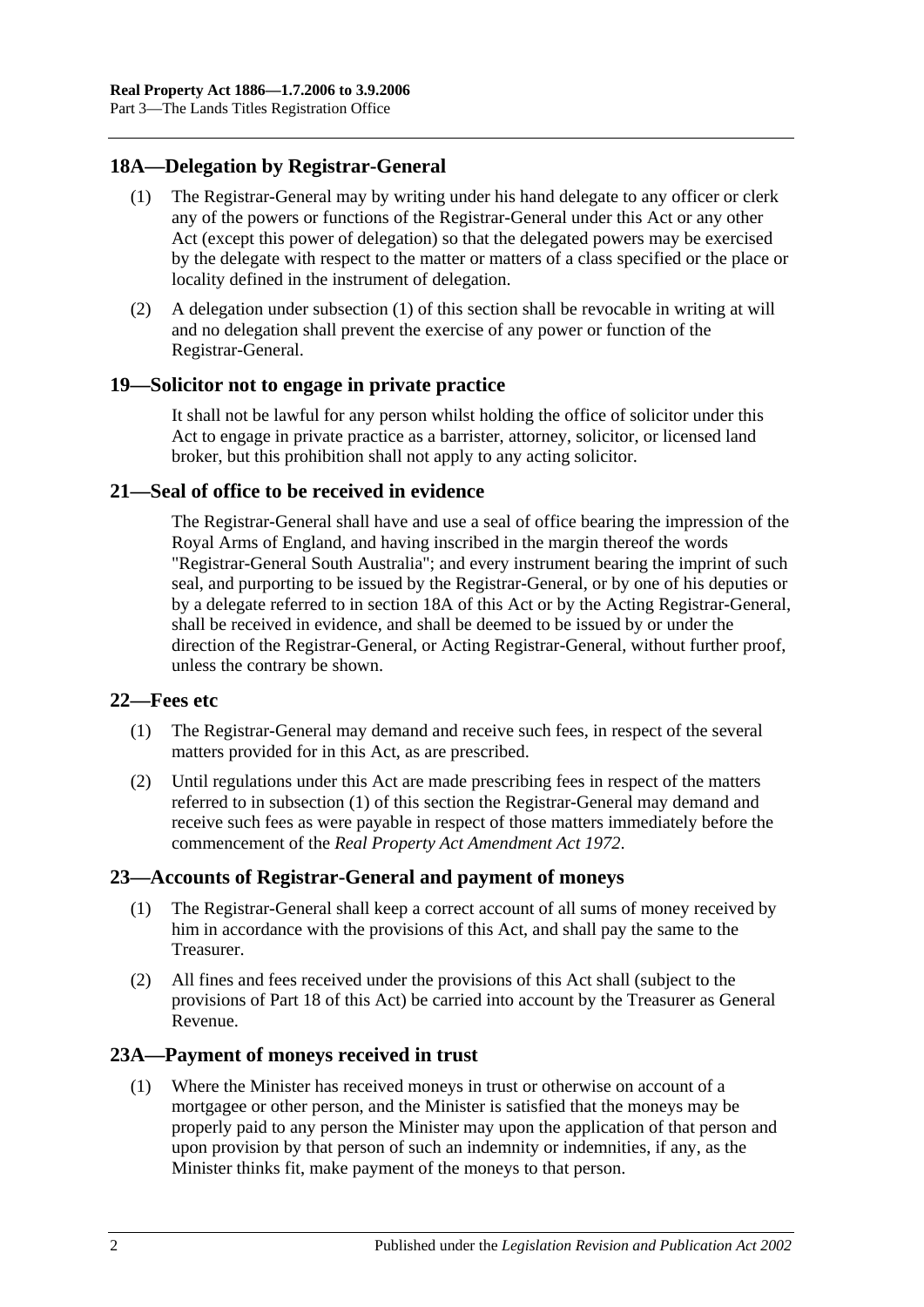- (1a) Before making payment to any person under [subsection](#page-17-8) (1) of this section the Minister may require the production of such evidence as he thinks fit to the effect that—
	- (a) succession duties that may be payable out of, or in respect of, the moneys have been paid; and
	- (b) any other claim to which the moneys may be liable has been satisfied.
- (2) Any payment made by the Treasurer before the commencement of the *[Real Property](http://www.legislation.sa.gov.au/index.aspx?action=legref&type=act&legtitle=Real%20Property%20Act%20Amendment%20Act%201975)  [Act Amendment Act](http://www.legislation.sa.gov.au/index.aspx?action=legref&type=act&legtitle=Real%20Property%20Act%20Amendment%20Act%201975) 1975* of moneys of a kind referred to in [subsection](#page-17-8) (1) of this section shall be for all purposes as lawful, valid and effectual as it would have been if—
	- (a) that subsection was enacted and in force at the time at which that payment was made; and
	- (b) the payment of those moneys complied in all respects with the provisions of that subsection.

#### <span id="page-18-0"></span>**24—Registrar-General not to be liable for acts done bona fide**

The Registrar-General shall not individually, nor shall any person acting under his authority, be liable to any action, suit, or proceeding for or in respect of any act or matter *bona fide* done, or omitted to be done, in the exercise or supposed exercise of the powers of this Act.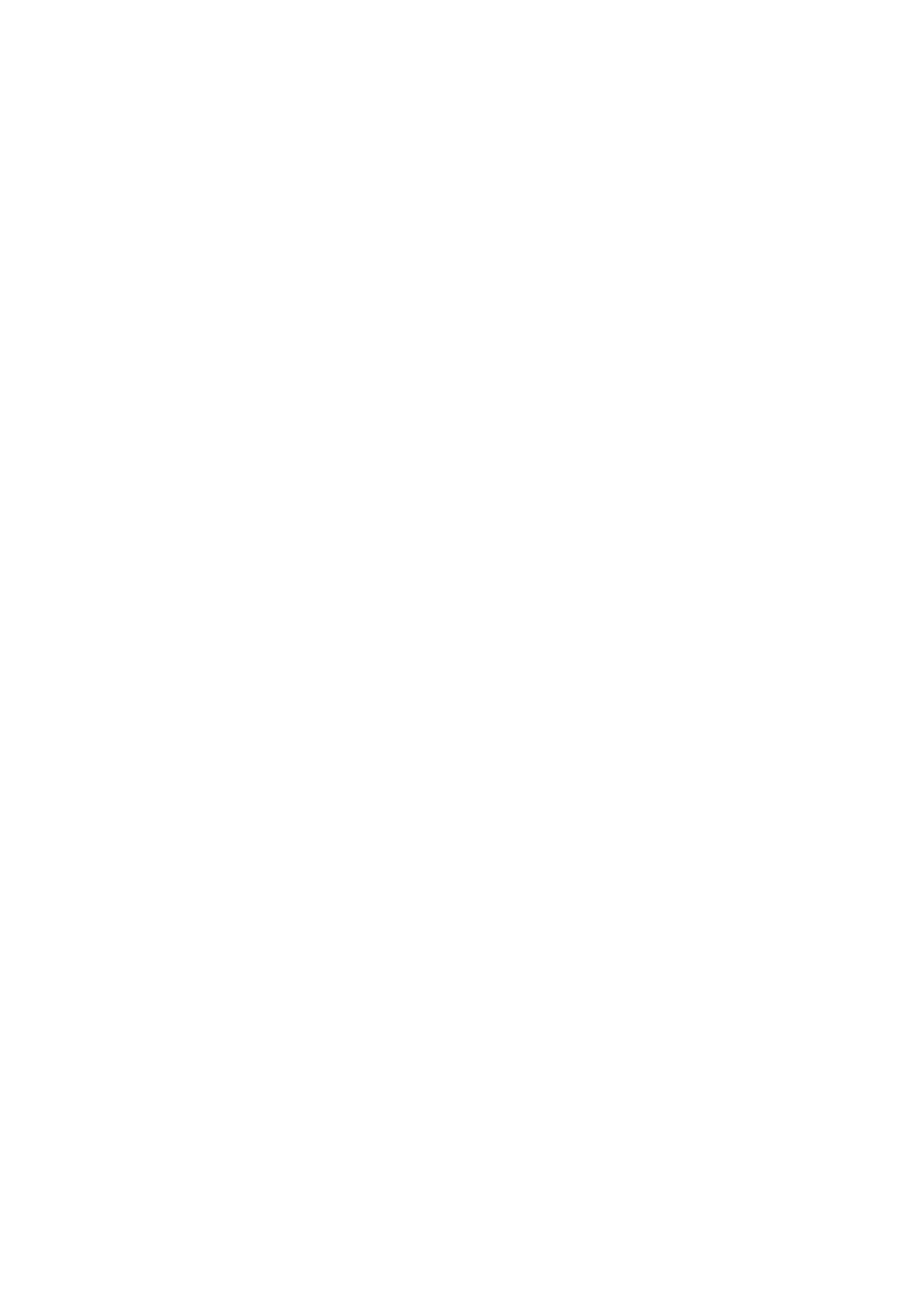## <span id="page-20-0"></span>**Part 4—The bringing of land under the Act**

## <span id="page-20-1"></span>**25—Land in two classes**

For the purpose of bringing land under the provisions of this Act, it shall be regarded as divided into two classes, as follows:

- (a) land hereafter alienated in fee from the Crown;
- (b) land heretofore alienated in fee from the Crown.

#### <span id="page-20-2"></span>**26—Land on alienation from Crown to be under Act**

As to land hereafter alienated in fee from the Crown, the same shall, immediately on alienation, be subject to the provisions of this Act.

## <span id="page-20-3"></span>**27—Lands granted prior to the day on which this Act comes into operation may be brought into operation under this Act**

As to land heretofore alienated from the Crown in fee but not under the provisions of any of the Real Property Acts (whether such land shall constitute the entire or only part of the land included in any land grant), the same may be brought under the provisions of this Act in the following manner, that is to say—The Registrar-General shall receive applications in the form of [Schedule 2](#page-133-0) hereto, or in a form to the like effect, if made by any of the following persons, that is to say—

- (a) by any person claiming to be the person in whom the fee simple is vested either at law or in equity: Provided that wherever trustees, seized in fee simple, have no power to sell the land which they may seek to bring under the provisions of this Act, the persons claiming or appearing to be beneficially entitled to the said land shall consent to such application;
- (b) by any person having power to appoint or dispose of the fee simple, at law or in equity, in cases where the Registrar-General shall be satisfied that the application is made for the purpose of carrying such power into effect;
- (c) by any person claiming a life estate, not being a leasehold for a life or lives: Provided that all persons claiming or appearing to be beneficially entitled in reversion or remainder shall join in or consent to such application;
- (d) the father, or if the father be dead, the mother or other guardian of any infant, or the administrator or committee of the estate of a mentally incapacitated person or the guardian of such a person, may make or consent to an application in the name or on behalf of the infant or mentally incapacitated person; and any person holding a power of attorney authorising the sale of a freehold estate in any land may make the application in respect of such land in the name or on behalf of the proprietor, unless such power shall expressly prohibit his so doing.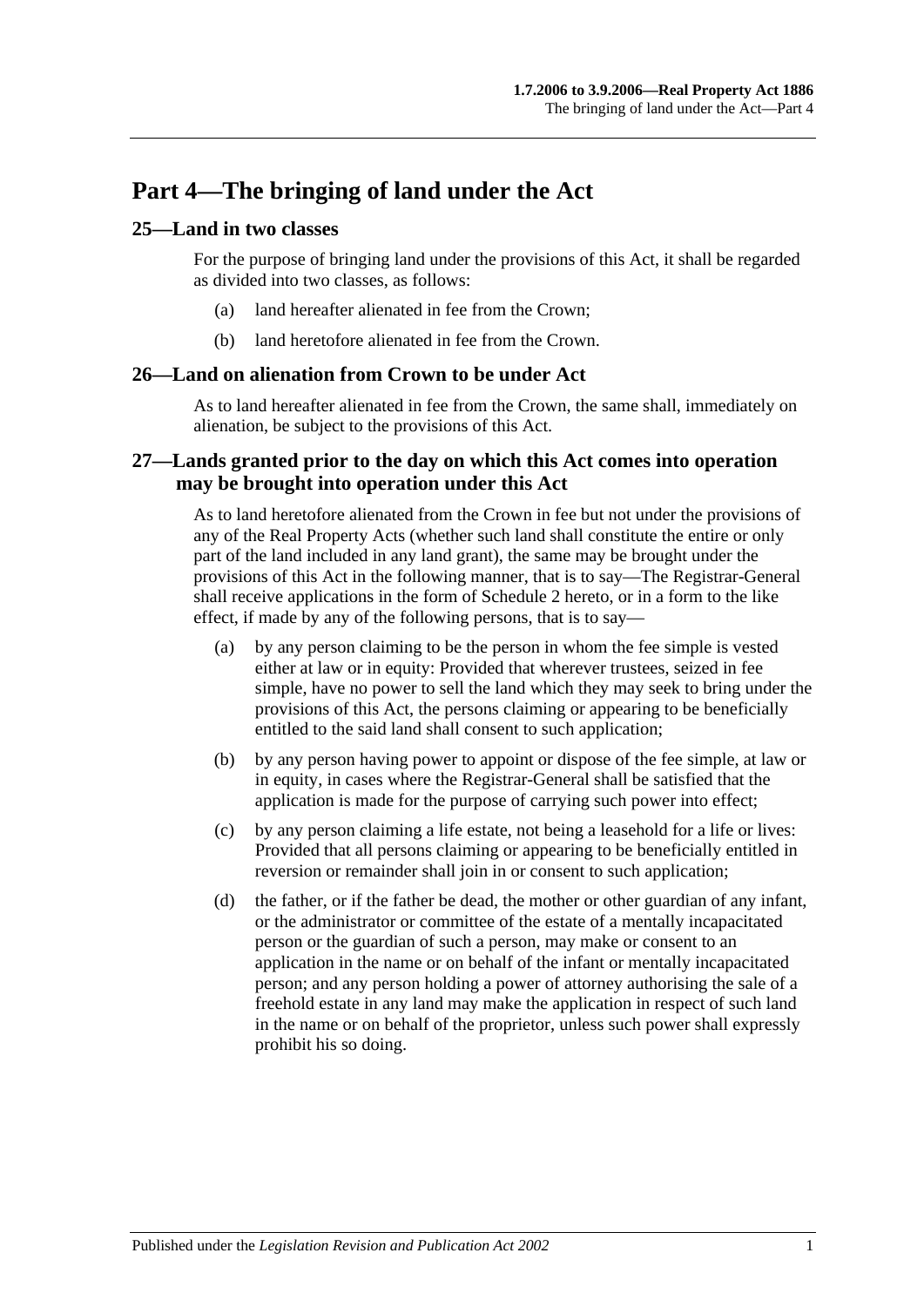## <span id="page-21-0"></span>**28—Undivided shares and mortgaged land may not be brought under Act except upon conditions**

No such application shall be received from any person claiming to be entitled to an undivided share of any land unless the persons who shall appear to be entitled to the other undivided shares shall join in the application with a view to bringing the entirety under the provisions of this Act; nor from the mortgagor of any land unless the mortgagee shall consent to such application; nor from the mortgagee of any land except in the exercise of or for the purpose of giving effect to a sale under a power of sale contained in the mortgage deed.

## <span id="page-21-1"></span>**29—Provisions as to surrender of documents etc**

Every applicant shall, when making his application, surrender to the Registrar-General all documents of title in his possession or under his control relating to or in any way affecting the land, and shall furnish a schedule of such documents, and also, if required, an abstract of his title, and shall, in his application, state the nature of his estate or interest in the land, and of every estate or interest therein held by any other person, whether at law or in equity, in possession, reversion, remainder, or expectancy, and give full particulars of every right-of-way or other easement affecting the land of which he is aware, or has had notice, or which he knows to be claimed by any other person, and shall state whether the land be occupied or unoccupied, and if occupied, the name and description of the occupant, and the nature of his occupancy, and whether such occupancy be adverse or otherwise; and shall, when practicable, state the names and addresses of the occupants and proprietors of all lands contiguous to the land in respect of which application is made so far as known to him, and that the schedule so furnished includes all documents of title relating to such land in his possession or under his control, and may, in his application, require the Registrar-General, at the expense of the applicant, to cause personal notice of the application to be served upon any person whose name and address shall for that purpose be therein stated, and shall give an address to which notices in respect of such application may be sent.

## <span id="page-21-2"></span>**30—Statements to be verified by declaration**

The statements made in the application shall be verified by the declaration of the applicant or the person acting in his name or on his behalf.

## <span id="page-21-3"></span>**31—Application, how to be dealt with**

Upon receipt of the application the Registrar-General shall cause the title of the applicant to be examined and reported upon by the solicitor of the department.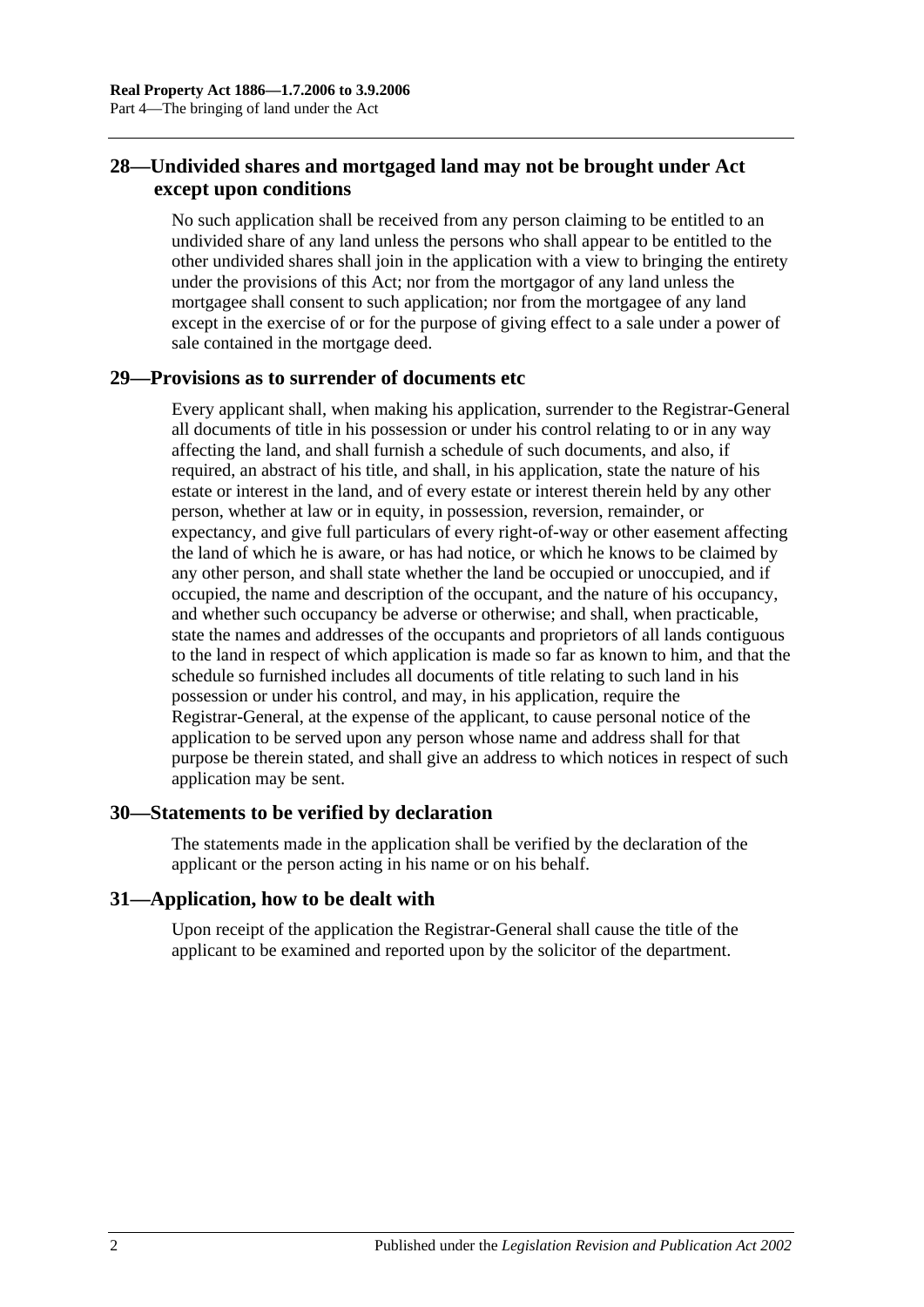#### <span id="page-22-0"></span>**32—Titles in three classes**

(1) For the purposes of all applications, the titles of applicants shall be divided into three classes as follows:

#### (a) **Class I—When applicant is original grantee, and no transactions have been registered**

when the applicant is the original grantee from the Crown, and the land has been granted on or subsequently to the first day of March, 1842, and no transaction affecting the title has at any time been registered, and the applicant has not required notice of his application to be served personally upon any person;

#### (b) **Class II—When applicant is not original grantee, or any transactions have been registered**

when, although the title does not belong to the first class, the land is held by the applicant for the estate or interest described in the application free from mortgage, encumbrance, or other beneficial interest affecting the title thereto, or if any such mortgage, encumbrance, or interest exists the parties interested therein join in or consent to the application, and the applicant has not required notice of his application to be served personally upon any person;

#### (c) **Class III—When evidence of title imperfect**

when any person beneficially interested in the land otherwise than as lessee, or any person interested in any mortgage or encumbrance affecting the title, is not a party joining in or consenting to the application, or the title or evidence of title set forth by the applicant is imperfect, or the applicant has required notice of his application to be served personally upon any person.

(2) If it shall appear to the Registrar-General that the title of the applicant belongs to the first class he shall bring such land under the provisions of this Act forthwith.

#### <span id="page-22-1"></span>**33—Procedure under second class**

If it shall appear to the satisfaction of the Registrar-General that the title of the applicant belongs to the second class, he shall cause notice of the application to be published in the Government Gazette; and shall further limit and appoint a time, not less than one month nor more than twelve months from the date of the publication in the Government Gazette, upon or after the expiration of which he shall, unless he shall in the interval have received a caveat forbidding him so to do, bring the land under the provisions of this Act.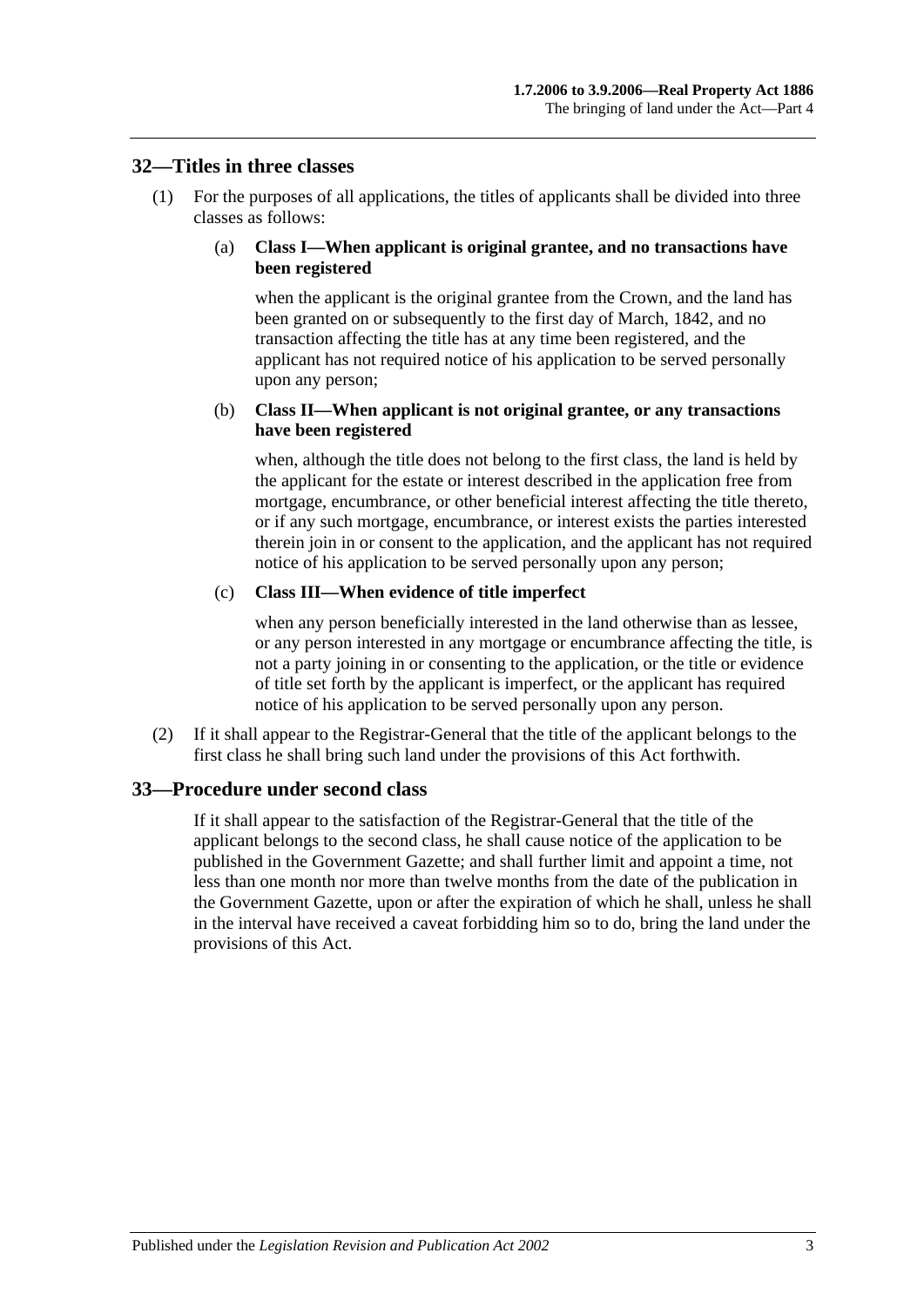## <span id="page-23-0"></span>**34—Procedure under third class**

If it shall appear to the satisfaction of the Registrar-General that the title of the applicant belongs to the third class, it shall be lawful for him to reject such application altogether, or in his discretion to cause notice of the application to be served upon all persons other than the applicant, who shall appear to have any interest in the land which is the subject of the application and to be published in the Government Gazette, and in such manner as he may direct; and to limit and appoint a time in his discretion, or as the Court may prescribe, not less than two months nor more than twelve months from the date of the first of such publications in the Government Gazette, upon or after the expiration of which it shall be lawful for the Registrar-General to bring the land under the provisions of this Act, unless he shall in the interval have received a caveat forbidding him so to do.

#### <span id="page-23-1"></span>**35—Notice of application to be published**

The Registrar-General shall cause notice to be published in such manner as aforesaid, or in such other manner as may be prescribed by any order of the Court, that application has been made for bringing the land therein referred to under the provisions of this Act, and shall also cause a copy of such notice to be posted in a conspicuous place in his office, and in such other places as he may deem necessary, and shall forward, by registered or certified post, a copy of such notice addressed to each of the persons, if any, stated in the application to be in occupation of the land, or to be occupiers or proprietors of land contiguous thereto, so far as his knowledge of the addresses of such persons shall enable him, and to such other persons as he may think fit, and in case the applicant shall have required any notice to be personally served upon any person named in his application, then and in such case the Registrar-General shall cause a copy of such notice to be so served upon such person.

#### <span id="page-23-2"></span>**36—Second and third classes brought under this Act**

If within the time limited and appointed as aforesaid by the Registrar-General, or under any order of the Court, any notice forwarded as aforesaid, shall not be returned to him by the Postmaster-General, and if within the time so limited he shall not have received a caveat, as hereinafter described, forbidding him so to do—and in any case in which personal notice may be required as aforesaid, if he shall have received proof to his satisfaction that such notice has been served, the Registrar-General shall bring the land described in the application under the provisions of this Act.

## <span id="page-23-3"></span>**37—How land to be brought under Act**

The Registrar-General shall bring land under the provisions of this Act by issuing a certificate for the same to the applicant, or to such person as he or the person applying in his name or on his behalf may by any writing under his hand direct.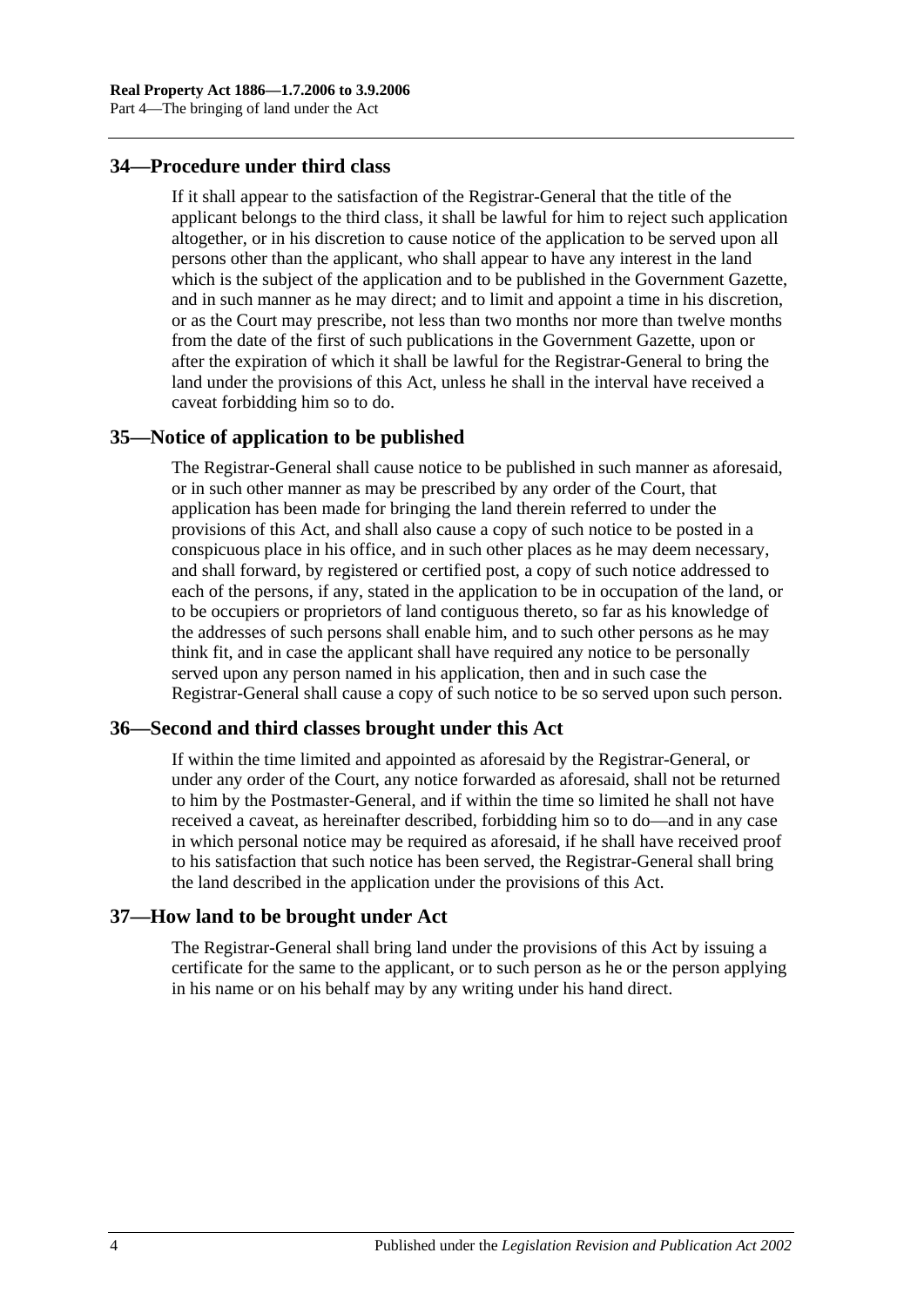#### <span id="page-24-0"></span>**38—Action to be taken on return of notices or failure of personal service**

The Registrar-General, whenever he shall be made aware that any notice required by any applicant to be served personally has failed to be, or cannot be, so served, shall notify the same to such applicant, who, if he think fit, may by writing under his hand, withdraw such requirement, and the Registrar-General thereupon or in case any notice shall be returned to him by the Postmaster-General, may reject the application altogether, or bring the land therein described under the provisions of this Act forthwith, or after such further interval, notification, or advertisement as he may think fit.

#### <span id="page-24-1"></span>**39—Caveat against bringing land under Act**

Any person having or claiming an estate or interest in any land sought to be brought under the provisions of this Act, or the attorney or agent of any such person, may, within the time by the Registrar-General or under any order of the Court for that purpose limited, lodge a caveat with the Registrar-General, in the form of [Schedule 3](#page-134-0) hereto, forbidding the bringing of such land under the provisions of this Act. Every such caveat shall state the nature of the estate or interest claimed by the person lodging the same and the grounds on which such claim is founded, and no caveat shall be received unless some address within South Australia shall be given therein at which notices and proceedings relating to the caveat may be served.

## <span id="page-24-2"></span>**40—If caveat be received within time limited, proceedings stayed**

The Registrar-General shall, upon receipt of any such caveat, within the time limited as aforesaid give notice thereof to the applicant proprietor, and shall suspend further action in the matter, and the land in respect of which such caveat shall have been lodged shall not be brought under the provisions of this Act until such caveat shall have been withdrawn or shall have lapsed from any of the causes hereinafter provided, or until a decision therein shall have been obtained from the Court having jurisdiction in the matter.

## <span id="page-24-3"></span>**41—Applicant may withdraw his application**

Any applicant may withdraw his application at any time prior to the issuing of the certificate, and the Registrar-General shall in such case, upon request in writing signed by the applicant, return to him, or to the person, if any, notified in the application as having a lien thereon, all documents of title deposited in support of the application.

## <span id="page-24-4"></span>**42—Documents of title, if they include other property, to be returned to applicant**

Upon issuing a certificate bringing land under the provisions of this Act the Registrar-General shall endorse a memorandum on every document of title deposited by the applicant in support of his application, stating that the lands described in such certificate have been brought under the Real Property Act. If any such document of title shall relate to or include any property, whether personal or real, other than the land included in the certificate, the Registrar-General shall return such document to the applicant, but otherwise shall retain the same in his office; and no person shall be entitled to the production of any document so retained, except upon the written order of the applicant or of some person claiming through or under him, or upon the order of the Court.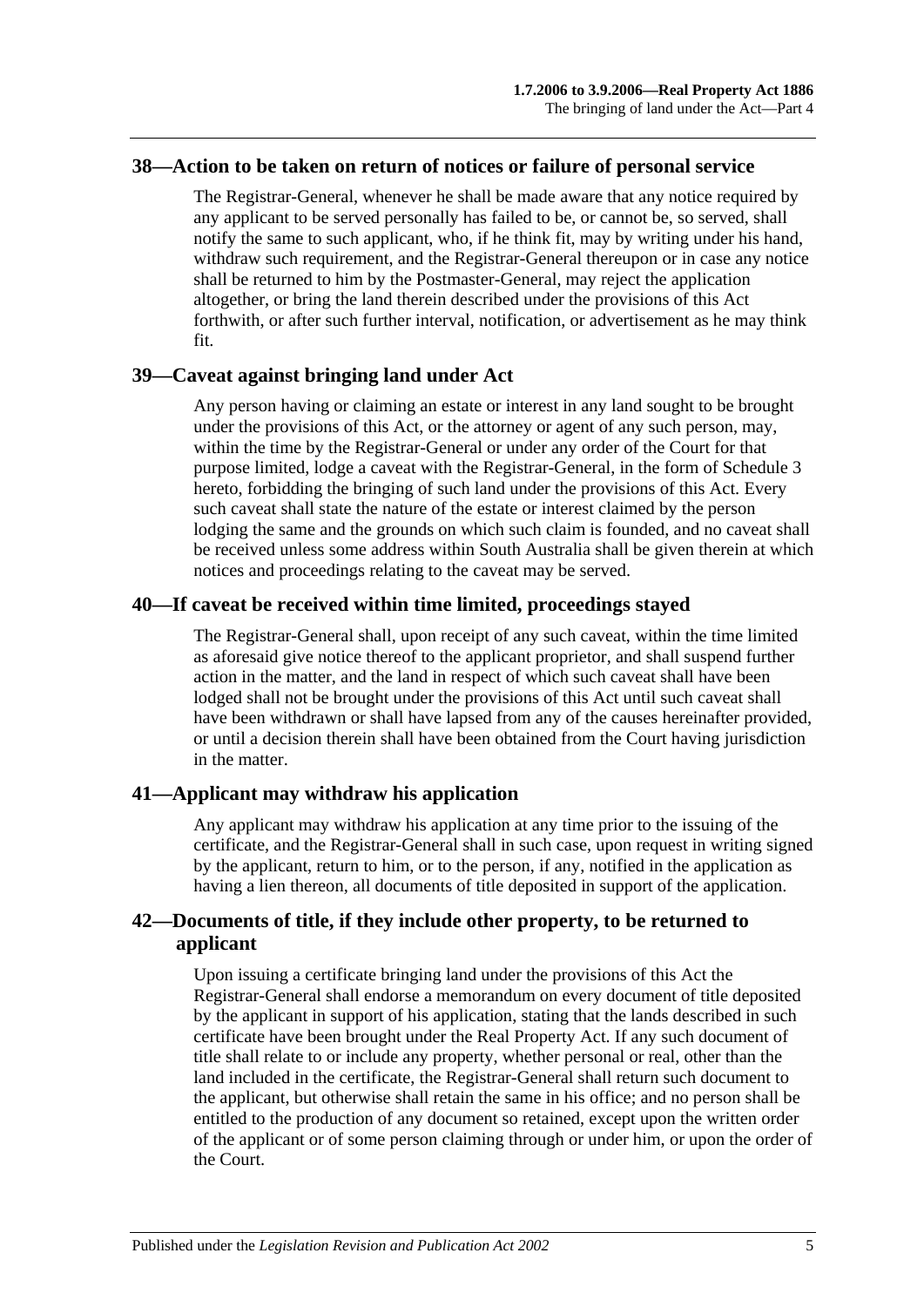## <span id="page-25-0"></span>**43—Certificate to issue in name of deceased applicant proprietor or his nominee**

In case an applicant, or the person to whom he or the person applying in his name or on his behalf, may have directed a certificate to be issued, shall die in the interval between the date of the application and the date on which the certificate shall be issued, the certificate shall be issued in the name of the applicant, or in the name of the person to whom it shall have been so directed to be issued as the case may require, and the land shall devolve in like manner as if the certificate had been issued prior to the death of the applicant or of such person.

## <span id="page-25-1"></span>**44—Proceedings under caveat**

Whenever a caveat shall have been lodged with the Registrar-General forbidding land to be brought under the provisions of this Act, the like proceedings as are hereinafter provided for the removal of caveats, in the case of land already under the provisions of this Act, shall be open to the caveatee for removal of the caveat, and for the recovery of costs and damages from the caveator, in case the caveat shall have been lodged by the caveator wrongfully and without reasonable cause.

## <span id="page-25-2"></span>**45—Lapse of caveat**

Every such caveat shall be deemed to have lapsed after the expiration of one month from the receipt thereof by the Registrar-General, unless the person by whom or on whose behalf the same was lodged shall, within that time, have taken proceedings in the Court to establish his title to the estate or interest claimed by him, and give written notice thereof to the Registrar-General, or shall have obtained from the Court an order or injunction restraining the Registrar-General from bringing the land under the provisions of this Act. No such lapsed caveat shall, except by leave of the Court, be renewed by or on behalf of the same person in respect of the same estate or interest.

## <span id="page-25-3"></span>**46—Reversion expectant on lease not to be extinguished**

The reversion expectant upon a lease shall not be deemed to have been extinguished in consequence of the land comprised in such lease having been brought under the provisions of this Act, and the registered proprietor of any land which is subject to a lease granted prior to the first certificate being issued in respect of such land, shall be held in all Courts to be seized of the reversion expectant upon such lease, and to have all the powers, rights and remedies to which a reversioner is by law entitled and shall be subject to all covenants and conditions in such lease expressed or implied to be performed on the part of the lessor.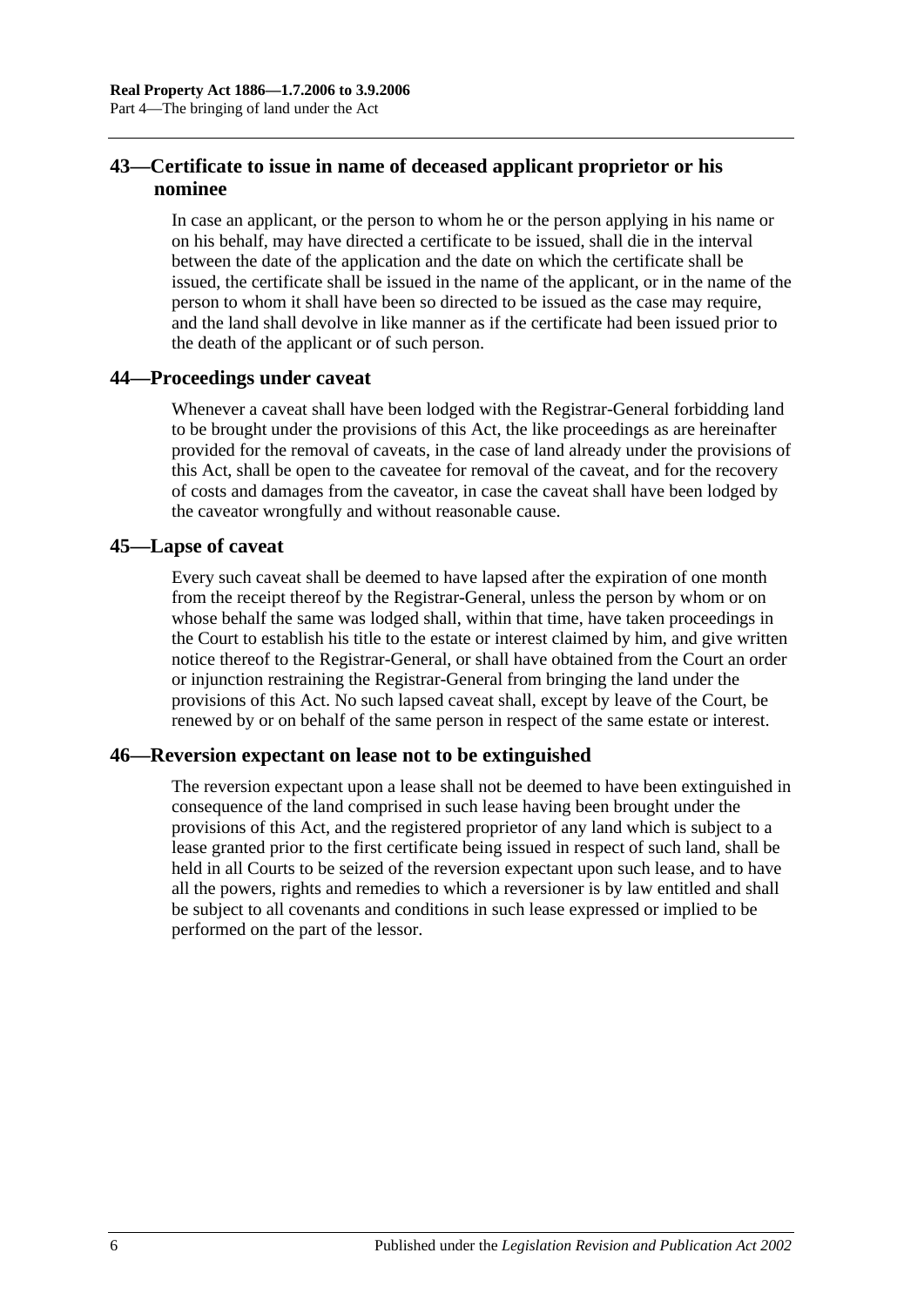## <span id="page-26-0"></span>**Part 5—Registration of title**

## <span id="page-26-1"></span>**Division 1—Registration of title in the Register Book**

## <span id="page-26-2"></span>**47—Registration of title in the Register Book**

This Division applies to, and in relation to, the registration of title to land in the Register Book.

## <span id="page-26-3"></span>**48—Certificates to be in duplicate**

Every certificate shall be in duplicate, and the Registrar-General shall file in the Register Book one part of every certificate, hereinafter called the original, and shall deliver the other, hereinafter called the duplicate, to the registered proprietor of the land.

## <span id="page-26-4"></span>**49—Folios in Register Book**

Each original certificate shall constitute a separate folium of the Register Book, and the Registrar-General shall record thereon distinctly and separately all memorials affecting the land included in each certificate.

## <span id="page-26-5"></span>**51—Requirements of memorial**

Every memorial entered in the Register Book shall be sealed with the seal of the Registrar-General, and shall state the nature of the instrument to which it relates and such other particulars as the Registrar-General directs, and shall refer by number or symbol to such instrument.

## <span id="page-26-6"></span>**51A—Evidentiary**

- (1) Subject to this Act, an original certificate of title must be accepted in legal proceedings as conclusive evidence of title to land and to any other estate or interest in land that it records and as evidence (which may be rebutted) of any other information that it records.
- (2) A document that purports to have been certified by the Registrar-General to be a correct copy of an original certificate of title may be accepted in legal proceedings as if it were the original certificate of title.

## <span id="page-26-7"></span>**Division 2—Registration of title by other methods**

## <span id="page-26-8"></span>**51B—Registration of title electronically etc**

Where the Registrar-General is required by this or any other Act or any other law to register title to land or record any other information relating to land, the Registrar-General may register the title or record the information by an electronic, electromagnetic, optical or photographic process and, in that case, the provisions of this Act (excluding [Division 1\)](#page-26-1) and any other relevant Act will be construed so as to apply to, and in relation to, the registration of title or recording of information by that process and in particular—

(a) the term *Register Book* will be taken to include the records maintained by the Registrar-General pursuant to this section relating to the land;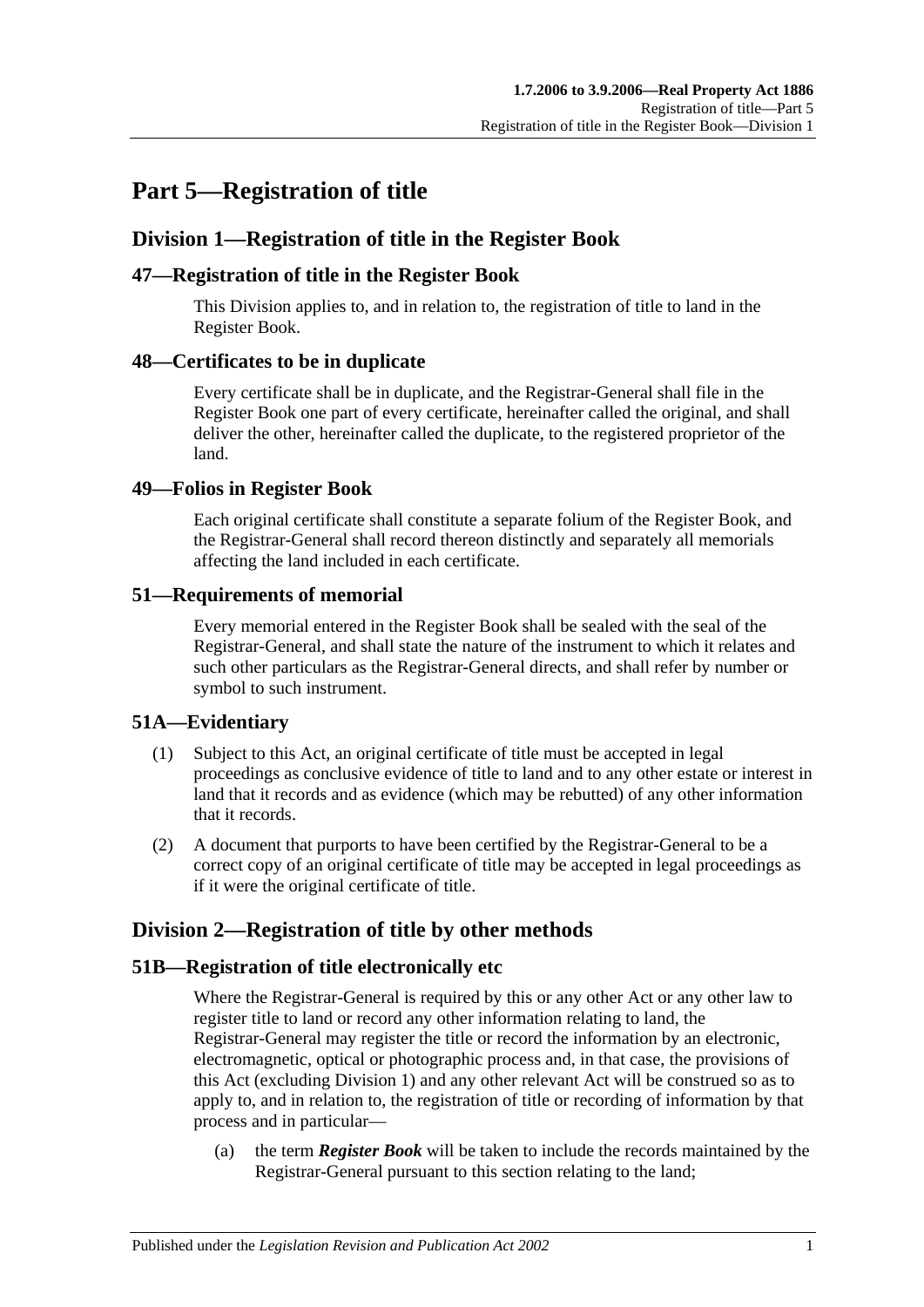- (b) the term *certificate* or *certificate of title* will be taken to mean—
	- (i) the records maintained by the Registrar-General pursuant to this section relating to the land; or
	- (ii) the certificate of title issued under the seal of the Registrar-General in respect of the land; or
	- (iii) both of those meanings,

as the context requires;

- (c) the term *original certificate* or *original certificate of title* will be taken to mean the records maintained by the Registrar-General pursuant to this section relating to the land;
- (d) the term *duplicate certificate* or *duplicate certificate of title* will be taken to mean the certificate of title issued under the seal of the Registrar-General in respect of the land;
- (e) a requirement that a record relating to the land be made—
	- (i) by entry or endorsement of a memorial or memorandum in the Register Book or on the certificate or other instrument of title for the land; or
	- (ii) by any other entry or endorsement or by notation in the Register Book or on the certificate or other instrument of title for the land,

will be satisfied if the Registrar-General makes the record by an electronic, electromagnetic, optical or photographic process;

- (f) a requirement that—
	- (i) a memorial or memorandum be entered or endorsed on the duplicate certificate of title; or
	- (ii) any other entry or endorsement or notation be made on the duplicate certificate of title,

will be taken to be a requirement that the Registrar-General must, if in the Registrar-General's opinion it is necessary or desirable, cancel the certificate of title currently issued in respect of the land and issue a new certificate of title including an appropriate endorsement.

#### <span id="page-27-1"></span><span id="page-27-0"></span>**51C—Issue of certificate of title**

- (1) Where title to land is registered under this Division, the Registrar-General must issue a certificate of title to the proprietor of the land setting out the proprietor's estate or interest in the land and the encumbrances, liens or other interests (if any) to which the estate or interest is subject.
- (2) The Registrar-General may cancel the certificate of title currently issued under [subsection](#page-27-1) (1) and issue a new certificate in its place—
	- (a) when registering any dealing with the registered proprietor's estate or interest in the land or when registering any other dealing that affects the registered proprietor's estate or interest in the land; or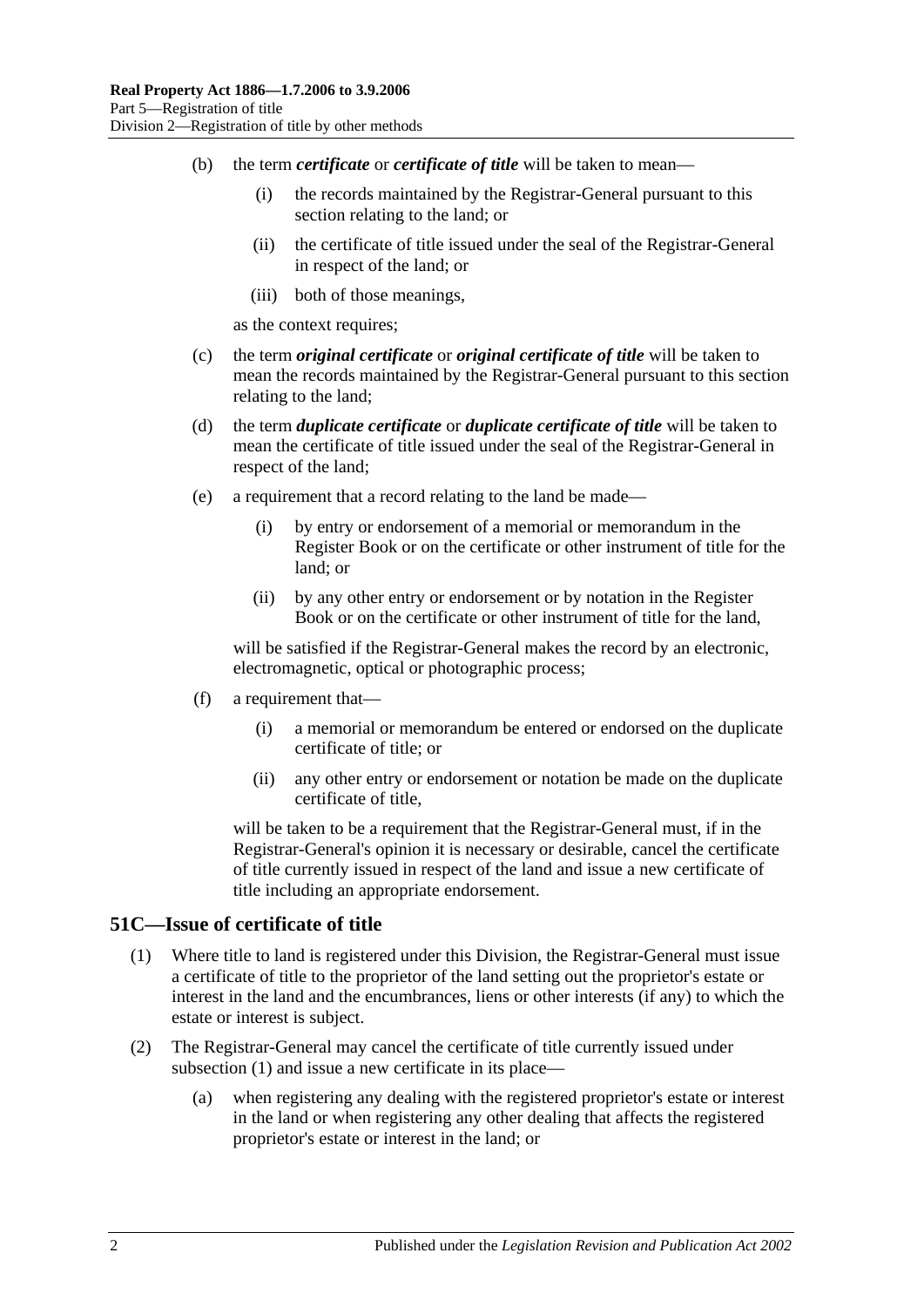- (b) if, in the Registrar-General's opinion, any entry, endorsement or notation, should be made on the title.
- (3) Notwithstanding [subsection](#page-27-1) (1) the Registrar-General may withhold the issue of a certificate of title if in his or her opinion proper reasons exist for doing so.

## <span id="page-28-5"></span><span id="page-28-0"></span>**51D—Evidentiary**

- (1) Subject to this Act a statement (that has been certified by the Registrar-General) of
	- title to land or to any estate or interest in land recorded by the Registrar-General under this Division must be accepted in legal proceedings as conclusive evidence of title to land or to any estate or interest in land; and
	- (b) any other information recorded by the Registrar-General under this Division must be accepted in legal proceedings as evidence (which may be rebutted) of that information.
- (2) A statement referred to in [subsection](#page-28-5) (1) that purports to have been certified by the Registrar-General must be taken in legal proceedings, in the absence of proof to the contrary, to have been so certified.

## <span id="page-28-1"></span>**Division 2A—Boundaries of registered land**

## <span id="page-28-6"></span><span id="page-28-2"></span>**51E—Coordinated cadastre**

- (1) Where the Surveyor-General had lodged a plan delineating the boundaries of allotments in a designated survey area with the Registrar-General under the *[Survey](http://www.legislation.sa.gov.au/index.aspx?action=legref&type=act&legtitle=Survey%20Act%201992)  Act [1992](http://www.legislation.sa.gov.au/index.aspx?action=legref&type=act&legtitle=Survey%20Act%201992)*, the Registrar-General must examine the plan and, if it is in order, accept it for filing in the Lands Titles Registration Office.
- (2) A plan accepted for filing under [subsection](#page-28-6) (1) must be accepted in legal proceedings as evidence (which may be rebutted) of the position and dimensions of the boundaries of allotments that it delineates.
- (3) A court, tribunal or other body or person conducting legal proceedings must not make a finding that the position or dimensions of the boundary of an allotment varies from the position or dimensions of the boundary shown on a plan accepted for filing under [subsection](#page-28-6) (1) unless the court, tribunal, body or person has first given the Surveyor-General, or a person acting on his or her behalf, the opportunity to present evidence and be heard on that question.
- <span id="page-28-7"></span>(4) If the Registrar-General finds an error in a plan accepted for filing under [subsection](#page-28-6) (1), he or she may, with the approval of the Surveyor-General, amend the plan in order to correct the error.
- (5) As soon as practicable after accepting a plan for filing under [subsection](#page-28-6) (1) or amending a plan under [subsection](#page-28-7) (4), the Registrar-General must correct any certificate of title that is inconsistent with a boundary delineated on the plan.

## <span id="page-28-3"></span>**Division 3—General**

## <span id="page-28-4"></span>**52—Endorsement of record of registration**

Upon registering an instrument the Registrar-General must endorse the date of registration on the instrument and the endorsement must be accepted in legal proceedings as conclusive evidence of the date of registration.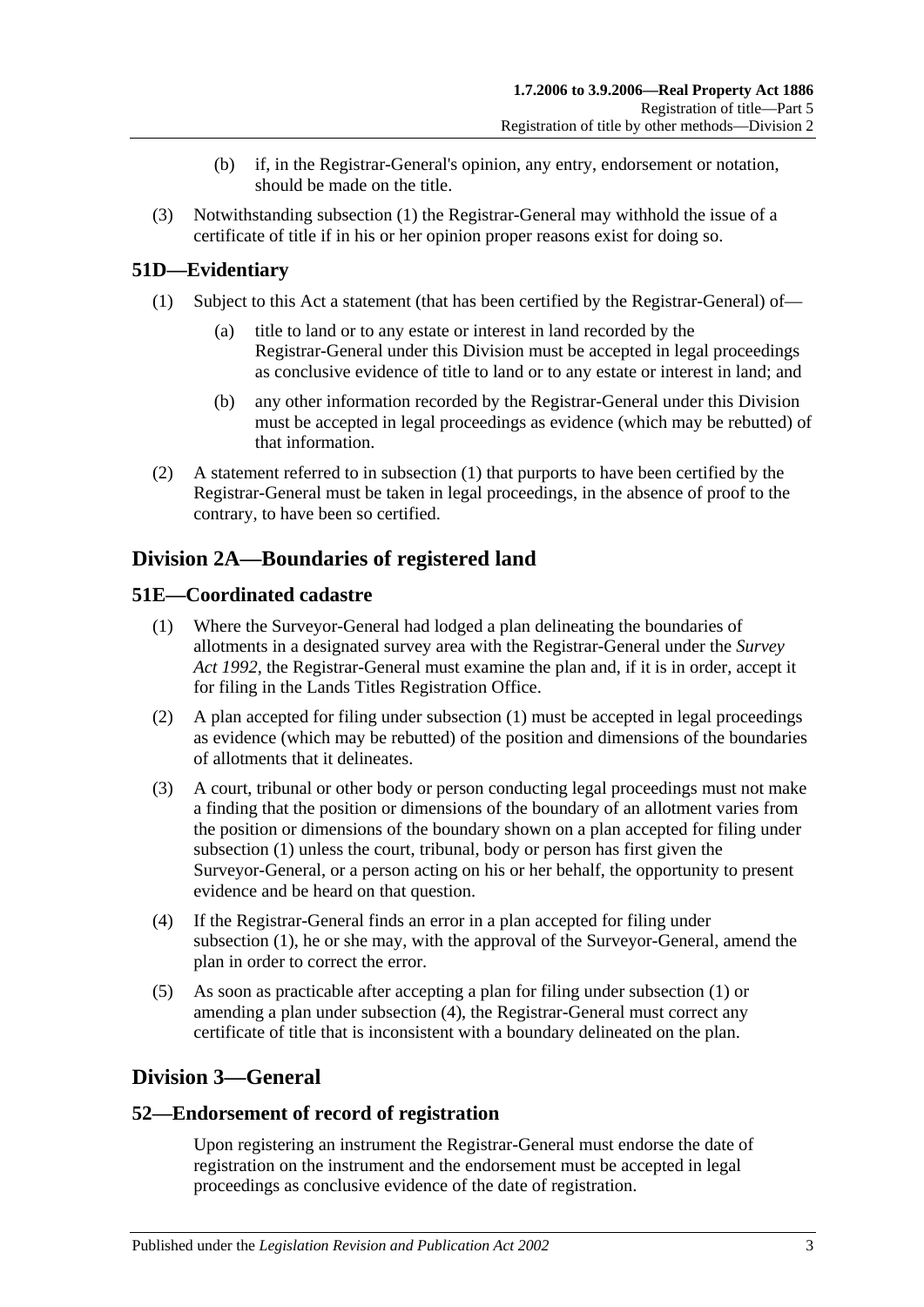#### <span id="page-29-0"></span>**53—Retention of records**

Once information has been recorded by the Registrar-General under this Act the Registrar-General must retain it in the form in which it was originally registered or in some other form.

### <span id="page-29-4"></span><span id="page-29-1"></span>**54—Form of instruments**

- (1) Subject to this Act, the Registrar-General shall not register any instrument purporting to transfer or otherwise deal with or affect any estate or interest in land under the provisions of this Act unless the instrument complies with this Act and is in a form approved by the Registrar-General.
- (2) Notwithstanding anything in [subsection](#page-29-4) (1) of this section, the Registrar-General may, in his discretion, register any instrument notwithstanding any error in or omission from its memorandum or endorsement of prior encumbrances and, in such case, the error or omission shall not invalidate or otherwise affect the registration of the instrument.
- (3) Notwithstanding anything in [subsection](#page-29-4) (1) of this section, where an instrument contains a patent error, the Registrar-General may of his own motion correct the error by marginal notation on the instrument, and the instrument so corrected shall have the like validity and effect as if the error had not been made.

### <span id="page-29-2"></span>**55—Instruments**

Any instrument presented for registration may be single or in duplicate, or if a lease may be in duplicate or triplicate.

## <span id="page-29-3"></span>**56—Priority of instruments**

- (1) Every instrument presented for registration shall be attested by a witness, and shall be registered in the order of time in which the same is produced for that purpose; and instruments registered in respect of or affecting the same estate or interest shall, notwithstanding any express, implied, or constructive notice, be entitled to priority, the one over the other, according to the date of registration, and not according to the date of the instrument itself; and the Registrar-General, upon registration thereof, shall file such instrument (if single) in his office, and if in duplicate or triplicate, shall file one original in his office, and shall deliver the other or others to the person or persons entitled thereto.
- <span id="page-29-5"></span>(2) The Registrar-General may, on application in the appropriate form, vary the order of priority between two or more registered mortgages or encumbrances.
- (3) An application for the variation of an order of priority in accordance with [subsection](#page-29-5) (2)—
	- (a) must be made by every holder of a mortgage or encumbrance that is to have its order of priority varied; and
	- (b) where a registered mortgage or encumbrance is, by virtue of the proposed variation of order of priority, to be postponed to a mortgage or encumbrance over which it has had priority—must be made with the consent of the holder of the mortgage or encumbrance that is to be so postponed; and
	- (c) must be made with the consent of the mortgagor.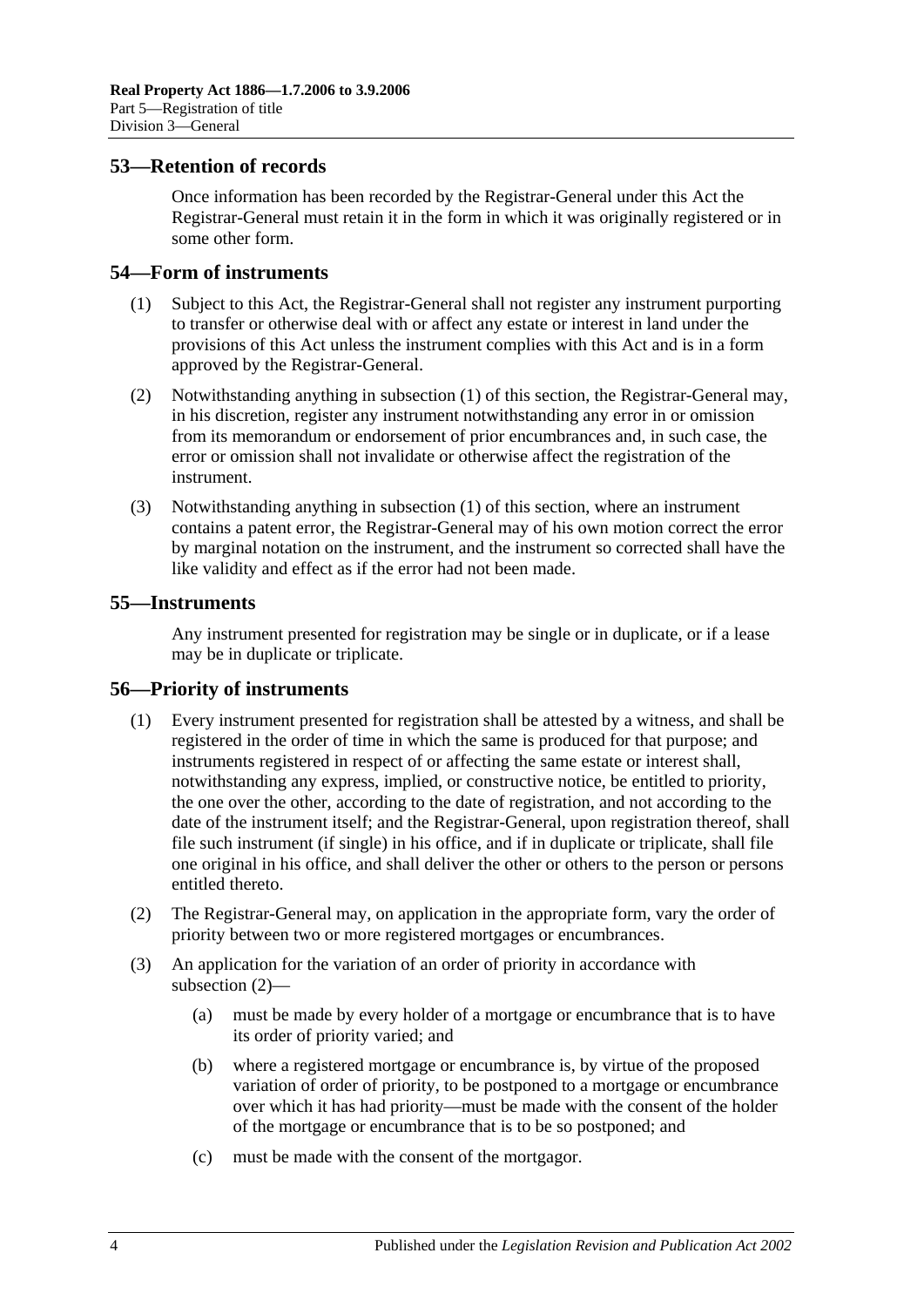- (4) A memorandum of the variation of an order of priority under [subsection](#page-29-5) (2)—
	- (a) shall be endorsed on every mortgage or encumbrance affected; and
	- (b) shall be endorsed on the certificate of title affected by those mortgages or encumbrances.

#### <span id="page-30-0"></span>**56A—Registration**

A certificate of title will be taken to be registered upon the Registrar-General allotting a volume and folio number in respect of the certificate of title.

#### <span id="page-30-1"></span>**57—Effect of registration of instruments**

Every instrument shall, when registered, be deemed part of the Register Book, and shall have the effect of and be deemed and taken to be a deed duly executed by the parties who have signed the same.

#### <span id="page-30-2"></span>**58—Where two or more instruments presented at same time**

Should two or more instruments executed by the same proprietor, and purporting to affect the same estate or interest, be at the same time presented to the Registrar-General for registration, he shall register and endorse that instrument which shall be presented by the person producing to him the duplicate certificate or other instrument evidencing title to such estate or interest.

#### <span id="page-30-3"></span>**59—Provision for registration in case of death of party executing instrument**

In case any person, who either before or after his death shall be registered as proprietor of any land shall die after signing any instrument affecting such land, and before registration thereof, the registration of such instrument may nevertheless be proceeded with in accordance with this Act, and shall be valid notwithstanding such death.

## <span id="page-30-4"></span>**60—Person to whom certificate or other instrument of title has been issued in error, or who wrongfully retains such instrument, may be summoned**

In case it shall appear to the satisfaction of the Registrar-General that any certificate or other instrument has been issued in error or contains any misdescription of land or of boundaries, or that any entry or endorsement has been made in error on any certificate or other instrument, or that any certificate, instrument, entry, or endorsement has been fraudulently or wrongfully obtained, or that any certificate or instrument is fraudulently or wrongfully retained, he may summon the person to whom such certificate or instrument has been so issued, or by whom it has been so obtained or is retained, to deliver up the same for the purpose of being cancelled or corrected, as the case may require.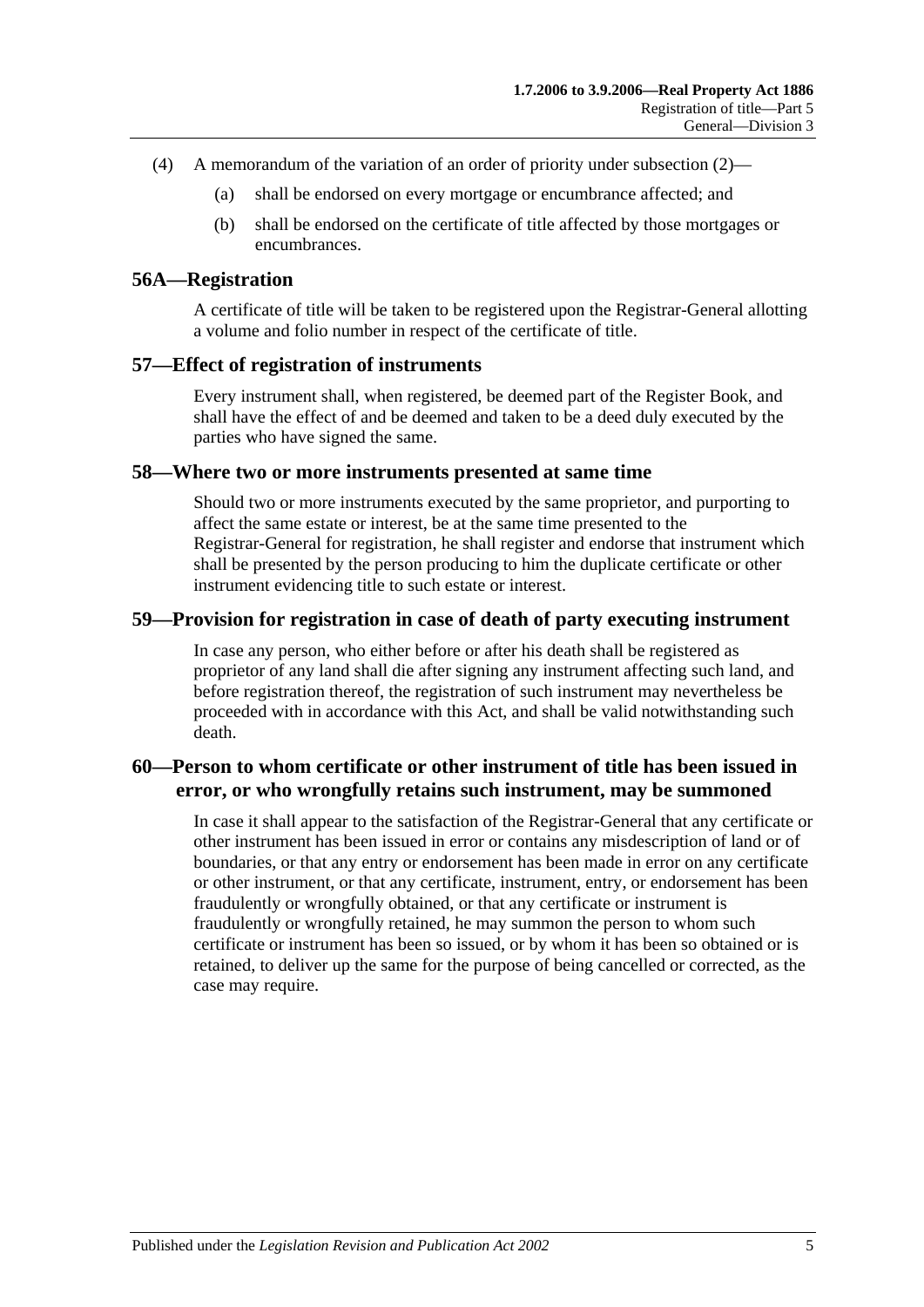## <span id="page-31-0"></span>**61—Arrest of person refusing to deliver up instrument for cancellation or correction**

In case such person shall refuse or neglect to comply with such summons, the Registrar-General may apply to the Court to issue a summons for such person to appear before the Court and show cause why such certificate or other instrument should not be delivered up to be cancelled or corrected; and if such person, when served with such summons, shall neglect or refuse to attend before such Court at the time therein appointed, it shall be lawful for such Court to issue a warrant authorising and directing the person so summoned to be apprehended and brought before the Court for examination.

## <span id="page-31-1"></span>**62—Order for delivery of instrument**

Upon the appearance before the Court of any person summoned or brought up by virtue of a warrant as aforesaid, it shall be lawful for the Court to examine such person upon oath, and to order him to deliver up such certificate or other instrument, and, upon refusal or neglect by such person to deliver up the same pursuant to such order, to commit him to gaol for any period not exceeding six months, unless such certificate or instrument shall be sooner delivered up.

## <span id="page-31-2"></span>**63—Orders for cancellation of instrument and alteration of Register Book**

In such case, or in case a summons by the Registrar-General or a Judge cannot be served upon such person as hereinbefore directed, the Court may direct the Registrar-General to cancel or correct any certificate or other instrument, or any entry or memorial in the Register Book relating to such land, and to substitute and issue such certificate or other instrument, or make such entry as the circumstances of the case may require, and the Registrar-General shall give effect to such order.

## <span id="page-31-3"></span>**64—Powers of court to direct cancellation of certificate or entry**

In any proceeding in the Court respecting any land, or any transaction, contract, or application relating thereto, or any instrument, caveat, memorial, or other entry affecting any such land, it shall be lawful for the Court to direct the Registrar-General to cancel, correct, record, substitute, issue, or make any certificate, or any memorial or entry in the Register Book, notwithstanding that the relevant duplicate certificate has not been produced to him, or otherwise to do such acts and make such entries as may be necessary to give effect to any judgment, decree, or order of such Court given or made in such proceeding, and the Registrar-General shall obey every such direction.

### <span id="page-31-4"></span>**65—Search allowed**

Any person shall have access to the Register Book, and to all instruments filed and deposited in the Lands Titles Office for the purpose of inspection during the hours and upon the days appointed for search.

## <span id="page-31-5"></span>**66—Conflict between original and duplicate certificate**

If there is a difference between an original certificate and the duplicate certificate, the original prevails.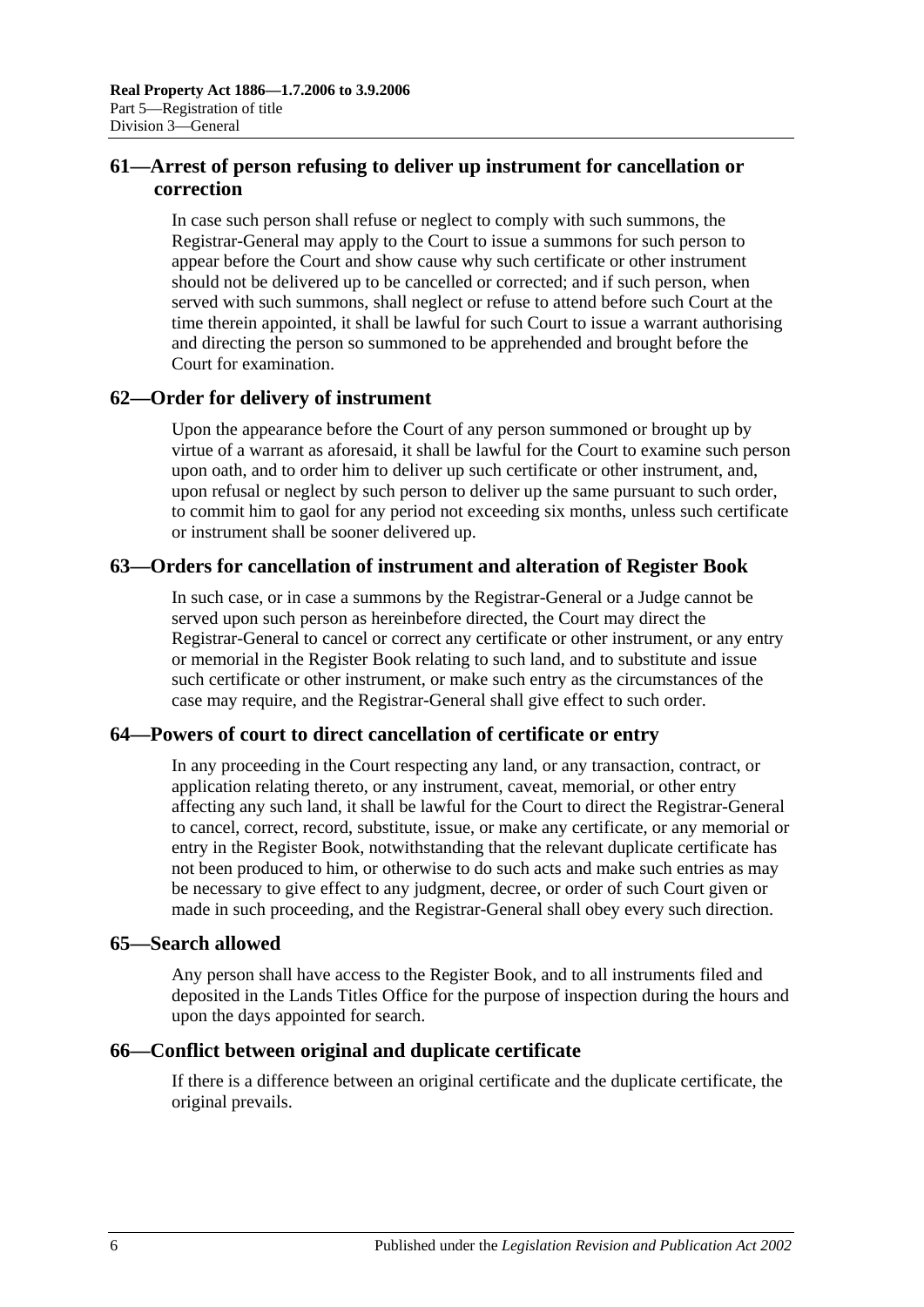## <span id="page-32-0"></span>**66A—Lodgement of land grant**

If a grant of Crown land is lodged in the Lands Titles Registration Office, the Registrar-General must register title to the land.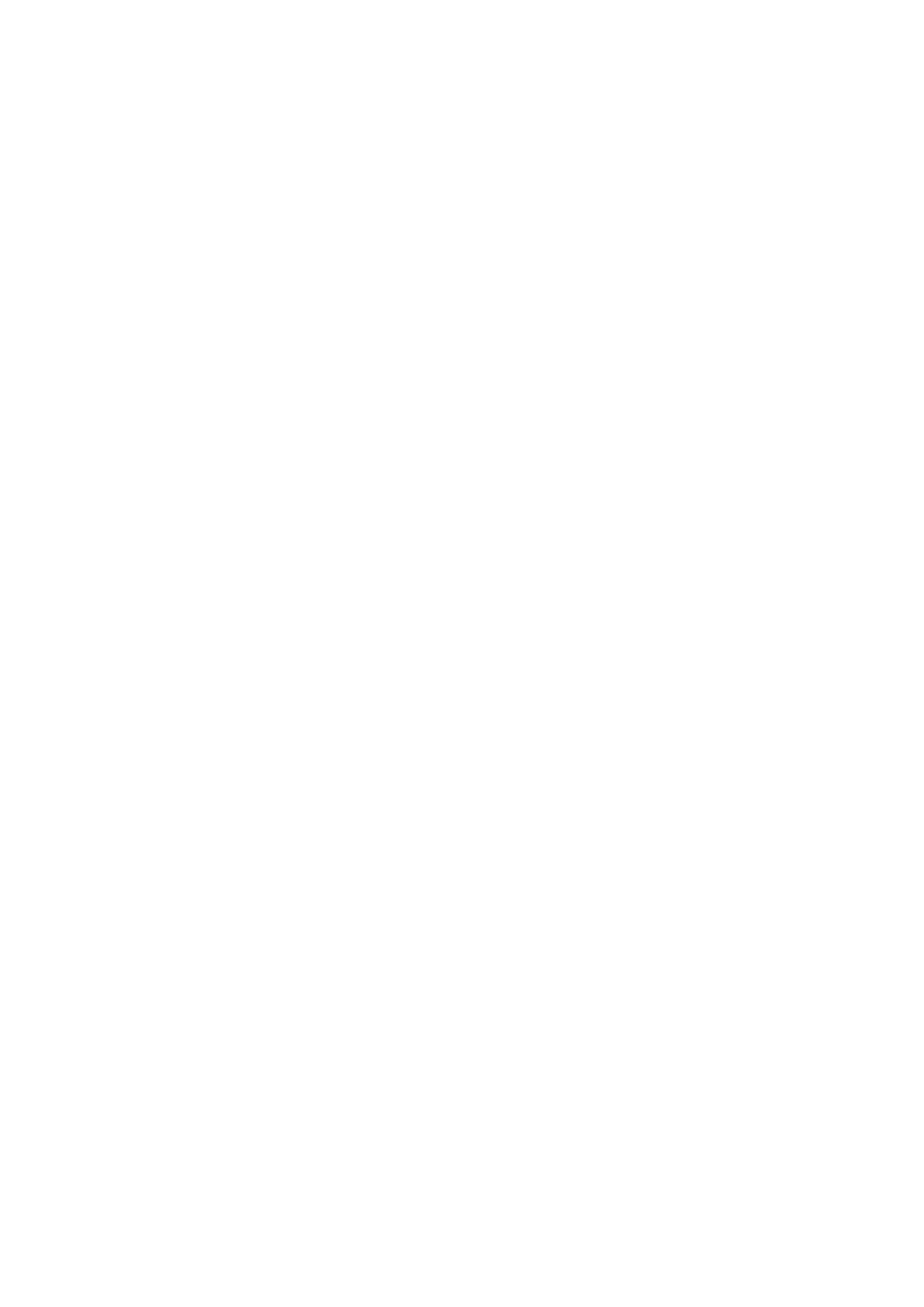## <span id="page-34-0"></span>**Part 6—The title of registered proprietors**

#### <span id="page-34-1"></span>**67—Instruments not effectual until registration**

No instrument shall be effectual to pass any land or to render any land liable as security for the payment of money, but upon the registration of any instrument in manner herein prescribed, the estate or interest specified in such instrument shall pass, or, as the case may be, the land shall become liable as security in manner and subject to the covenants, conditions, and contingencies set forth and specified in such instrument or by this Act declared to be implied in instruments of a like nature.

#### <span id="page-34-2"></span>**68—Person named in certificate to be the registered proprietor**

The person named in or appearing by any certificate or other registered instrument as seized of or taking any estate or interest in land shall be the registered proprietor thereof.

#### <span id="page-34-3"></span>**69—Title of registered proprietor indefeasible, except in cases of—**

The title of every registered proprietor of land shall, subject to such encumbrances, liens, estates, or interests as may be notified on the original certificate of such land, be absolute and indefeasible, subject only to the following qualifications:

#### (a) **Fraud**

in the case of fraud, in which case any person defrauded shall have all rights and remedies that he would have had if the land were not under the provisions of this Act: Provided that nothing included in this subsection shall affect the title of a registered proprietor who has taken *bona fide* for valuable consideration, or any person *bona fide* claiming through or under him;

#### (b) **Forgery or disability**

in the case of a certificate or other instrument of title obtained by forgery or by means of an insufficient power of attorney or from a person under some legal disability, in which case the certificate or other instrument of title shall be void: Provided that the title a registered proprietor who has taken *bona fide* for valuable consideration shall not be affected by reason that a certificate other instrument of title was obtained by any person through whom he claims title from a person under disability, or by any of the means aforesaid;

#### (c) **Erroneous inclusion of land**

where any portion of land has been erroneously included, by wrong description of parcels or boundaries, in the certificate or other instrument evidencing the title of the registered proprietor: In which case the rights of the person who but for such error would be entitled to such land shall prevail, except as against a registered proprietor taking such land *bona fide* for valuable consideration, or any person *bona fide* claiming through or under him;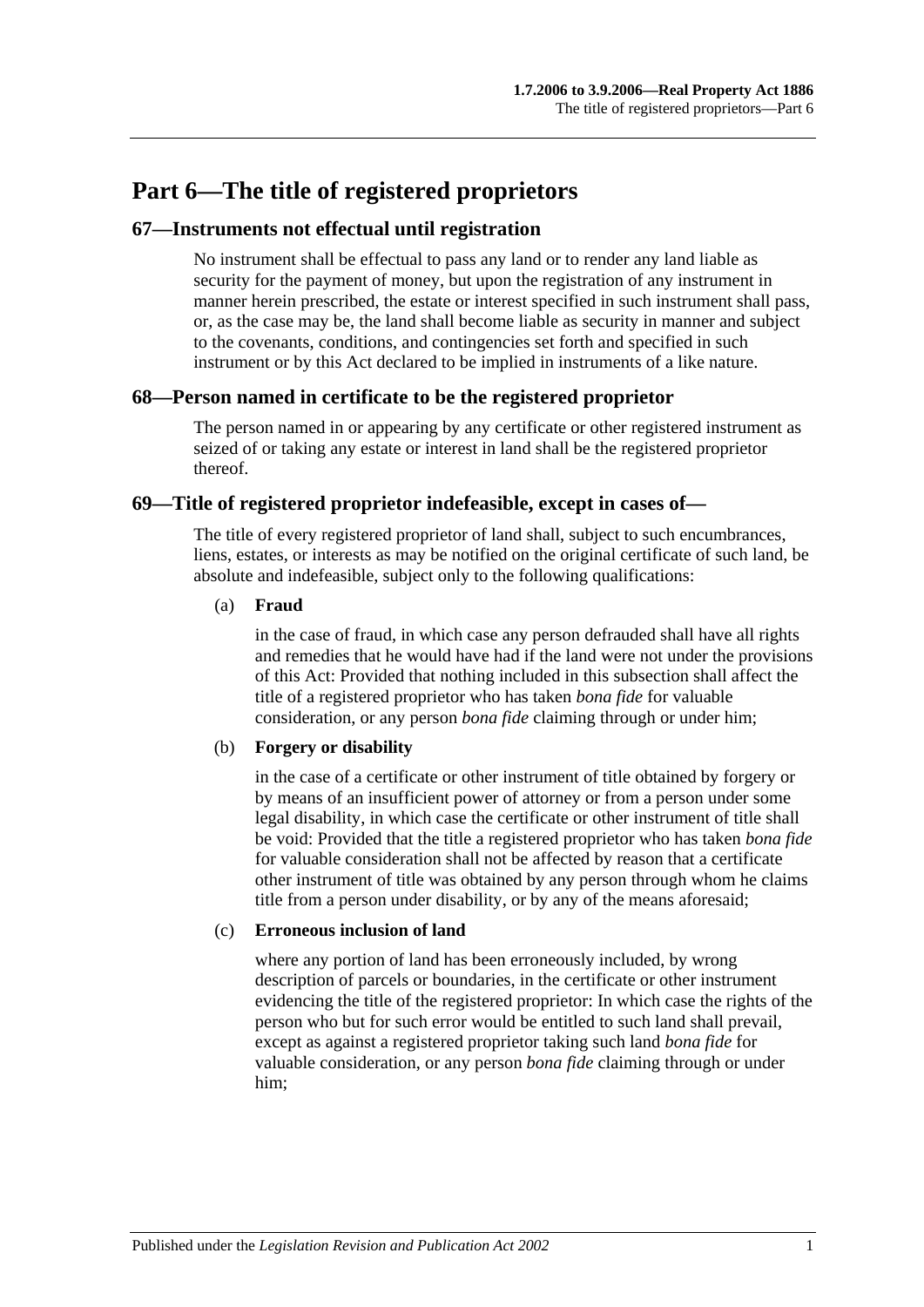#### (d) **Omission of easement**

where a right-of-way or other easement not barred or avoided by the provisions of the *[Rights-of-Way Act](http://www.legislation.sa.gov.au/index.aspx?action=legref&type=act&legtitle=Rights-of-Way%20Act%201881) 1881*, or of this Act, has been omitted or mis-described in any certificate, or other instrument of title: In which case such right-of-way or other easement shall prevail, but subject to the provisions of the said *[Rights-of-Way Act](http://www.legislation.sa.gov.au/index.aspx?action=legref&type=act&legtitle=Rights-of-Way%20Act%201881) 1881* and of this Act;

#### (e) **Several certificates for the same land**

where two or more certificates shall be registered under any of the Real Property Acts in respect of the same land: In which case the title originally first in date of registration shall prevail but without prejudice to the effect of anything done under [Part 19A](#page-98-0) of this Act;

#### (f) **Certificate to be void if any person is in possession and rightfully entitled adversely to the first registered proprietor**

any certificate issued upon the first bringing of land under the provisions of any of the Real Property Acts, and every certificate issued in respect of the said land, or any part thereof, to any person claiming or deriving title under or through the first registered proprietor, shall be void, as against the title of any person adversely in actual occupation of, and rightfully entitled to, such land, or any part thereof at the time when such land was so brought under the provisions of the said Acts, and continuing in such occupation at the time of any subsequent certificate being issued in respect of the said land;

#### (g) **Wife's title to prevail**

where a husband shall have been wrongly registered as co-proprietor of land belonging to his wife for her separate use or as her separate property, in which case the title of the wife shall prevail except as against a registered proprietor taking such land *bona fide* for valuable consideration, or any person *bona fide* claiming through or under him;

#### (h) **A lease or letting for not more than a year**

where at the time when the proprietor becomes registered a tenant shall be in actual possession of the land under an unregistered lease or an agreement for a lease or for letting for a term not exceeding one year: In which case the title of the tenant under such lease or agreement shall prevail;

#### (i) **Non-payment of succession duty**

where the succession duty payable in respect of the land has not been paid, and the certificate required by section 63 of the *[Succession Duties Act](http://www.legislation.sa.gov.au/index.aspx?action=legref&type=act&legtitle=Succession%20Duties%20Act%201929) 1929* has not been obtained: In which case any charge by law imposed on the land in respect of such duty shall remain in force.

## <span id="page-35-0"></span>**70—In other cases title of registered proprietor shall prevail**

In all other cases the title of the registered proprietor of land shall prevail, notwithstanding the existence in Her Majesty, Her heirs, or successors, or in any person of any estate or interest whatever whether derived by grant from the Crown or otherwise, which but for this Act might be held paramount or to have priority; and notwithstanding any want of notice, or insufficient notice of any application, or any error, omission or informality in any application or proceedings.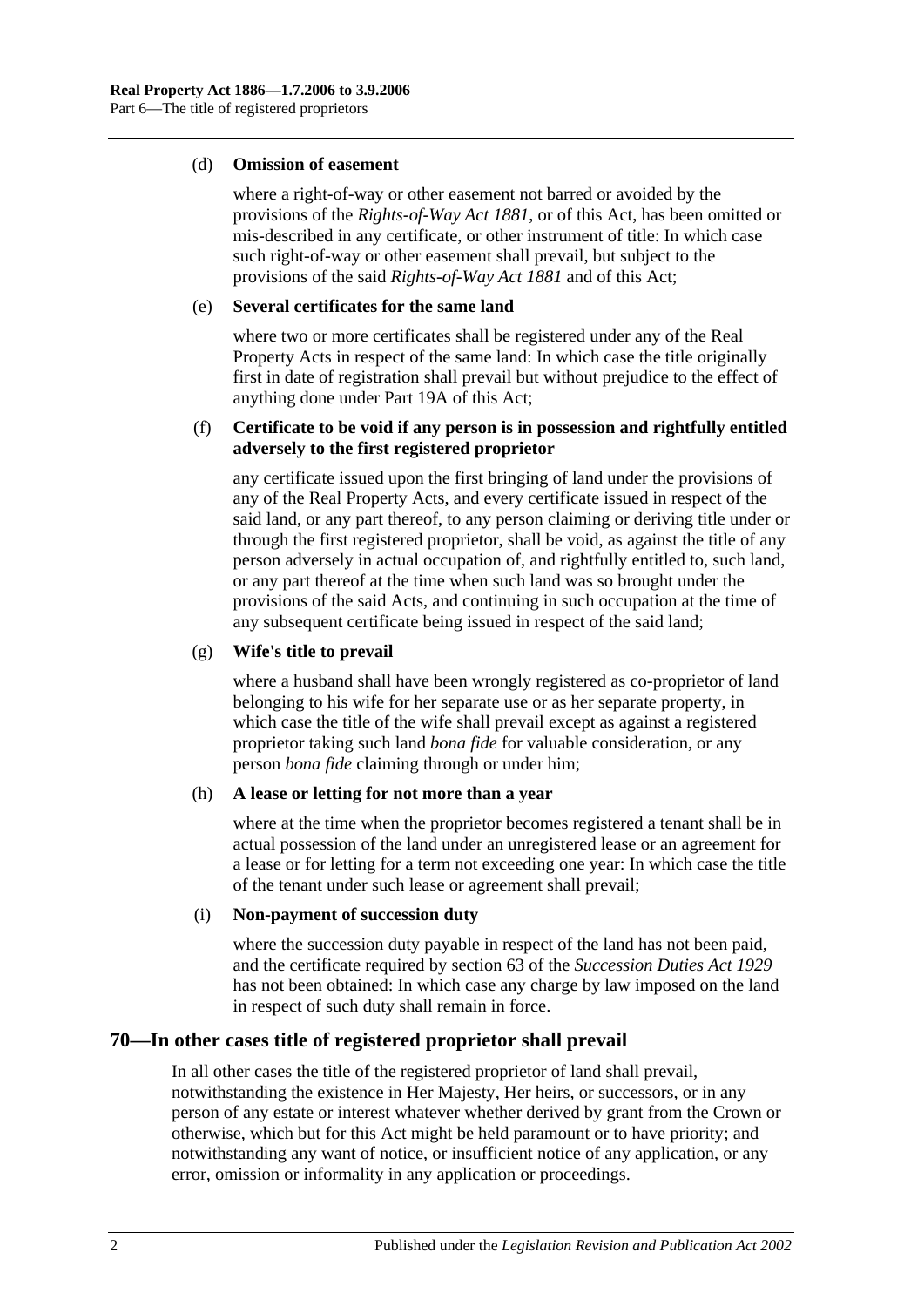## **71—Saving of certain rights and powers viz**

Nothing in the two preceding sections contained shall be construed so as to affect any of the following rights or powers, that is to say—

#### (a) **Sales by Sheriff**

the power of the Sheriff to sell the land of a judgment debtor under a writ of execution;

#### (b) **Sales under order of the Court**

the power of the Court to order the sale of land;

#### (c) **Transmissions on bankruptcy or assignment**

the right of the Official Receiver or of any trustee to land transmitted on the bankruptcy or statutory assignment of the registered proprietor;

#### (d) **Contracts**

the rights of a person with whom the registered proprietor shall have made a contract for the sale of land or for any other dealing therewith;

#### (e) **Trusts**

the rights of a *cestui que trust* where the registered proprietor is a trustee, whether the trust shall be express, implied, or constructive;

#### (f) **Deed-poll by promoters of an undertaking**

the right of promoters of an undertaking to vest land in themselves by deed-poll pursuant to the *[Compulsory Acquisition of Land Act](http://www.legislation.sa.gov.au/index.aspx?action=legref&type=act&legtitle=Compulsory%20Acquisition%20of%20Land%20Act%201925) 1925* or any Act amending the same,

provided that no unregistered estate, interest, power, right, contract, or trust shall prevail against the title of a registered proprietor taking *bona fide* for valuable consideration, or of any person *bona fide* claiming through or under him.

## **72—Knowledge of trust not evidence of want of bona fides**

Knowledge of the existence of any unregistered estate, interest, contract, or trust shall not of itself be evidence of want of *bona fides* so as to affect the title of any registered proprietor.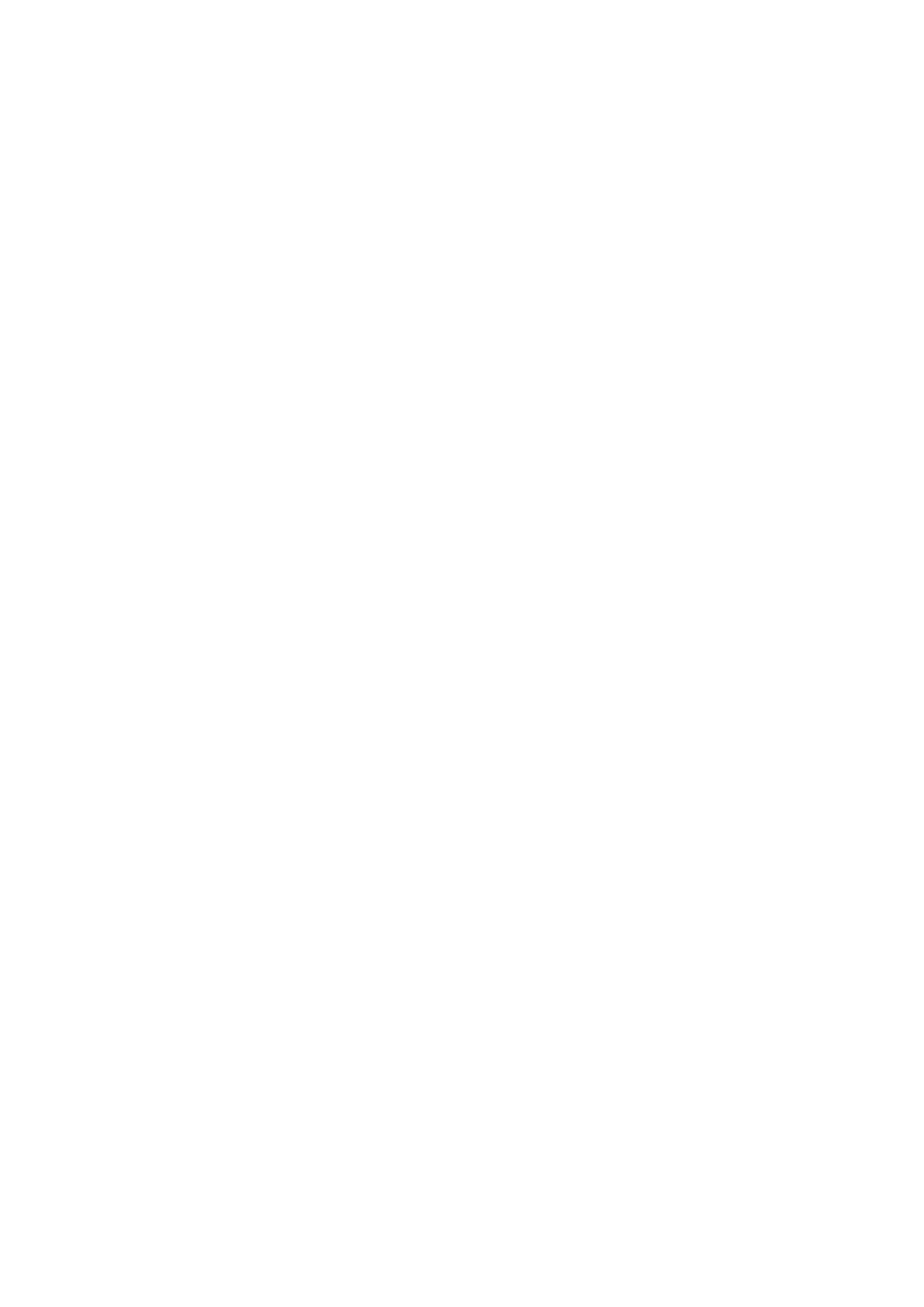# **Part 7—Certificates of title**

# **73—Certificate of title**

The registered proprietor of an estate of freehold in land, other than a leasehold for a life or lives, shall be entitled to receive a certificate for that estate in the appropriate form.

## **74—Joint tenants and tenants in common**

Two or more persons registered as joint proprietors of an estate or interest in land shall be deemed to be entitled to the same as joint tenants; and in all cases where two or more persons are entitled as tenants in common to an estate of freehold in any land, such persons may receive one certificate for the entirety, or each may receive a separate certificate for his undivided share and in each case the certificate must state the shares in which they hold the land.

# **75—Certificates for remainder and reversions**

The proprietor of an estate of freehold in remainder or reversion in land, for a life estate in which a certificate has already been issued, may have his estate registered on the certificate issued for the life estate, or may receive a separate certificate for his estate, which shall refer to the certificate of the particular estate.

## **76—Mode of inheritance or succession shall be implied**

Every certificate, or other instrument of title issued to or made in favour of a corporation, aggregate or sole, shall be deemed to extend to and include the successors of such corporation, and every such certificate or instrument of title issued to or made in favour of any person shall be deemed to extend to and include the legal representatives of such person.

## **77—Memorials on certificates**

The Registrar-General shall record on every certificate issued by him, and in such manner as to preserve their respective priorities, memorials of all subsisting mortgages, leases, and encumbrances, and of any dower or rent-charge to which the land may be subject; and if such certificate be issued to a minor or to a person otherwise under disability, he shall record thereon the age of such minor or the nature of the disability so far as known to him.

## **78—Certificates in lieu of surrendered certificates**

Upon the application of any registered proprietor holding land under one or more certificates, and the delivering up of such instruments of title, it shall be lawful for the Registrar-General to issue to such proprietor one certificate for the whole of such land, or several certificates each comprising portion of such land, in accordance with such application; and upon issuing any such new certificate the Registrar-General shall cancel the duplicates delivered up, and the originals, and shall endorse thereon a memorandum, setting forth the occasion of such cancellation, and referring to the new certificate issued in lieu thereof.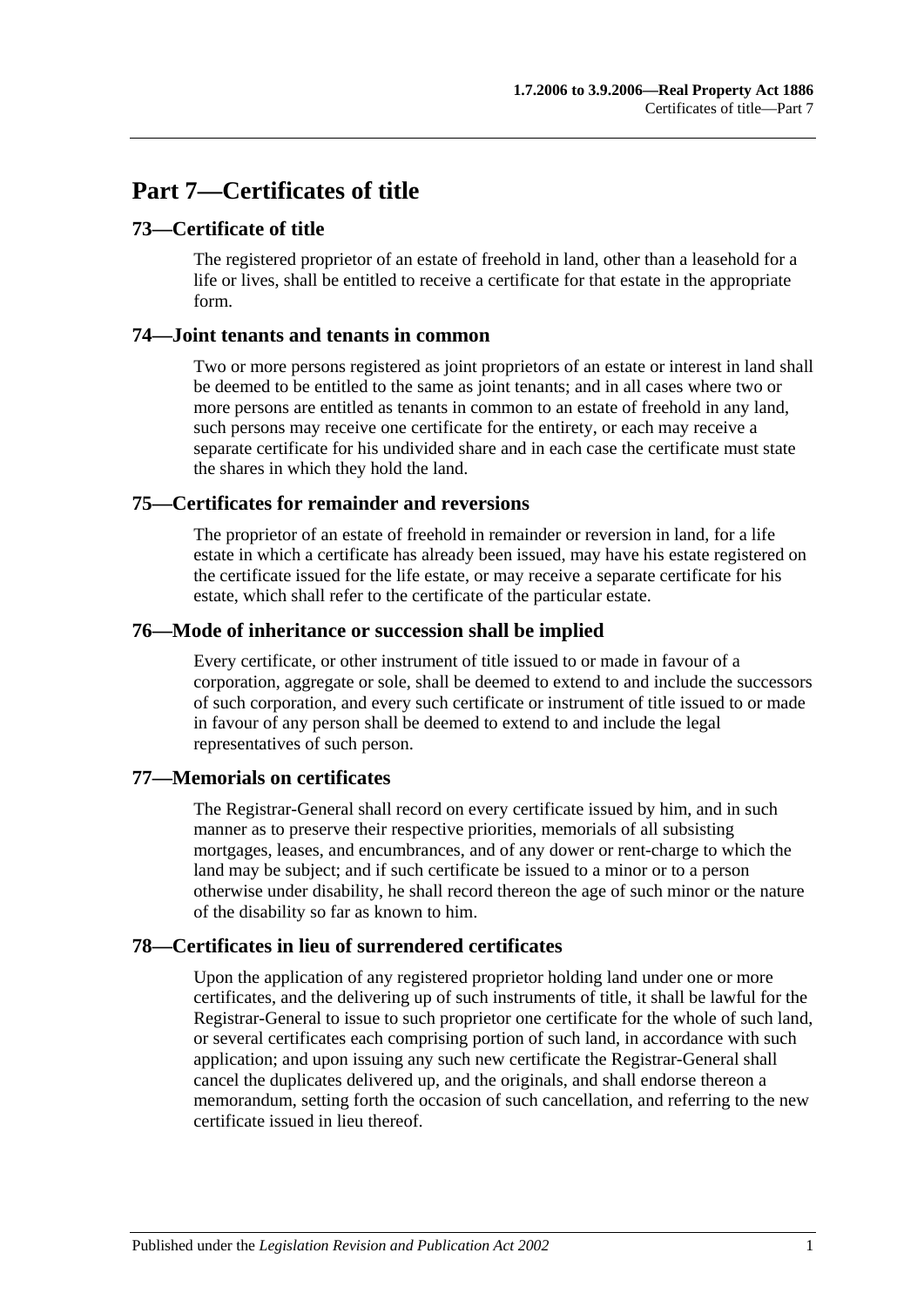## <span id="page-39-0"></span>**79—Substituted certificate etc**

- (1) The Registrar-General, on application in that behalf and on proof to his satisfaction that any duplicate certificate or any tenant's copy of a Crown lease has been lost, mislaid or destroyed, may issue a substituted certificate or tenant's copy of Crown lease (as the case may be).
- (4) Upon issuing a substituted certificate or tenant's copy of Crown lease the Registrar-General shall make an endorsement thereon stating the reason for the issue thereof and shall at the same time enter in the Register Book or the Register of Crown Leases (as the case may be) notice of the issue of such substituted certificate or tenant's copy of Crown lease, and the date thereof, and the reason for the issue thereof.
- (5) Every such substituted certificate or tenant's copy of Crown lease shall be available for all purposes and uses for which the certificate or tenant's copy of Crown lease so lost, mislaid or destroyed would have been available, and shall supersede the duplicate certificate or tenant's copy of Crown lease for which it is substituted.
- (6) Instead of issuing a substituted certificate the Registrar-General may cancel the relevant folio of the Register Book, recording thereon that the folio was cancelled pursuant to this section, and may issue a new certificate in lieu thereof.
- (7) For the purposes of this section every lease or agreement for sale of Crown lands granted or made by or on behalf of the Crown, shall be deemed a Crown lease.
- (8) Before issuing a substituted certificate or a new certificate or a tenant's copy of a Crown lease the Registrar-General may, where in his opinion it is necessary or desirable, give notice of his intention to do so in the Gazette or in any newspaper circulating in the State.

## **80—Issue of certificates of title**

Certificates of title must be issued under the seal of the Registrar-General.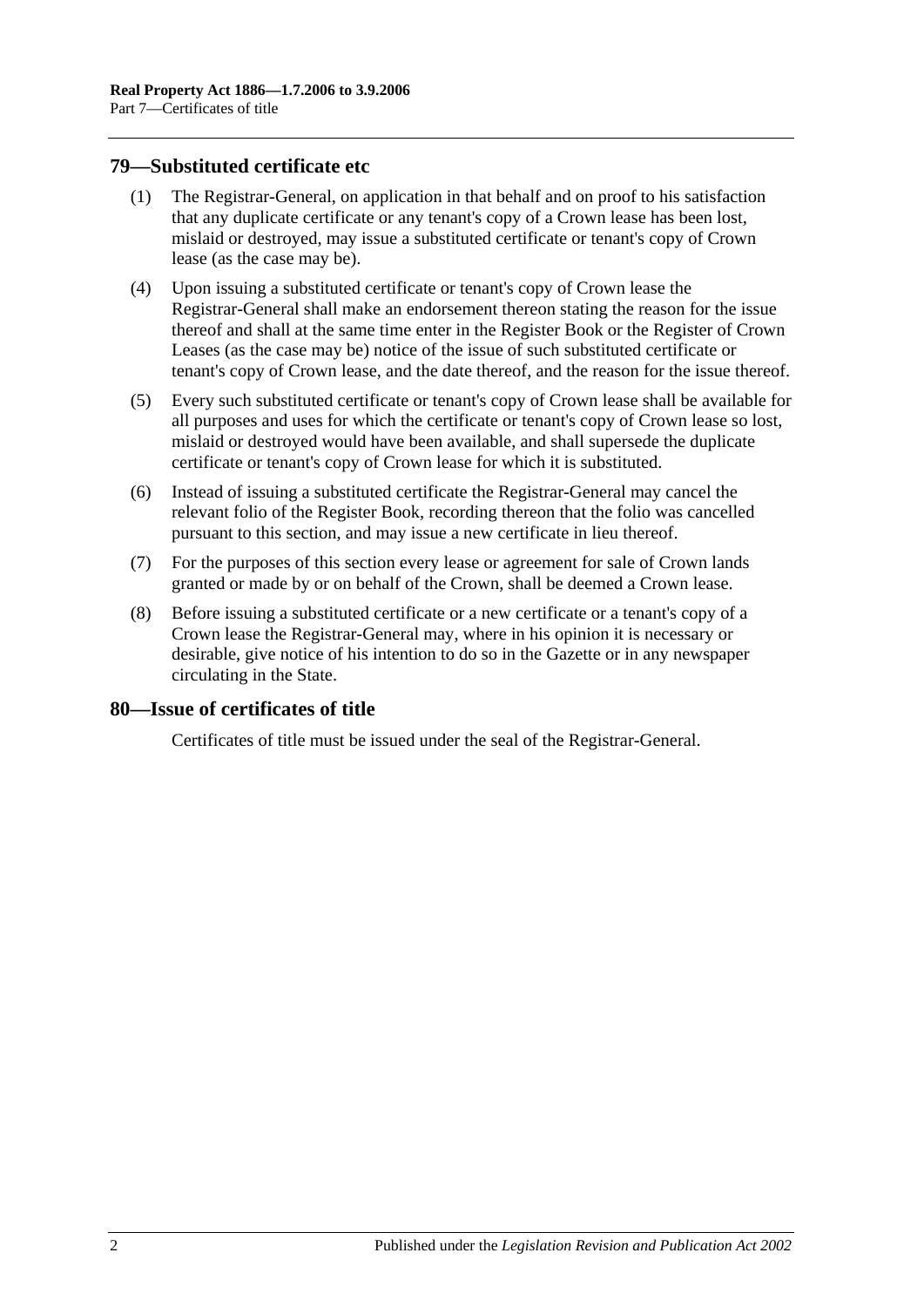# **Part 7A—Title by possession to land under this Act**

# **80A—Application for certificate based on possession**

A person who would have obtained a title by possession to any land which is subject to this Act, if that land had not been subject to this Act, may apply to the Registrar-General for the issue to him of a certificate of title to that land.

# **80B—Signature attestation and operation of application**

- (1) Every such application shall—
	- (a) be in writing in a form fixed by the Registrar-General;
	- (b) be signed by the applicant;
	- (c) contain a declaration by the person signing it, declaring that all the statements in it are true.
- (2) The applicant shall, if required by the Registrar-General, furnish him with a plan of survey of the land.

# **80C—Application how dealt with**

- (1) The Registrar-General shall refer each application to the solicitor to his department, who shall examine it and report upon it to the Registrar-General.
- (2) The Registrar-General may thereupon in his discretion reject the application as regards the whole or any part of the land to which it relates, or proceed as hereinafter provided.

## **80D—Requisitions**

The Registrar-General may—

- (a) require an applicant to furnish him with any information or documents relating to his application;
- (b) notwithstanding any direction previously given by him as to the application, reject it altogether or in part if the applicant fails to comply within a reasonable time with any requisition made under this section.

## <span id="page-40-1"></span><span id="page-40-0"></span>**80E—Notice of application**

- (1) If an application is not wholly rejected by the Registrar-General he shall cause a notice of the application in a form fixed by him—
	- (a) to be published once at least in a newspaper circulating in the neighbourhood of the land, and, if he thinks necessary, in any other newspaper; and
	- (b) to be given to any person who in the Registrar-General's opinion has or may have any estate or interest in the land; and
	- (c) to be published in any other way or given to any other persons.
- (2) The notice shall fix a time, not less than twenty-one days nor more than twelve months from the first publication of the notice in a newspaper under [subsection](#page-40-0) (1) of this section, at or after the expiration of which the Registrar-General may, unless a caveat is lodged, grant the application altogether or in part.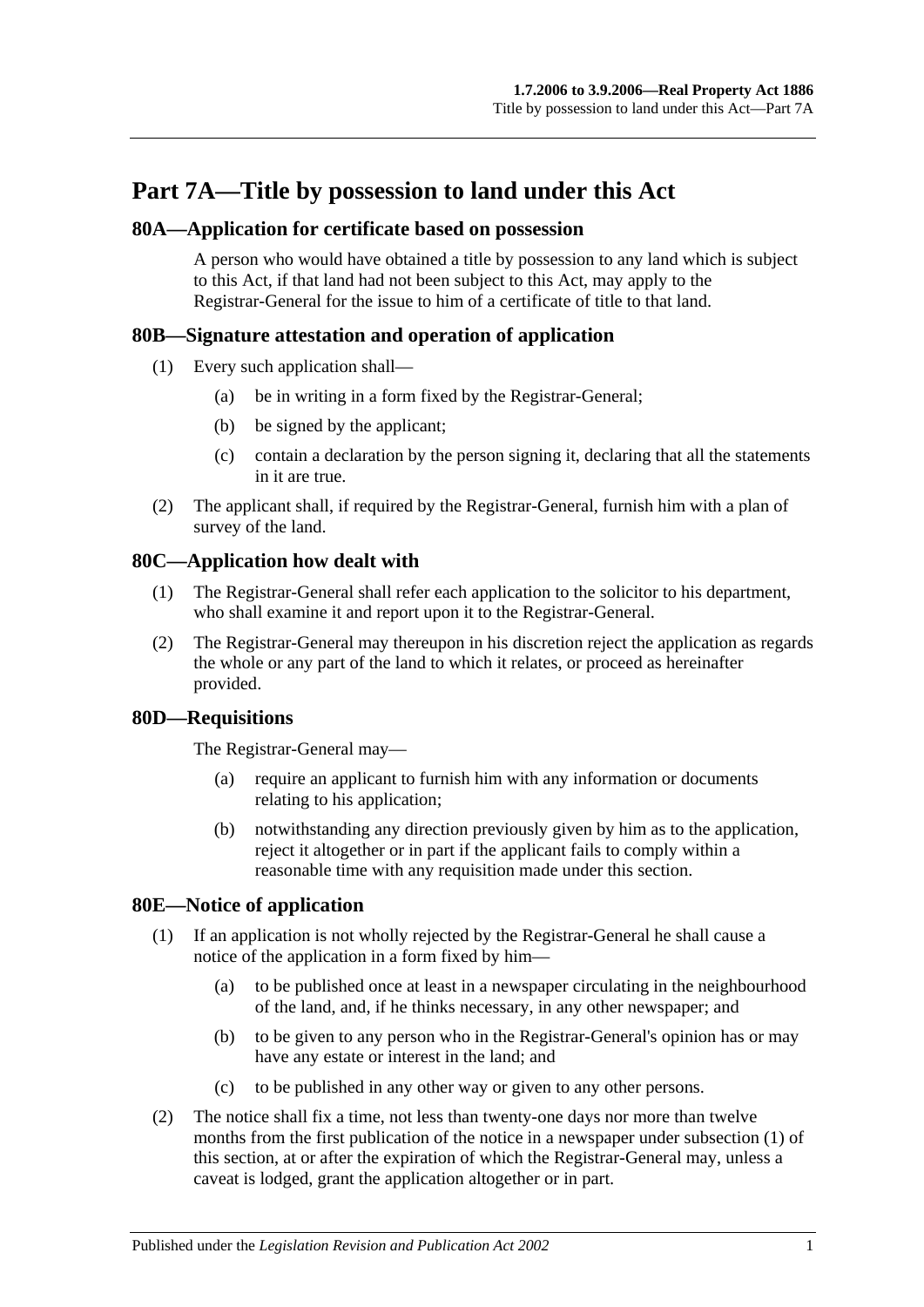## **80F—Caveats**

- (1) A person claiming an estate or interest in the land to which an application under this Part relates, may at any time before the application is granted, lodge a caveat with the Registrar-General forbidding the granting of the application.
- (2) A caveat under this section—
	- (a) shall state the nature of the estate or interest claimed by the person lodging it and shall give an address at which notices and proceedings relating to the caveat may be served;
	- (b) need not be in any particular form but shall be accepted by the Registrar-General if it gives reasonable notice of the claim of the caveator.
- (3) If the Registrar-General is satisfied that the caveator is the registered proprietor of the land to which the application relates, or has an estate or interest in that land derived under or through the registered proprietor, he shall refuse the application:

Provided that the Registrar-General shall not refuse an application solely on the ground that a person is entitled to an easement in or over the said land, but if a person is so entitled the Registrar-General may include in any certificate of title issued to the applicant a statement that the land is subject to the easement.

- (4) If the Registrar-General is not satisfied that the caveator is the registered proprietor of the land or has an estate or interest therein derived under or through the registered proprietor, he shall give notice to the caveator that the caveator is required to take proceedings in the Court to establish his title to the estate or interest claimed by him, within a time specified in the notice being not less than six months after the giving thereof.
- (5) If a caveator who has received such notice from the Registrar-General does not within the time mentioned in the notice bring an action in the Court to obtain a declaration that he is entitled to the estate or interest claimed by him and give written notice thereof to the Registrar-General, or obtain from the Court an order or injunction restraining the Registrar-General from issuing a certificate to the applicant under this Part, the caveat shall lapse.
- (6) A lapsed caveat shall not except by leave of the Court be renewed by or on behalf of the same person in respect of the same estate or interest.
- (7) In any proceedings to establish the title of the caveator the issue for the Court to decide shall be whether the caveator is the registered proprietor of the land or is entitled to an estate or interest derived under or through the registered proprietor.

#### **80G—Power to issue certificates**

Upon or after the expiration of the time fixed by the notice under [section](#page-40-1) 80E of this Act, if the Registrar-General is satisfied that the possession on which the applicant relies would, if the land had not been subject to this Act, have conferred on the applicant a title by possession, he may issue to the applicant a certificate for an estate in fee simple or for any other estate acquired by the applicant, free from all encumbrances appearing by the Register Book to affect the existing title: Provided that where a caveat has been lodged against the granting of an application the Registrar-General shall not grant that application unless—

(a) the caveat has lapsed; or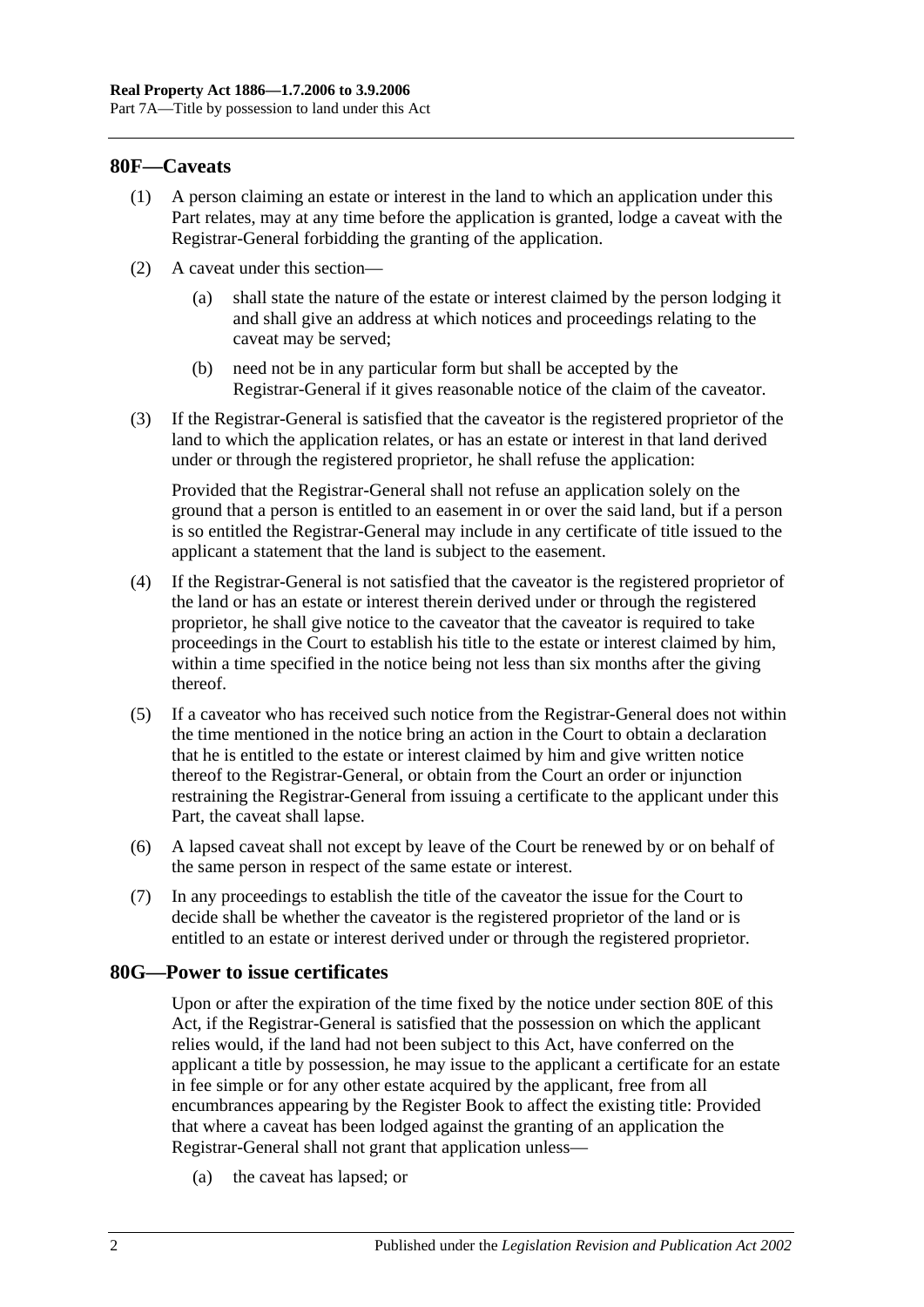(b) proceedings taken by the caveator to establish his title have been finally disposed of, and in those proceedings the caveator has failed to establish his title, or to obtain from the Court an injunction restraining the Registrar-General from issuing a certificate to the applicant.

## **80H—Cancellation of instruments**

- (1) Where a certificate for any land is issued under this Part the Registrar-General—
	- (a) shall cancel the existing certificate for that land and any instrument, entry or memorial in the Register Book altogether or to such extent as is necessary to give effect to the certificate issued;
	- (b) shall endorse on every certificate and instrument so cancelled a memorandum stating the circumstances and authority under which the cancellation is made.
- (2) Upon the cancellation of a certificate, instrument, entry or memorial pursuant to this section, the estate and interest evidenced thereby shall cease and determine.

#### **80I—Fees**

The fees payable upon an application under this Part and in respect of the issue of a certificate under this Part shall be the same as if the application were an application to bring land under the provisions of this Act.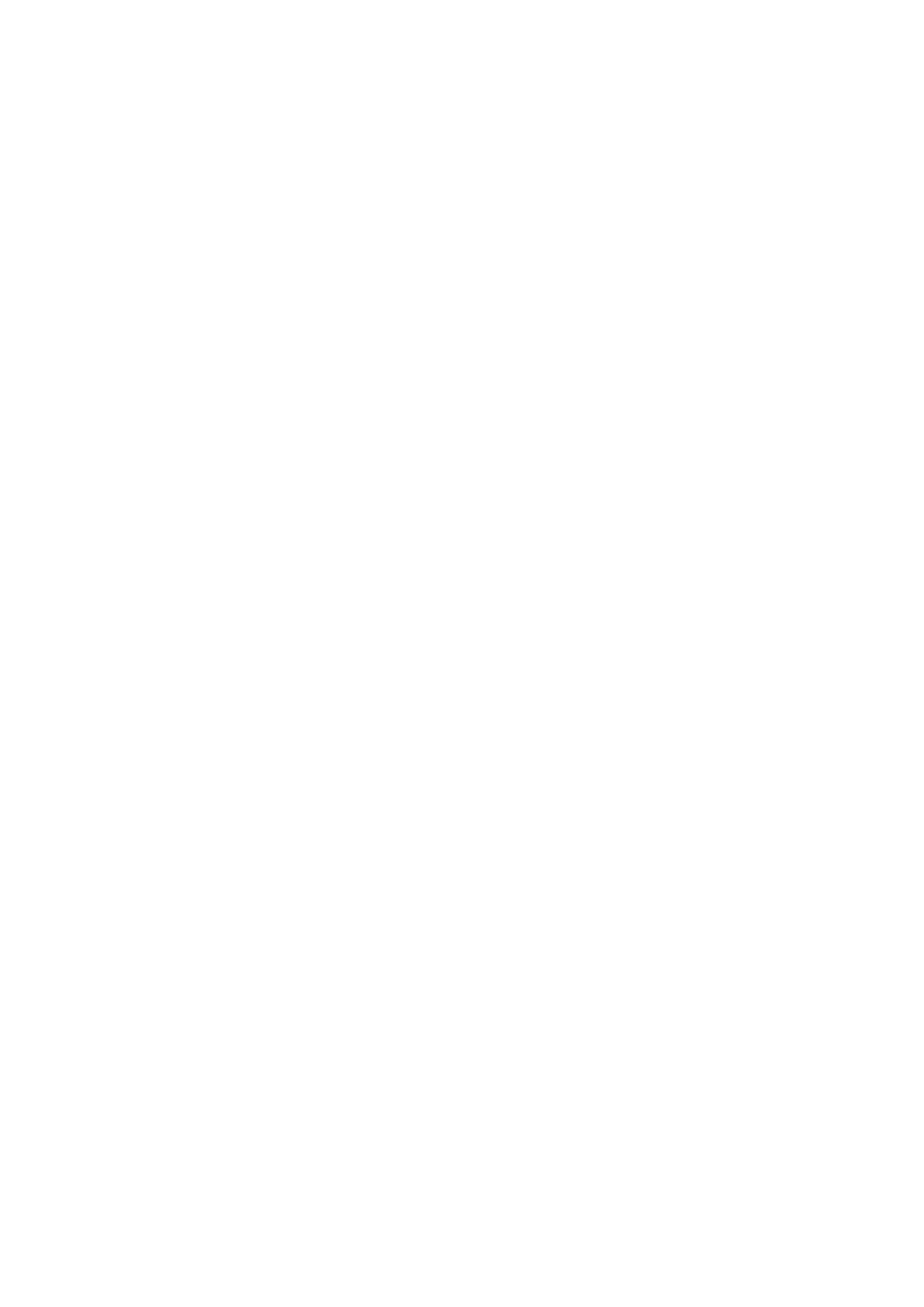# **Part 8—Easements**

#### **81—Certificates may contain statement of right-of-way or other easement**

Any certificate hereafter issued may contain a statement therein or entry thereon to the effect that the land therein described has appurtenant thereto any easement, or that the person therein named is entitled to any easement in gross, or that the land therein described is subject to any right or rights-of-way or other easement.

## **82—Description of easement**

Every such statement or entry shall fully set forth a true and accurate description of the easement, or, if the instrument creating the same be enrolled or deposited in the General Registry Office, or deposited in the Lands Titles Registration Office, shall refer to such instrument.

# **83—Registered proprietor not to be subject to rights-of-way not mentioned in certificate**

The registered proprietor of land brought under the provisions of the *[Real Property](http://www.legislation.sa.gov.au/index.aspx?action=legref&type=act&legtitle=Real%20Property%20Act%20of%201861)  [Act of](http://www.legislation.sa.gov.au/index.aspx?action=legref&type=act&legtitle=Real%20Property%20Act%20of%201861) 1861* after the passing of the *[Rights-of-Way Act](http://www.legislation.sa.gov.au/index.aspx?action=legref&type=act&legtitle=Rights-of-Way%20Act%201881) 1881* or of land hereafter brought under the provisions of this Act shall be deemed to hold the land comprised in the certificate of such land subject to such rights-of-way only as are mentioned and set forth in such certificate.

## **84—Easement not binding on registered proprietor subsequently acquiring land bona fide for value unless entered on certificate of title**

No easement hereafter created by express grant or transfer over or in respect of any servient land under the provisions of this Act shall be binding on any registered proprietor subsequently taking the land *bona fide* for valuable consideration, unless such easement shall be entered on the original certificate of such land, and also upon the duplicate certificate.

## **85—Land to be held free of rights-of-way**

The registered proprietor of any land shall, as from the eighteenth day of November, 1886, hold the same freed and discharged from all rights-of-way existing on or before that date and not entered upon the original certificate of such land in pursuance of an application made on or before such date under the *[Rights-of-Way Act](http://www.legislation.sa.gov.au/index.aspx?action=legref&type=act&legtitle=Rights-of-Way%20Act%201881) 1881*.

## **86—Public rights-of-way etc not within this Act**

Rights-of-way or other easements now or hereafter acquired or enjoyed by the public in, over, along, or across any servient land shall not be deemed to be rights-of-way or easements within the meaning of this Part of this Act, or in respect of which applications may be made or caveats entered, and nothing herein contained shall derogate from any such rights or easements, or be deemed to confer on the registered proprietor of any such servient land a right to interfere with or obstruct the public use of any way or other easement so acquired or enjoyed as aforesaid.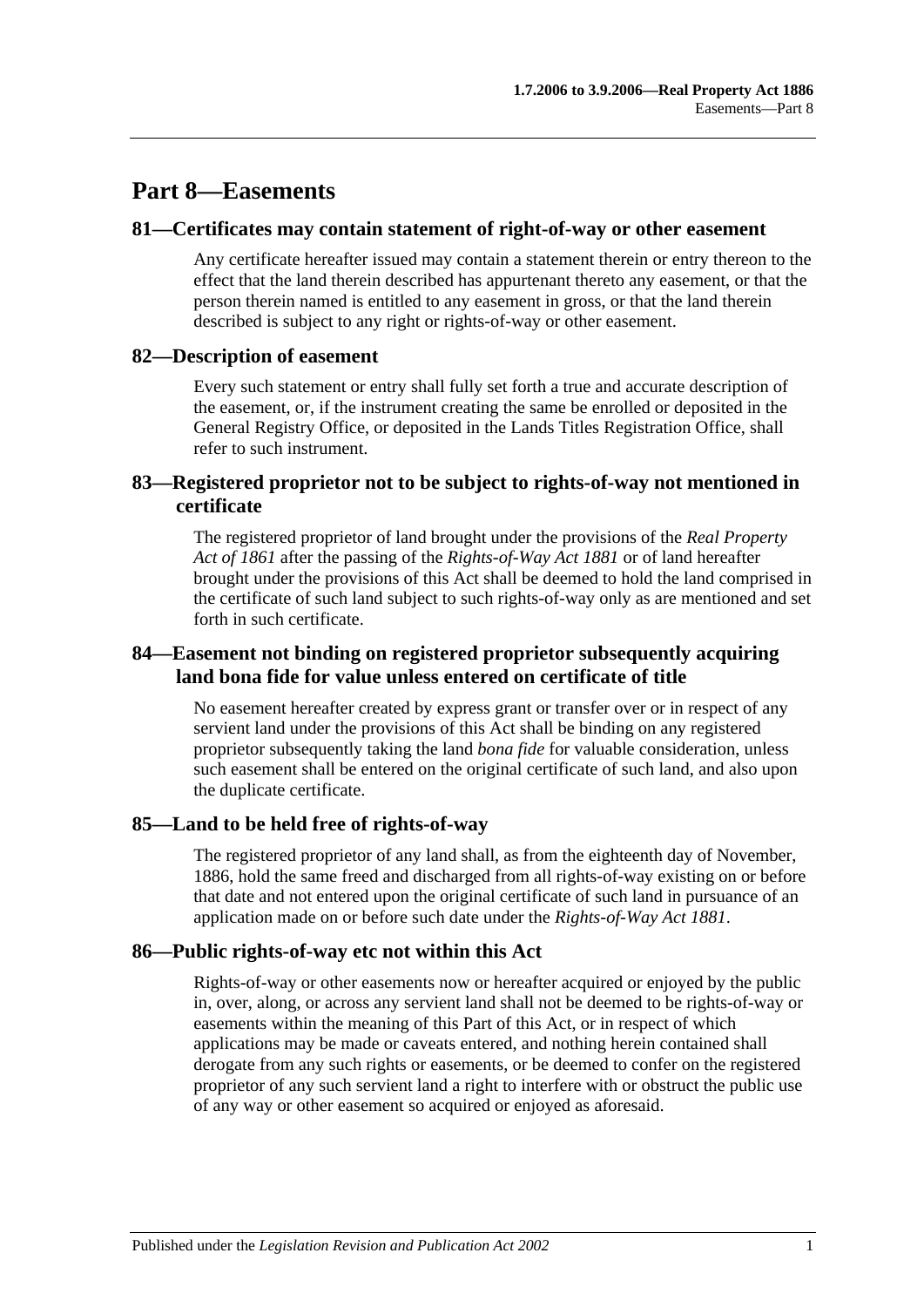# **87—Certificates heretofore issued conclusive evidence of right-of-way therein described**

Every certificate issued before the eighteenth day of November, 1881, containing therein a statement to the effect that the registered proprietor is seized of the land therein described, subject to or together with any right-of-way therein described or delineated, or together with any easement therein described, shall be deemed to operate as a grant or reservation, as the case may be, of such right-of-way or other easement, and such certificate shall, except in the case of fraud, be received in all Courts as conclusive evidence of the existence of such right-of-way or other easement:

Provided that this section shall not apply to any right-of-way or other easement, the title to which is now the subject of pending litigation in any Court of Law, or to any right-of-way or other easement, the right to which has been concluded in any Court adversely to such right-of-way or easement.

# **88—Entry as to easement to be made on original and duplicate certificates of title**

Whenever any right-of-way or other easement appurtenant to land under the provisions of this Act over land also under its provisions shall hereafter be granted or created, the Registrar-General shall make such entry on the original and duplicate certificates for the dominant and servient lands as he thinks fit.

## **89—Short form of describing right-of-way**

The words "a free and unrestricted right-of-way" in any instrument shall be deemed to imply the words set forth in [Schedule 5](#page-134-0) hereto so far as they shall be applicable as fully and effectually as if set out at length in such instrument.

## **89A—Incorporation of long forms of easements in instruments**

Where, in an instrument, a short form set out in [Schedule 6](#page-134-1) is used to grant or create an easement the instrument shall, unless the contrary intention appears, be deemed to incorporate the corresponding long form of that easement set out in the Schedule.

## <span id="page-45-0"></span>**90—Deposit of plan showing rights-of-way**

- (1) Any registered proprietor of any land may deposit with the Registrar-General a plan of subdivision of the said land, showing the rights-of-way intended to be created by such proprietor over such land, and every subsequent registered proprietor of the said land, or any part thereof, shall be entitled to a right-of-way over all the rights-of-way shown in such plan, unless otherwise declared in his certificate.
- (2) [Subsection](#page-45-0) (1) shall not apply to a plan of subdivision deposited with the Registrar-General after the commencement of the *[Real Property Act Amendment Act](http://www.legislation.sa.gov.au/index.aspx?action=legref&type=act&legtitle=Real%20Property%20Act%20Amendment%20Act%20(No.%202)%201985)  (No. 2) [1985](http://www.legislation.sa.gov.au/index.aspx?action=legref&type=act&legtitle=Real%20Property%20Act%20Amendment%20Act%20(No.%202)%201985)*.

## **90A—Application of [sections](#page-46-0) 90B, [90C,](#page-48-0) [90D](#page-49-0) and [90E](#page-49-1)**

[Sections](#page-46-0) 90B, [90C,](#page-48-0) [90D](#page-49-0) and [90E](#page-49-1) apply to, and in relation to, an easement whether the easement and the dominant and servient land are registered under this Act or not and whether the easement is created by instrument or by operation of a provision of this Act or some other Act or by operation of some other law.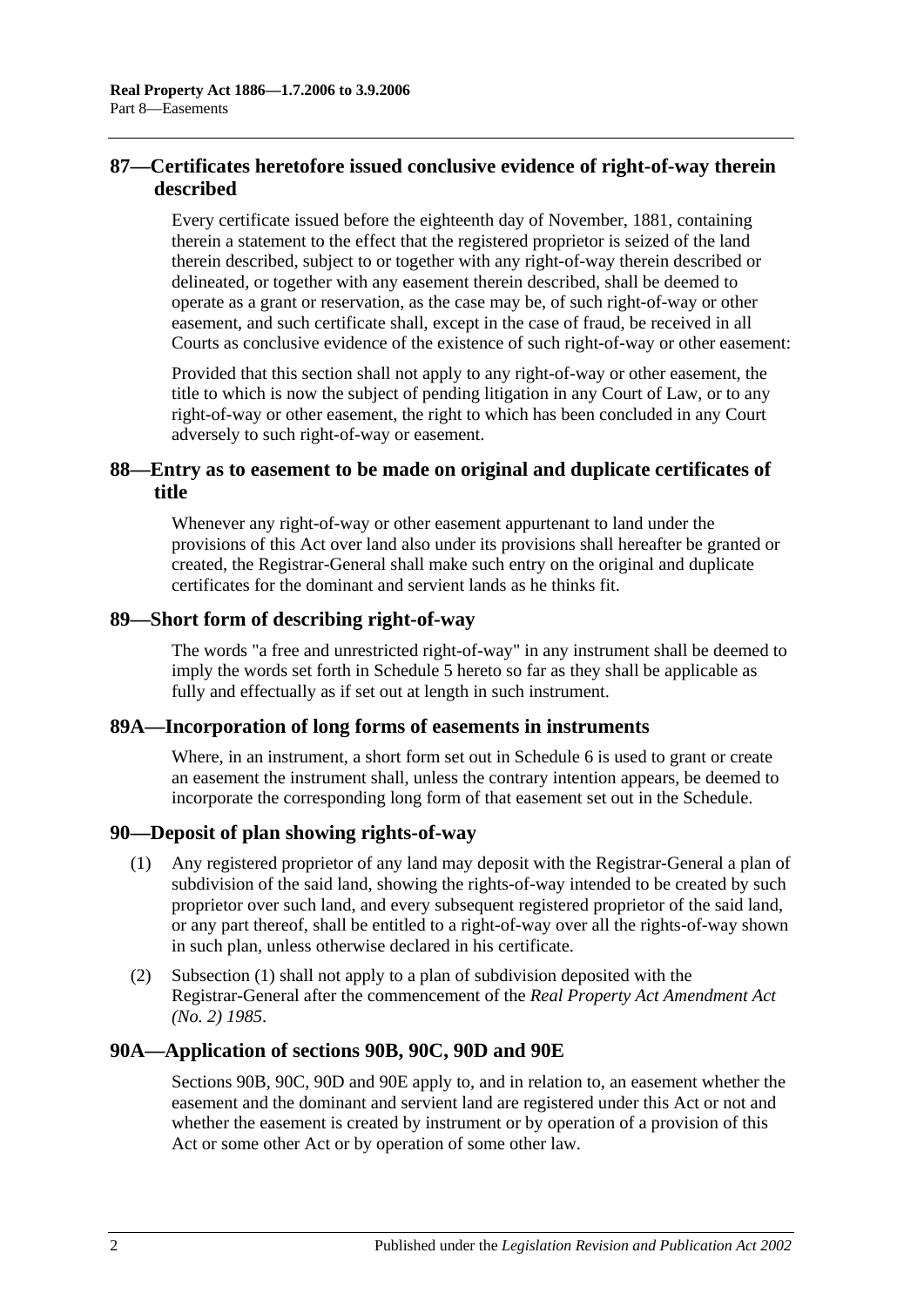#### <span id="page-46-1"></span><span id="page-46-0"></span>**90B—Variation and extinguishment of easements**

- (1) Subject to this section, the Registrar-General may on application (in a form approved by the Registrar-General) by the proprietor of the dominant or servient land or on the Registrar-General's own initiative—
	- (a) vary the position of, or extend or reduce the extent of, an easement over servient land; or
	- (b) vary an easement by extending the appurtenance of the easement to other land owned by the proprietor of the dominant land; or
	- (c) extinguish an easement.
- <span id="page-46-2"></span>(2) Subject to this section, the Registrar-General must not act under [subsection](#page-46-1) (1) except on the application, or with the written consent, of the proprietor of the dominant land and the servient land and with the written consent of all other persons who—
	- (a) in the case of land registered under this Act—appear from the Register Book to have, or to claim, an estate or interest in the dominant or servient land;
	- (b) in the case of land not registered under this Act—are known to the Registrar-General (or who become known to the Registrar-General after making reasonable enquiry) to have, or to claim, an estate or interest in the dominant or servient land.
- <span id="page-46-3"></span>(3) The Registrar-General may dispense with the consent of the proprietor of the dominant or servient land required by [subsection](#page-46-2) (2) if the Registrar-General is satisfied that—
	- (a) notice complying with [subsection](#page-47-0) (3e) has been given to the proprietor; and
	- (b) 28 days has passed since the notice was given; and
	- (c) the proprietor's estate or interest in the dominant or servient land will not be detrimentally affected by the proposed variation or extinguishment of the easement.
- <span id="page-46-4"></span>(3a) The Registrar-General may dispense with the consent of a person required by [subsection](#page-46-2) (2) (other than the proprietor of the dominant or servient land) if he or she is satisfied that the person's estate or interest in the dominant or servient land will not be detrimentally affected by the proposed variation or extinguishment of the easement.
- <span id="page-46-5"></span>(3b) Without limiting the generality of [subsection](#page-46-3) (3) or [\(3a\),](#page-46-4) where—
	- (a) the original purpose of a right-of-way was to provide access to the dominant land to which it is appurtenant; and
	- (b) the right-of-way can no longer be exercised by the proprietor of that land for that purpose because the land has subsequently been separated from the right-of-way by the creation of intervening allotments,

the Registrar-General may extinguish the right-of-way without the consent of a person required by [subsection](#page-46-2) (2) if he or she is satisfied that there is no reason to believe or suspect that the proprietor of that land, or a successor in title of the proprietor, has any reasonable prospect of using the right-of-way for access to that land in the future.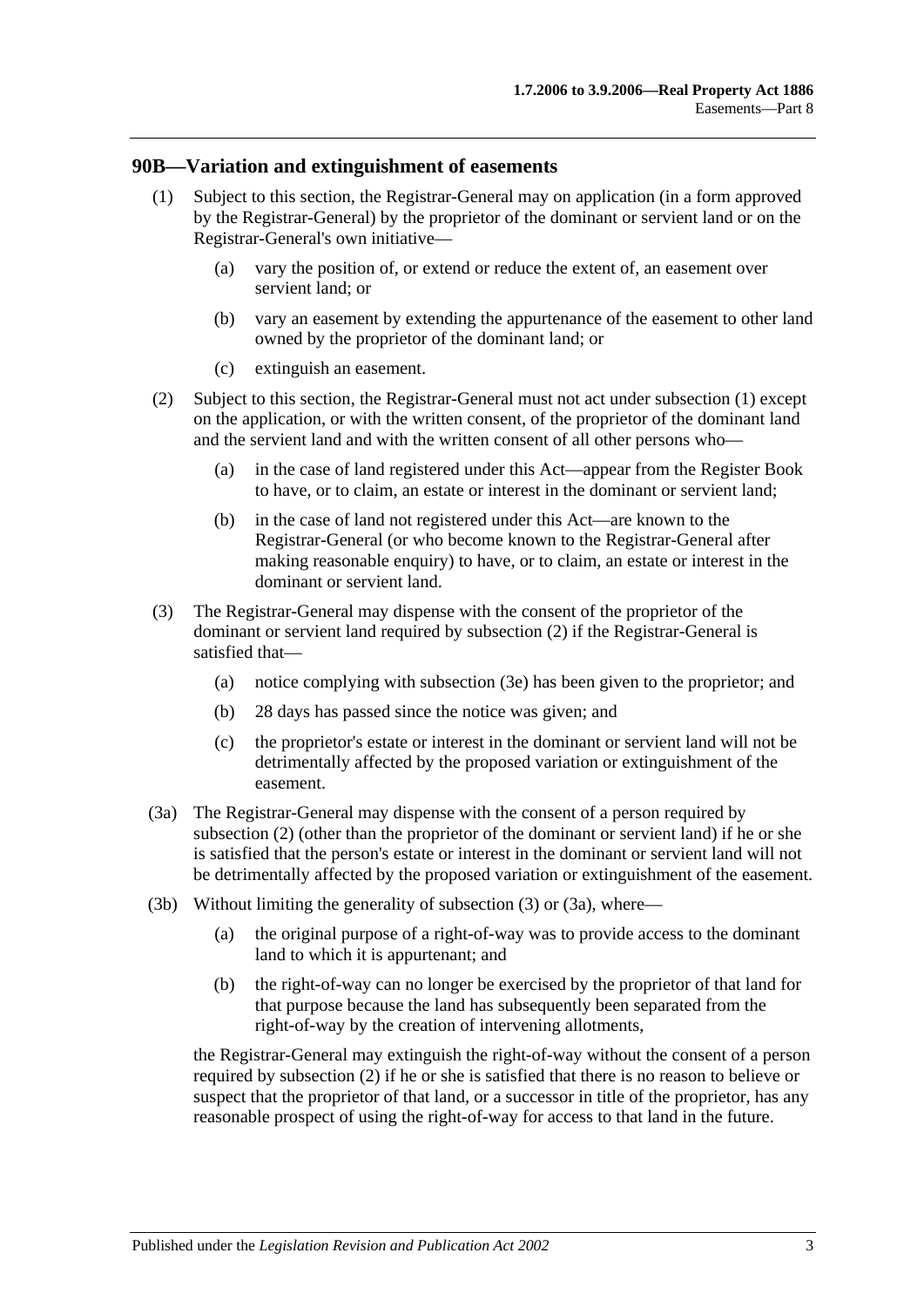- <span id="page-47-1"></span>(3c) Without limiting the generality of [subsection](#page-46-3) (3) or [\(3a\),](#page-46-4) where dominant land is separated from a right-of-way appurtenant to the land by intervening land and the Registrar-General is satisfied that the continued existence of the right-of-way would not enhance the use or enjoyment of the dominant land, he or she may extinguish the right-of-way without the consent of a person required by [subsection](#page-46-2) (2).
- <span id="page-47-2"></span>(3d) Before taking action under [subsection](#page-46-5) (3b) or [\(3c\)](#page-47-1) the Registrar-General must be satisfied that—
	- (a) notice complying with [subsection](#page-47-0) (3e) has been given to the proprietor of the dominant land; and
	- (b) 28 days has passed since the notice was given.
- <span id="page-47-0"></span>(3e) The notice referred to in [subsections](#page-46-3) (3) and [\(3d\)](#page-47-2) must—
	- (a) be approved by the Registrar-General; and
	- (b) include details of the proposed variation or extinguishment of the easement; and
	- (c) invite the person to whom it is given to make representations to the Registrar-General in relation to the proposal within 28 days.
- (4) The Registrar-General may extinguish an easement under [subsection](#page-46-1) (1) without the consent of a person required by [subsection](#page-46-2) (2) if—
	- $(a)$
- (i) in the opinion of the Registrar-General it is not reasonably practicable to ascertain the identity or whereabouts of that person; and
- (ii) the Registrar-General is satisfied that the proprietor of the dominant land has ceased to exercise the rights conferred by the easement; and
- <span id="page-47-3"></span>(b) the Registrar-General has published notice of his or her intention to act under [subsection](#page-46-1) (1) in the Gazette and in a newspaper circulating generally throughout the State; and
- <span id="page-47-4"></span>(c) where the person's identity is known—the Registrar-General has sent notice of his or her intention to act under [subsection](#page-46-1) (1) by post addressed to the person at his or her last address known to the Registrar-General; and
- (d) at least 21 days has elapsed since—
	- (i) notice was published under [paragraph](#page-47-3) (b); and
	- (ii) where [paragraph](#page-47-4) (c) applies, notice was posted under that paragraph.
- (6) Subject to [subsection](#page-47-5) (7), the proprietor of dominant land cannot transfer or convey the land without the easement that is appurtenant to it.
- <span id="page-47-5"></span>(7) The proprietor of dominant land or of some part of it may transfer or convey part of the land without the appurtenant easement if rights under the easement continue in existence in respect of some other part of the dominant land.
- (8) The easement is extinguished in respect of land transferred or conveyed under [subsection](#page-47-5) (7).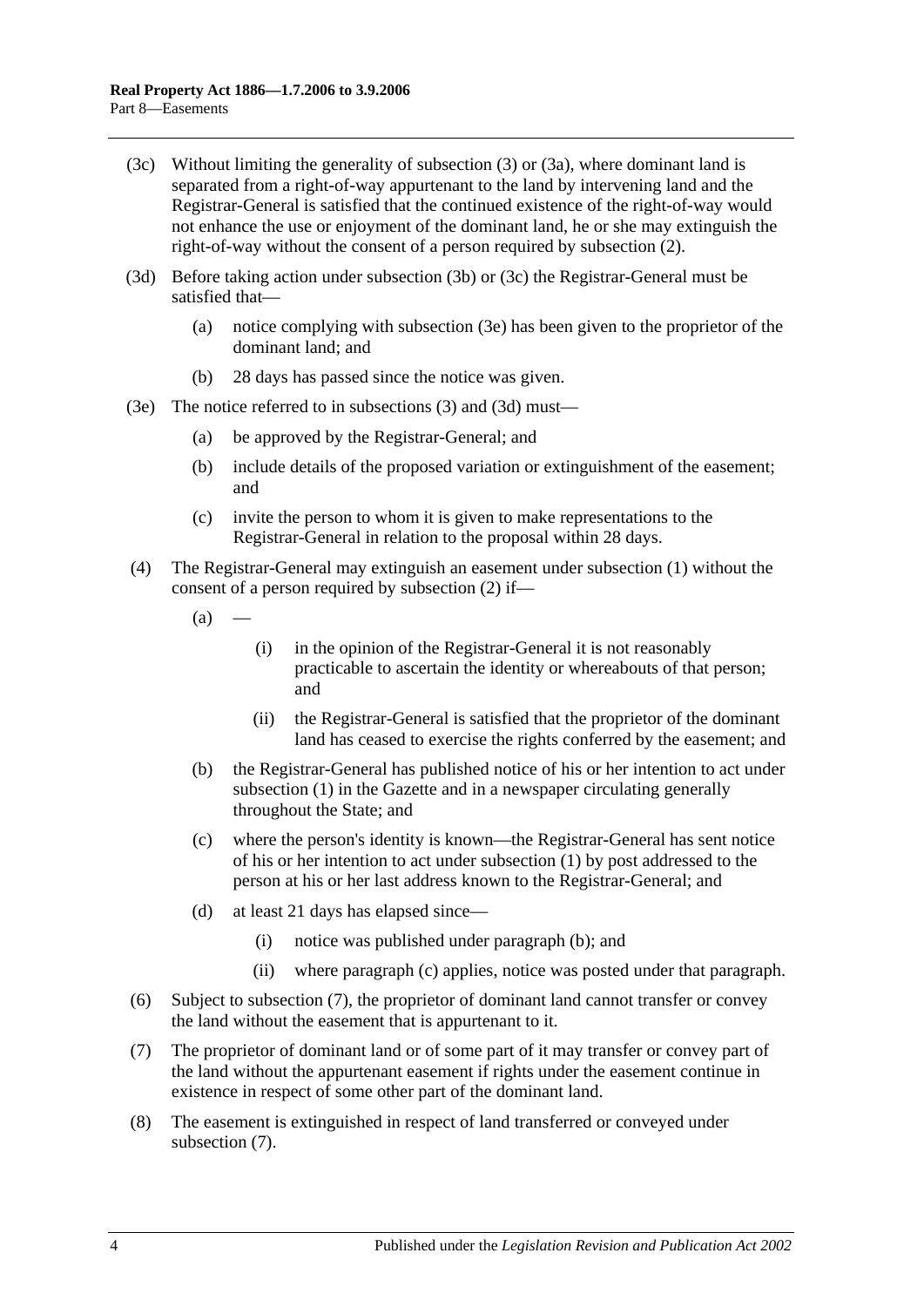- (9) Where, in the opinion of the Registrar-General, the creation or continuance of an easement was, or was likely to have been, a requirement on which—
	- (a) the issue of a certificate by the Development Assessment Commission under section 51 of the *[Development Act](http://www.legislation.sa.gov.au/index.aspx?action=legref&type=act&legtitle=Development%20Act%201993) 1993*; or
	- (b) the issue of a certificate by a council or the South Australian Planning Commission under [Part 19AB;](#page-102-0) or
	- (c) the approval of an application for the deposit of a strata plan by the South Australian Planning Commission or a council; or
	- (d) the consent or approval of an authority under a corresponding previous enactment,

was based—

- (e) the easement cannot be varied or extinguished under this section; and
- (f) the appurtenance of the easement cannot be extended to other land under this section; and
- (g) the easement cannot be merged with the servient land by transfer or conveyance of the easement to the proprietor of the servient land or the transfer or conveyance of the servient land to the proprietor of the easement; and
- (h) part of the dominant land cannot be transferred or conveyed separately from the easement thereby extinguishing the easement in respect of that land,

without the consent of the Development Assessment Commission.

- (10) Upon the variation or extinguishment of an easement under this section the Registrar-General must make such consequential entries in the Register Book or such entries in the records of the General Registry Office as he or she considers necessary.
- (11) A reference in this section to dominant land includes a reference to an easement that is not appurtenant to any land.
- (12) This section is subject to and does not derogate from any other Act relating to the variation or extinguishment of easements of a particular class.

#### <span id="page-48-0"></span>**90C—Easement and servient land may be vested in same person**

- (1) Subject to this section, a person may be the proprietor of an easement and the servient land that is subject to the easement and accordingly a person may grant an easement to himself or herself.
- (2) Subject to this section, if an easement and the servient land are vested in the same person by transfer or conveyance the easement will not merge with the servient land unless the transfer or conveyance expresses the intention that it should do so.
- (3) An easement is extinguished by the amalgamation of the dominant and servient land under [Part 19AB](#page-102-0) [Division 3.](#page-110-0)
- (4) Where the whole or part of the land within the boundaries of an easement is amalgamated with the whole or part of the dominant land by the reconstitution of allotment boundaries upon deposit of a plan of division in the Lands Titles Registration Office, the easement is extinguished insofar as it extended over the amalgamated land.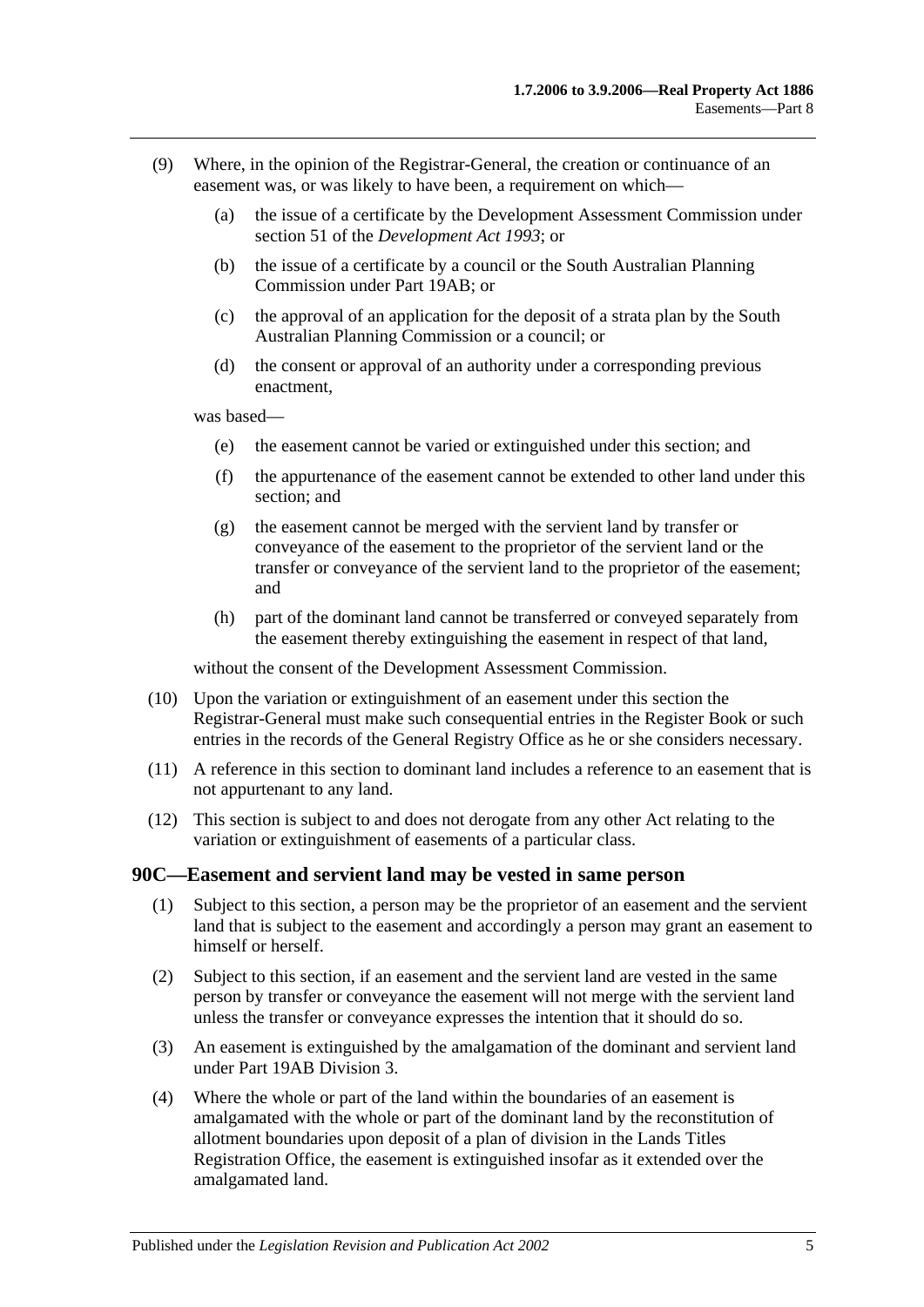#### <span id="page-49-0"></span>**90D—Survey of easement**

Before registering an instrument creating or varying an easement, the Registrar-General or the Registrar-General of Deeds may require the parties to the instrument to lodge a survey prepared by a licensed surveyor that delineates the boundaries of the easement.

#### <span id="page-49-2"></span><span id="page-49-1"></span>**90E—No private right-of-way over public street or road**

- (1) A private right-of-way cannot subsist over a public street or road and accordingly—
	- (a) a private right-of-way cannot be granted, reserved or otherwise created over a public street or road; and
	- (b) upon land becoming a public street or road all private rights-of-way over the land are extinguished; and
	- (c) all private rights-of-way existing over public streets or roads immediately before the commencement of the *[Real Property \(Miscellaneous\) Amendment](http://www.legislation.sa.gov.au/index.aspx?action=legref&type=act&legtitle=Real%20Property%20(Miscellaneous)%20Amendment%20Act%201994)  Act [1994](http://www.legislation.sa.gov.au/index.aspx?action=legref&type=act&legtitle=Real%20Property%20(Miscellaneous)%20Amendment%20Act%201994)* are extinguished.
- (2) [Subsection](#page-49-2) (1) extinguishes a right of way only in respect of land that is a public street or road and the right of way remains in force in respect of other land (if any) that is subject to it.
- (3) In this section—

*a public street or road* means—

- (a) a public street or road within the meaning of Part 17 of the *[Local Government](http://www.legislation.sa.gov.au/index.aspx?action=legref&type=act&legtitle=Local%20Government%20Act%201934)  Act [1934](http://www.legislation.sa.gov.au/index.aspx?action=legref&type=act&legtitle=Local%20Government%20Act%201934)*;
- (b) a thoroughfare vested in a council, an authority or the Crown by [section](#page-107-0) 223LF or by a corresponding previous enactment;
- (c) a public road referred to in section 27CA of the *[Highways Act](http://www.legislation.sa.gov.au/index.aspx?action=legref&type=act&legtitle=Highways%20Act%201927) 1927*,

that the public is entitled to use as a street, road or thoroughfare.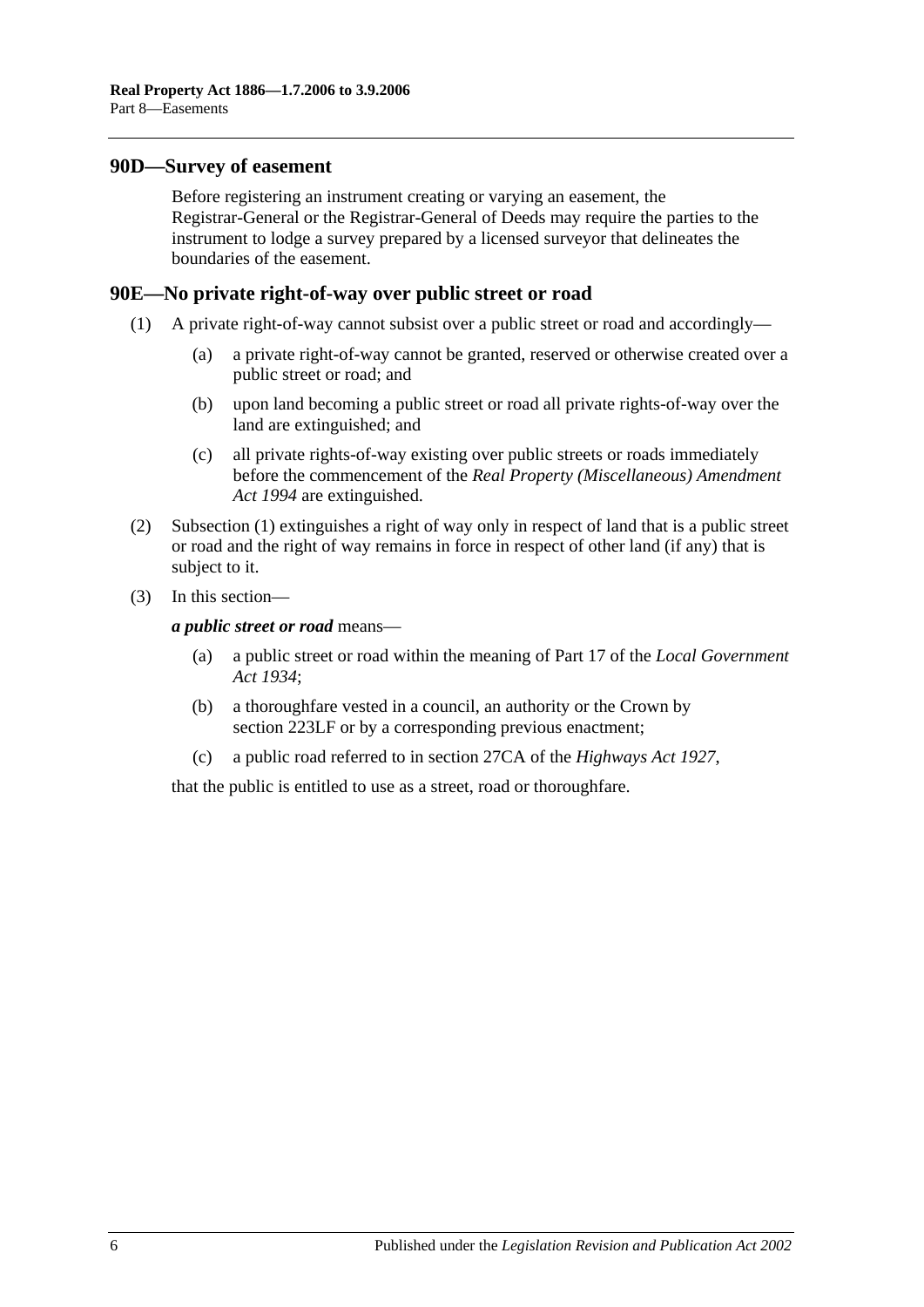# **Part 9—Crown leases**

## **91—Interpretation of Crown lease**

For the purpose of this Part of this Act, every lease or agreement for sale of Crown lands hereafter granted, or made by or on behalf of the Crown, shall be deemed a Crown lease.

## **92—Person now holding under lease or agreement may surrender**

Every person now holding any Crown lands under any lease or agreement for sale granted or made by or on behalf of the Crown may, subject to the approval of the Minister of Lands, surrender his lease or agreement for a Crown lease of the land remaining subject to such lease or agreement, upon all the same terms as shall have been applicable to such land prior to the surrender, but so that every person having any estate or interest in the surrendered land shall concur in the surrender.

## **93—Execution and Registration of Crown Lease**

- (1) The parties to a Crown Lease must execute two copies of the lease one of which must be lodged with the Registrar-General for inclusion or recording in the Register of Crown Leases and the other of which must be delivered to the lessee.
- (2) The Register of Crown Leases may take the form of the individual copies of the leases bound into a book or kept separately or of records made by an electronic, electromagnetic, optical or photographic process or both of those forms.
- (3) A Crown Lease will be taken to be registered upon the Registrar-General allotting a volume and folio number in respect of the lease.

## **94—Forfeiture etc of Crown Lease**

The forfeiture or determination of a Crown Lease will not take effect until the forfeiture or determination has been entered in the Register of Crown Leases by the Registrar-General.

# **95—Not to give any greater effect than if this Act had not been passed. The Minister of Lands may make regulations**

Nothing herein contained or hereby implied shall be construed to give any greater effect or different construction to any Crown lease registered pursuant to this Part of this Act than would have been given to it if this Act had not been passed, nor shall any right or remedy, which the Crown would otherwise have possessed, be in any way prejudiced or altered. The Minister of Lands may, from time to time make any regulations which may be considered expedient for giving effect to this Part of this Act, and all such regulations, when published in the Government Gazette, shall have the force of law.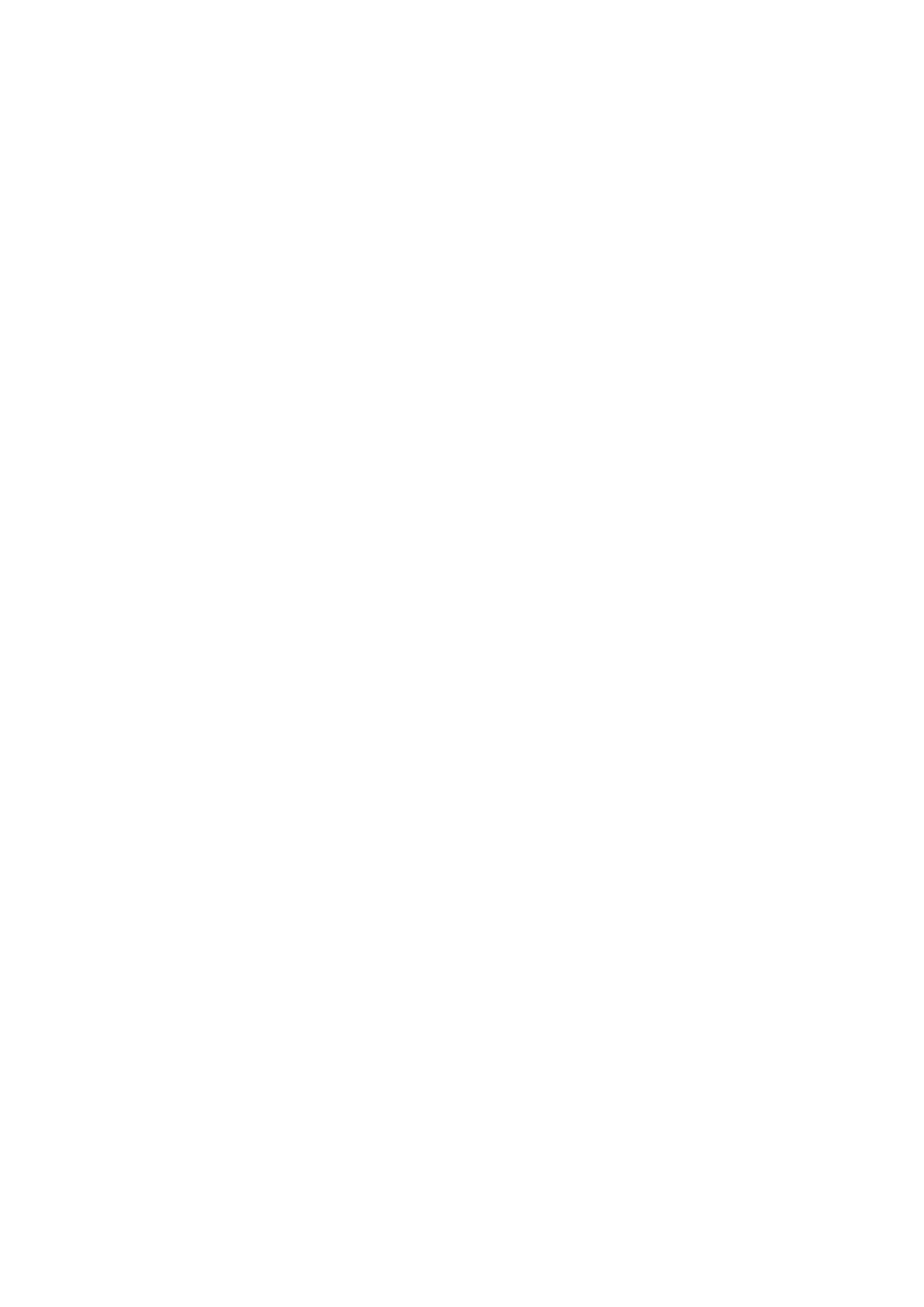# **Part 10—Transfers**

## **96—Transfers**

When any land is intended to be transferred, or any right-of-way or other easement is intended to be created or transferred, the registered proprietor shall execute a transfer in the appropriate form, which transfer shall, for the description of the land intended to be dealt with, refer to the certificate of such land, or shall give such description as may be sufficient to identify the same, and shall contain or have endorsed thereon a memorandum of all leases, mortgages, and encumbrances to which the land shall be subject, and an accurate statement of the estate or interest intended to be transferred or created.

## **96A—Acceptance of transfer**

Every transfer shall contain a statement signed by the transferee indicating that he accepts the transfer or grant of the land, right-of-way or easement: Provided that—

- (a) the Registrar-General may accept and register a transfer without such a statement if he is satisfied that it is difficult or impossible to procure the signature of the transferee;
- (b) where the transferee is an infant or mentally incapacitated person, the transfer may be signed by his or her guardian or the administrator or committee of his or her estate; and the acceptance under this section of a transfer on behalf of an infant shall not affect any right of that infant or of any person on his behalf to avoid or disclaim the transfer.

# **97—Transferee of land subject to mortgage or encumbrance to indemnify transferor**

In every instrument purporting to transfer land mortgaged or encumbered there shall be implied the following covenant by the transferee with the transferor, and so long as such transferee shall remain the registered proprietor, with the mortgagee or encumbrancee, that is to say—That the transferee will pay the principal, interest, and other moneys secured by such mortgage or encumbrance, after the rate and at the time or times specified therein, and will indemnify and keep harmless the transferor from and against such principal, interest, and other moneys and from and against all liability in respect of any of the covenants contained in such mortgage or encumbrance or by this Act implied on the part of the transferor.

## **98—On registration of transfer, grant or certificate to be cancelled**

When a transfer purporting to transfer any estate of freehold is presented for registration, the duplicate certificate shall (except as herein otherwise provided) be delivered to the Registrar-General; and the Registrar-General shall, upon registering the transfer, enter on the original certificate and also on the duplicate certificate (if delivered to him) a memorandum cancelling the same, either wholly or partially, according as the transfer purports to transfer the whole or part only of the land comprised in such certificate.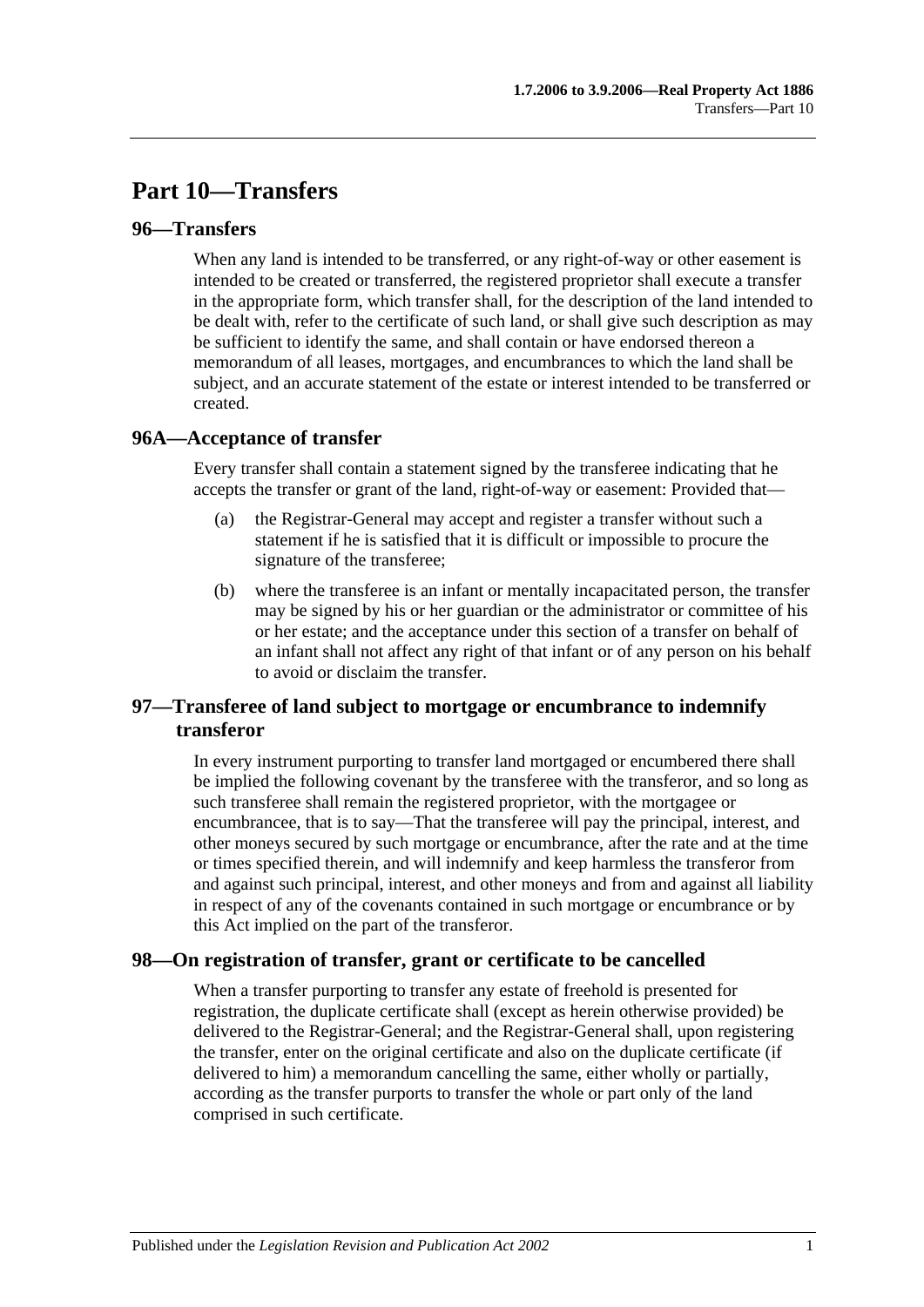## **99—Unless whole of land transferred**

In case the whole of the land comprised in any certificate is transferred, such certificate need not be cancelled, but upon the transfer being registered and a memorial thereof entered on the duplicate certificate, the Registrar-General may deliver such duplicate to the transferee or other person entitled thereto.

## **100—New certificate to purchaser and balance certificate to registered proprietor**

The Registrar-General shall, upon cancelling any certificate, either wholly or partially, pursuant to any transfer, issue to the transferee a certificate of the land mentioned in the transfer, and every such certificate shall refer to the transfer; and the Registrar-General shall, whenever required by the proprietor of any portion or balance of land included in a partially cancelled certificate, issue to such proprietor a certificate for the portion or balance of which he is proprietor: Provided that the Registrar-General may in his discretion at any time without being so required by the said proprietor, issue to the said proprietor a certificate or certificates for the said portion or balance or any part or parts thereof.

## **102—Memorial of order for sale of land for non-payment of rates**

Whenever the Court or a Judge under the powers conferred by the *[Local Government](http://www.legislation.sa.gov.au/index.aspx?action=legref&type=act&legtitle=Local%20Government%20Act%201934)  Act [1934](http://www.legislation.sa.gov.au/index.aspx?action=legref&type=act&legtitle=Local%20Government%20Act%201934)* or any Act or Acts amending the same, or any other Act, shall have made an order for the sale of any land under the provisions of this Act, the Registrar-General shall, upon being served with a copy of the order, mark thereon the time of such service, and shall enter a memorial thereof in the Register Book, which shall operate as a caveat against alienation other than in pursuance of such order while the same remains in force.

## **103—Registration of transfer hereunder**

Upon the production to him of a transfer of the land duly executed in pursuance of any such order, the Registrar-General shall (without requiring the production of the duplicate certificate) register such transfer, and enter on the original certificate a memorandum cancelling the same either wholly or partially, as the case may require, and shall issue to the transferee a certificate of the land comprised in such transfer, free from all encumbrances, charges, exceptions, qualifications, and conditions whatsoever other than those mentioned in the transfer.

#### **104—Discharge of memorial**

In any such case, if only a portion of the land comprised in any certificate has been sold, and the whole of the arrears of rates, interest, and costs appear to be satisfied by the sale of the land transferred, a statement to that effect shall be appended to the transfer, signed by the Master or other officer of the Court acting in that behalf; and thereupon the Registrar-General shall make an entry on the partially cancelled certificate in the Register Book, discharging the memorial of the order entered thereon.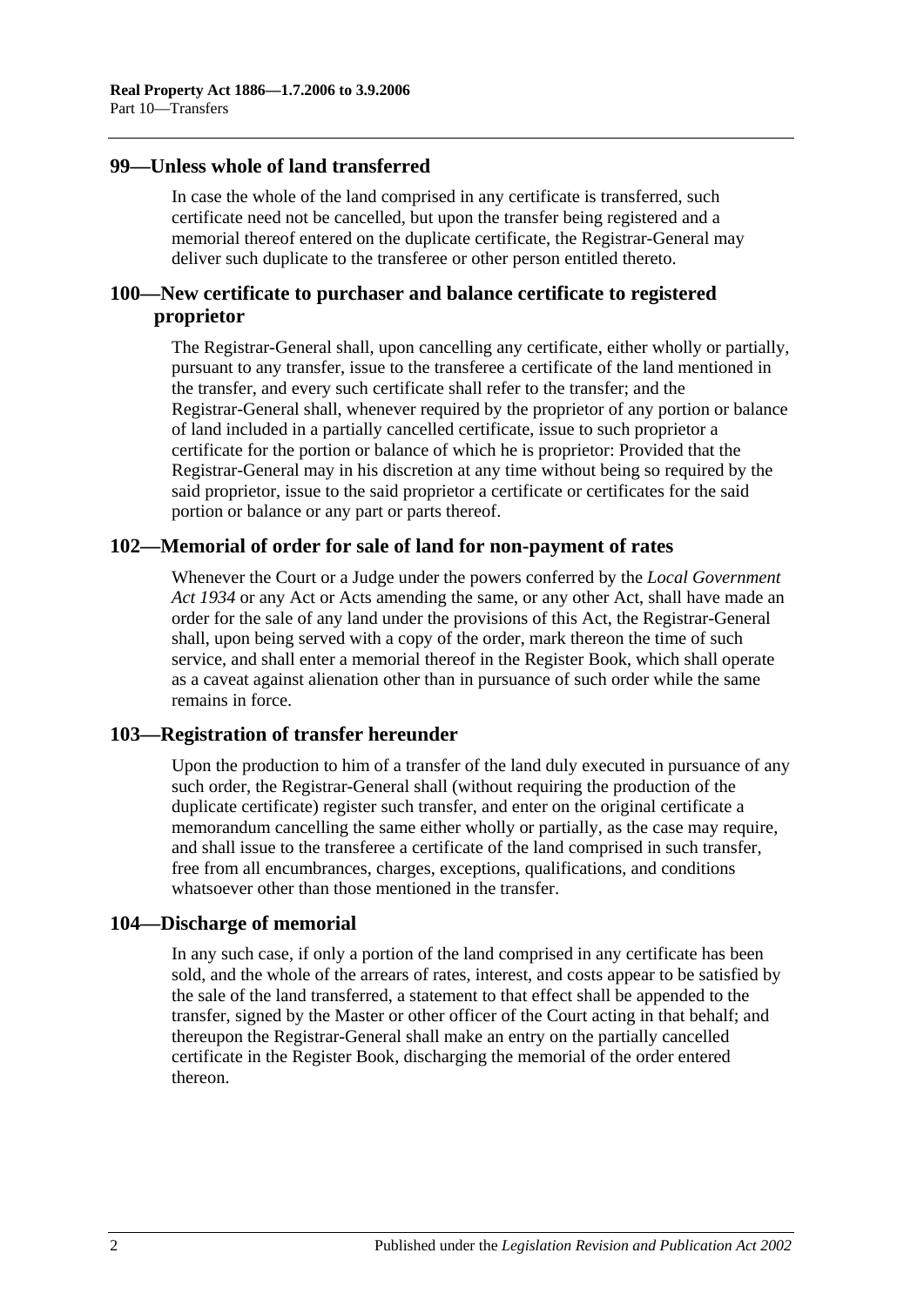## **105—Sale under writ of fieri facias or decree, warrant or order of court**

No execution issued prior to or after the passing of this Act shall bind, charge, or affect any land, but the Registrar-General shall, on being served with a copy of any writ or warrant of execution against land, or of any decree or order (other than an order for sale for non-payment of rates) affecting land issued out of or made by the Court, or any Court of insolvency or other Court of competent jurisdiction, accompanied by a statement signed by any party interested, or by his attorney, solicitor, or agent, specifying the land sought to be affected thereby, mark upon such copy the time of such service, and shall enter a memorial of such writ, warrant, decree, or order on the original certificate, which shall operate as a caveat against alienation other than in pursuance of such writ, warrant, decree, or order, while the same remains in force.

## **106—Transfer not to be valid against purchaser until entry of writ**

Until such service and entry no sale or transfer under any such decree, order, writ, or warrant shall be valid as against a purchaser for valuable consideration, notwithstanding the purchaser had actual or constructive notice of such decree, order, writ or warrant.

#### **107—Transfer on sale under writ, warrant, decree or order**

After any land so specified as aforesaid shall have been sold under any writ, warrant, decree, or order, the Registrar-General, on receiving a transfer thereof in the appropriate form, shall, subject to the provisions hereinafter contained, register such transfer by making an entry thereof in the Register Book, and on such entry being made the purchaser shall be deemed the transferee and registered proprietor of the land so sold; and every sale under any such writ, warrant, decree, or order shall take priority over and be effectual as against any other dealing affecting such land, entered into or transacted after the service of the writ, warrant, decree, or order, and the entry thereof on the original certificate.

## **108—Production of duplicate instrument not required on transfer under decree or order, writ, or warrant**

The Registrar-General may register a transfer under any decree or order, or under any writ or warrant of execution of a Court, as hereinbefore mentioned, without requiring the production of the duplicate certificate, or other instrument of title.

#### **109—Satisfaction of writ, warrant, decree, or order**

The Registrar-General shall, upon production to him of sufficient evidence of the satisfaction of any such decree, order, writ, or warrant as aforesaid, cause an entry of such satisfaction to be made in the Register Book, and on such entry such writ, warrant, decree, or order shall be deemed to be satisfied.

#### **110—Lapse of writ, decree, warrant, or order**

Every decree, order, writ, or warrant of execution shall cease to bind, charge, or affect any land, unless a transfer upon a sale under such writ, warrant, decree, or order shall be presented for registration within six months from the day on which the copy was served, or within such extended time as the Court shall order.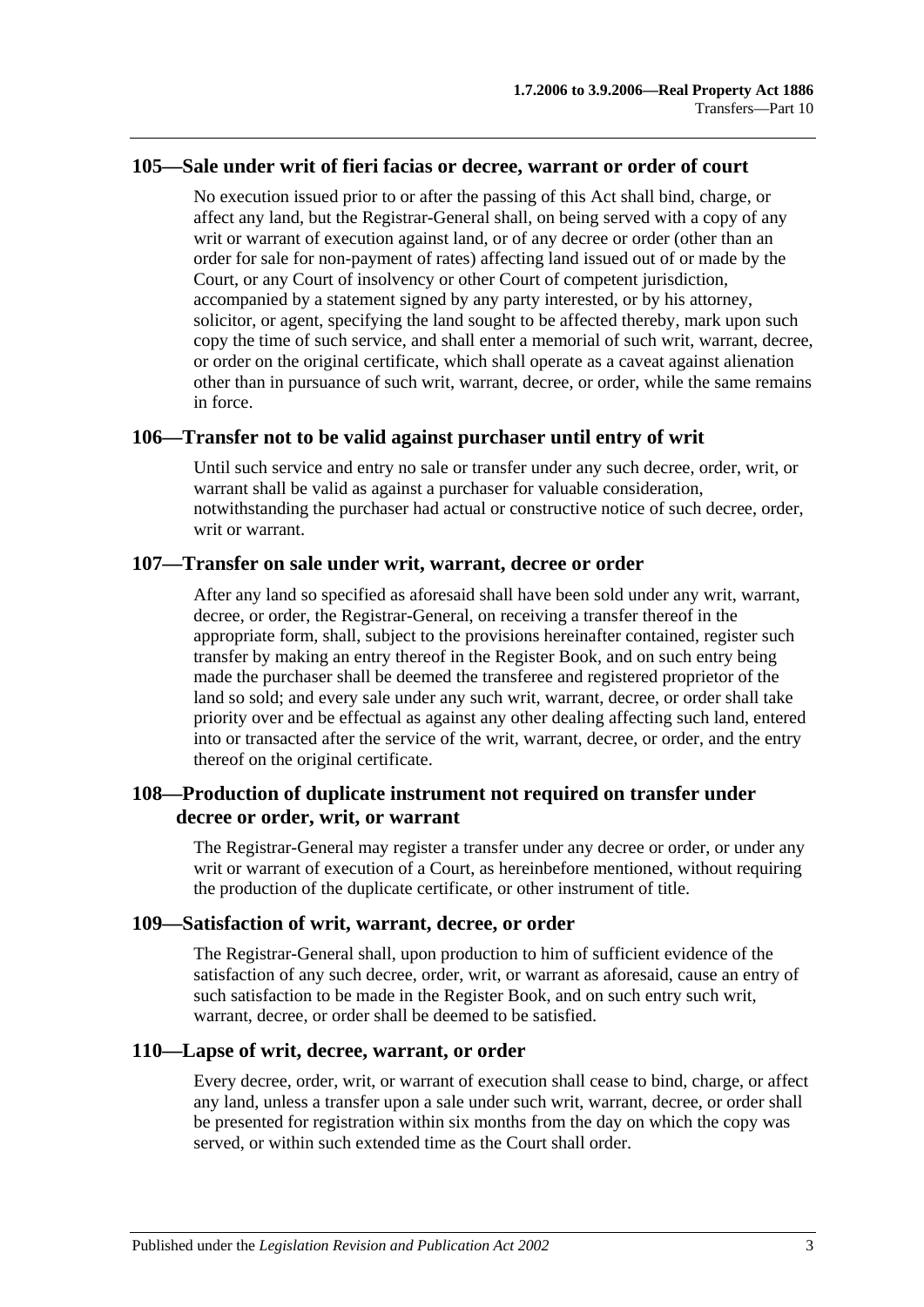## **111—Transfer by registered proprietor to spouse etc**

The registered proprietor of any estate or interest in land may transfer such estate or interest, or any part thereof, to the wife or husband of such registered proprietor, or to such registered proprietor, and any other person or persons as joint tenants or tenants in common, and may limit any estates by remainder or otherwise, without limiting any use, or executing any re-assignment; and upon the registration of any such transfer the estate or interest thereby dealt with or transferred shall vest in the transferee or transferees, according to the intent and meaning appearing in and expressed by such instrument.

## **112—Dealings before issue of certificate**

Upon the production of the receipt of the Treasurer in full satisfaction of the purchase-money of any land alienated in fee from the Crown, together with a transfer, mortgage, lease, or other instrument, duly executed by the purchaser from the Crown of such land, the Registrar-General shall endorse upon such receipt such memorial as he is required to enter in the Register Book upon the registration of any dealing of a like nature with land in respect of which a certificate has been registered, and so on from time to time with respect to any other dealing before the registration of the certificate for the said land, and every such instrument shall thereupon be held to be duly registered, and the Registrar-General shall file such receipt and such instrument in his office; and, upon the registration of the certificate for such land, the Registrar-General shall enter thereon a memorial of such dealing, and shall endorse such instrument with the memorandum of registration as prescribed on the registration of instruments generally.

## **113—Deed-poll by promoters of undertakings under Lands Clauses Acts**

Every deed-poll by virtue of which any land under the provisions of this Act or of any of the Real Property Acts, shall have been, or shall hereafter be, vested in the promoters of an undertaking as provided by the Lands Clauses Consolidation Act, or any amendment thereof, or the *[Compulsory Acquisition of Land Act](http://www.legislation.sa.gov.au/index.aspx?action=legref&type=act&legtitle=Compulsory%20Acquisition%20of%20Land%20Act%201925) 1925*, or any Act substituted for or amending that Act, shall have the same effect as a transfer executed by the registered proprietor of the land comprised in such deed-poll.

## **114—Mode of registration of such deed-poll**

The Registrar-General shall, upon any such deed-poll being lodged with him by the promoters of the undertaking, register the same upon the original certificate in like manner as transfers are registered, and shall require the registered proprietor, or any depositee, mortgagee, encumbrancee, or other person having the custody or control of the same, to deliver up the duplicate certificate for the purpose of having an entry of the deed-poll made thereon; and the Registrar-General shall, after such registration, cancel the original certificate, and when produced to him, the duplicate thereof, and shall issue a certificate of the land comprised in the deed-poll to the promoters of the undertaking, and a new certificate for the balance of the land comprised in the certificate to the proprietor thereof: Provided that all expenses of and incidental to obtaining such certificates shall be borne by the promoters of the undertaking.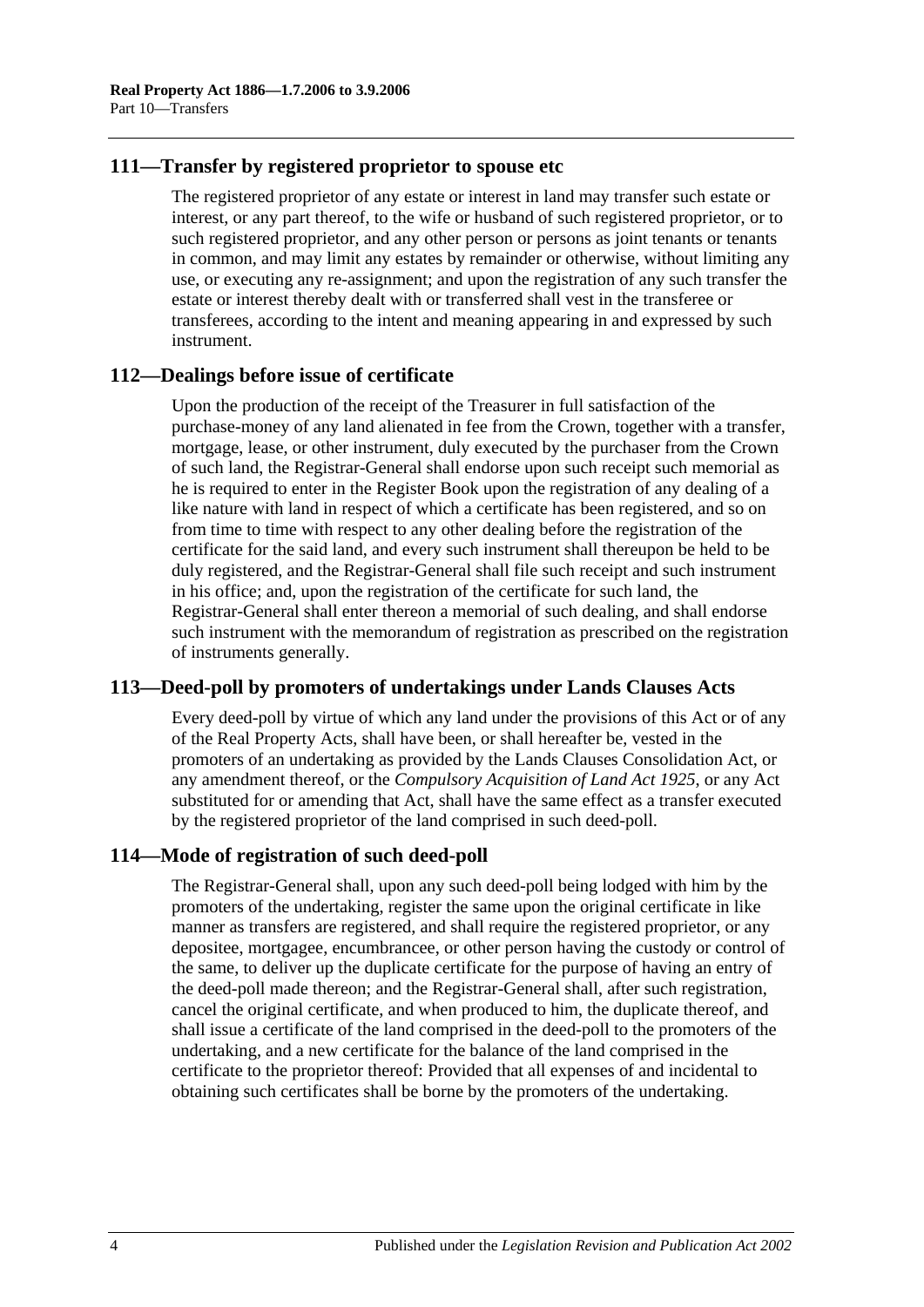## **115—This Act not to lessen effect of deed-poll heretofore or hereafter executed**

Nothing herein contained shall lessen, or, except as expressly hereinbefore provided, alter the effect of any deed-poll heretofore or hereafter executed, and no transferee from a registered proprietor under a transfer subsequent in date to such deed-poll shall be entitled to any estate or interest in the lands mentioned in such deed-poll, nor to any priority over the promoters executing the same.

# **115A—Issue of certificate where land is vested in acquiring authority by operation of law or compulsorily acquired**

(1) In this section—

*acquiring authority* means the Crown in right of the Commonwealth or the State, and includes a body corporate or other person in which or in whom land is vested by operation of law or which or who is empowered or authorised by or under any law of South Australia or of the Commonwealth to acquire or take land compulsorily.

- (2) Notwithstanding anything in this Act or any other law, where—
	- (a) the Registrar-General is satisfied that by operation of law or without the execution of any transfer, conveyance or other instrument or document, any land has become vested, either for an estate in fee simple or for a lesser estate, in any acquiring authority; and
	- (b) an appropriate application has been made in writing by the acquiring authority to the Registrar-General,

then,

- (c) if the land is under the provisions of this Act, the acquiring authority shall, without the execution of any transfer, conveyance, or other instrument or document, or the production of any duplicate certificate or other instrument or document, be registered as the proprietor of such estate in the land by the registration and issue of a new certificate of title in the name of the acquiring authority as the registered proprietor of that estate in the land; and
- (d) if the land is not under the provisions of this Act, the land shall, without any further or other application being made or the execution of any conveyance, transfer or other instrument or document or the publication of any notice or the production or examination of any documents of title whatsoever, be brought under the provisions of this Act, and a certificate of title for such estate in the land shall be registered and issued in the name of the acquiring authority as the registered proprietor.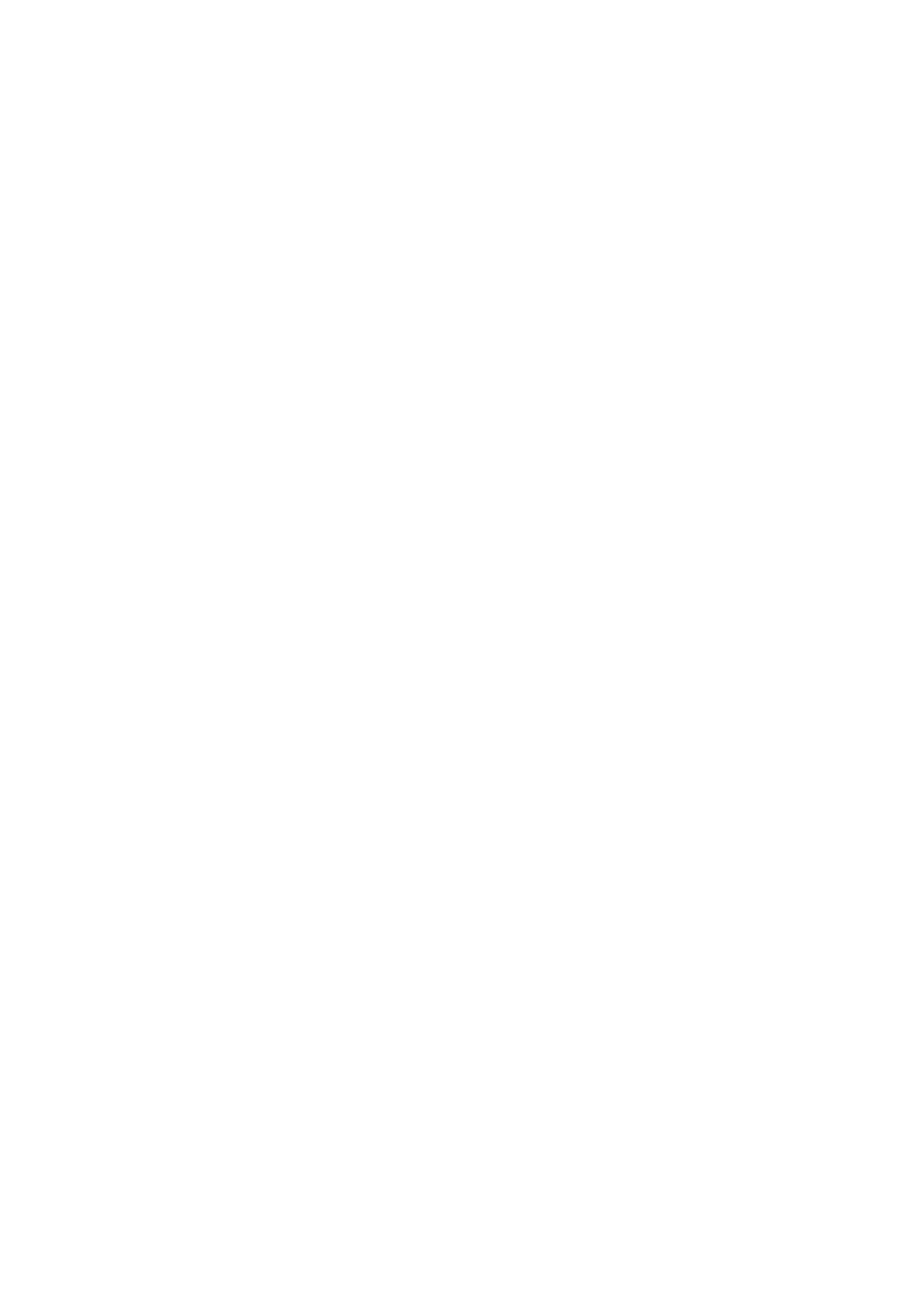# **Part 11—Leases and surrenders**

## **116—Lands, how leased**

When any land is intended to be leased for a life or lives, or for any term of years exceeding one year, the registered proprietor shall, or for any less term may, execute a lease in the appropriate form.

# **117—Contents of lease**

Every such lease shall, for description of the land intended to be dealt with, refer to the certificate of the land, or shall give such other description as may be necessary to identify the land, and a right for or covenant by the lessee to purchase the land therein described may be stipulated in such lease, and shall be binding.

## **118—Leases not to bind non-consenting mortgagees or encumbrancees**

No lease of mortgaged or encumbered land shall be valid and binding against any mortgagee or encumbrancee of the land unless such mortgagee or encumbrancee shall have consented in writing to such lease prior to the same being registered.

# **119—Lease for one year need not be registered**

Every registered dealing with land shall be subject to any prior unregistered lease or any agreement for lease or for letting for a term not exceeding one year to a tenant in actual possession thereunder: Provided that no right or covenant to purchase the freehold contained in any such unregistered lease or agreement, nor any right or covenant for renewal of such lease or agreement shall be valid as against any subsequent purchaser of the reversion, lessee, mortgagee, or encumbrancee, unless such lease or agreement be registered or protected by caveat.

## <span id="page-58-0"></span>**119A—Standard terms and conditions of lease**

- (1) A person may deposit with the Registrar-General for filing in the Lands Titles Registration Office a document containing terms and conditions for incorporation as standard terms and conditions in leases under this section.
- (2) A lease may provide that standard terms and conditions, as contained in a document deposited with the Registrar-General under [subsection](#page-58-0) (1)—
	- (a) are incorporated in the lease; or
	- (b) are incorporated in the lease subject to exclusions or amendments specified in the lease,

and, in that event, the lease has effect as if those terms and conditions were (subject to any exclusions or amendment specified in the lease) contained in the lease.

<span id="page-58-1"></span>(3) Where a lease makes provision for incorporation of standard terms and conditions (either with or without exclusions or amendments), the lessor must, before execution of the lease by the lessee, provide the lessee with a copy of the standard terms and conditions.

Penalty: \$500.

(4) Non-compliance with [subsection](#page-58-1) (3) does not affect the validity or effect of a lease.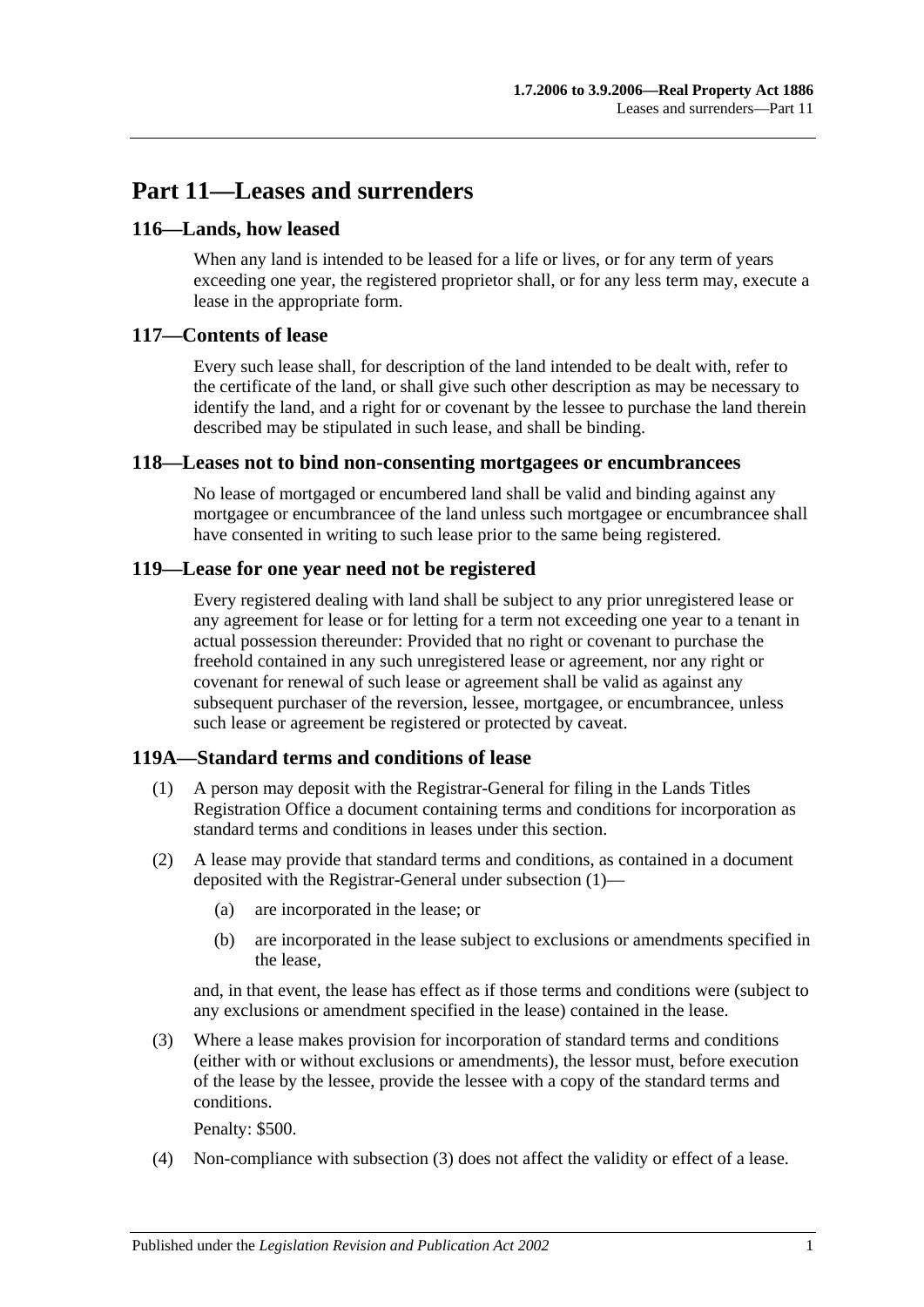## <span id="page-59-0"></span>**120—Lease may be surrendered by separate instrument**

- (1) A registered lease may be surrendered by instrument in the appropriate form, signed by the lessee and lessor.
- (2) Upon registration of an instrument under [subsection](#page-59-0) (1) of this section, the Registrar-General shall enter a memorial recording the date of surrender in the Register Book and may, where in his opinion it is necessary or desirable to do so, endorse the date of the surrender on the lease registered in his office, the duplicate certificate and on the lessor's and lessee's copy of the lease.

#### **121—Registrar-General may enter surrender**

Where a lessee shall have delivered to the lessor, or his agent, the duplicate of the lease, accompanied by some writing signed by the lessee evidencing his intention to give up possession of the land comprised in such lease, the Registrar-General may, upon application by the lessor, and production of such evidence as he may require that the lessee has abandoned the occupation of the land comprised in the lease, make an entry in the Register Book of the surrender of such lease, and also endorse on the lease a memorandum recording the fact of such entry having been so made in the Register Book.

## **122—Effect of entry of surrender**

Upon every entry made in the Register Book, in pursuance of either of the two preceding sections, the estate or interest of the lessee in the land shall revest in the lessor.

#### **123—Surrender where lease subject to mortgage or under-lease**

No lease mortgaged or encumbered, or of land mortgaged or encumbered, prior or subsequently to the registration of such lease, shall be so surrendered without the consent thereto in writing of the mortgagee or encumbrancee, and every surrender of a lease, whether by operation of law, by act of parties, or pursuant to the provisions hereinafter contained on bankruptcy or statutory assignment, shall be subject to any registered under-lease, or to any unregistered under-lease, or agreement for under-lease or under-letting for a term not exceeding one year to a tenant in actual possession thereunder.

#### **124—Covenants to be implied in every lease against the lessee**

In every lease there shall be implied the following covenants by the lessee with the lessor, that is to say:

- (a) that he will pay the rent thereby reserved at the times therein mentioned, and all rates and taxes which may be payable in respect of the demised property, during the continuance of the lease;
- (b) that he will keep and yield up the demised property in good and tenantable repair, reasonable wear and tear excepted.

## **125—Powers to be implied in lessor**

In every lease there shall also be implied the following powers in the lessor, that is to say:

(a) power to distrain according to law;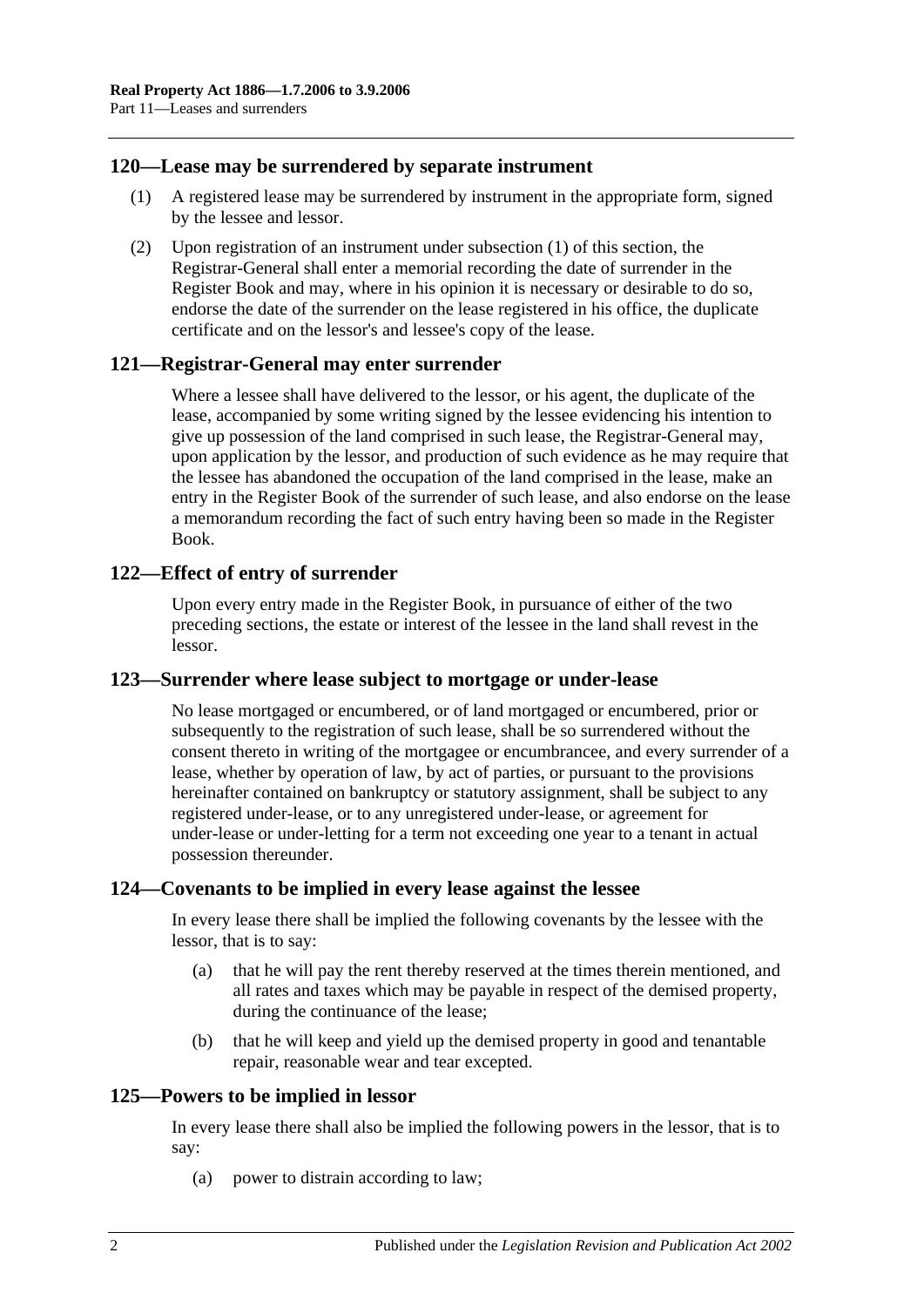- (b) that he may, by himself or his agents, at all reasonable times, enter upon the demised property, and view the state of repair thereof, and may serve upon the lessee, or leave at his last or usual place of abode in the State, or upon the demised property, a notice in writing of any defect, requiring him within a reasonable time, to be therein prescribed, to repair the same;
- (c) that in case the rent, or any part thereof, shall be in arrear for the space of three months, although no demand shall have been made thereof, or in case default shall be made in the fulfilment of any covenant, whether expressed or implied in such lease, on the part of the lessee, and shall be continued for the space of three months, or in case the repairs required by such notice as aforesaid shall not have been completed within the time therein specified, it shall be lawful for the lessor to re-enter upon and take possession of the leased premises.

# **126—Registrar-General to note particulars of re-entry in Register Book**

The Registrar-General, upon proof to his satisfaction of re-entry by the lessor, in manner prescribed by the lease, or under the power in the third subsection of the last preceding section provided for, or of recovery of possession by a lessor, by any proceeding in law, shall note the same by entry in the Register Book, and the estate of the lessee in such land shall thereupon determine, but without releasing him from his liability in respect of the breach of any covenant in such lease expressed or implied, and the Registrar-General shall cancel such lease if delivered up to him for that purpose.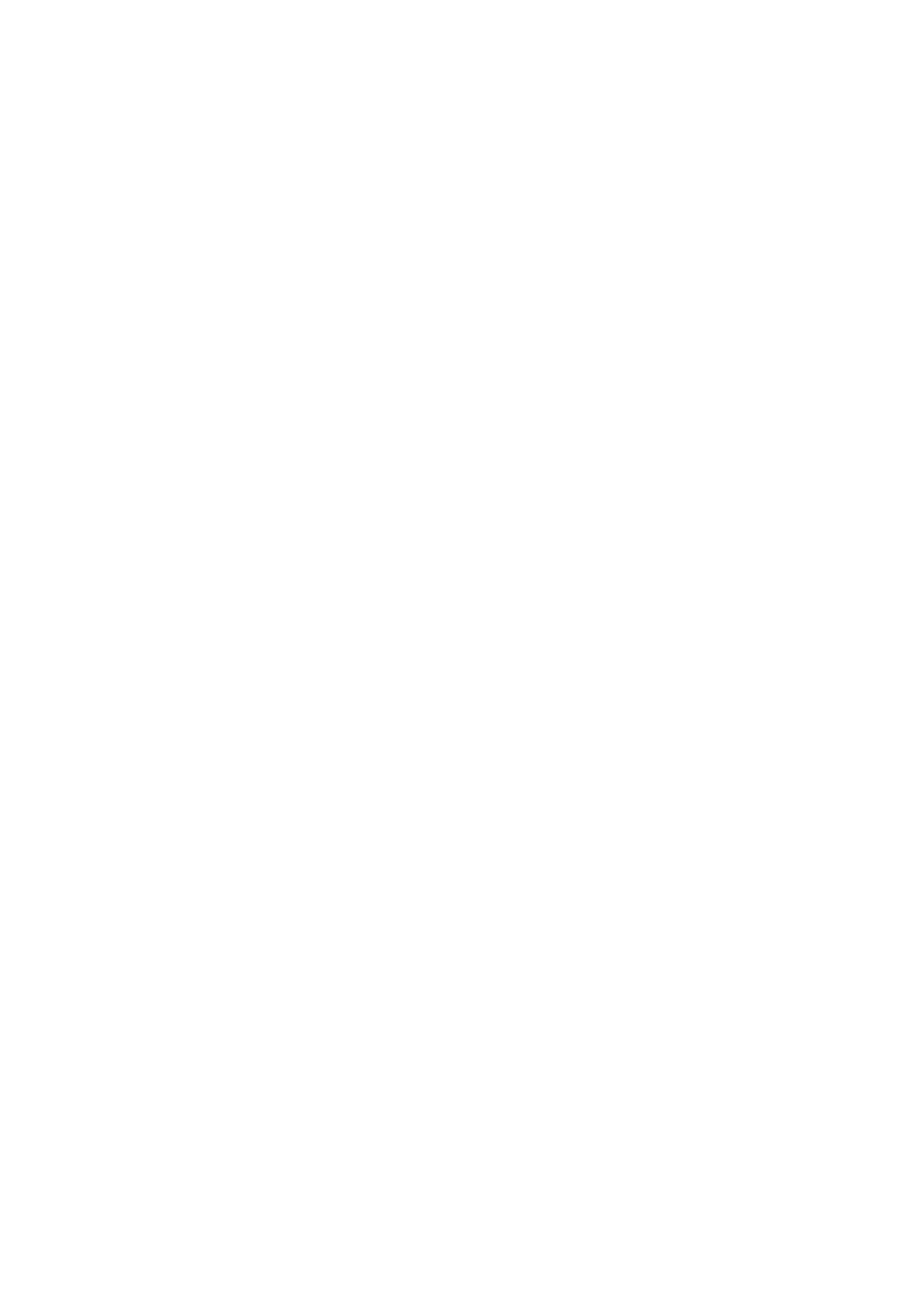# **Part 12—Mortgages, encumbrances, and discharges**

## **128—Lands, how mortgaged or encumbered**

Whenever any land is intended to be charged or made security in favour of any person the registered proprietor shall execute a mortgage in the appropriate form; and whenever any land is intended to be charged with, or made security for, the payment of an annuity, rent-charge, or sum of money, in favour of any person, the registered proprietor shall execute an encumbrance in the appropriate form.

#### **129—Contents of mortgage or encumbrance**

- (1) Every such instrument shall, for description of the land intended to be dealt with, refer to the certificate of the land, or shall give such other description as may be necessary to identify the same, and shall contain an accurate statement of the estate or interest intended to be mortgaged or encumbered, and shall also contain or have endorsed thereon a memorandum of all leases, mortgages, and encumbrances (if any) affecting such land.
- (2) Where, in any such mortgage or encumbrance—
	- (a) the rate of interest, the manner of repayment of the principal sum and interest or any other term that, in the opinion of the Registrar-General, relates to the substance of the transaction is determined by reference to some other document; or
	- (b) the mortgagor or encumbrancer is required to—
		- (i) build in accordance with any plans and specifications which are in existence at the date of the mortgage or encumbrance; or
		- (ii) do or refrain from doing any other act or thing by reference to some other document and the requirement is not, in the opinion of the Registrar-General, adequately set forth in the instrument lodged for registration,

the Registrar-General may require that a copy of the plans and specifications or the document concerned be attached to the mortgage or encumbrance or be deposited in the General Registry Office or in any other public registry in the State.

#### <span id="page-62-0"></span>**129A—Standard terms and conditions of mortgage**

- (1) A person may deposit with the Registrar-General for filing in his office a document containing terms and conditions for incorporation as standard terms and conditions in mortgages under this section.
- (2) A mortgage may provide that standard terms and conditions, as contained in a document deposited with the Registrar-General under [subsection](#page-62-0) (1)—
	- (a) are incorporated in the mortgage; or
	- (b) are incorporated in the mortgage subject to exclusions or amendments specified in the mortgage,

and, in that event, the mortgage has effect as if those terms and conditions were (subject to any exclusions or amendment specified in the mortgage) contained in the mortgage.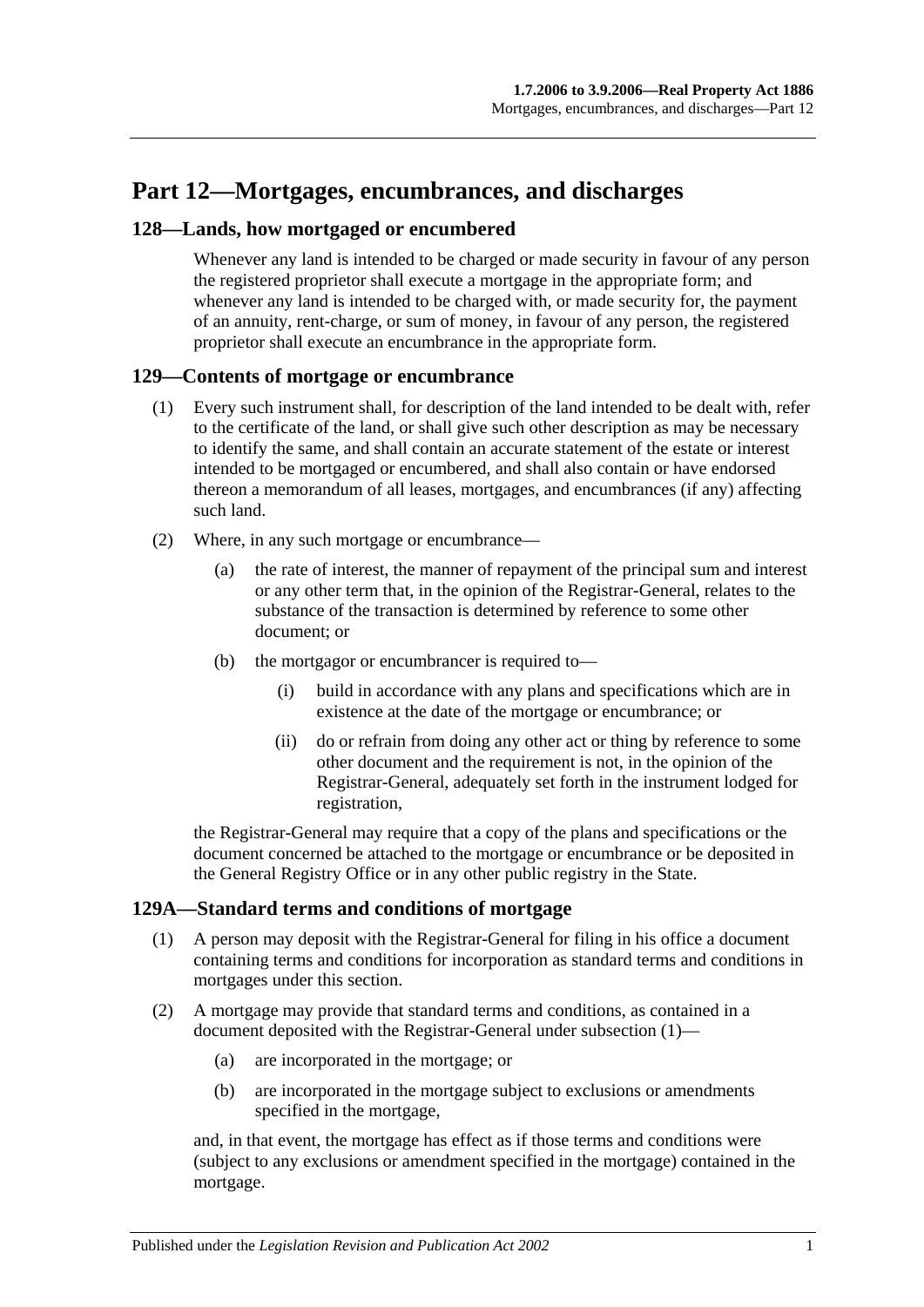<span id="page-63-0"></span>(3) Where a mortgage makes provision for incorporation of standard terms and conditions (either with or without exclusions or amendments), the mortgagee shall, before execution of the mortgage by the mortgagor, provide him with a copy of the standard terms and conditions.

Penalty: Five hundred dollars.

(4) Non-compliance with [subsection](#page-63-0) (3) does not affect the validity or effect of a mortgage.

## **130—Covenant to be implied in every mortgage**

In every mortgage and encumbrance there shall be implied a covenant by the mortgagor or encumbrancer with the mortgagee or encumbrancee that he will repair and keep in repair all buildings and other improvements erected and made upon the mortgaged or encumbered land, and that the mortgagee or encumbrancee may, at all convenient times, until the mortgage or encumbrance be redeemed, be at liberty, with or without surveyors or others to enter into and upon such land to view and inspect the state of repair of such buildings and improvements.

#### **130A—Implied covenant in encumbrance**

In every encumbrance executed after the twenty-third of December, 1893, unless it is therein otherwise provided, there shall be implied a covenant by the encumbrancer with the encumbrancee that he will pay the annuity, rent-charge or other sum of money thereby secured at the times and in the manner therein mentioned.

## **131—Subsequent mortgagees or encumbrancees, may redeem prior mortgages etc**

In case the money secured by any mortgage or encumbrance shall be due, and the mortgagee or encumbrancee shall require payment of the same, it shall be lawful for any other mortgagee or encumbrancee of the same land to tender and pay to the mortgagee or encumbrancee requiring such payment, the money due upon his security, and the mortgagee or encumbrancee making such payment shall be entitled to a transfer of the estate and interest of the mortgagee or encumbrancee requiring such payment.

## **132—Nature of mortgage and encumbrance, and procedure in case of default**

Every mortgage and encumbrance under this Act shall have effect as a security, but shall not operate as a transfer of the land thereby charged and in case default be made in the payment of the principal sum, interest, annuity, or rent-charge, or any part thereof thereby secured, or in the observance of any covenant therein expressed or implied, and such default be continued for the space of one month, or for such other period of time as may therein for that purpose be expressly limited the mortgagee or encumbrancee may give to the mortgagor or encumbrancer notice in writing to pay the money then due or owing on such mortgage or encumbrance, or to observe the covenants therein expressed or implied, as the case may be, and that sale will be effected if such default be continued, or may leave such notice on the mortgaged or encumbered land, or at the usual or last known place of abode in South Australia of the mortgagor or encumbrancer.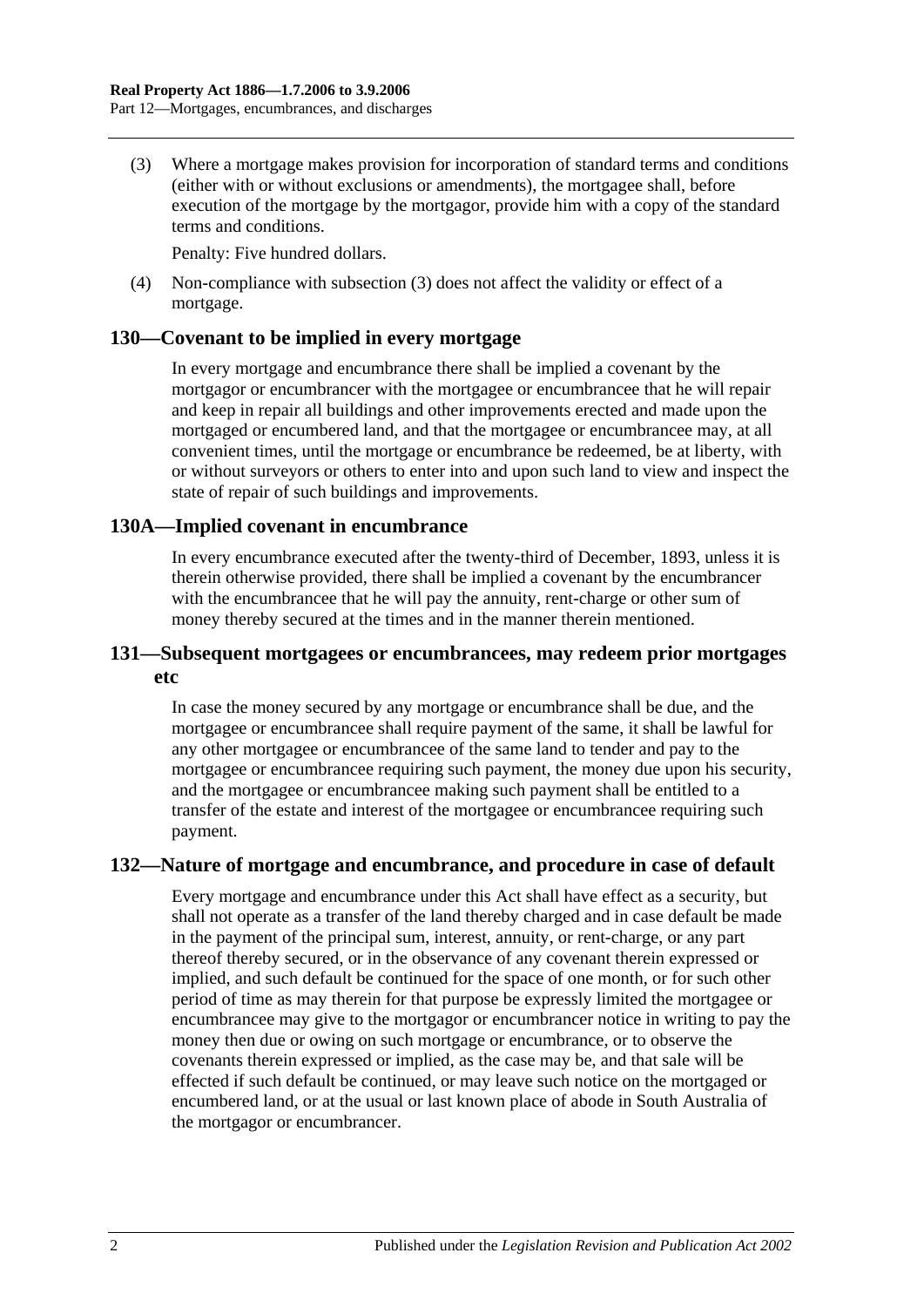# **133—Power of sale**

If such default be continued for the further space of one month from the date of such notice, or for such other period as may in such instrument be for that purpose limited, the mortgagee or encumbrancee is hereby authorised and empowered to sell the land so mortgaged or encumbered, or any part thereof, and all the estate and interest therein of the mortgagor or encumbrancer, and either altogether or in lots, by public auction or by private contract, or by both such modes of sale, and subject to such conditions as he may think fit, and to buy in and resell the same without being liable for any loss occasioned hereby, and to make and execute all such instruments as shall be necessary for carrying the sale thereof into effect.

# **134—Mortgagee's receipt to discharge purchaser**

All sales contracts, matters, and things authorised by the last preceding section shall be as valid and effectual as if the mortgagor or encumbrancer had made, done, or executed the same, and the receipt or receipts in writing of the mortgagee or encumbrancee shall be a sufficient discharge to the purchaser of the land, or any portion thereof, for so much of his purchase-money as may be thereby expressed to be received; and no such purchaser shall be answerable for the loss, misapplication, or non-application, or be obliged to see to the application of the purchase-money by him paid, nor shall he be concerned to inquire as to the fact of any default, or notice having been made or given, as aforesaid.

# **135—Appropriation of proceeds**

The purchase-money to arise from the sale of any such land shall be applied: First—In payment of the expenses occasioned by such sale: Secondly—In payment of the moneys which may then be due or owing to the mortgagee or encumbrancee: Thirdly—In payment of subsequent mortgages or encumbrances, if any, in the order of priority; and the surplus, if any, shall be paid to the mortgagor or encumbrancer, as the case may be.

# **135A—Mode of payment of encumbrance**

- (1) All moneys which by reason of any sale by an encumbrancee or otherwise shall become applicable to the payment of an encumbrance shall be applied firstly in payment of the moneys then actually due to the encumbrancee, and if the encumbrance shall not then be satisfied the surplus shall be paid to the Public Trustee who shall invest the same upon Government securities or upon loan to the Treasurer and shall hold such surplus and the investments and income thereof upon trust to satisfy the accruing payments of the annuity, rent-charge, or other sum of money secured by the encumbrance and subject thereto for the person entitled to such moneys after payment of the encumbrance.
- (2) This section shall take effect as though inserted in this Act on the passing thereof.

## **136—Transfer upon sale by mortgagee or encumbrancee**

- (1) Upon the registration of a transfer by a mortgagee or encumbrancee exercising the power of sale conferred by this Act the estate or interest of the mortgagor or encumbrancer passes to the transferee—
	- (a) freed and discharged from the mortgage or encumbrance and from all estates, interests and rights to which the mortgage or encumbrance has priority,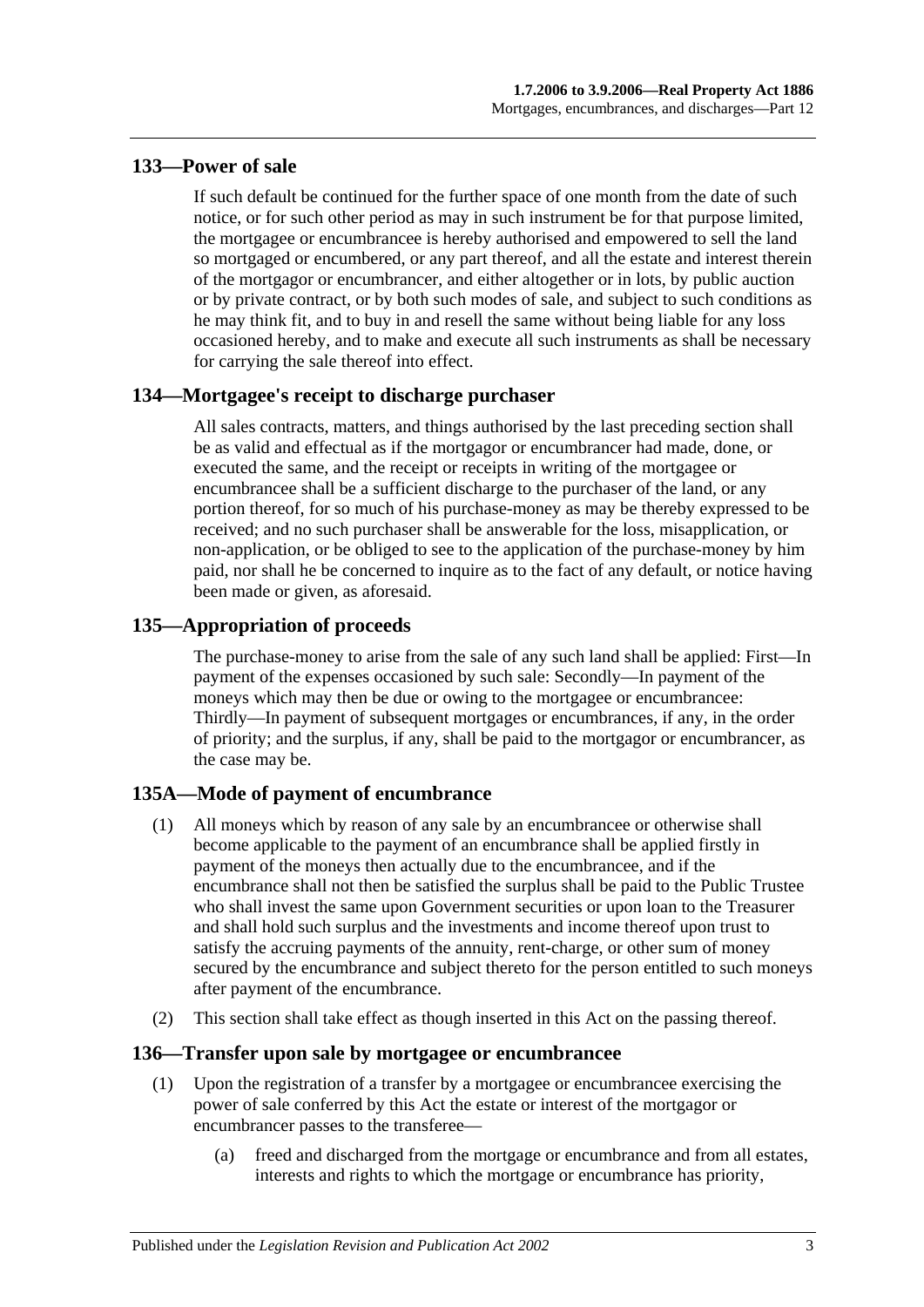but—

- (b) subject to all estates, interests and rights that have priority to the mortgage or encumbrance.
- (2) The registration of a transfer by a mortgagee or encumbrancee exercising the power of sale conferred by this Act is not prevented by a caveat or an instrument that has effect as a caveat where the caveat or the instrument relates to an estate, interest or right to which the mortgage or encumbrance has priority and, upon registration of the transfer—
	- (a) any such caveat; and
	- (b) the registration of any such instrument that has effect as a caveat,

shall be deemed to have been cancelled.

(3) This section shall be deemed to have had effect from the commencement of this Act.

## **137—Power of mortgagee to enter, take possession, distrain, let, or bring action for recovery of land**

The mortgagee or encumbrancee, upon default in payment of the principal sum, interest, annuity, or rent-charge, secured by any mortgage or encumbrance, or any part thereof, may enter into possession of the mortgaged or encumbered land and receive the rents and profits thereof, or may distrain upon the occupier or tenant of the land under the power hereinafter contained, or may from time to time let the said land for any term not exceeding one year, or may bring an action for recovery of the land either before or after entering into the receipt of the rents and profits, or making any distress as aforesaid, and either before or after any sale of the land shall be effected under the power of sale given or implied in his mortgage or encumbrance.

## **138—Power of mortgagee to distrain on tenant or occupier for arrears not exceeding the amount of rent due**

Besides his remedy against the mortgagor or encumbrancer, every mortgagee or encumbrancee shall be entitled after the principal sum, interest, annuity, or rent-charge shall have been in arrear for twenty-one days, and after seven days shall have elapsed from the date of application for the payment thereof to the occupier or tenant, to enter upon the mortgaged or encumbered land, and distrain upon the goods and chattels of such occupier or tenant for such arrears to an amount not exceeding the rent then due from such occupier or tenant to the mortgagor or encumbrancer, and to dispose of the goods and chattels so distrained upon in like manner as landlords may do in ordinary distresses for rent, and out of the proceeds to retain the moneys distrained for, and all costs and expenses occasioned by such distress and sale; and any amount paid by the occupier or tenant to the mortgagee or encumbrancee, or realised by distress as aforesaid, shall be deemed *pro tanto* a satisfaction of the said rent.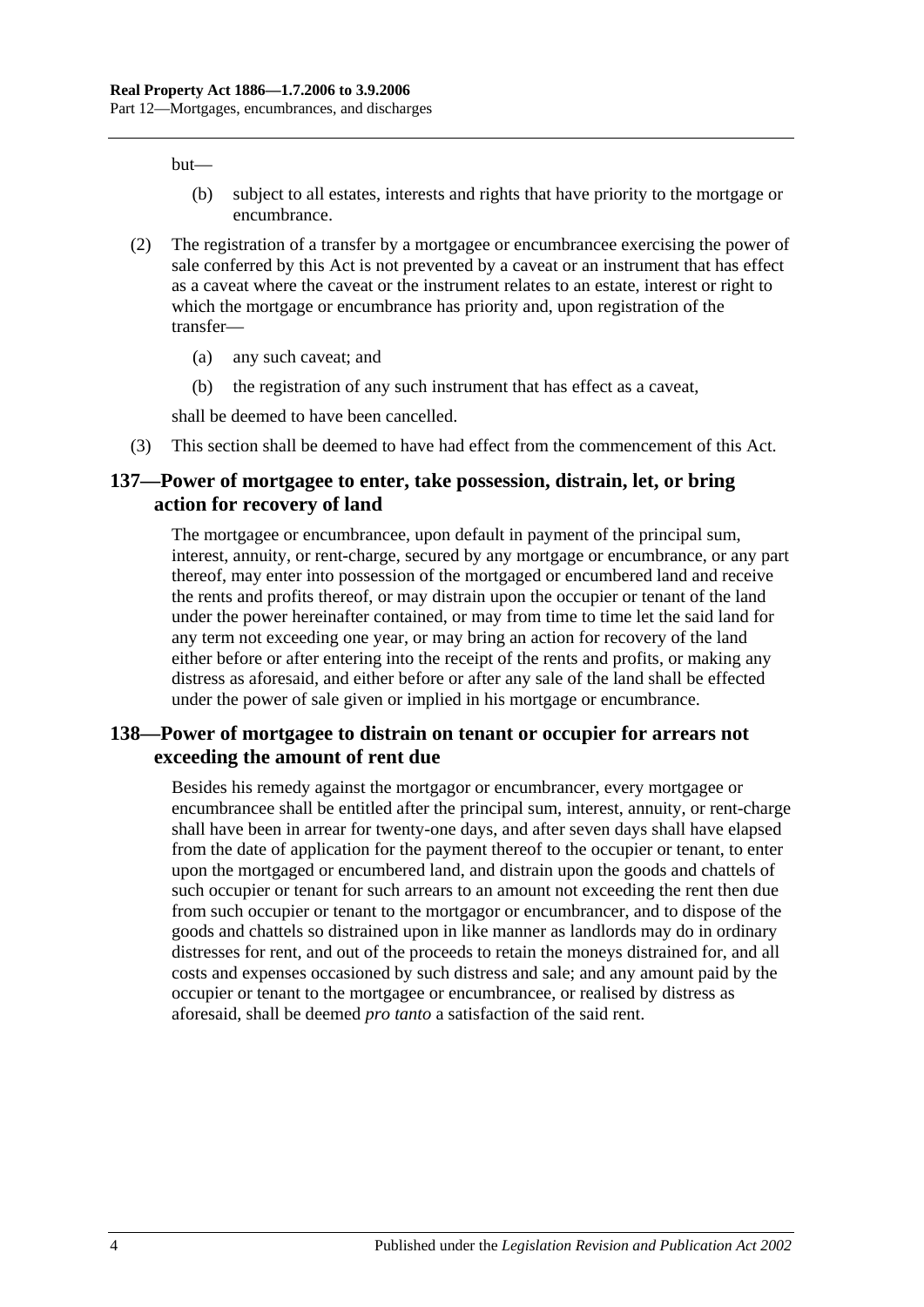# **139—Duty of mortgagee of leasehold entering into possession of rent and profits to account**

Any mortgagee or encumbrancee of leasehold land, or any person claiming any such land as a purchaser or otherwise, from or under such mortgagee or encumbrancee, shall, after entering into possession of the land, or receiving the rents and profits thereof, during such possession, or receipt, and to the extent of any rents and profits which may be received by him, become and be subject and liable to the lessor of the land, or the person for the time being entitled to the lessor's estate or interest therein, or entitled to receive the rent reserved to such lessor to the same extent as the lessee was subject and liable prior to such mortgagee, encumbrancee, or other person entering into the possession of the land, or the rents or profits thereof.

## **140—Application by mortgagee to Registrar-General for foreclosure**

- (1) When default has been made for six months in the payment of the principal or interest secured by any mortgage, the mortgagee may make application, in writing, to the Registrar-General for an order for foreclosure.
- (2) Such application shall state that such default has been made as aforesaid, and that the land mortgaged has been offered for sale at public auction by a licensed auctioneer, after notice given to the mortgagor, as in this Act or by the mortgage provided; that the amount of the highest bid at such sale was not sufficient to satisfy the money secured by such mortgage, together with the expenses occasioned by the attempted sale; and that notice in writing of the intention of the mortgagee to make such application has been served on the mortgagor, by being given to him or by being left on the mortgaged land, or by the same being sent through the post office by a registered letter directed to him at his address appearing in the Register Book; and also that a like notice of such intention has been served on every person appearing by the Register Book to have any estate or interest in the mortgaged land, subsequently to such mortgage, by being given to him or sent through the post office by a registered letter directed to him at his address appearing in the Register Book; and such application shall be accompanied by a certificate of the licensed auctioneer by whom such land was put up for sale, and such other proof of the matters stated by the applicant as the Registrar-General may require; and the statements made in such application shall be verified by declaration.

## **141—Procedure on foreclosure application**

The Registrar-General shall cause notice to be published in the Government Gazette, offering the land for sale; and shall in such case limit and appoint a time, not less than one month from the date of the publication in such Gazette, upon or after which the Registrar-General may issue to the applicant an order for foreclosure, unless in the interval a sufficient amount has been realised by the sale of the land to satisfy the principal and interest moneys due, and all expenses occasioned by the attempted sale and by the proceedings for foreclosure.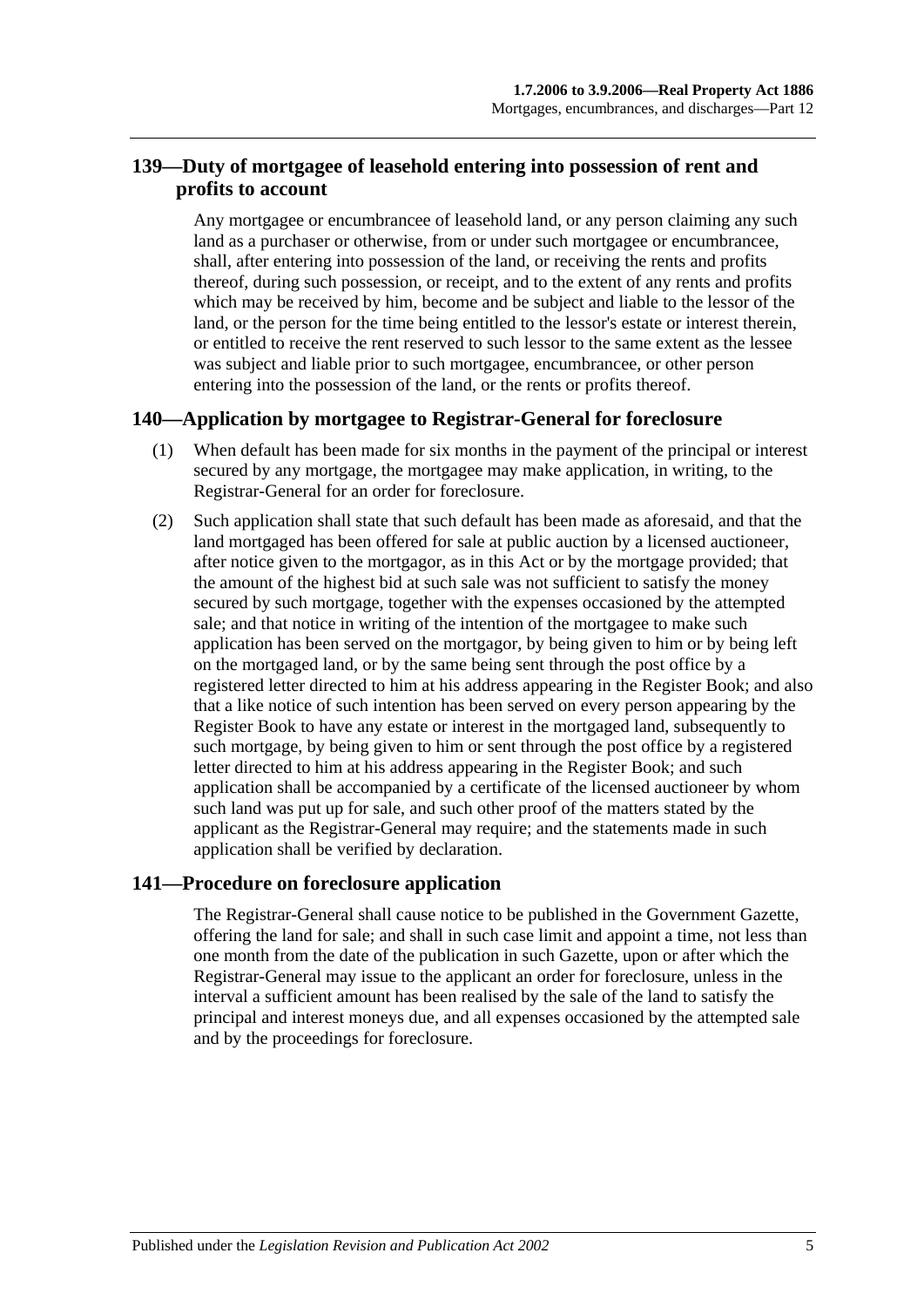# **142—Effect of order for foreclosure**

Every such order for foreclosure shall be under the hand of the Registrar-General, and be entered in the Register Book, and shall when so entered have the effect of vesting in the mortgagee all the estate and interest of the mortgagor in the land mentioned in such order, free from all right and equity of redemption on the part of the mortgagor, or of any person claiming through or under him subsequently to the mortgage so foreclosed, and upon such entry the mortgagee shall be deemed the registered proprietor of the said estate and interest.

# **142A—Provision for case where mortgagee or encumbrancee refuses to join in proceedings on default**

- (1) Where two or more persons are registered as mortgagees or encumbrancees under the same mortgage or encumbrance, and such default has been made in payment of any money due under the mortgage or encumbrance or in the performance of any covenant in the said mortgage or encumbrance expressed or implied as entitles the mortgagees or encumbrancees to exercise any of their rights or remedies under this Act or under the mortgage or encumbrance, and any such mortgagee or encumbrancee fails or refuses to join in giving any notice, making any application or doing any other act or thing for the purpose of enforcing any of the said rights or remedies, the Court may, on the application by originating summons of any other mortgagee or encumbrancee and on any terms and conditions which it thinks just—
	- (a) appoint any one of such mortgagees or encumbrancees or any other person to exercise on behalf of the mortgagees or encumbrancees such of the said rights or remedies as the Court thinks proper;
	- (b) give any directions as to the mode of exercising the said rights or remedies and as to any other matters incidental thereto.
- (2) Any document executed by any person so appointed shall, for the purposes of this Act, but subject to the terms of the order, have the like effect as if executed by the mortgagees or encumbrancees.

#### **143—Discharge of mortgages and encumbrances**

- (1) A mortgage or encumbrance may be wholly or partially discharged by instrument in a form approved by the Registrar-General and signed by the mortgagee or encumbrancee.
- (2) Where two or more mortgagees or encumbrancees are entitled jointly, the discharge may be signed by one on behalf of all of them.
- (3) The discharge of a mortgage or encumbrance must not be registered without production of the duplicate mortgage or encumbrance.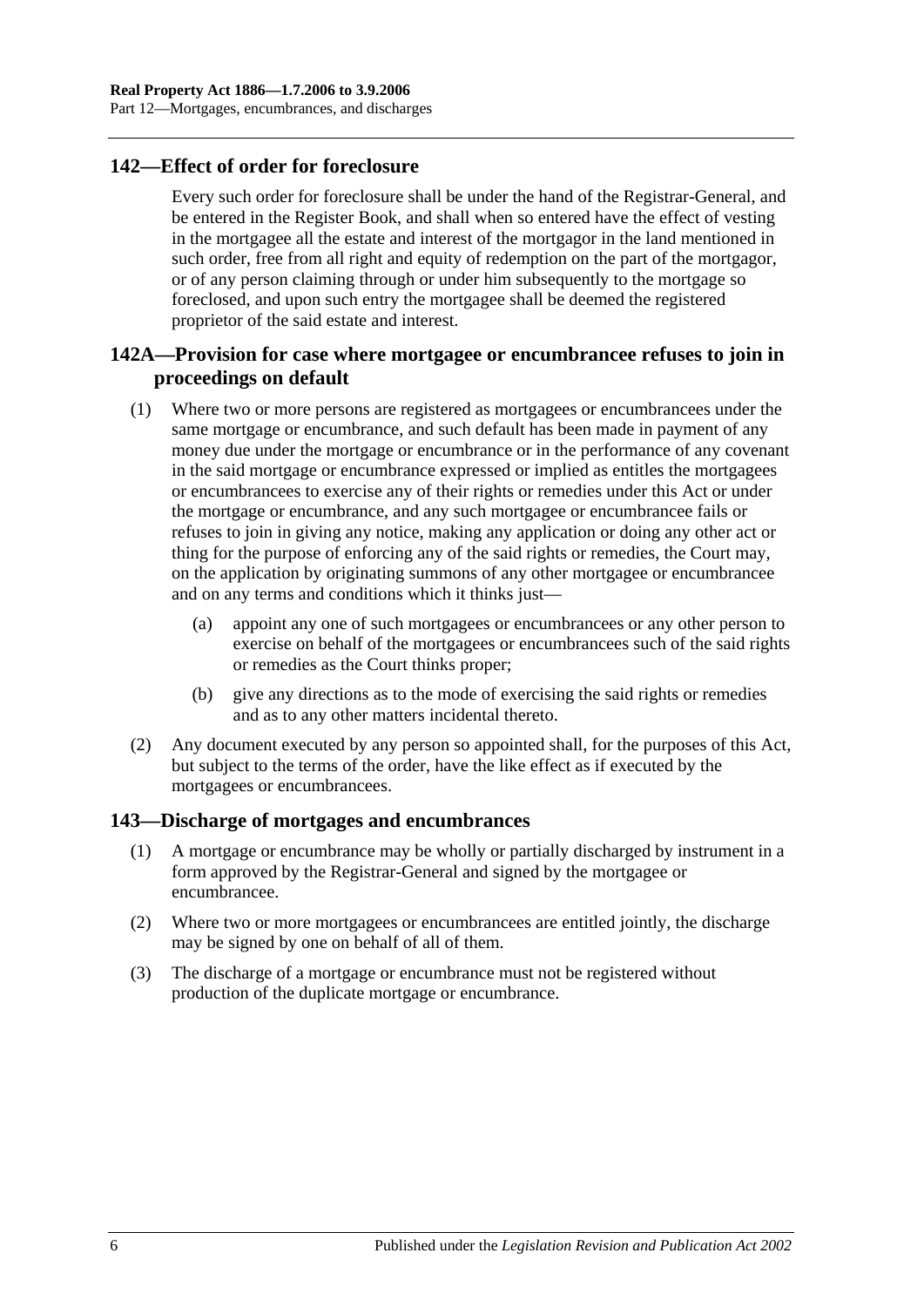## **145—Entry of satisfaction of annuity**

Upon the proof of the death of the annuitant, or of the occurrence of the event or circumstance upon which, in accordance with the provisions of any encumbrance, the annuity or sum of money thereby secured shall cease to be payable, and that all arrears of the said annuity or money have been paid, satisfied, or discharged, the Registrar-General shall make an entry in the Register Book, and on the encumbrance, noting that such annuity or sum of money is satisfied and discharged, and shall cancel the encumbrance; and upon such entry being made in the Register Book, the land comprised in the encumbrance shall cease to be subject to or liable for such annuity or sum of money; and the Registrar-General shall make a similar entry on the duplicate certificate, or other instrument of title of the encumbered land, and also on the duplicate encumbrance, when respectively produced to him for that purpose.

## **146—Discharge of mortgage by Minister in certain cases**

- (1) Where all moneys secured by a mortgage have been paid by the mortgagor and the mortgagee—
	- (a) is dead; or
	- (b) cannot be found; or
	- (c) is incapable of executing a discharge of the mortgage; or
	- (d) has, in the opinion of the Minister, refused to execute a discharge of the mortgage without sufficient reason,

<span id="page-68-0"></span>the Minister may execute a discharge of the mortgage.

- (1a) The Minister must not execute a discharge of mortgage pursuant to [subsection](#page-68-0) (1)(d) unless—
	- (a) the Registrar-General has sent by certified mail to the mortgagee at his or her last known address a notice stating that the Minister proposes to discharge the mortgage pursuant to [subsection](#page-68-0)  $(1)(d)$  at the expiration of the prescribed period unless the mortgagee establishes to the satisfaction of the Minister that he or she is justified in refusing to execute a discharge of the mortgage; and
	- (b) the prescribed period has elapsed since the notice was sent.
- (1b) The prescribed period is—
	- (a) in a case where the notice is addressed to the mortgagee within Australia—one month;
	- (b) in any other case—two months.
- <span id="page-68-1"></span>(2) The Minister may receive moneys on behalf of a mortgagee, or the estate of a mortgagee, who—
	- (a) is dead; or
	- (b) cannot be found; or
	- (c) is incapable of executing a discharge of the mortgage; or
	- (d) has, in the opinion of the Minister, refused to accept payment under the mortgage without sufficient reason,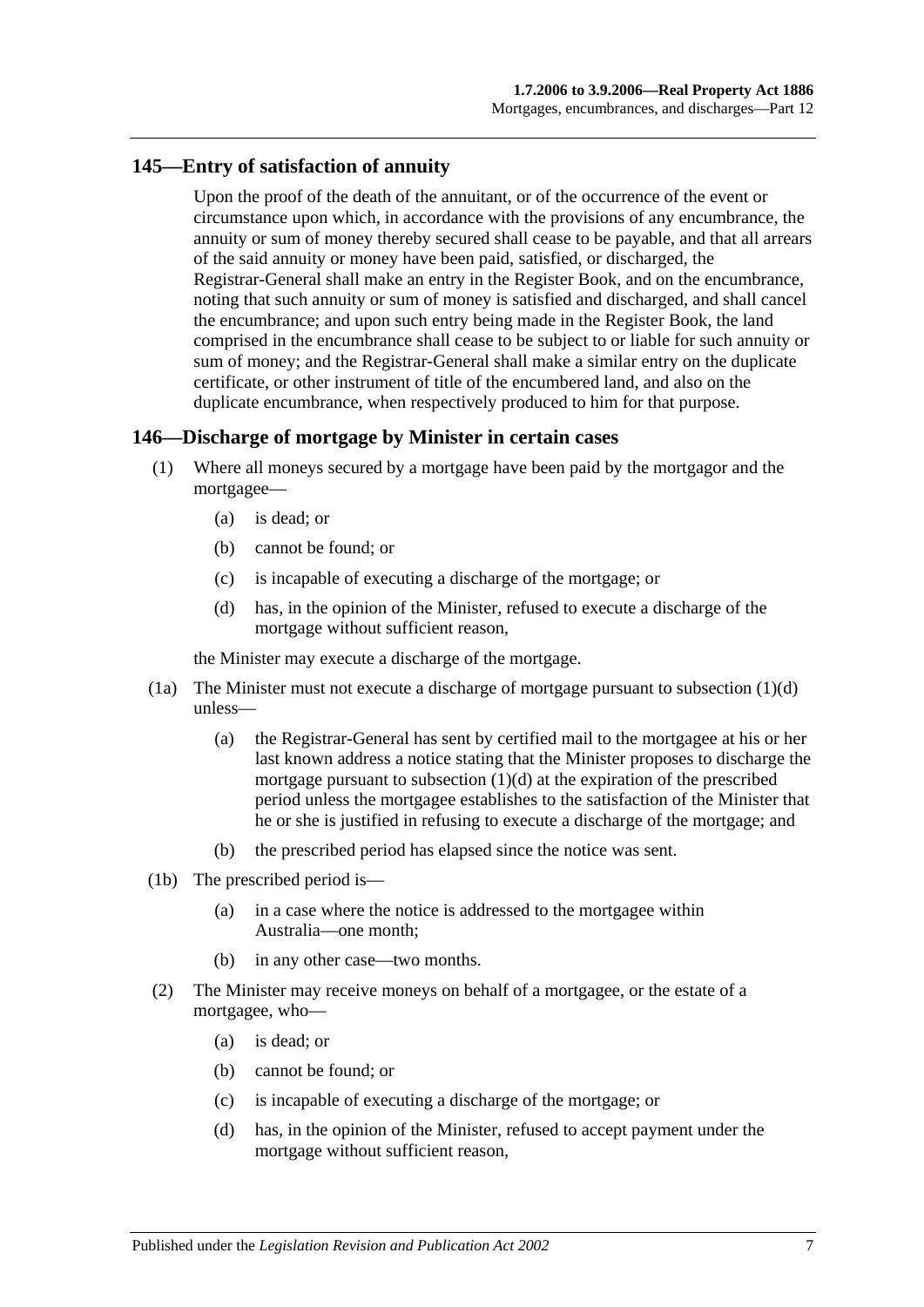and any moneys so received shall, for the purposes of this section, and the mortgage, be deemed to have been paid to the mortgagee.

- (3) Any moneys received by the Minister under [subsection](#page-68-1) (2) of this section shall be held by him upon trust for the mortgagee or other person entitled thereto.
- (4) Subject to [subsection](#page-69-0) (5) of this section, a discharge of mortgage executed under this section shall have the same effect as a discharge executed by the mortgagee.
- <span id="page-69-0"></span>(5) A discharge of mortgage executed under this section shall not operate as a discharge of the personal covenants of the mortgage.

## **148A—Entry in Register Book where rights of mortgagee barred by Statute**

- (1) If the Registrar-General is satisfied that the mortgagor of any land is in possession thereof and that the rights of the mortgagee to bring an action for the money secured by the mortgage are barred by the *[Limitation of Actions Act](http://www.legislation.sa.gov.au/index.aspx?action=legref&type=act&legtitle=Limitation%20of%20Actions%20Act%201936) 1936*, the Registrar-General, with the concurrence of the Solicitor of his Department, may make an entry in the Register Book and on the mortgage noting that the rights of the mortgagee are barred by Statute, and shall make a similar entry on the duplicate certificate or other instrument of title and on the duplicate mortgage if produced to him for any purpose.
- (2) Upon the making of an entry in the Register Book pursuant to this section the mortgage shall be deemed to be discharged.
- (3) If the duplicate certificate or instrument of title is not produced to the Registrar-General at or before the time when he makes an entry pursuant to this section, that certificate or instrument shall be deemed to be lost within the meaning of [section](#page-39-0) 79 of this Act.

## **149—Equitable mortgage may be created**

An equitable mortgage of land may be created by deposit of the certificate or other instrument of title, and such deposit shall have the same effect as a deposit by way of equitable mortgage of the title deeds of land not under the provisions of this Act.

#### **150—Transfer of mortgage, lease and encumbrance**

A registered mortgage, lease or encumbrance may be transferred by execution of a transfer in the appropriate form.

## **151—Effect of such transfer**

Upon such transfer or other instrument being registered, the estate or interest of the transferor, as set forth in the instrument transferred, with all rights, powers, and privileges thereto belonging or appertaining, including the right to sue upon and recover in his own name any debt, sum of money, annuity, or damages, under such transferred instrument, shall pass to the transferee, and such transferee shall, while he remains the registered proprietor of such estate or interest, be subject to and liable for all and every the same requirements and liabilities to which he would have been subject and liable if named in the transferred instrument originally as mortgagee, lessee, or encumbrancee.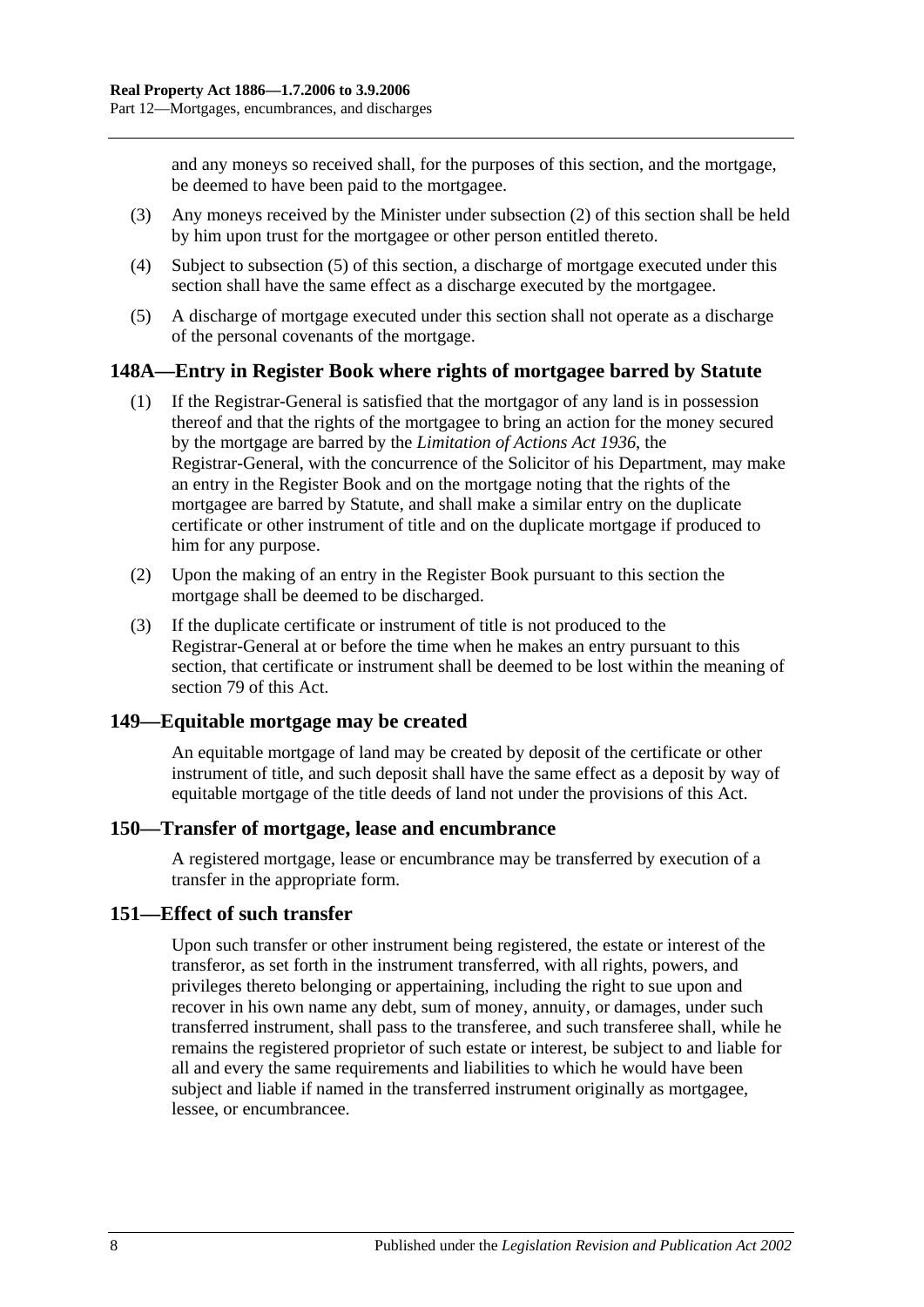# **152—Covenants implied in transfer of lease**

In every transfer of a lease there shall be implied a covenant by the transferee with the transferor, thenceforth to pay the rent by the lease reserved, and to perform and observe all the covenants in the lease contained or by this Act declared to be implied therein on the part of the lessee to be performed and observed, and to indemnify and keep harmless the transferor against all actions, claims, and expenses in respect of the non-payment of such rent, or the breach or non-observance of such covenants or any of them.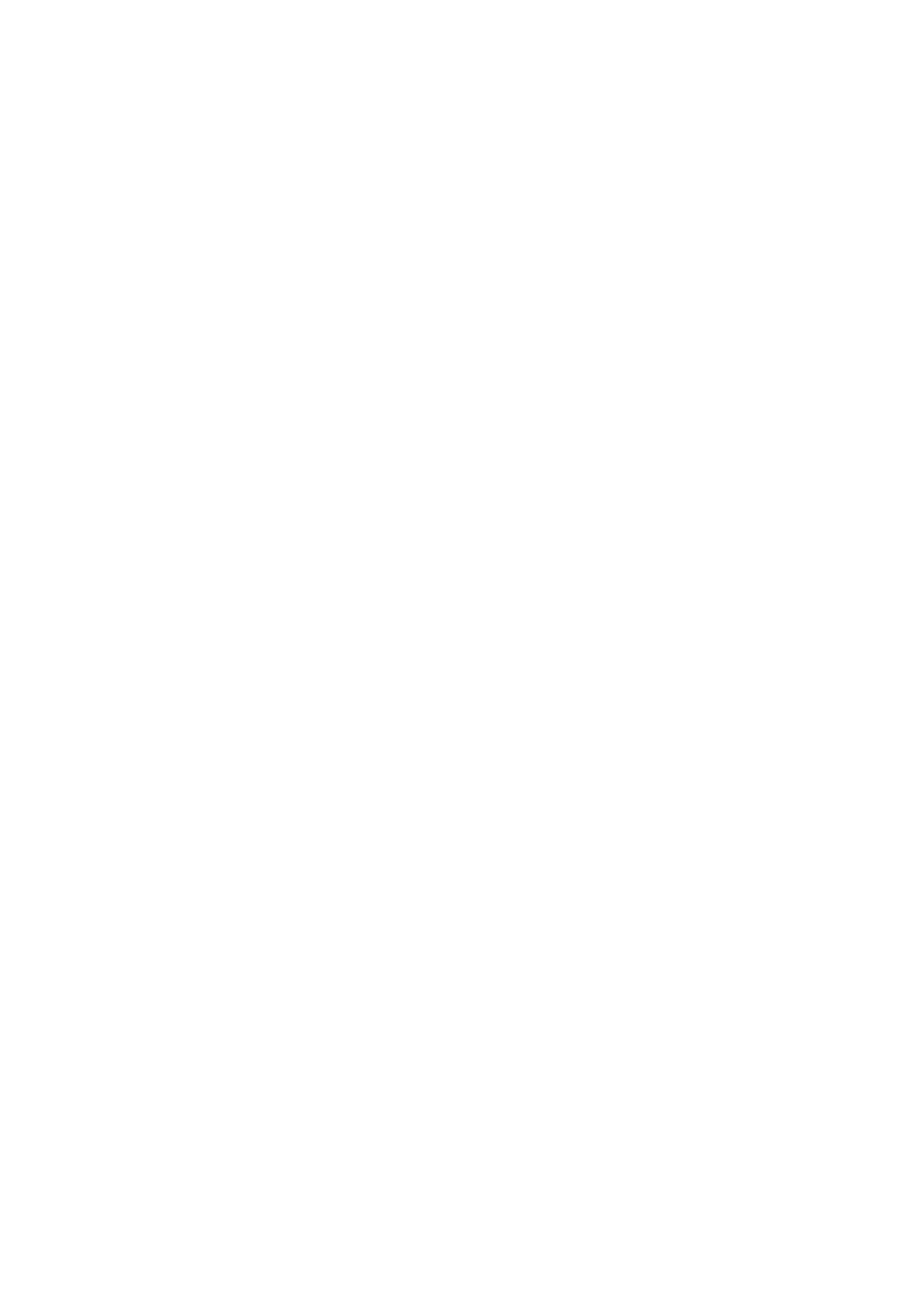# **Part 13—Extensions**

## **153—Renewal or extension of mortgage etc**

- (1) A mortgage, encumbrance or lease may be renewed or extended by registration of an instrument in the appropriate form.
- (2) An instrument renewing or extending a lease must be lodged with the Registrar-General not later than two months after the day on which the lease would, but for the renewal or extension, expire.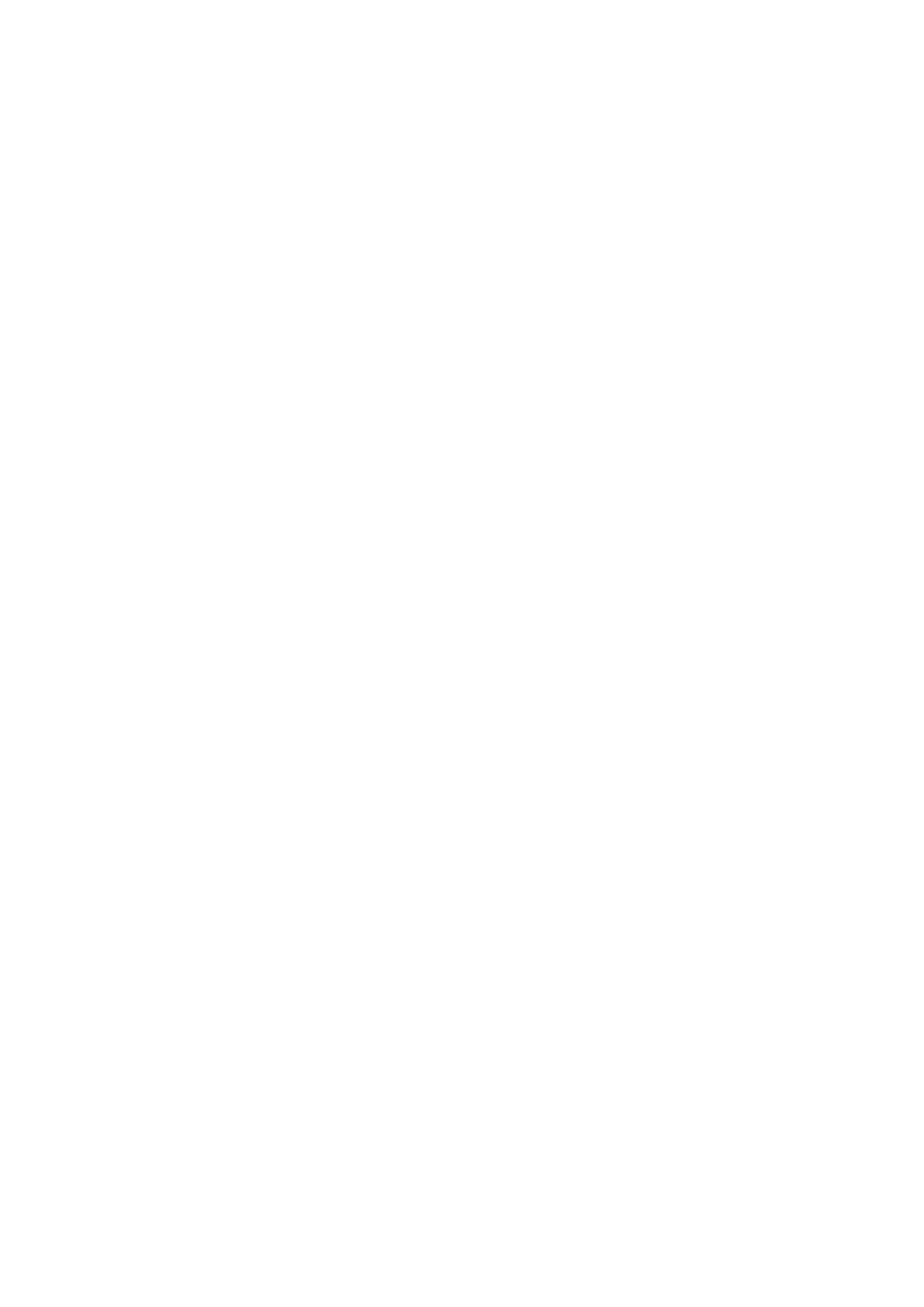# **Part 14—Powers of attorney**

## **155—Power of attorney**

Any person may before, as well as after, becoming the registered proprietor of any land under the provisions of this Act, by power of attorney, authorise any person to act for him, in making applications to bring any land under the provisions of this Act, and to execute all or any instruments that may be necessary for giving effect to any dealing with any land.

## **156—Deposit of duplicate or attested copy**

A duplicate or an attested copy of such power of attorney shall be deposited with the Registrar-General, who shall compare the same with original, and shall file such duplicate or attested copy in his office, and note thereon the date and hour of its deposit with him.

## **157—Revocation of power of attorney**

The grantor of any such power of attorney may revoke the same by executing an instrument in the appropriate form; and the Registrar-General shall enter a note of such revocation, when produced to him, and the day and hour of its production, on the duplicate or copy of the power of attorney filed in his office; and from and after the date of such entry the Registrar-General shall not give effect to any application or other instrument executed pursuant to such power of attorney.

## **158—Power of attorney heretofore given**

All powers of attorney heretofore given containing powers to make and execute any of the applications and instruments above enumerated, shall be as valid and may be acted upon and revoked in the same manner as if given under this Act.

## **159—Entry of death of grantor**

The Registrar-General shall, upon proof to his satisfaction of the death of any grantor of a power of attorney, make an entry of such death upon the duplicate or copy of the power of attorney filed in his office.

## **160—Instruments executed before entry of revocation or death to be valid**

All instruments executed under any power of attorney before the entry of the revocation thereof, or of the death of the grantor as hereinbefore provided, shall be valid notwithstanding such revocation or death.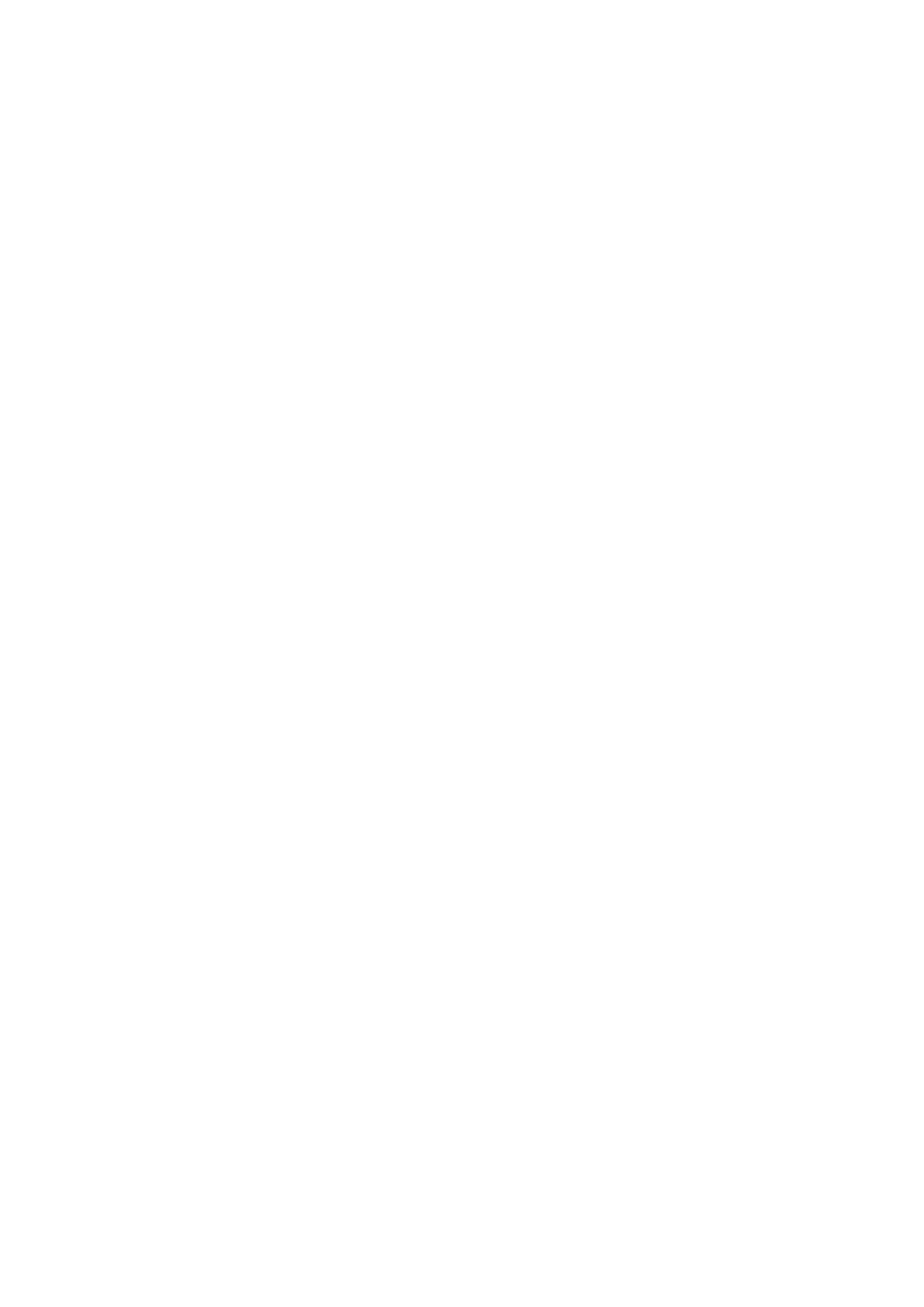## **Part 15—Trusts and transmissions**

## **161—Trusts contained in grant from the Crown to be inserted in certificate as in original grant**

Whenever any grant from the Crown shall contain the particulars of any trust for public purposes, every certificate issued in respect of the same land, or any part thereof, while such trusts subsist and affect such land, shall contain the like particulars of trust as were contained in the original grant.

## **162—No particulars of trust to be entered in Register Book but trust instrument may be deposited**

The Registrar-General shall not, except as aforesaid, make any entry in the Register Book of the particulars of any trust, nor shall any instrument be registered under this Act, which declares or contains trusts relating to land under the provisions of this Act, but any such instrument, or a duplicate or attested copy thereof, may be deposited with the Registrar-General for safe custody and reference, and such instrument may be deposited in the General Registry Office pursuant to the *[Registration of Deeds](http://www.legislation.sa.gov.au/index.aspx?action=legref&type=act&legtitle=Registration%20of%20Deeds%20Act%201935)  Act [1935](http://www.legislation.sa.gov.au/index.aspx?action=legref&type=act&legtitle=Registration%20of%20Deeds%20Act%201935)*, or any other Act relating to the deposits of deeds in the Registry Office, and may include as well land under the provisions of this Act, as land which is not under the provisions hereof: Provided that nothing herein contained shall prevent the registration of any instrument which would otherwise be valid in which a reference may be made to the instrument so deposited as aforesaid; nor shall such reference operate as notice of the particulars of the trusts declared or contained in the deposited instrument, but in the absence of caveat the registered proprietor shall, for the purpose of sale, mortgage, or contract for valuable consideration be deemed to be the absolute proprietor of such land freed from the said trusts.

#### **163—Insertion of the words "no survivorship" in instruments**

Upon the transfer of any estate or interest in land, to two or more persons, as joint proprietors, intended to be held by them as trustees, it shall be lawful for the transferor or transferees to insert in the transfer the words "no survivorship"; and the Registrar-General shall in such case include such words in the memorial of such instrument to be entered by him in the Register Book; and shall also enter the same words in some conspicuous place upon any certificate issued to such joint proprietors, pursuant to such transfer.

#### **164—Trustees may authorise insertion of those words**

Any two or more persons registered as joint proprietors of any estate or interest in land held by them as trustees, may, by writing under their hands, authorise the Registrar-General to enter the words "no survivorship" upon the original certificate, or other instrument of title, evidencing their title to such estate or interest, in the Register Book, or filed in his office, and also upon the duplicate of such instrument.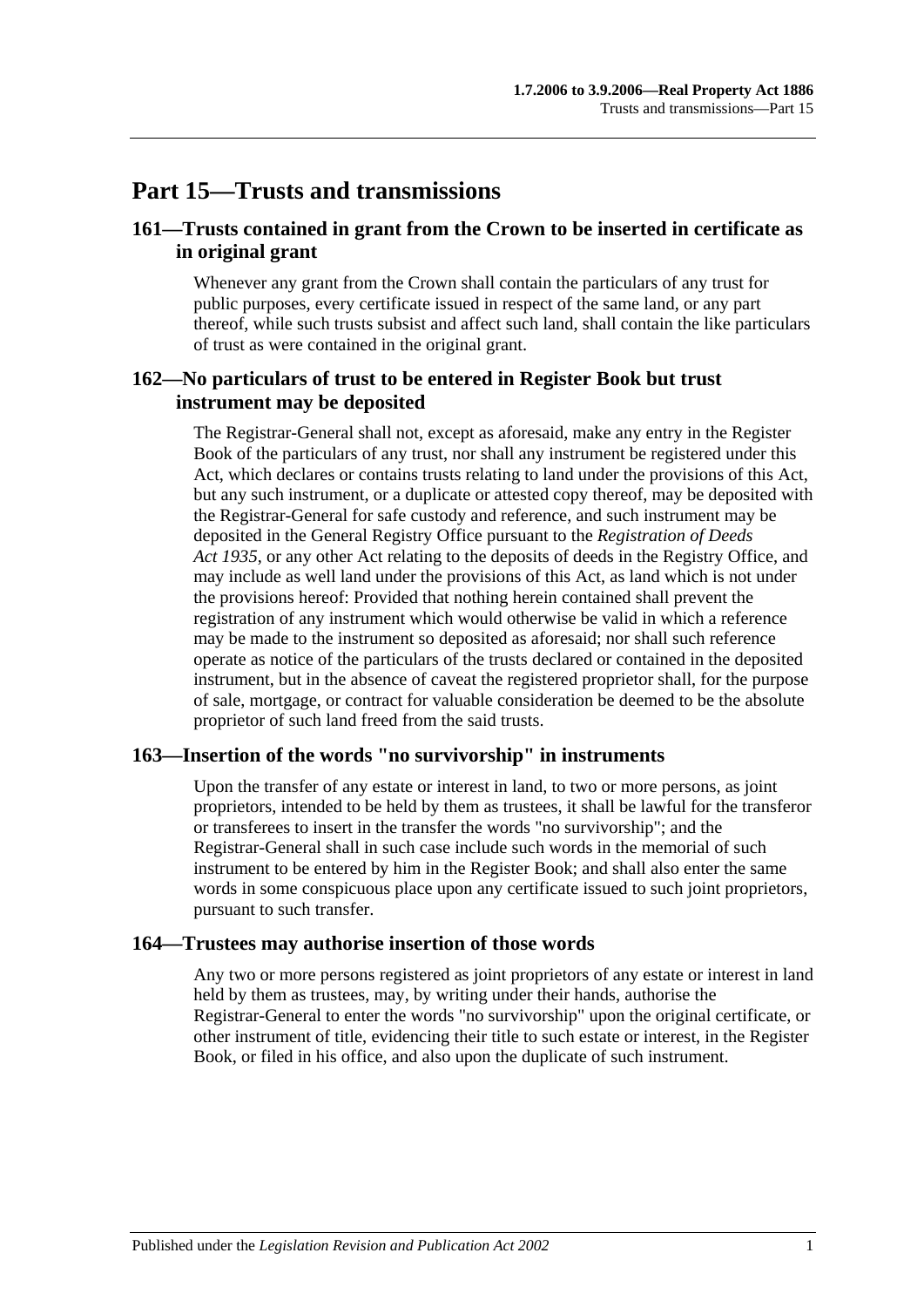## **165—Effect of entry**

After any such entry as in the last two sections mentioned has been made by the Registrar-General in the Register Book, it shall not be lawful for any less number of joint proprietors than the number then registered to transfer or otherwise deal with the said estate, or interest, without obtaining an order of the Court: Provided that, if it be intended not to apply the said restriction until the trustees registered as such proprietors be reduced below a certain specified number, words indicative of such intention may be entered in like manner, and in that case the power of disposition by survivors shall continue until the number be so reduced.

## **166—Court may direct notice to be published before order is made**

The Court may, before making any such order as aforesaid, direct notice of the intention to apply for such order to be given, either by public advertisement or otherwise, and may appoint a period within which any person interested may show cause why such order should not be made.

## **167—Court may protect persons interested**

The Court may in such order give directions for the transfer of such estate, or interest, to any new proprietor or proprietors, solely or jointly, with, or in the place of, any existing proprietor or proprietors, or may make such order in the premises as may be just for the protection of the persons beneficially interested in such estate, or interest, or in the proceeds thereof; and upon any such order being deposited with the Registrar-General, he shall make such entries and perform such acts as in accordance with the provisions of this Act may be necessary for the purpose of giving effect to such order.

#### **168—Survivors may nevertheless perform duties or transfer to new trustees**

Nothing hereinbefore contained shall prevent the surviving or remaining trustee or trustees from exercising all the powers and duties of the trust other than in regard to transfers and dealings under this Act, nor from so transferring the land as to give effect to any valid appointment of a new trustee or new trustees. And so far as shall be necessary to ascertain the sufficiency of any such appointment, it shall be lawful for the Registrar-General to refer to the provisions of any instrument relating to the trust, notwithstanding the same be not registered.

#### **169—Disclaimers**

- (1) Any person (in this section called *the disclaimant*), whether a trustee or not, who claims that he has been registered, without his consent, as proprietor of any estate or interest in land, may execute and lodge with the Registrar-General a deed or other instrument of disclaimer of that estate or interest.
- (2) If the disclaimant has been registered as proprietor of any estate or interest, the Registrar-General shall give notice by post of the lodging of the instrument of disclaimer, to all other persons whose names appear on the Register Book, and who, in the Registrar-General's opinion, may be affected by the disclaimer.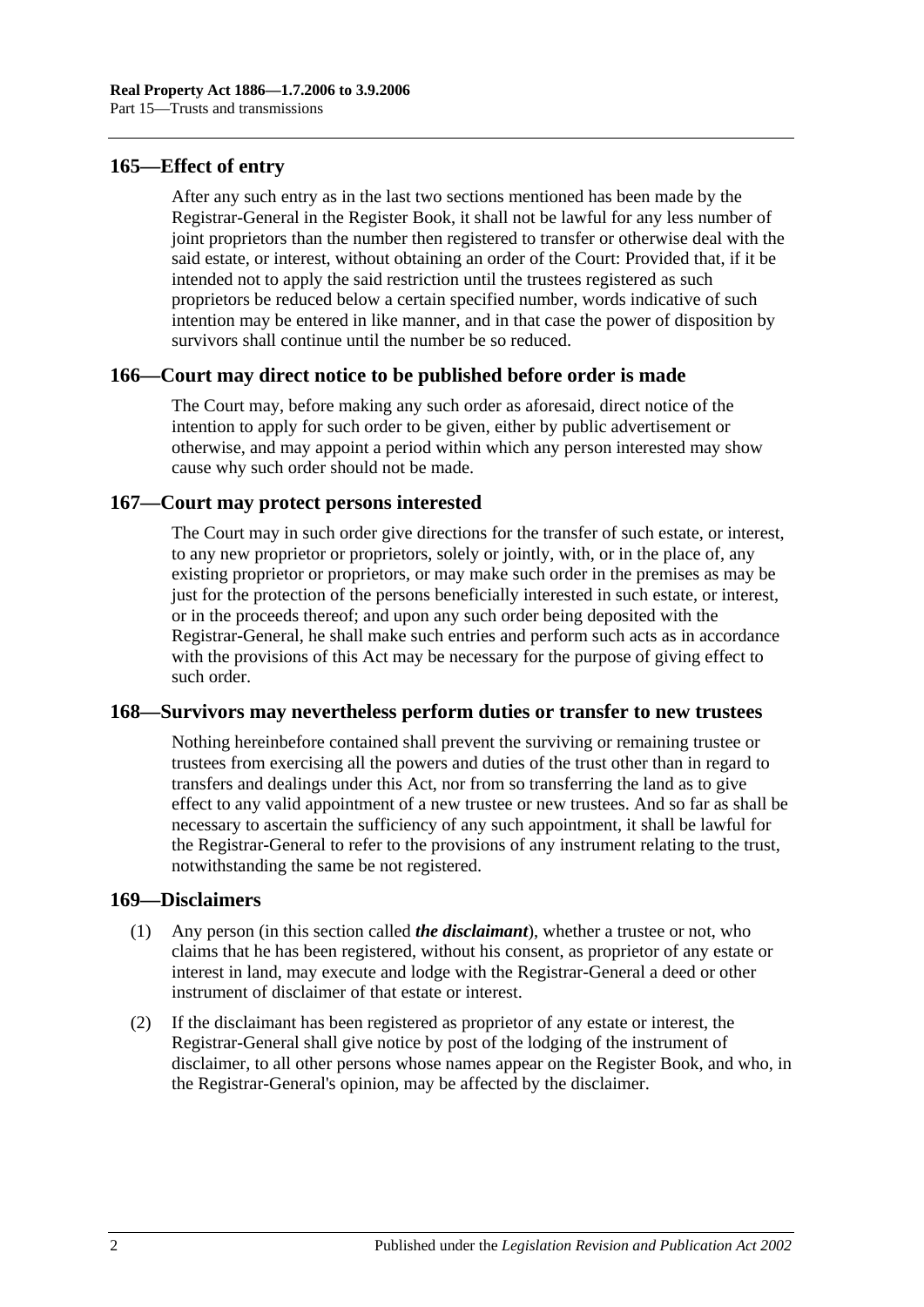- (2a) In the notice the Registrar-General shall specify a day, not earlier than twenty-one days after the day on which the notice would be delivered to the addressee in the ordinary course of post, on or before which the person to whom it is given may lodge with the Registrar-General a notice of objection to the registration of the instrument of disclaimer.
- (3) If no notice of objection is so lodged and the Registrar-General is satisfied that the disclaimant was registered without his consent, the Registrar-General shall give effect to the disclaimer by making such entries, alterations and corrections in the Register Book and on any certificate or other instrument of title as are necessary for that purpose, and by cancelling any certificate or other instrument of title which it is necessary to cancel.
- <span id="page-78-1"></span>(4) If no notice of objection is lodged but the Registrar-General is not satisfied that the disclaimant was registered without his consent—
	- (a) the Registrar-General shall not take any steps to give effect to the instrument of disclaimer except pursuant to an order of the Supreme Court obtained as hereinafter provided;
	- (b) the Registrar-General shall give notice by post to the disclaimant of the fact that he does not intend to give effect to the instrument of disclaimer except pursuant to such an order.
- <span id="page-78-2"></span><span id="page-78-0"></span>(5) If any notice of objection is lodged on or before the day specified by the Registrar-General—
	- (a) the Registrar-General shall not take any steps to give effect to the instrument of disclaimer except pursuant to an order of the Supreme Court obtained as hereinafter provided;
	- (b) the Registrar-General shall give notice by post to the disclaimant of the fact that an objection to the disclaimer has been lodged.
- (6) A disclaimant who has received a notice under [paragraph](#page-78-0) (b) of [subsection](#page-78-1) (4) of this section, or a notice of objection under [subsection](#page-78-2) (5) of this section, may apply to the Supreme Court by originating summons for an order that the Registrar-General take such action as is necessary to give effect to the instrument of disclaimer and upon such an application the Court may make any order which it deems just.
- (7) Nothing done under this section shall release any person from any trust or other liability, if he has acted in the trust or by his own act incurred the liability.

## **170—Transmission by bankruptcy or statutory assignment**

Upon the registered proprietor of any estate or interest in land becoming bankrupt or making a statutory assignment, the Official Receiver (if no trustee has been appointed) or the trustee of such bankrupt or assignor shall be entitled to be registered as proprietor of such estate or interest.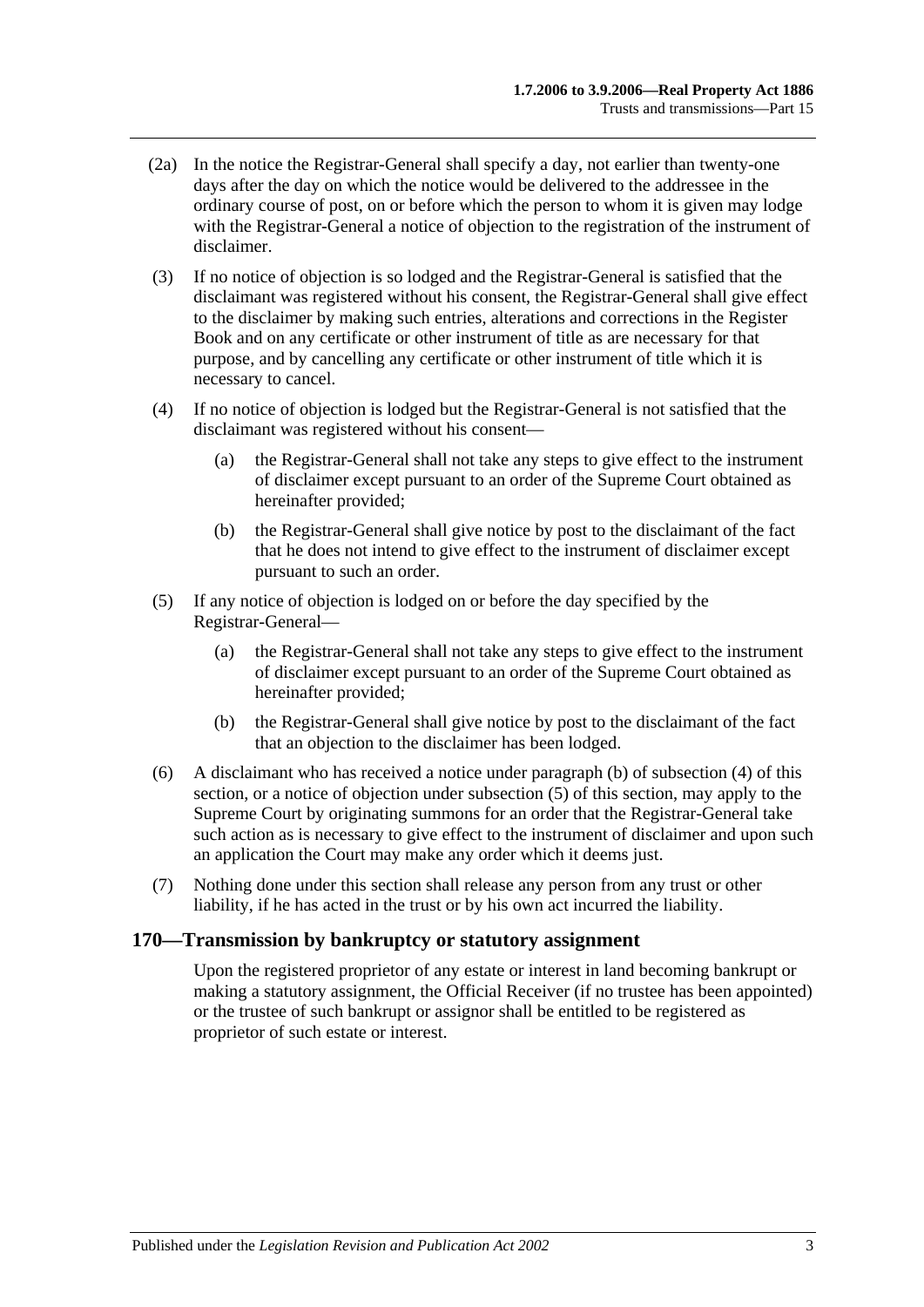## **171—Transmission to be entered in Register Book**

The Registrar-General shall in any such case, upon being furnished with evidence of the bankruptcy and the non-appointment of a trustee, or of the appointment of or assignment to the trustee, accompanied by an application in writing, under the hand of the Official Receiver or trustee, to be registered as proprietor of the estate or interest to be therein specified and described, shall enter in the Register Book a memorandum notifying the bankruptcy or the appointment of or assignment to the trustee, as the case may require, and upon such entry being made the Official Receiver or trustee shall be the registered proprietor of the estate or interest of the bankrupt or assignor in such land.

## **172—Proceedings in case assignment declared void**

If any such statutory assignment shall afterwards be declared fraudulent and void by any Court having jurisdiction in bankruptcy, and the assignor shall thereupon become bankrupt, the Registrar-General shall, upon being furnished with evidence thereof, and of the appointment or non-appointment of a trustee under such bankruptcy, enter in the Register Book a memorandum notifying the same, and thereupon the Official Receiver, or the trustee under such bankruptcy, as the case may be, shall be the registered proprietor of the estate and interest of the bankrupt and of the trustee under such assignment in the land.

## **173—Bankruptcy or assignment of lessee**

In any case where the registered proprietor of a lease has heretofore, or shall hereafter, become bankrupt, or has heretofore made or shall hereafter make, a statutory assignment—

#### (a) **If lease not subject to mortgage or encumbrance**

if such lease be not mortgaged or encumbered under the provisions of this Act, the Registrar-General shall, upon the application in writing of the lessor accompanied by a statement in writing, signed by the Official Receiver or the trustee under such bankruptcy or assignment, certifying his refusal to accept such lease, enter in the Register Book a note of such refusal, and such entry shall operate as a surrender of such lease;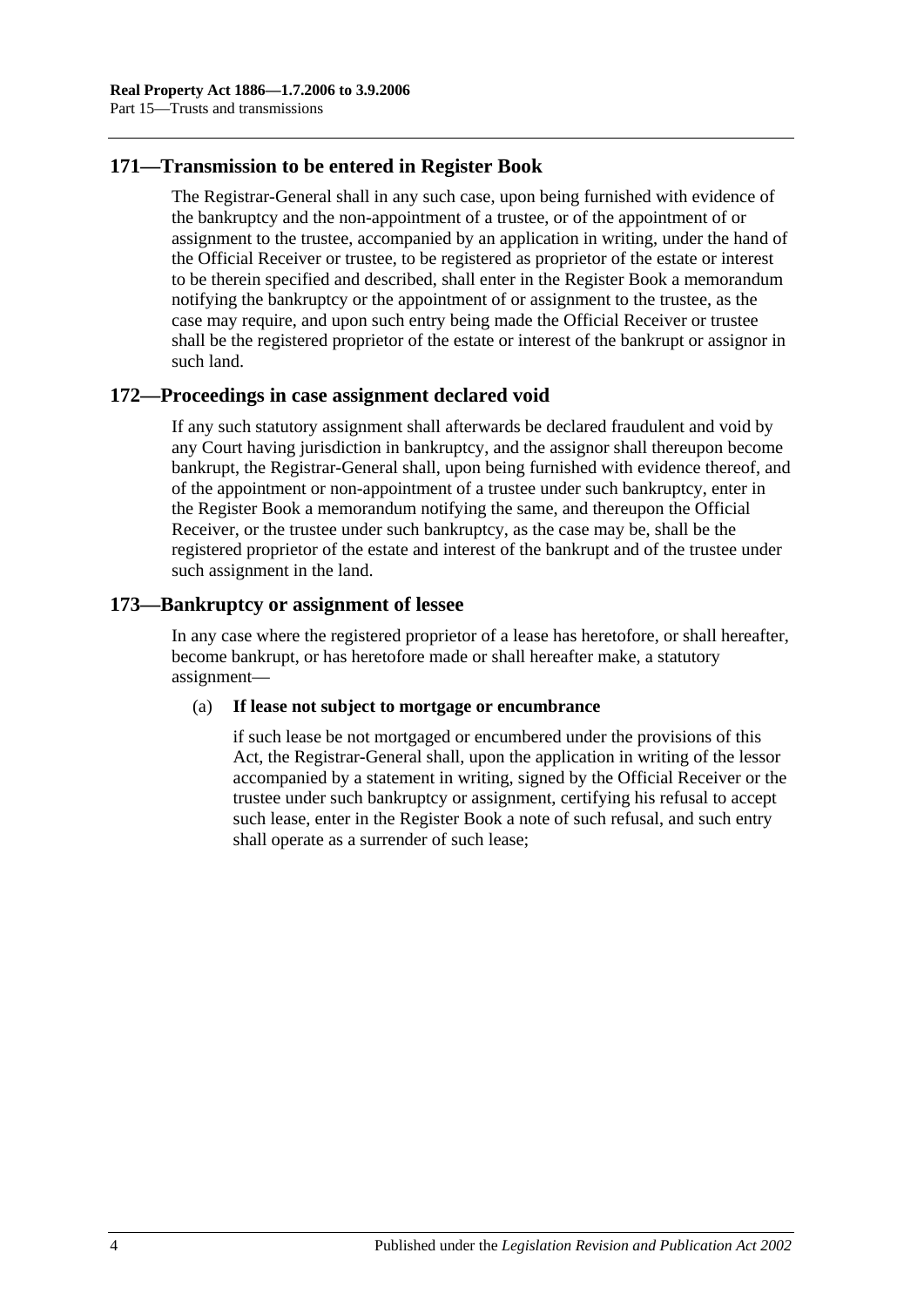#### (b) **Mortgagee or encumbrancee of the leasehold interest of a bankrupt or assignor may be entered as transferee of a lease**

if such lease be mortgaged or encumbered, the Registrar-General shall, upon the application in writing of any mortgagee or encumbrancee, accompanied by a statement in writing signed by the Official Receiver, or the trustee under such bankruptcy or assignment, certifying his refusal to accept such lease, or by proof that the Official Receiver or trustee has neglected or refused to certify such refusal or to become registered as proprietor of such lease within one month after being thereunto required by notice in writing given to him by the mortgagee or encumbrancee, enter in the Register Book a note of such refusal or neglect, and such entry shall operate as a foreclosure, and the estate or interest of the bankrupt or assignor in such lease shall thereupon vest in such mortgagee or encumbrancee, free from all other charges subsequent to his mortgage or encumbrance, and such mortgagee or encumbrancee shall thereupon be deemed to be the registered proprietor of such estate or interest, and shall, while he remains such registered proprietor, be subject to and liable for the same requirements and liabilities to which he would have been subject and liable if named in the lease originally as lessee;

#### (c) **Protection to subsequent mortgagees and encumbrancees**

no such entry shall be made unless it be proved to the satisfaction of the Registrar-General that the applicant mortgagee, or encumbrancee, has given fourteen days' notice in writing of his intended application to every subsequent mortgagee or encumbrancee of the lease, or has obtained his written consent; and any such subsequent mortgagee or encumbrancee shall be entitled to pay to the applicant mortgagee or encumbrancee the amount due to him under his mortgage or encumbrance, with costs, at any time before foreclosure, and shall thereupon be entitled to a transfer from him of such mortgage or encumbrance;

#### (d) **Where Official Receiver, trustee, and mortgagee neglect to become proprietors**

if the Official Receiver or the trustee under the bankruptcy or assignment shall certify his refusal to accept the lease, or shall neglect or refuse to become registered as proprietor of the lease, within, one month after having been thereunto required by notice in writing given to him by the lessor, and the mortgagees or encumbrancees (if any) of the lease shall neglect or refuse to have an entry operating as a foreclosure made in the Register Book under the provision in that behalf hereinbefore contained within the period of two months after having been thereunto required by notice in writing given to them by the lessor, the Registrar-General shall, upon the application in writing of the lessor, and, upon proof of such certificate or such neglect or refusal as aforesaid, enter in the Register Book a note of such neglect or refusal, and every such entry shall operate as a surrender of such lease.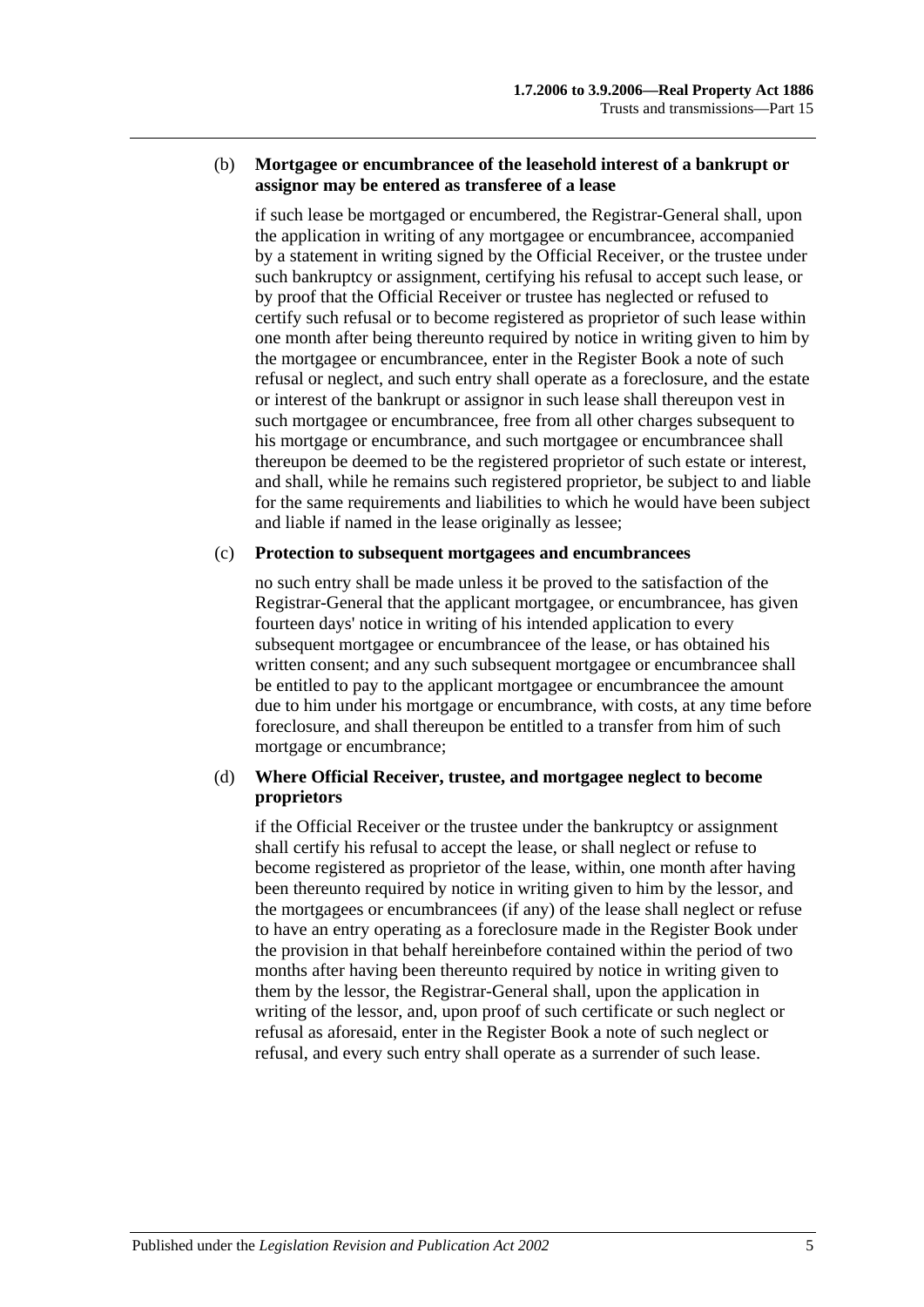## **174—Entry of surrender or foreclosure not to prejudice cause of action**

Under the preceding provisions as regards a lessee becoming bankrupt or making a statutory assignment, no entry of surrender or foreclosure respectively shall prejudice any cause of action in respect of any breach or non-observance of any covenants in such lease, encumbrance, or mortgage respectively contained or implied which shall have accrued previously to such lessee becoming bankrupt or making a statutory assignment.

## **175—Transmission of estate of deceased persons**

On the death of the registered proprietor of any estate or interest in land, his estate or interest shall be transmitted to his executor or administrator, or to the Public Trustee in any case where the Court shall make an order authorising the Public Trustee to administer the estate of the deceased registered proprietor.

## **176—Application to be made in such case**

The executor, administrator or Public Trustee shall, before dealing with such estate or interest, make application in writing to the Registrar-General to be registered as proprietor, and shall produce to the Registrar-General the duplicate certificate, or other instrument of title, and the probate or letters of administration, or the order of the Court authorising the Public Trustee to administer the estate of the deceased registered proprietor, or an office copy of the probate, letters of administration, or order, as the case may be.

## **177—Particulars of application to be recorded**

The Registrar-General must record details relating to the application in the Register Book and on the duplicate certificate of title for the land.

#### **178—Effect of such entry**

Upon such entry being made in the Register Book, the executor, administrator, or Public Trustee, as the case may be, shall be the registered proprietor of such estate or interest, and his title shall relate back to and take effect from the date of the death of the deceased registered proprietor.

## **179—Where two or more executors or administrators, all to concur**

Where probate or letters of administration shall be granted to more persons than one, all of them for the time being shall concur in every instrument relating to the real estate of the deceased registered proprietor.

## **180—Person registered in place of deceased, bankrupt, or assigning proprietor, to be proprietor of land for purpose of dealing**

Any person registered in place of a deceased registered proprietor, or as Official Receiver or as trustee of a registered proprietor becoming bankrupt or making a statutory assignment, shall hold the land in respect of which he is so registered upon the trusts, and for the purposes for which the same is applicable by law; but shall, for the purpose of any dealing with such land, be deemed to be the absolute proprietor thereof.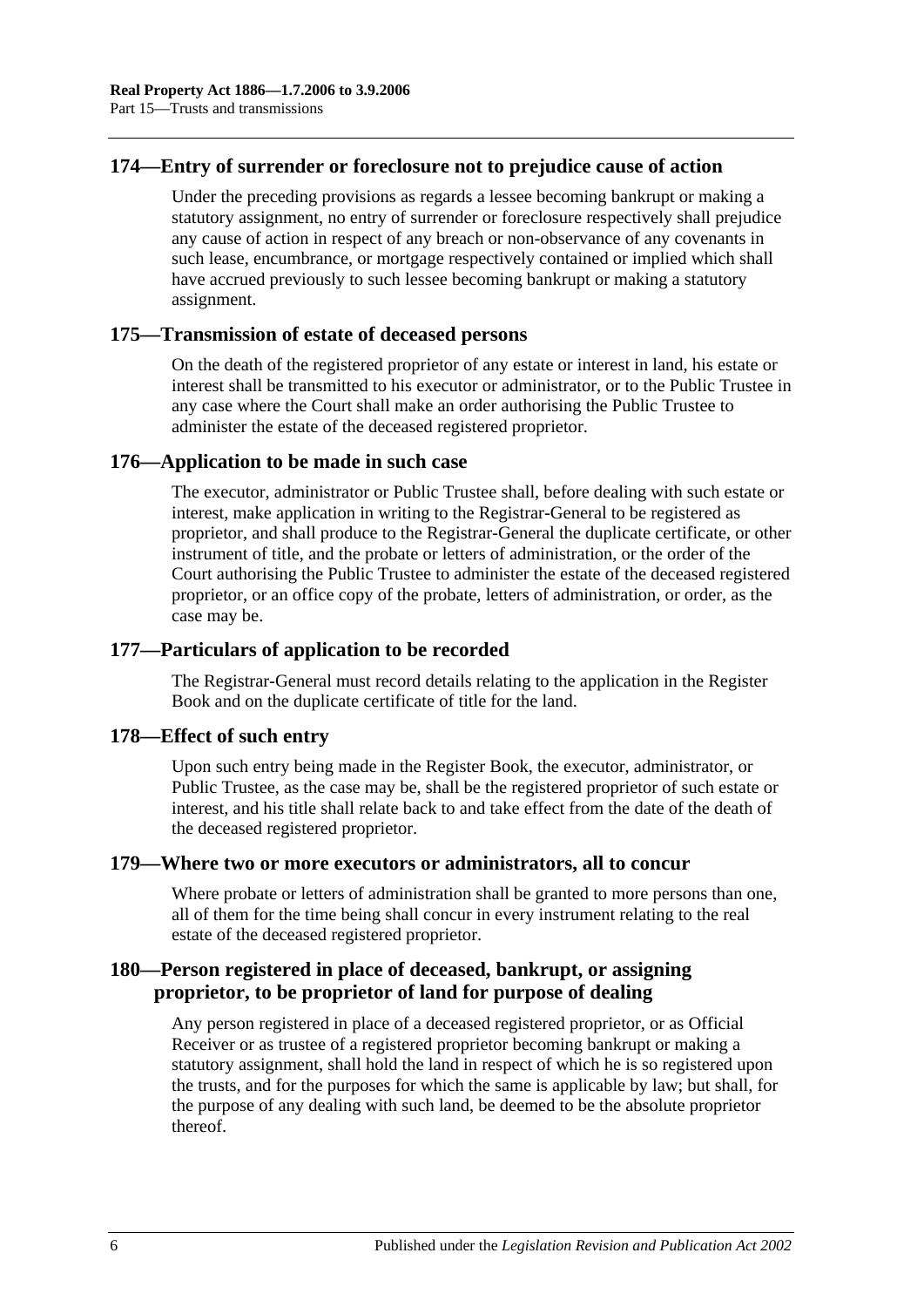## **181—Proceedings when executor etc refuse to transfer**

Whenever an executor, or administrator, or the Public Trustee, is registered as proprietor of any land, and shall refuse, or, after tender of a transfer, unnecessarily delay to transfer such land to the devisee, next of kin, heir-at-law, or other person entitled thereto, the person claiming to be entitled to the land may, by motion or summons before the Court, apply for an order that the executor, administrator, or Public Trustee shall transfer the said land to him.

#### **182—Court may order transfer to person entitled**

The Court may either refuse such application, with or without costs, to be paid by the applicant, or may make an order for the transfer, and may direct the transferor personally to pay all the costs of such application and any damages the person aggrieved may have sustained, or may order such costs to be paid out of the estate of the deceased registered proprietor, or in such other manner as the Court may think proper.

## **183—Court may decide question of title etc**

The Court may, on any such application, decide on questions relating to the title of any person party to the application or proceeding, and generally may decide any question that it may be necessary or expedient to decide for the purpose of ordering the land to be transferred, or may direct an action to be brought or an issue to be tried in which the rights of the parties may be decided, or any question of law settled.

## **184—Order of Court vesting land**

Where the registered proprietor of land holds the land on trust and the Court, by order, vests the land in another person, the Registrar-General must, on being served with an office copy of the order, enter details relating to the order in the Register Book and on the duplicate certificate of title for the land and upon such entry the land will vest in the new proprietor.

## **185—Action may be brought by person claiming beneficial interest in name of trustee**

Every trustee who shall be registered as proprietor of any land, shall, on being indemnified, be bound to allow his name to be used by any beneficiary, or person claiming an estate or interest in the land, as plaintiff or defendant in any action for recovery of possession of the land or any part thereof. And, in case there shall be any dispute as to the sufficiency of any indemnity, the same shall be decided by the Master of the Court.

## **186—Purchases from registered proprietor not to be affected by notice**

No person contracting or dealing with, or taking or proposing to take a transfer or other instrument from the registered proprietor of any estate or interest in land shall be required, or in any manner concerned, to inquire into or ascertain the circumstances under, or the consideration for, which such registered proprietor or any previous registered proprietor of such estate or interest is or was registered, or to see to the application of the purchase-money, nor be affected by notice direct or constructive of any trust or unregistered interest, any law or equity to the contrary notwithstanding.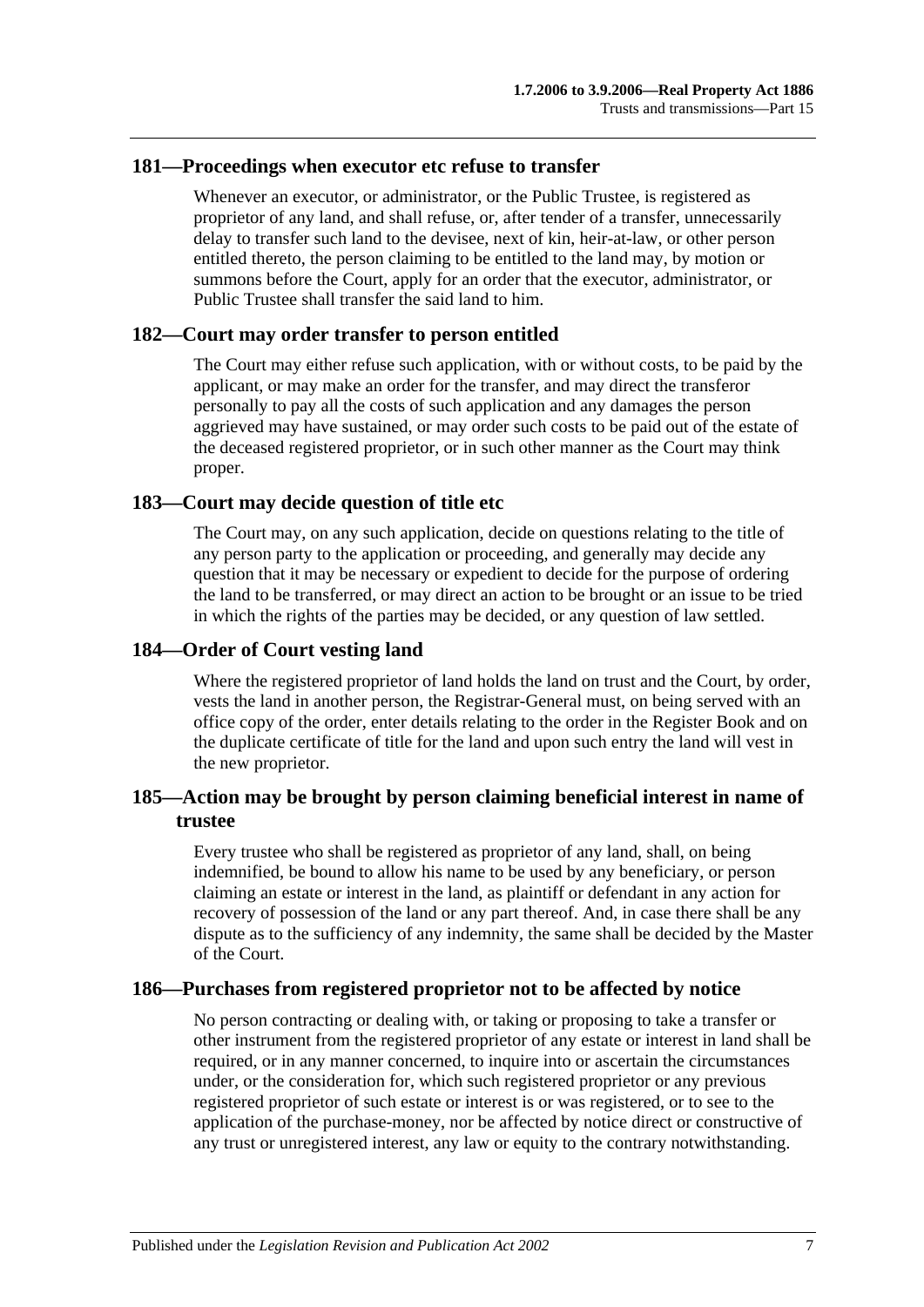## **187—Except in case of fraud**

The last preceding section shall not protect any person who has acted fraudulently or been a party to fraud, but the contracting, or dealing, or taking, or proposing to take a transfer or other instrument as aforesaid, with actual knowledge of any trust, charge, or unregistered instrument, shall not of itself be imputed as fraud.

## **188—Registration of survivor of joint proprietors, and of remainder-man entitled to estate in possession**

Upon the death of any person registered together with any other person as joint proprietor of any estate or interest in land, or when the life estate in respect of which any certificate has been issued has determined, and the registered estate next in remainder or reversion has become vested in possession, or the person to whom such certificate for a life estate has been issued has become entitled to the land for an estate in fee-simple in possession, the Registrar-General shall, upon the application of the person entitled, and upon proof to his satisfaction of any such occurrence as aforesaid, make an entry thereof in the Register Book, and thereupon such person shall be the registered proprietor of the estate or interest to which he is entitled, as if the same had been transferred to him.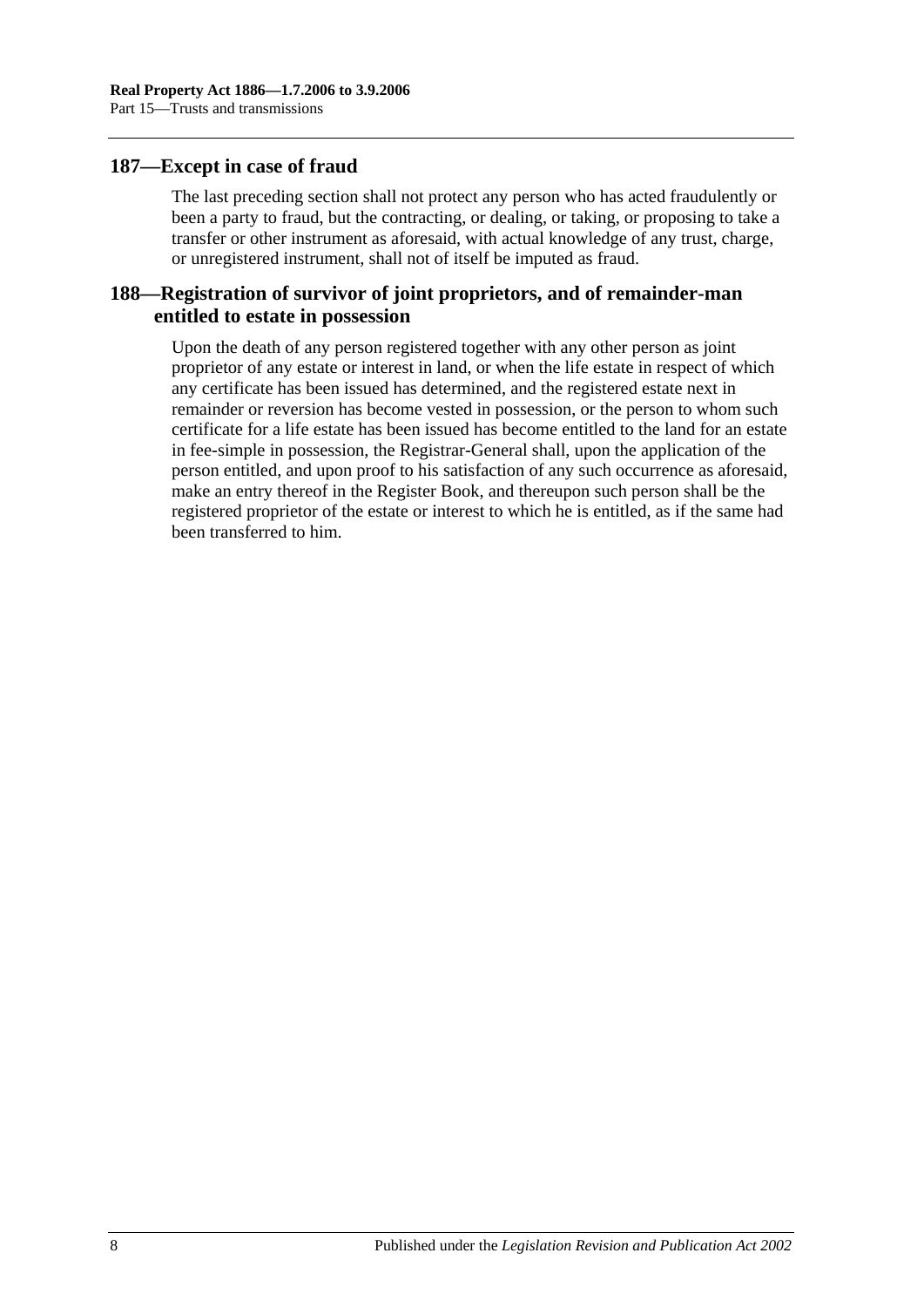# **Part 16—Caveats**

## **191—Caveats**

Any settlor of land or beneficiary claiming under a will or settlement, or any person claiming to be interested at law or in equity, whether under an agreement, or under an unregistered instrument, or otherwise howsoever in any land, may lodge a caveat with the Registrar-General forbidding the registration of any dealing with such land, either absolutely or unless such dealing shall be expressed to be subject to the claim of the caveator, or to any conditions conformable to law expressed therein:

#### (a) **Form of caveat**

a caveat shall be in the appropriate form, and shall be under the hand and verified by the declaration of the caveator or his agent, and shall contain an address within South Australia to which notices may be sent or at which proceedings may be served;

#### (b) **Registrar-General to make memorandum of receipt**

upon the receipt of a caveat the Registrar-General shall make a memorandum thereon of the date and hour of the receipt thereof, and shall enter a memorandum thereof in the Register Book, and shall forthwith send a notice of such caveat through the post office to the person against whose title such caveat shall have been lodged, directed to his address appearing in the Register Book;

#### (c) **Not to register dealings contrary to caveat**

so long as any caveat shall remain in force the Registrar-General shall not, contrary to the requirements thereof, register any dealing with the land in respect of which such caveat shall have been lodged: Provided that notwithstanding the receipt of a caveat the Registrar-General shall, subject to the other provisions of this Act, proceed with and complete the registration of any instrument affecting the said land, which instrument is produced for registration before the receipt of the caveat by the said Registrar-General;

#### (d) **Persons interested may summon caveator**

the registered proprietor or any other person claiming estate or interest in the land may, by summons, call upon any caveator, including the Registrar-General, to attend before the Court to show cause why the caveat should not be removed; and the Court may, upon proof that the caveator has been summoned, and upon such evidence as the Court may require, make such order in the premises, either *ex parte* or otherwise, as shall seem just;

#### (e) **Caveatee may apply to have caveat removed**

the caveatee may, except when the caveat is lodged by a settlor, or by a beneficiary under a will or settlement, or by the Registrar-General under [Part](#page-94-0) 19 of this Act, make application in writing to the Registrar-General to remove the caveat, and shall in such application give an address in South Australia to which notices or proceedings relating to the caveat may be sent, and the Registrar-General shall thereupon give twenty-one days' notice in writing to the caveator, requiring that the caveat be withdrawn;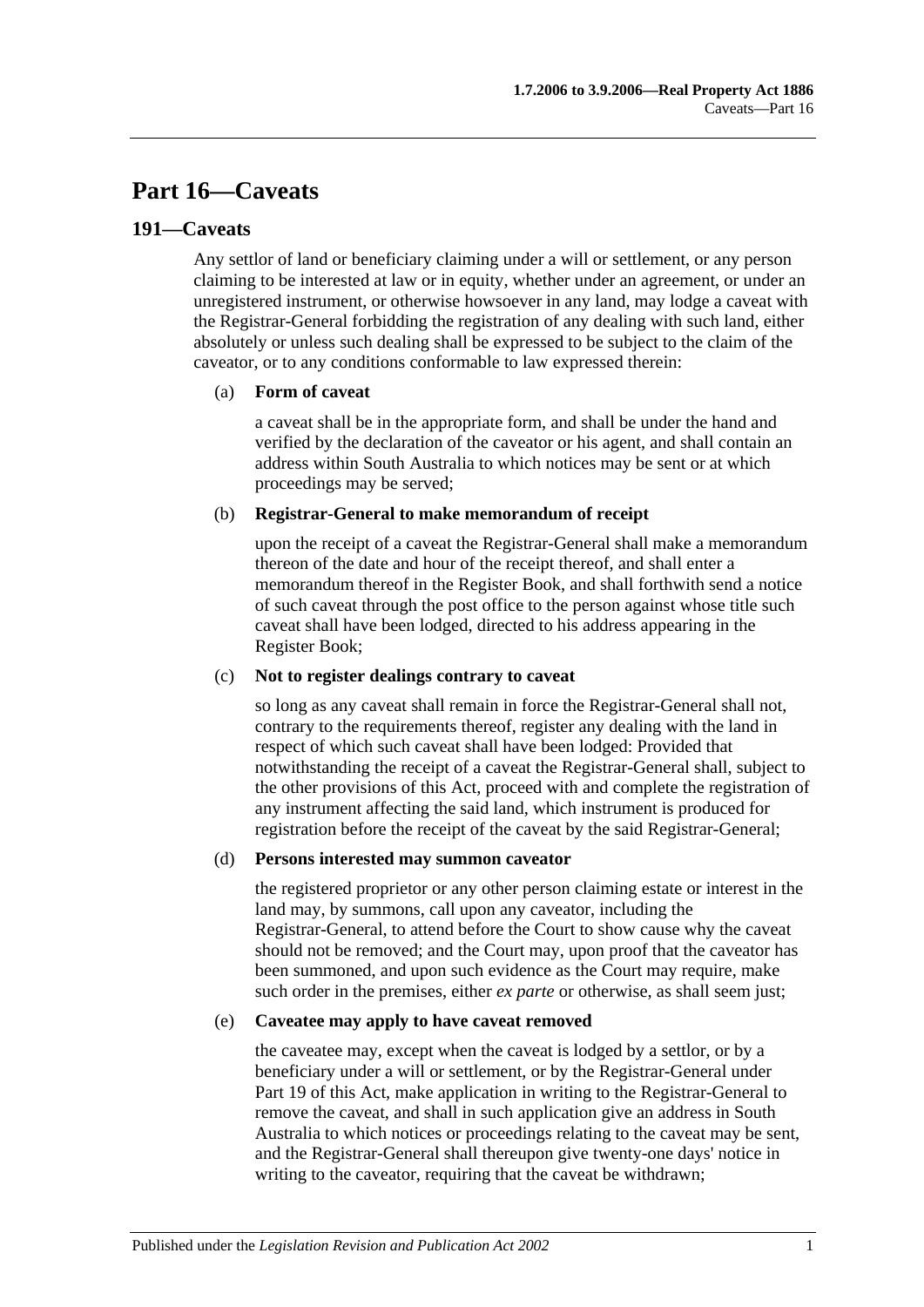#### (f) **Mode of removing or discharging caveat**

the Registrar-General shall, after the lapse of twenty-one days from the posting of such notice to the address mentioned in the caveat, or of such extended time as may be ordered by the Court, remove the caveat from the Register Book by entering therein a memorandum that the same is discharged;

#### (g) **Caveator may apply to Court for order to extend time**

the caveator may apply to the Court, by motion or summons, for an order to extend the time beyond the twenty-one days mentioned in such notice, and notice of such motion or such summons may be served at the address given in the application of the caveatee; and the Court may, upon proof of the service of such notice of motion or summons, and upon such evidence as the Court may require, make such order in the premises, either *ex parte* or otherwise, as shall seem just;

#### (h) **May withdraw caveat: But Court may order payment of costs**

any caveator may, by notice in writing to the Registrar-General, withdraw his caveat at any time; but the Court may, notwithstanding such withdrawal, order payment by the caveator to the caveatee or other person interested of any costs incurred by the caveatee prior to the receipt by him of notice in writing of the withdrawal of the caveat;

#### (i) **Entry to be made**

an entry shall be made by the Registrar-General in the Register Book of any order made by the Court relating to any caveat, or of the withdrawal, lapse, or removal of any caveat;

#### (j) **Caveator, except Registrar-General, liable to make compensation**

any caveator other than the Registrar-General who shall have lodged or refused or neglected to withdraw any caveat wrongfully and without reasonable cause, shall be liable to make compensation to any person who may have sustained damage thereby, and such compensation may be recovered by action: Provided that, if proceedings shall have been taken in the Court by the caveatee or other person interested, the amount of such compensation may be assessed by the Court acting in the same proceedings; or the Court may direct an action to be brought to ascertain and recover such amount;

#### (k) **Not to lodge further caveat without leave**

it shall not be lawful for any caveator other than the Registrar-General, or for anyone acting on behalf of such caveator, to lodge a further caveat relating to the same matter without the leave of the Court;

#### (l) **Court may order costs if caveat by Registrar-General is removed by Court**

where any caveat lodged by the Registrar-General shall be removed by the Court, such Court may order the costs sustained by the person at whose instance such caveat was removed to be paid out of the estate on behalf of which such caveat was entered.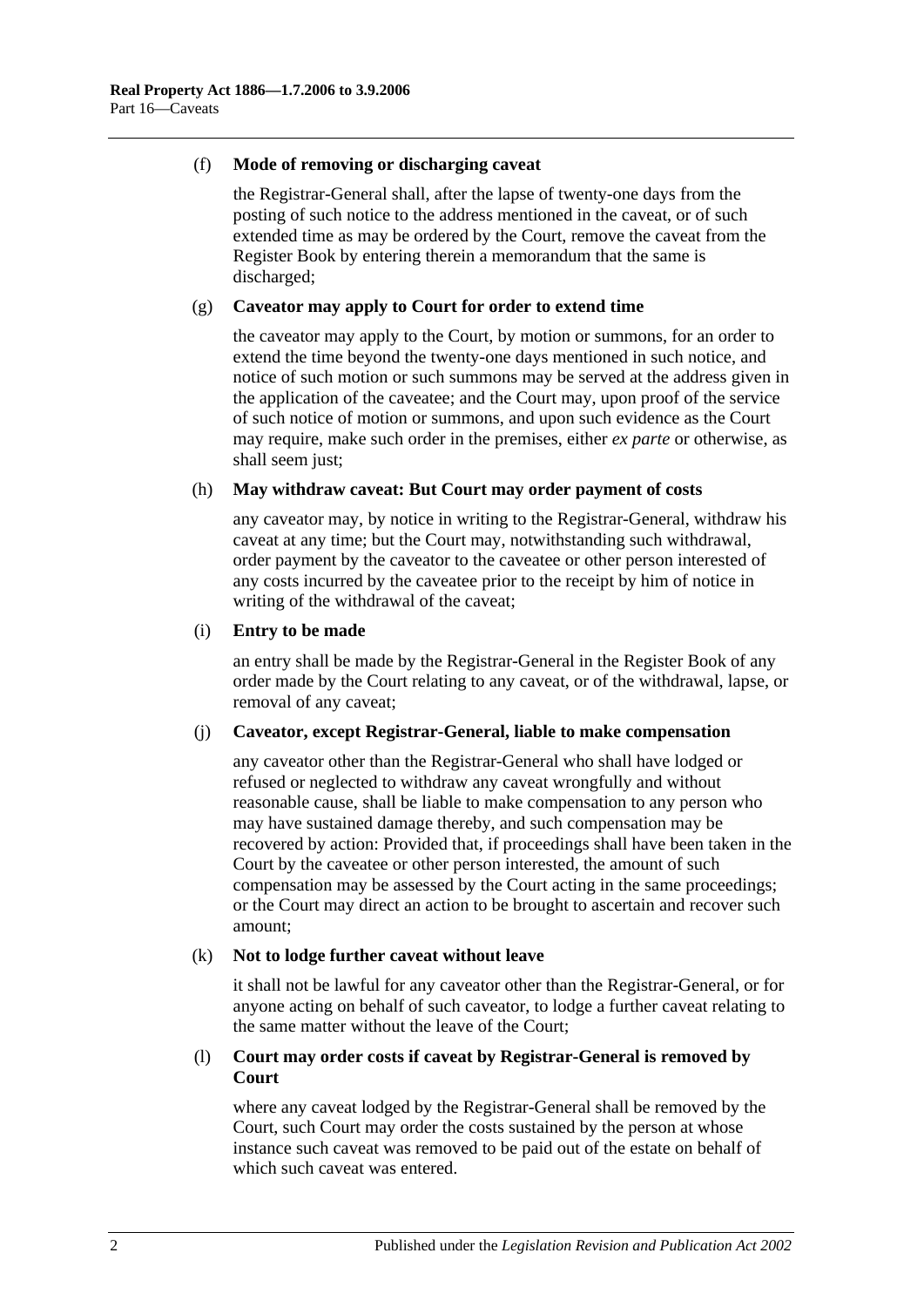# **Part 17—Ejectment**

## **192—Summons to give up possession**

Any of the following persons (in the following sections called *the claimant*) may cause any person in possession of land under the provisions of this Act to be summoned to appear before the Court to show cause why the person summoned should not give up possession to the claimant—

- (a) the registered proprietor of a freehold estate in possession;
- (b) any registered mortgagee or encumbrancee where the person in possession is a mortgagor or encumbrancer in default, or a person claiming under such mortgagor or encumbrancer;
- (c) any lessor with power to re-enter where the rent is in arrear for three months, whether there be or be not sufficient distress found on the premises to countervail such rent, and whether or not any previous demand shall have been made for the rent;
- (d) any lessor where a legal notice to quit has been given, or the lease become forfeited, or the term of the lease has expired.

## **193—Summons to contain description of land**

The summons shall contain a description of the land, and shall require the person summoned to appear before the Court on a day not earlier than sixteen days after the service of the summons. The summons shall be served in the same manner as a writ of summons in an action for the recovery of possession of land in the Supreme Court.

#### **194—Orders on non-appearance to summons**

If, on the hearing of the summons, the person summoned do not appear, then upon proof of the service of the summons and of the claimant's title, or on the production of a consent to an order by the person summoned, the Court may order immediate possession to be given to the claimant.

#### **195—Orders on appearance to summons**

If the person summoned shall appear, the Court shall hear the summons, and may make such order thereon and impose such terms as it may think fit: Provided that in the case of a lessor against a lessee, if the lessee before or at the hearing pay or tender all rent due, and all costs incurred by the lessor, the Court may dismiss the summons.

## **196—Dismissal of summons not to prejudice other rights**

The dismissal of any such summons shall not prejudice the right of the claimant to take any other proceedings against the person summoned to which he may be entitled.

#### **197—Effect of order for possession**

Every order for possession under this Part of this Act shall have the effect of, and may be enforced in the same manner as, a judgment in the Court for the recovery of possession of land.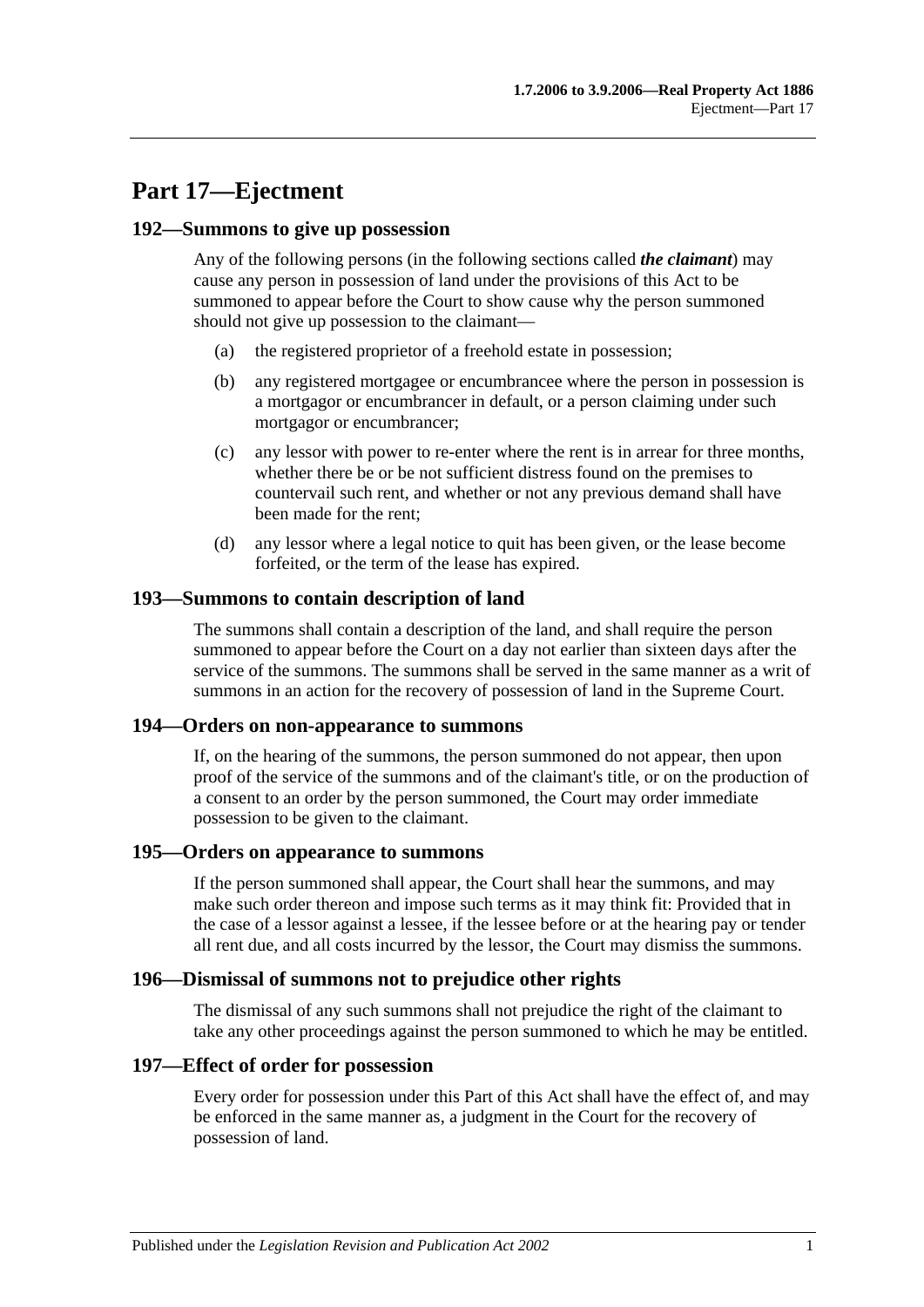## **198—Writ of habere facias unnecessary where no one is in possession, or the land is surrendered voluntarily**

Any claimant having obtained an order for possession under the provisions hereof, shall be entitled to enter and take possession of the land mentioned in the order, without issuing a writ of *habere facias* if there shall be no person in actual possession of the land, or if the person in possession shall voluntarily give up possession to the claimant.

## **199—Existing rights preserved**

Nothing hereinbefore contained shall repeal, affect, or abridge, any remedies to which a claimant is otherwise entitled.

## **200—***Local Courts Act 1926* **to apply to this Act**

Local Courts of full jurisdiction shall have jurisdiction to try actions of ejectment in respect of land under the provisions of this Act, and other actions in respect of such land in accordance with the *[Local Courts Act](http://www.legislation.sa.gov.au/index.aspx?action=legref&type=act&legtitle=Local%20Courts%20Act%201926) 1926*.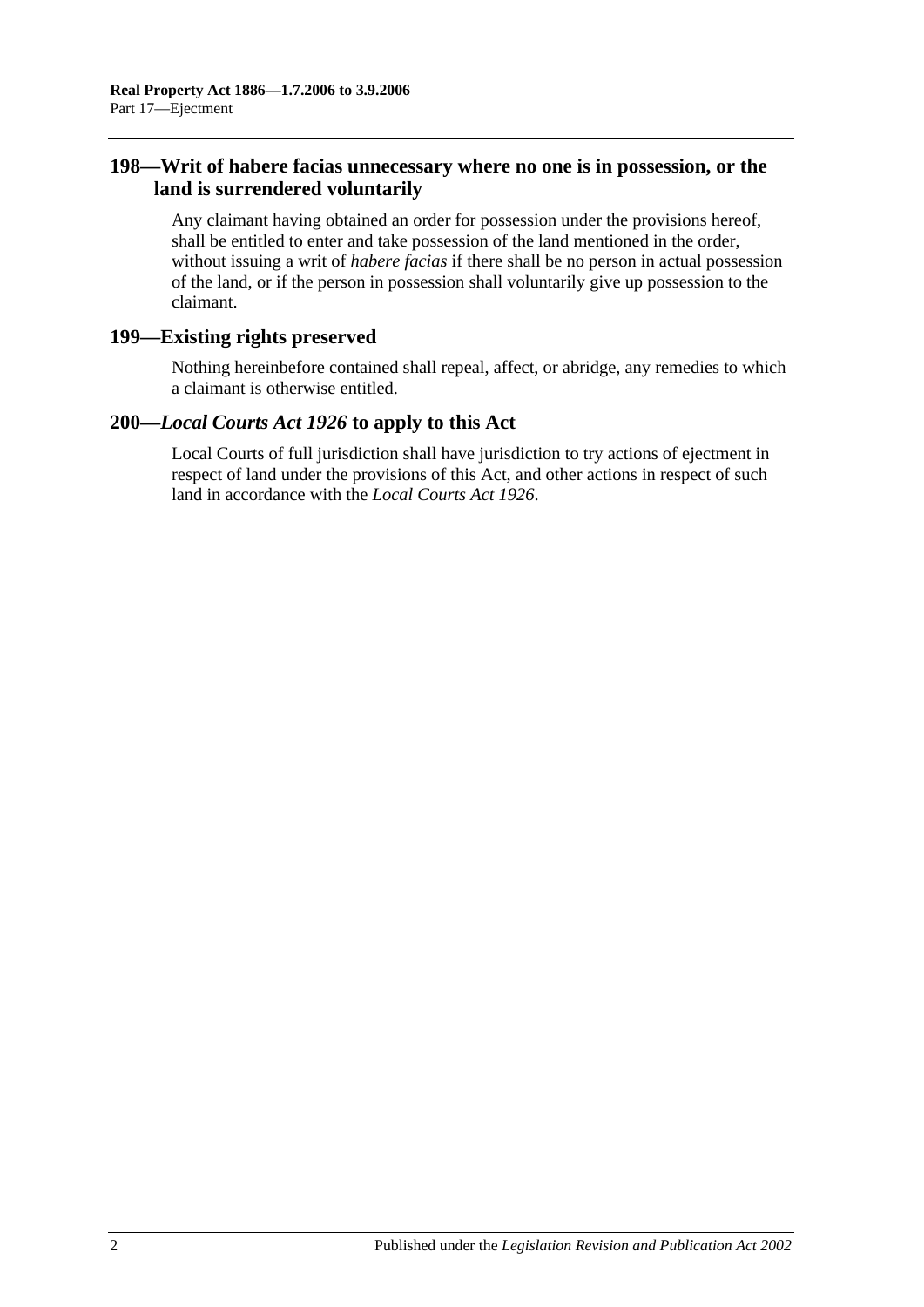# **Part 18—The Assurance Fund**

## **201—The Assurance Fund**

- (1) There shall be a fund kept at the Treasury entitled *Real Property Act Assurance Fund*.
- (2) The Assurance Fund shall have credited to it—
	- (a) any moneys advanced by the Treasurer under [subsection](#page-88-0) (3) (not being moneys that have been repaid to the Treasurer in accordance with the terms of the advance); and
	- (b) the moneys paid by way of assurance levy by virtue of the regulations; and
	- (c) any interest that may from time to time accrue to the Fund.
- <span id="page-88-0"></span>(3) The Treasurer may advance moneys to the Assurance Fund by way of grant, or on a temporary basis.
- (4) Moneys standing to the credit of the Assurance Fund shall be applied for the purposes of this Part, but if those moneys are not immediately required for the purposes of this Part, the Treasurer may advance the whole or part of those moneys to the Consolidated Account and, in that event—
	- (a) if any payment is to be made from the Fund and the Balance of the Fund is insufficient to meet that payment, the advance shall be repaid to such extent as is necessary to supply the deficiency; and
	- (b) any amount advanced to the Consolidated Account shall bear interest at the rate of 10 per centum per annum, or such other rate as may be prescribed.
- (5) The regulations may—
	- (a) prescribe an assurance levy not exceeding the amount of Two dollars per instrument to be paid in addition to the fees, or particular classes of fees, payable in relation to the registration of any, or all, of the following instruments:
		- (i) transfers on the sale of land under [Part 10;](#page-52-0)
		- (ii) leases and surrenders of leases under [Part 11;](#page-58-0)
		- (iii) mortgages and discharges of mortgage under [Part 12;](#page-62-0) and
	- (b) exempt prescribed persons, or persons of a prescribed class, from payment of the assurance levy.
- (6) The Registrar-General shall keep a separate account of all moneys received by him by way of assurance levy.
- (7) The regulations prescribing an assurance levy under this section shall expire on the thirty-first day of December, 1988, and thereafter an assurance levy shall not be payable by virtue of this Part.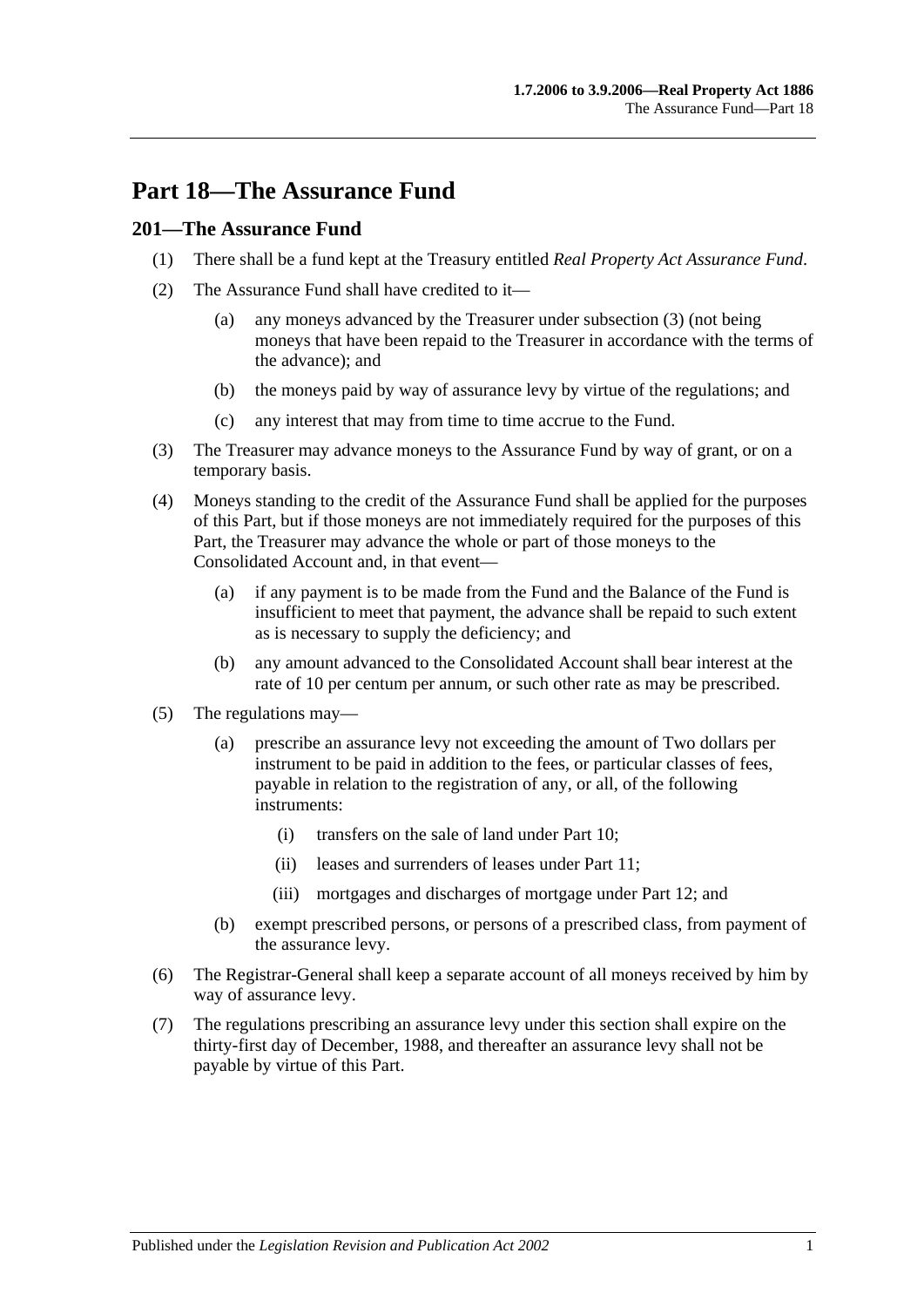## **203—Party deprived of land may sue for compensation**

Any person deprived of land in consequence of fraud, or through the bringing of such land under the provisions of this Act, or of any Act hereby repealed, or by the registration of any other person as proprietor of such land, or in consequence of any error, omission, or misdescription in any certificate, or in any entry or memorial in the Register Book, may bring and prosecute an action at law for the recovery of compensation against the person upon whose application such land was brought under the provisions of this Act, or of any Act hereby repealed, or such erroneous registration was made, or who acquired title to the land through such fraud, error, omission, or misdescription.

## **204—Exoneration of proprietor after transfer for value, except in certain cases**

Except in the case of fraud, or of error occasioned by any omission, misrepresentation, or misdescription in the application of such person to bring the land under the provisions of this Act, or of any of the Acts hereby repealed, or to be registered as proprietor of such land, or in any instrument executed by him, such person shall, upon a transfer of such land, *bona fide* for value, cease to be liable for the payment of any compensation which but for such transfer might have been recovered from him under the provisions herein contained.

## **205—Proceedings against the Registrar-General, as nominal defendant**

In any such case of cesser of liability, and also in any case where the person against whom such action for compensation is permitted to be brought as aforesaid shall be dead, or shall have become bankrupt or made a statutory assignment, or cannot be found within the jurisdiction of the Court or there is any other reason why compensation cannot be fully recovered from that person, it shall be lawful to take proceedings against the Registrar-General, as nominal defendant, as hereinafter provided, for the purpose of recovering the amount of the compensation or costs, or so much of that amount as cannot be recovered from the person referred to above, from the Assurance Fund.

#### **207—Purchasers etc protected**

Nothing in this Act contained shall leave subject to action for recovery of compensation as aforesaid, or to action for recovery of possession of land, or to deprivation of the estate or interest in respect of which he is registered as proprietor, any transferee, mortgagee, encumbrancee, or lessee, *bona fide* for valuable consideration of land on the ground that the proprietor, through or under whom he claims, or any previous proprietor has been registered as proprietor through fraud or error, whether such fraud or error shall consist in wrong description of boundaries, or parcels, or otherwise howsoever.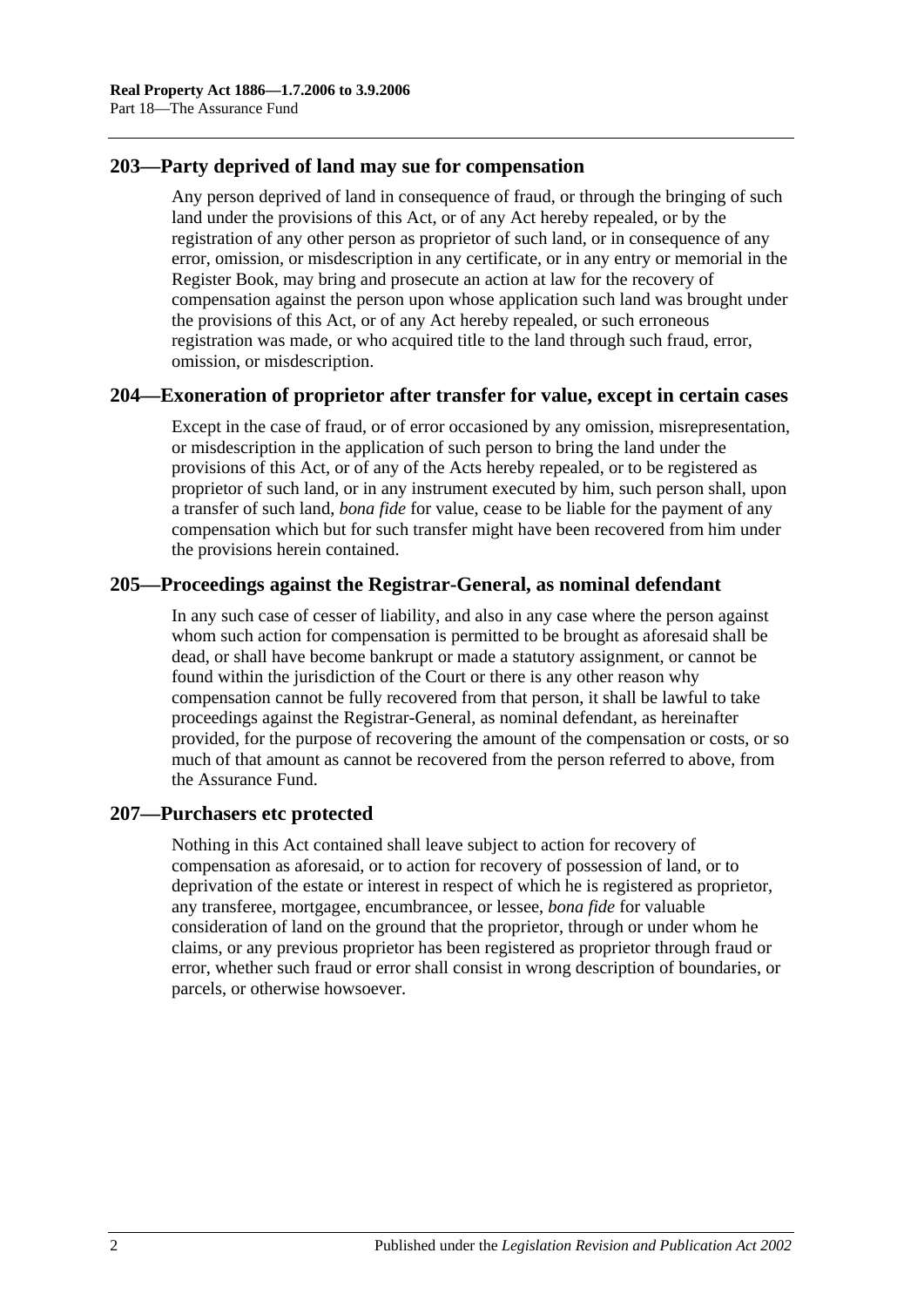## **208—Proceedings against the Registrar-General as nominal defendant**

Any person sustaining loss or damage through any omission, mistake, or misfeasance of the Registrar-General, or any of his officers or clerks in the execution of their respective duties under the provisions of this Act, or of any Act hereby repealed, and any person deprived of any land through the bringing of the same under the provisions of this Act, or of any Act hereby repealed, or by the registration of any other person as proprietor of such land, or by any error, omission, or misdescription in any certificate, or in any entry or memorial in the Register Book, and who by the provisions of this Act is barred from bringing an action for the recovery of such land, may, in any case in which the remedy by action for recovery of compensation as hereinbefore provided is barred, or inapplicable, institute proceedings against the Registrar-General, as nominal defendant, for recovery of compensation as hereinafter provided.

## **209—Value of buildings to be excluded**

In estimating the compensation for any deprivation or loss under this Part of this Act, the value of all buildings and other improvements erected or made subsequently to such deprivation or loss, and with notice thereof, shall be excluded.

## **210—Persons claiming may, before taking proceedings, apply to the Registrar-General for compensation**

Any person sustaining loss or damage in any case in which he shall be entitled to institute proceedings to recover compensation against the Registrar-General as nominal defendant, may, before commencing such proceedings, make application in writing to the Registrar-General, for compensation, and such application shall be supported by affidavit or declaration. If the Registrar-General admits the claim, or any part thereof, and certifies accordingly, the Treasurer may—

- (a) where the amount that the Registrar-General admits does not exceed twenty thousand dollars—on receipt of written authority under the hand of the Crown Solicitor; or
- (b) where the amount that the Registrar-General admits exceeds twenty thousand dollars—on receipt of a warrant under the hand of the Governor and countersigned by the Attorney-General,

pay the amount out of the Assurance Fund.

## **211—Assurance Fund not liable for breach of trust or improper exercise of power of sale**

The Assurance Fund shall not under any circumstances be liable for compensation for loss, damage, or deprivation occasioned by any breach by a registered proprietor of any trust, whether express, implied, or constructive, or by the improper exercise of any power of sale expressed or implied in any mortgage or encumbrance.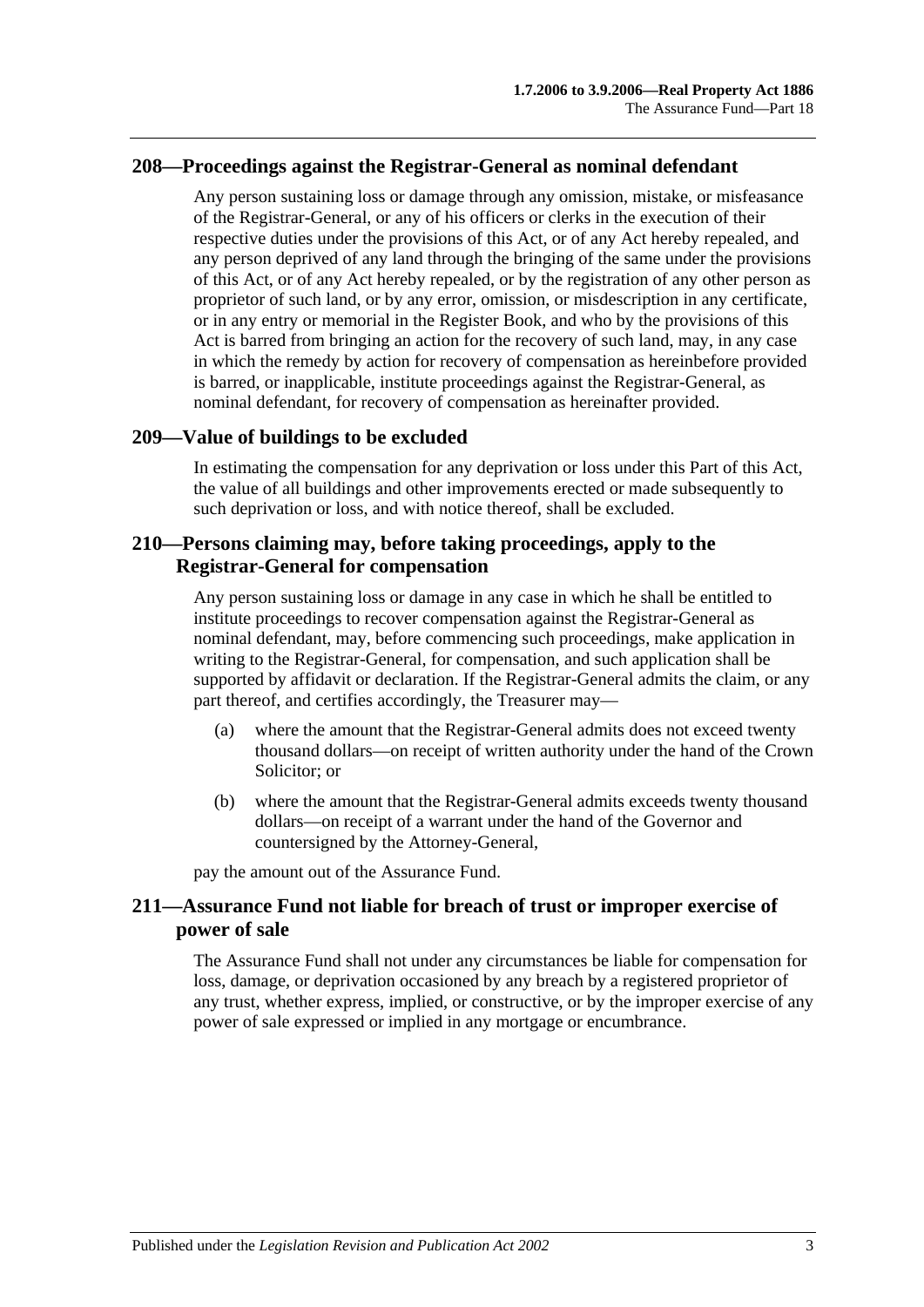## **212—Nor for misdescription of boundaries or parcels except in certain cases**

The Assurance Fund shall not be liable for compensation for loss, damage, or deprivation occasioned by any land being included in the same certificate with other land, through misdescription of boundaries or parcels, unless it shall appear that no person is liable or that the person liable for compensation is dead, or cannot be found within the jurisdiction of the Court or has become bankrupt, or has made a statutory assignment, or the Sheriff or bailiff shall certify that such person is unable to pay the full amount and costs awarded in any action for recovery of such compensation; and in the last-mentioned case the said fund shall be liable for such amount only as the Sheriff or bailiff shall fail to recover from such person.

## **213—Procedure upon, and enforcement of claims against the Assurance Fund**

All proceedings against the Registrar-General as nominal defendant, for the purpose of obtaining compensation from the Assurance Fund, shall be instituted and carried on in the following manner:

#### (a) **Mode of application by claimant**

the claimant shall apply to the Court upon affidavit for a rule or summons calling upon the Registrar-General, as nominal defendant, to show cause why compensation should not be paid out of the Assurance Fund to the claimant; and the Court may grant a rule or summons accordingly and such rule or summons shall be returnable not less than seven days after service thereof on the Registrar-General;

#### (b) **Registrar-General may show cause**

the Registrar-General may show cause against such rule or summons, and the Court may thereupon, or if no cause be shown, upon proof of service of the rule or summons, make absolute or discharge the same, or make such order as the circumstances shall require, with or without costs; or may, if satisfied that other persons should be represented on the rule or summons, require such persons to be served with notice thereof, and for that purpose adjourn the consideration of the rule or summons;

#### (c) **Court may direct question of fact to be tried**

the Court may direct any question of fact to be decided before the said Court, and for that purpose may direct an issue to be tried wherein the claimant shall be plaintiff, and the Registrar-General and such person or persons (if any) as the Court shall direct, shall be defendant or defendants, and the Court shall direct when and where the trial of such issue shall take place; and may adjourn the further consideration of the rule or summons until after the trial of the issue;

#### (d) **Court may order production of papers**

the Court may also direct the parties to the proceedings or issue to produce on oath all deeds, books, papers, and writings in their custody or power, before the Court or the Master, on a day to be named by the Court, and each party shall have liberty to inspect the same, and take copies thereof, at his own expense; and such of them as either party shall give notice to have produced at the trial shall be produced accordingly;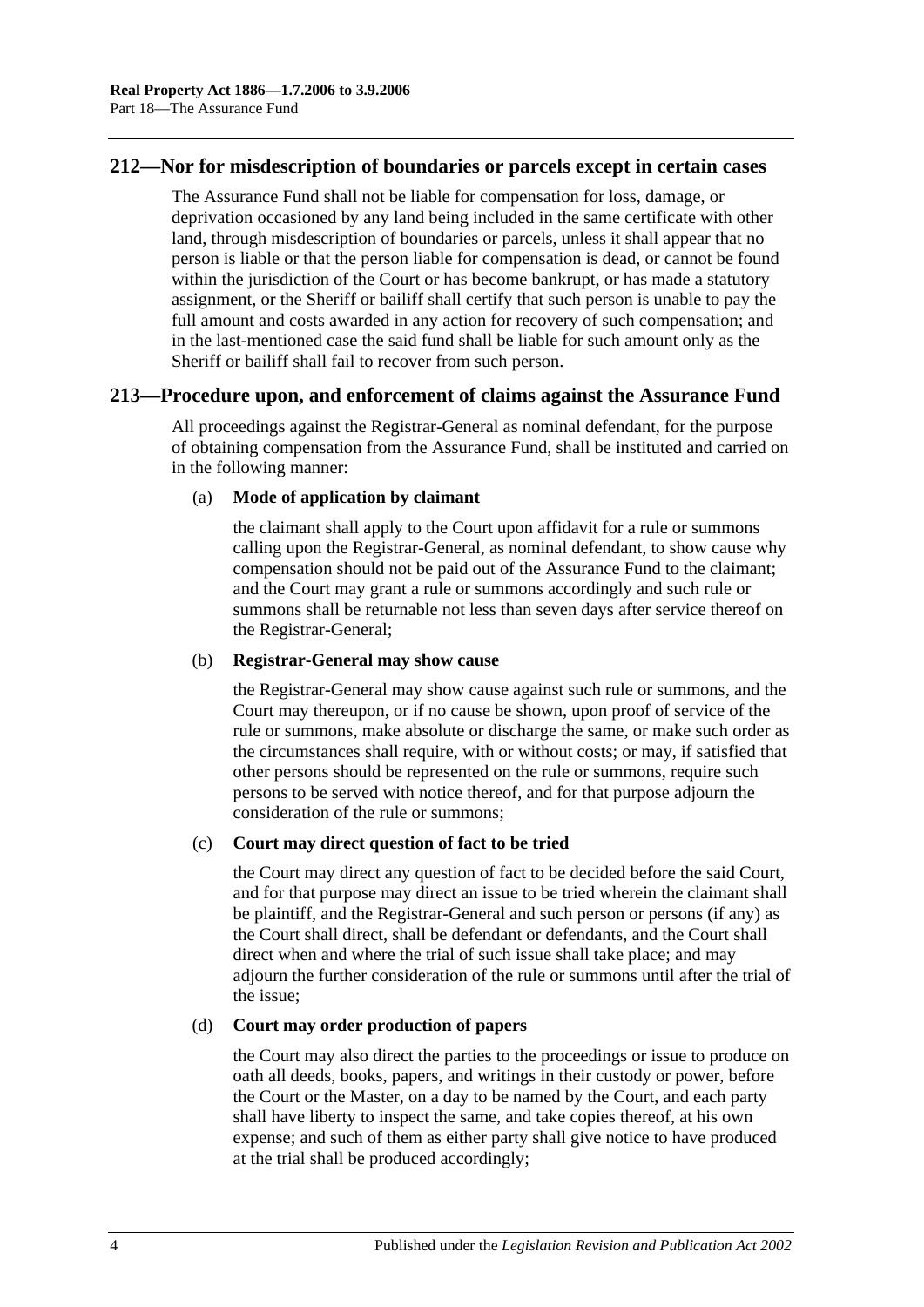#### (e) **Form of issue**

the issue (if any) may be in the following form, or in such other form as the Court shall approve:

*In the Supreme Court*

The day of in the year of Our Lord, 20

South Australia *to wit*

Whereas A.B. affirms, and C.D. denies [*here state the questions of fact to be tried* and it has been ordered by His Honour Mr. Justice according to the *[Real Property Act](http://www.legislation.sa.gov.au/index.aspx?action=legref&type=act&legtitle=Real%20Property%20Act%201886) 1886* that the said questions shall be tried; Therefore let the same be tried accordingly.

And in the case the parties differ upon the questions of fact to be tried, the Court may either settle the same or refer them to the Master;

#### (f) **Court may make order after trial of issue**

after the trial of the issue the Court may, upon further consideration of the rule or summons, make such order either with or without costs, as the circumstances shall require;

#### (g) **Effect of order**

every order of the Court on such rule or summons shall have the effect of a judgment of the Court in an action;

#### (h) **Treasurer to pay compensation**

the Treasurer shall, on the production of any such order directing payment of compensation with or without costs out of the Assurance Fund, pay the same accordingly.

## **214—Proceedings where same land is included in two or more grants from the Crown. Assurance Fund not liable in such case**

Any person deprived of any land in consequence of any such land having been included in two or more grants from the Crown, may commence and prosecute proceedings for the recovery of damages against such person as the Governor may appoint as nominal defendant, in manner provided for by the *[Supreme Court Act](http://www.legislation.sa.gov.au/index.aspx?action=legref&type=act&legtitle=Supreme%20Court%20Act%201935) 1935*, or by any other Act for enforcing pecuniary claims against Her Majesty, Her heirs and successors, and in every such case the Assurance Fund shall not be liable for compensation.

## **215—Limitation of actions**

No application to the Registrar-General nor action or proceeding for compensation for or by reason of any deprivation, loss, or damage occasioned or sustained as aforesaid, shall be made, brought, or taken, except within the period of twenty years from the time when the right to make such application or bring or take such action or proceedings first accrued.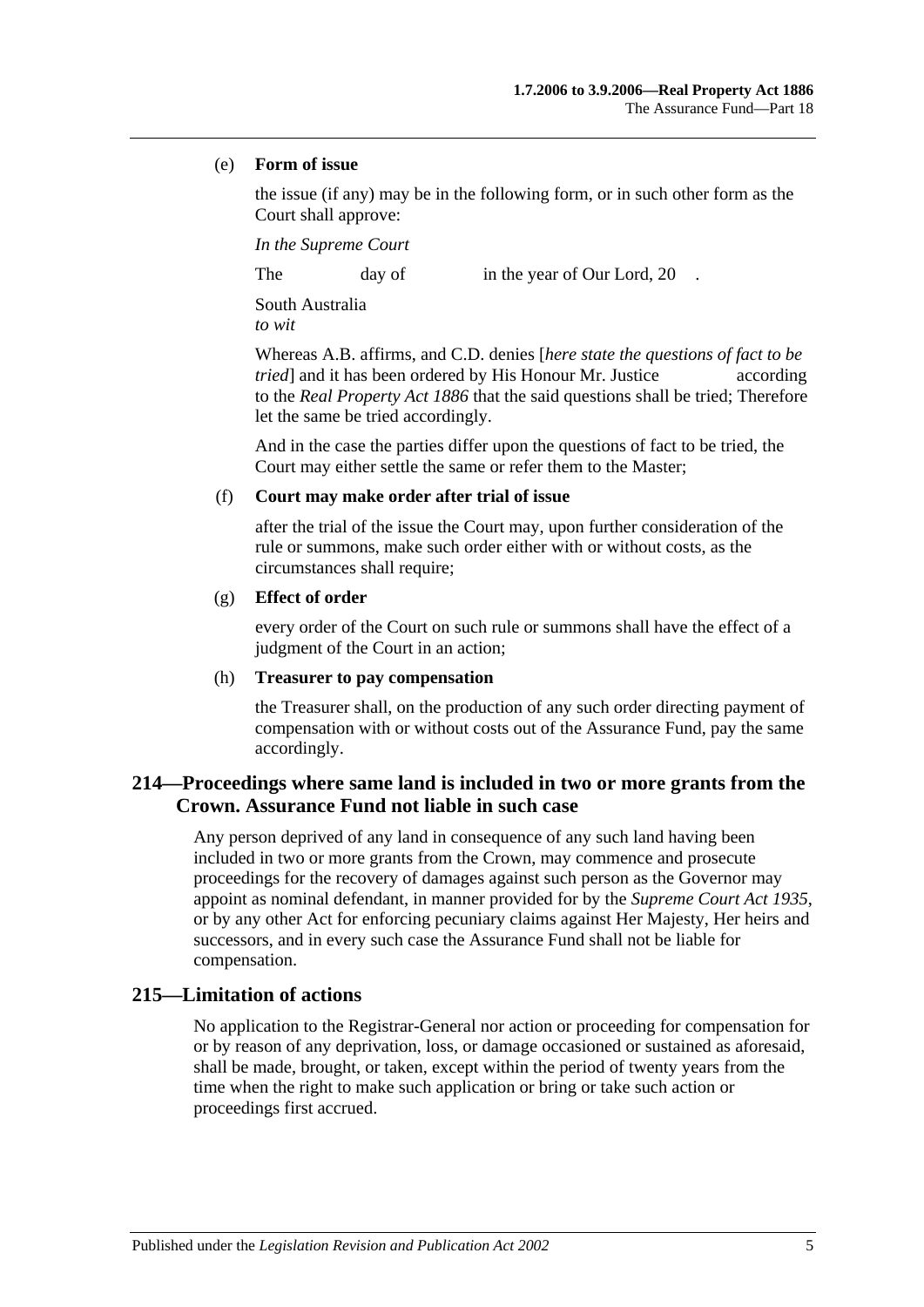## **216—Court to have regard to contributory negligence**

Where, in an action for compensation under this Part, it appears that the plaintiff's deprivation, loss, or damage is attributable in whole or in part to his own negligence or the negligence of a person through or under whom he claims, the Court shall give judgment against the plaintiff or reduce the amount of the compensation that would, in the absence of negligence, have been awarded, by such amount as is just in view of that negligence.

## **217—Payments out of Assurance Fund to be deemed made on account of certain persons**

Any amount paid out of the Assurance Fund in consequence of any person being dead, or having become bankrupt, or having made a statutory assignment, or in consequence of its not being possible to find any person within the jurisdiction of the Court, shall be deemed to have been paid on account of such person.

## **218—Moneys paid out of the Assurance Fund may be recovered**

Whenever any amount has been paid out of the Assurance Fund on account of any person who shall be dead, such amount may be recovered from the estate of such person by action against his personal representatives, in the name of the Registrar-General. Whenever any such amount has been so paid on account of a person who shall have become bankrupt, or made a statutory assignment, such amount shall be considered to be a debt provable upon the estate of such bankrupt or assignor; and a certificate, signed by the Treasurer, certifying the fact of such payment out of the Assurance Fund, and delivered to the Official Receiver or trustee, shall be sufficient proof of such debt.

## **219—Judgment may be entered by Registrar-General for amount paid on account of absent persons**

Whenever any amount has been paid out of the Assurance Fund on account of any person who cannot be found within the jurisdiction of the Court, the Court may, upon the application of the Registrar-General, and upon production of a certificate signed by the Treasurer certifying that the amount has been paid in satisfaction of an order on proceedings taken against the Registrar-General as nominal defendant, allow the Registrar-General to sign judgment against such person forthwith for the amount so paid out of the Assurance Fund, together with the costs of the application; and such judgment shall be final, and shall have the effect of a final judgment in an ordinary action, and execution thereon may issue immediately.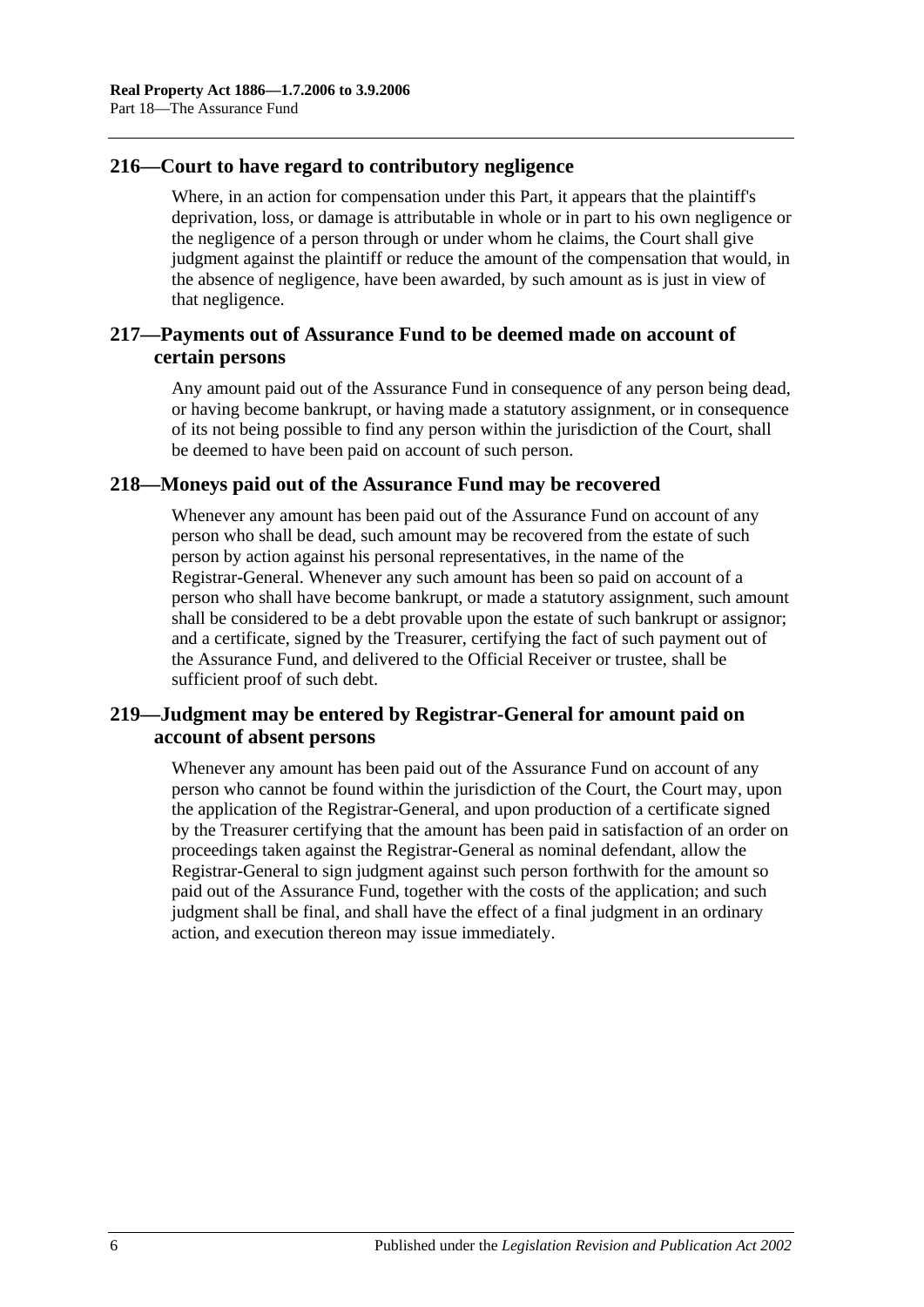# <span id="page-94-0"></span>**Part 19—Special powers and duties of Registrar-General**

## **220—Powers of Registrar-General**

The Registrar-General may exercise the following powers, that is to say—

#### (a) **To compel production of documents and examine person interested**

he may summon the proprietor or other person making application to have any land brought under the provisions of this Act, or the proprietor, or mortgagee, or any other person interested in any land in respect of which any instrument, transmission, or other dealing is about to be registered, issued, or transacted, to produce any document of title, instrument of title, or other instrument in his possession or under his control affecting such land, or the title thereto, and to appear and give any explanation or information respecting such land, and the documents and instruments of title relating thereto, and may examine any such person in respect thereof; and the Registrar-General, if the document, instrument, explanation, or information required by him be withheld, and the same appear to him material, shall not be bound to proceed with the bringing of such land under the provisions of this Act, or with the registration or issuing of such instrument, transmission, or dealing, as the case may be;

#### (b) **To administer oaths**

he may administer oaths, or, in lieu of administering an oath, may require any person examined by him to make and subscribe a declaration of the truth of the statements made by him in his examination;

#### (c) **To summon person having possession of duplicate instrument**

he shall, whenever the production of any duplicate certificate, or other instrument of title is required, for the purpose of entering or making on the same any memorial or entry by this Act directed to be entered or made thereon, or for the purpose of cancelling or correcting the same under the provisions of this Act, summon any proprietor, mortgagee, encumbrancee, or other person having the possession, custody, or control thereof to produce the same for such purpose, and such proprietor, mortgagee, encumbrancee, or other person shall thereupon produce the same on payment of a sum of two dollars: Provided that he may, at his discretion, before so summoning any person, require evidence that such person has neglected or refused to produce such duplicate instrument on being requested so to do, and on being offered a reasonable sum for his expenses of production;

#### <span id="page-94-1"></span>(d) **To require production of other instruments etc**

if in respect of any instrument or other matter arising under this Act the Registrar-General is of opinion that—

- (i) the production of any other instrument or document; or
- (ii) the giving of any information evidence or notice; or
- (iii) the doing of any act,

is necessary or desirable, the Registrar-General may—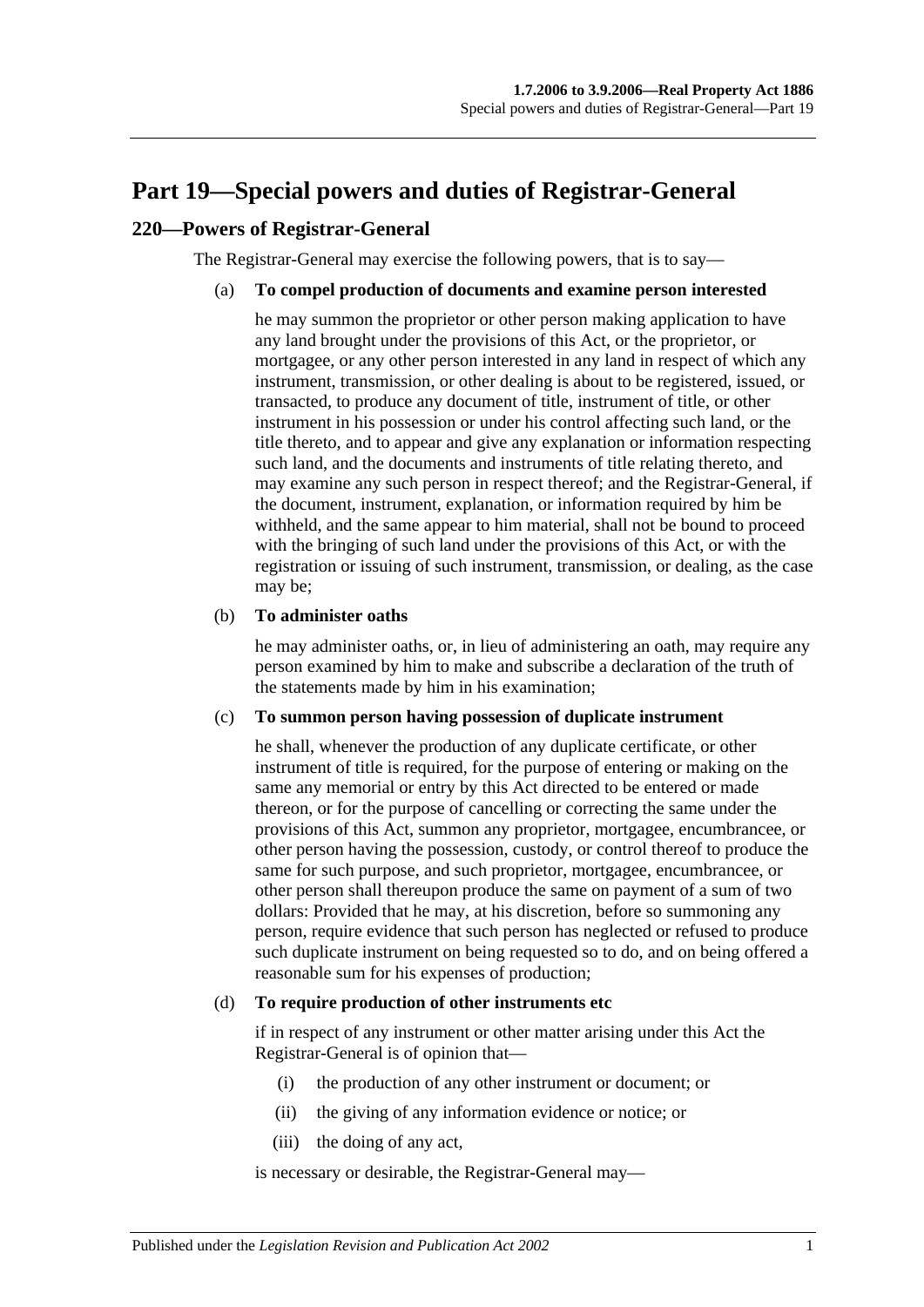- (iv) require the person lodging the instrument or some other person concerned in the matter to produce the other instrument or document, give the information evidence or notice or do the act; and
- (v) until the requirement is complied with and the prescribed fee, if any, is paid, refuse to proceed with the registration of the first-mentioned instrument or with the other matter or to do any act or make any entry in connexion therewith;

#### (e) **To reject certain instruments**

if a requisition made under [paragraph](#page-94-1) (d) of this section is not complied with within two months, the Registrar-General may serve on the person lodging the instrument and the parties to the instrument notice that he intends to reject the instrument, and if, after the expiration of two months or such further period as the Registrar-General may allow, the requisition is not complied with, the Registrar-General may reject the instrument if, in his opinion, it cannot be registered under this Act, and any fees paid in respect of any rejected instrument shall be forfeited;

#### (f) **To correct errors**

he may, upon such evidence as he considers sufficient—

- (i) correct errors, or update information recorded, in—
	- (A) the Register Book;
	- (B) a certificate;
	- (C) any entry in the Register Book or a certificate;
	- (D) any plan of division or other plan in the Lands Titles Registration Office; or
- (ii) make any entry or notation in or upon the Register Book, a certificate, plan of division or other plan that has been erroneously omitted;

Every certificate or entry so corrected or supplied shall have the like validity and effect as if such error had not been made or such entry omitted. In exercising his powers under this paragraph the Registrar-General may disregard any difference between the dimensions of boundaries as stated in any certificate or in the Register Book or in entries made therein respectively and the actual dimensions of such boundaries as found by admeasurement on the ground;

#### (g) **To enter caveats**

he may, on behalf of His Majesty, His heirs or successors, or for the prevention of any fraud or improper dealing, or in any case in which it shall appear to him that an error has been made by misdescription or otherwise in any instrument, or for the protection of any person absent from the State, or under the disability of infancy, coverture or mental incapacity enter caveats forbidding the registration of any instrument, transmission, or dealing affecting any land;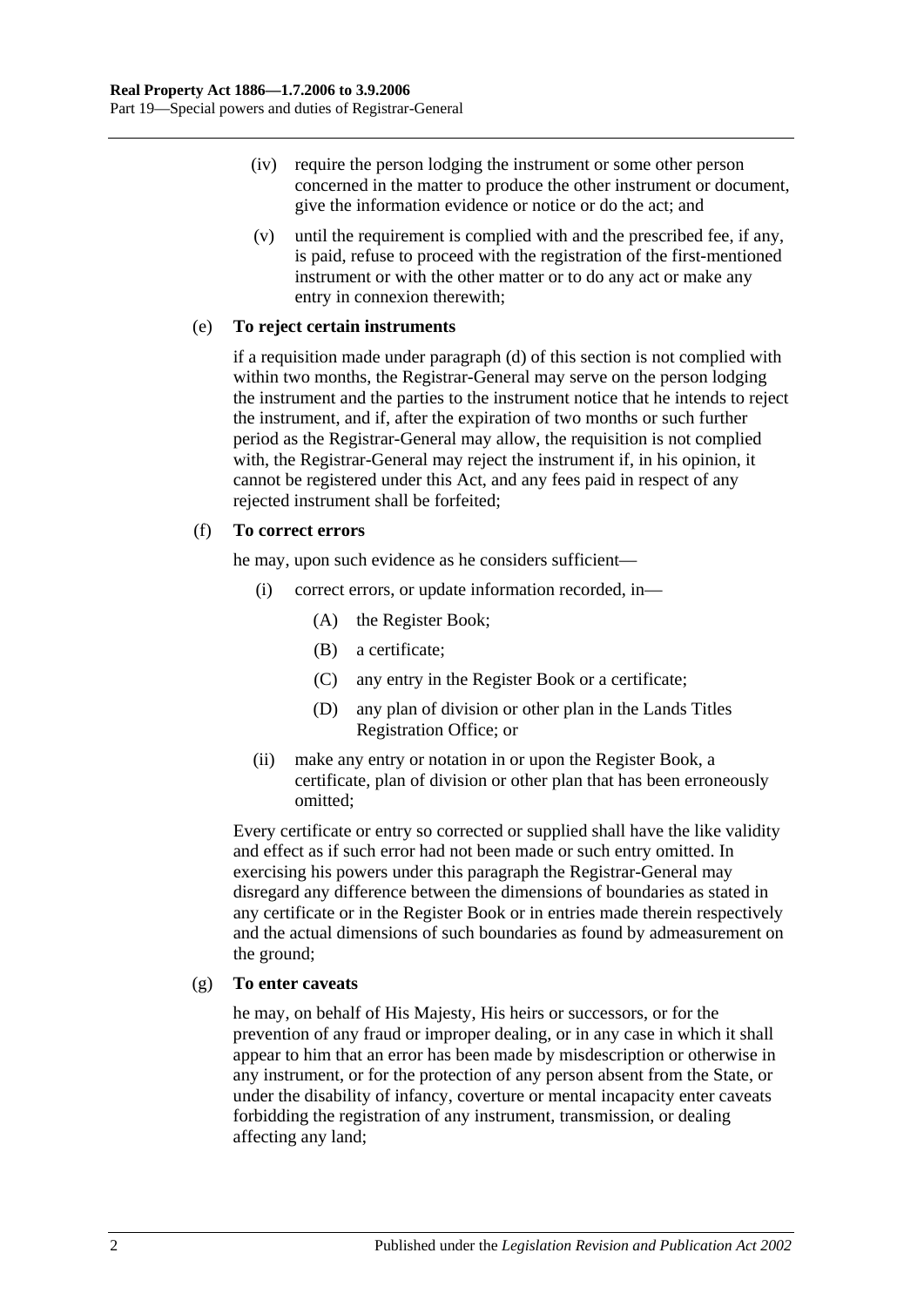#### (h) **To withdraw caveat on payment of money**

he shall, where a caveat is entered to protect a sum of money, upon payment of such sum to him, withdraw such caveat;

#### (i) **To alter forms of instruments etc**

he may, with the consent of the Governor, from time to time, make such alterations in the several forms of instruments prescribed in the Schedules hereto as he may deem requisite; and every form of instrument so altered shall be published in the Government Gazette, and may thereafter be used in lieu of, and shall have the same effect as, the corresponding form prescribed by this Act, and shall be deemed an authorised form;

#### (j) **To require map to be deposited**

he may require any person applying to bring land under the provisions of this Act, or any registered proprietor desiring to transfer or otherwise to deal with the land or any portion of the land comprised in his certificate, or other instrument of title, to deposit with him a map or plan of such land, verified by the declaration of a Licensed Surveyor; and if such person or proprietor shall neglect or refuse to comply with such requirement, it shall not be incumbent on the Registrar-General to proceed with the bringing of such land under the provisions of this Act, or with the registration of such transfer or dealing;

#### (k) **To dispense with the duplicates of instruments in certain cases. But notice to be given before registering dealing**

he may dispense with the production of any duplicate instrument upon which any memorial of a transfer or other dealing is by this Act required or authorised to be entered or made; and upon the registration in any such case of a transfer or other dealing the Registrar-General shall notify in the memorial in the Register Book that no such entry has been made on the duplicate instrument; and such transfer or other dealing shall thereupon be as valid and effectual as if the duplicate instrument had been produced and such memorial or entry had been entered or made thereon: Provided that, before dispensing with the production of any such duplicate instrument, and before registering such transfer or other dealing, the Registrar-General shall, except in the case of a transmission, require the transferor or other party dealing to make a declaration in a form approved by the Registrar-General—

- (i) that the duplicate instrument has not been deposited as security for the repayment of money;
- (ii) that the duplicate instrument is not subject to a lien (other than one appearing in the Register Book);
- (iii) that he or she has caused to be published in a newspaper circulating generally throughout the State an advertisement, in a form approved by the Registrar-General, of his or her intention to lodge documents at the Lands Titles Registration Office in relation to a transfer or other dealing without production of the duplicate instrument;
- (iv) that he or she believes that the duplicate instrument has been lost or destroyed;
- (v) as to such other matters as are required by the Registrar-General;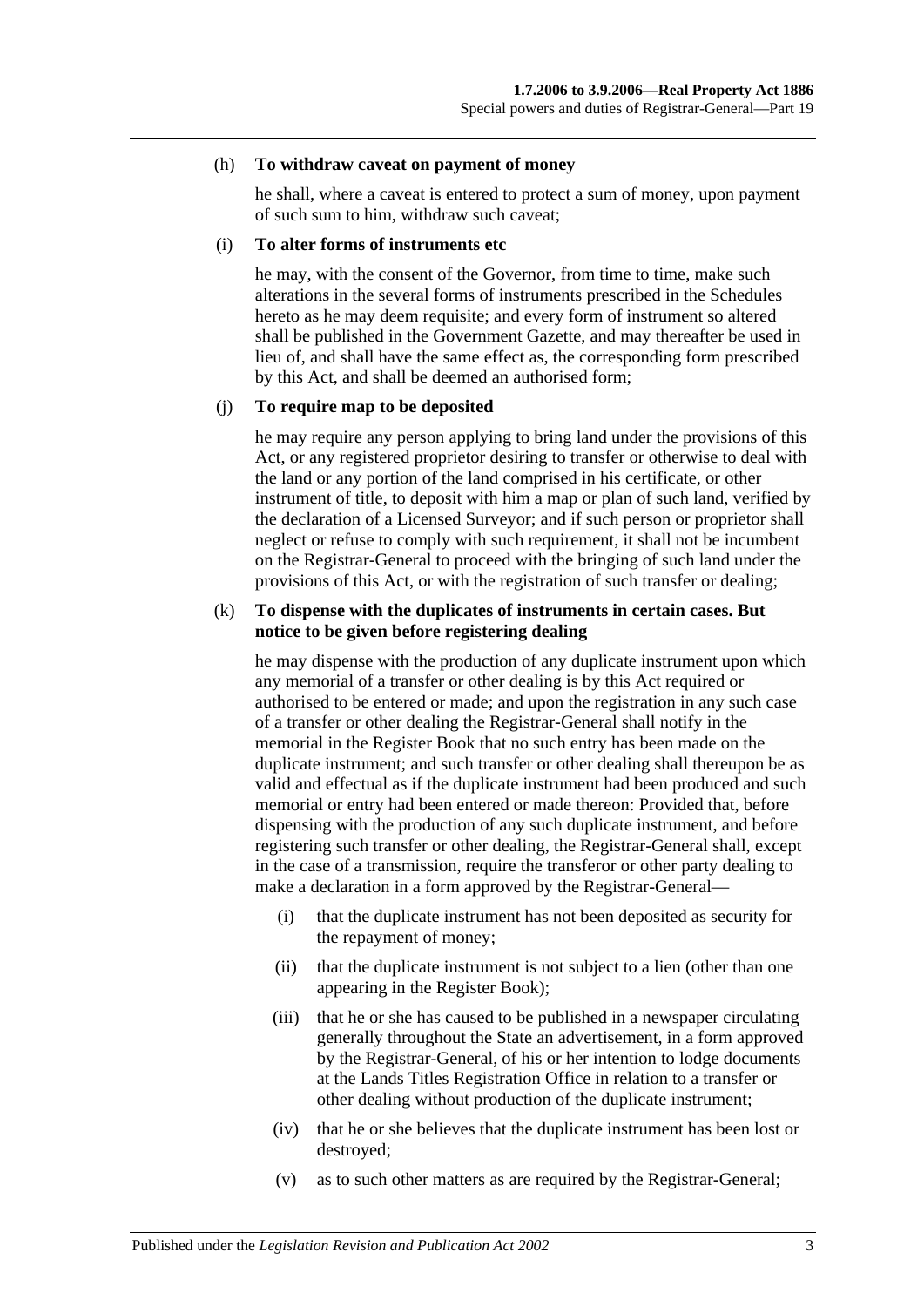#### (l) **To destroy certain documents**

he may, notwithstanding any other provision of this Act, with the approval of the Attorney-General, and subject to section 32 of the *[Libraries Act](http://www.legislation.sa.gov.au/index.aspx?action=legref&type=act&legtitle=Libraries%20Act%201982) 1982*, deliver to an appropriate person or destroy any record, document, instrument, plan, diagram, book or paper or any other paper writing, whether of the same kind as those before enumerated or not, that is deposited with or registered at the Lands Titles Registration Office the retention of which by the Registrar-General serves no useful purpose in his or her opinion;

(m) the Registrar-General may destroy duplicate certificates of title that have been cancelled.

## **221—Proprietor may summon Registrar-General to show cause, if dissatisfied**

If, upon the application of any proprietor to have land brought under the provisions of this Act, or to have any dealing or transmission registered or recorded, or to have any instrument or foreclosure order issued, or to have any act or duty done or performed which by this Act is prescribed to be done or performed by the Registrar-General, the Registrar-General shall refuse so to do, or, if such proprietor shall be dissatisfied with the direction upon his application given by the Registrar-General such proprietor may require the Registrar-General to set forth, in writing under his hand, the grounds of his refusal, or the grounds upon which such direction was given, and such proprietor may, if he think fit, at his own cost, summon the Registrar-General to appear before the Court to substantiate and uphold the grounds of his refusal or of such direction as aforesaid.

## **222—Hearing of summons**

Such summons shall be issued under the hand of a Judge, and shall be served upon the Registrar-General six clear days at least before the day appointed for hearing; and upon such hearing, the Registrar-General, or his counsel, shall open and have the right of reply, and the Court may, if any question of fact be involved, direct an issue to be tried to decide such question, and may make such order in the premises as the circumstances of the case may require, and the Registrar-General shall obey such order. All expenses of and incidental to any such proceedings shall be borne and paid by the person instituting the same, unless the Court shall certify that there were no reasonable grounds for such refusal or direction as aforesaid.

## **223—Power of Registrar-General to state case for Court**

The Registrar-General may, whenever any question shall arise with regard to the performance or exercise of any of the duties by this Act conferred or imposed upon him, state a case for the opinion of the Court, and it shall be lawful for the Court to give judgment thereon, and such judgment shall be binding upon the Registrar-General.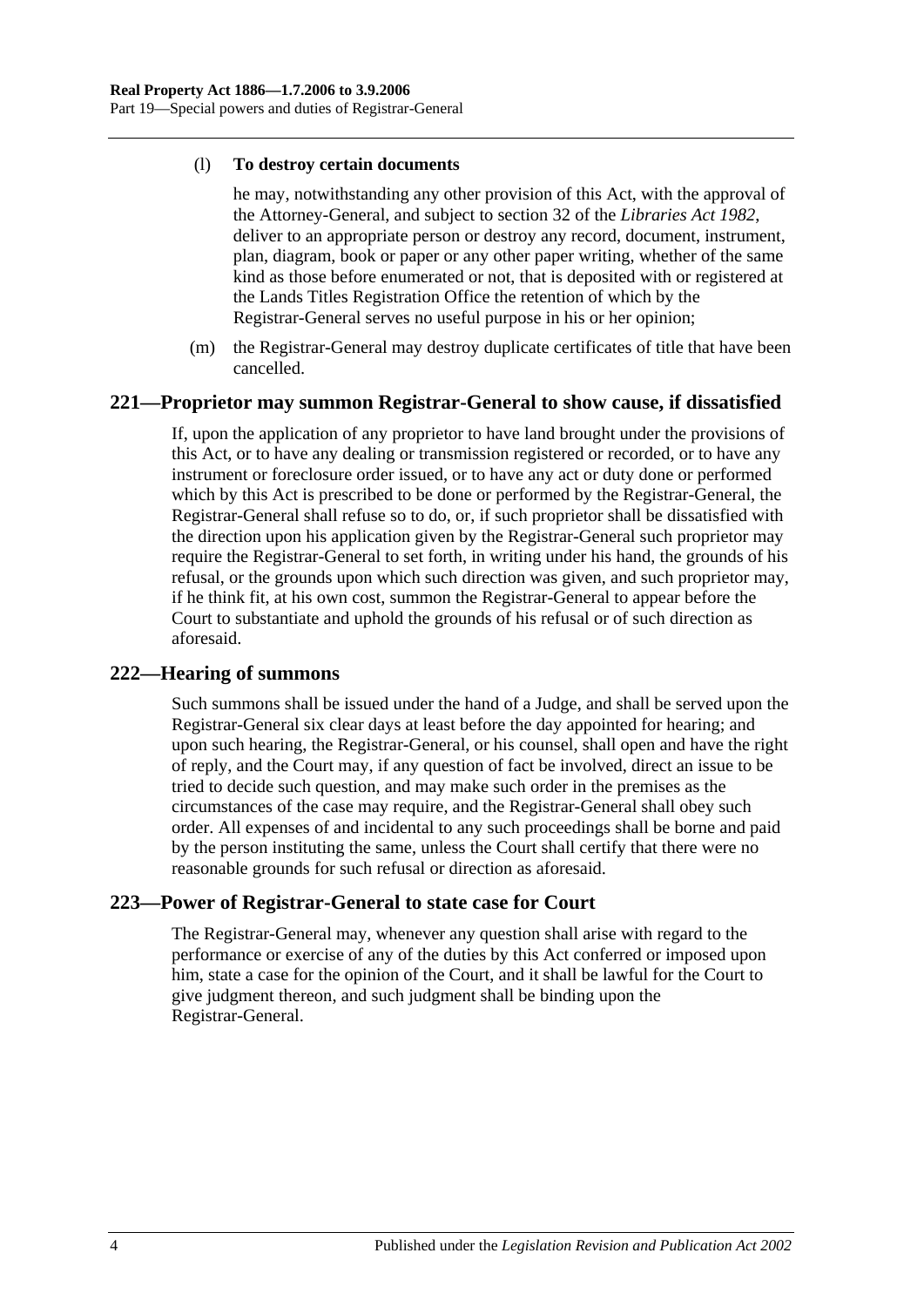# **Part 19A—Rectification of certificates**

## <span id="page-98-3"></span>**223A—Applications for amendment**

- (1) A registered proprietor may apply to have his certificate amended if—
	- (a) the boundaries, area, or position of the land described in the certificate differ from the boundaries, area, or position of the land actually and *bona fide* occupied by him as being the land included in the certificate; or
	- (b) the description of land in the certificate is erroneous or imperfect on the face of it.
- (2) A registered proprietor may apply to have the certificate of any other registered proprietor amended if any of the land described in the applicant's certificate, and actually and *bona fide* occupied by him as being the land included in his certificate, is, by reason of any error in survey or any misdescription, included in the certificate of the other registered proprietor.
- (3) Every application under this section shall be made in the appropriate form.

## <span id="page-98-2"></span>**223B—Notices to be given**

- (1) The Registrar-General shall cause notice of any application made under the last preceding section to be given to such persons as he thinks proper and shall by the notice appoint a time not less than fourteen days from the giving of that notice or from the publication of any advertisement mentioned in [paragraph](#page-98-0) (b) of [subsection](#page-98-1) (2) of this section, whichever is later, after which the application may be granted unless a caveat is lodged forbidding the granting thereof.
- <span id="page-98-1"></span>(2) If the granting of an application to amend any certificate would affect land comprised in any other certificate, the Registrar-General shall—
	- (a) in addition to any other notices mentioned in this section cause notice such as mentioned in [subsection](#page-98-2) (1) of this section to be given to every person appearing by the Register Book to have any interest in the land comprised in that other certificate, and such notice shall be accompanied by a plan showing accurately the extent to which the said land will be affected if the application is granted; and
	- (b) publish a notice such as mentioned in [subsection](#page-98-2) (1) of this section in the Government Gazette.

## <span id="page-98-0"></span>**223C—Power of Registrar-General to reject**

Notwithstanding any direction given or action taken by the Registrar-General in relation to any application made under this Part the Registrar-General may reject the application if the applicant fails to comply to his satisfaction, within such time as to him seems reasonable, with any requisition which he has made in regard to such application.

## **223D—Caveats**

(1) Any person claiming any estate or interest in any land in respect of which any application under this Part is made may, at any time before the application is granted, lodge a caveat with the Registrar-General forbidding the granting of the application.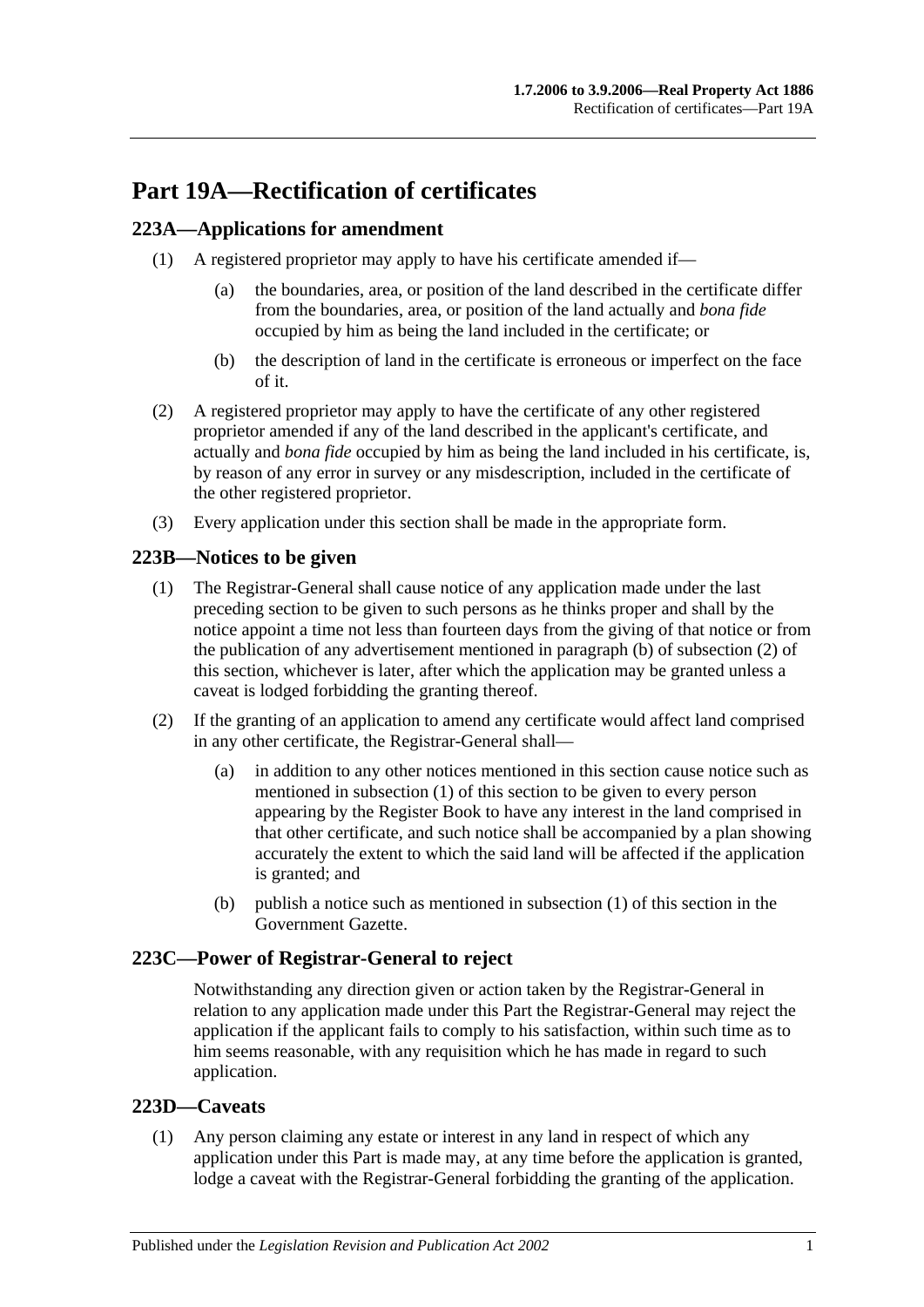(2) Every such caveat shall in all other respects be in the same form, shall be subject to the same provisions, and shall have the same effect with respect to the application against which it is lodged, as a caveat against bringing land under the provisions of this Act.

## **223E—Grant of application**

If the applicant satisfies the Registrar-General that proper grounds, as set out in [section](#page-98-3) 223A, exist for altering the applicant's certificate or the certificate of any other person, or both such certificates, he shall grant the application: Provided that—

- (a) where an alteration of the applicant's certificate would affect land included in the certificate of any other person, the alteration shall not be made unless that land was included in that other person's certificate by reason of error in survey or misdescription; and
- (b) where the title to the land affected by the alteration has been determined in a contested proceeding in a court of competent jurisdiction, the Registrar-General shall not make any alteration inconsistent with the determination of the court.

## **223F—Alterations of certificate in bringing land under this Act**

On bringing any land under this Act, the Registrar-General, without any specific application for the purpose, may amend the certificate relating to any other land, if by reason of error in survey or misdescription any land is included in that certificate which the Registrar-General is satisfied should be included in the certificate issued for the land so brought under this Act.

## **223G—Amendments of title**

- (1) Every amendment made pursuant to this Part shall be made by making the requisite alterations in the original of any certificate.
- (2) The Registrar-General shall also make the requisite alterations in the duplicate certificate when it is produced to him for that purpose, or when it is lodged in or brought to the Lands Titles Office for the purpose of any dealing with the land included therein, and he may detain the duplicate until the amendment thereof has been completed; and the Registrar-General may refuse to register any dealing with the land or any estate or interest therein until the duplicate has been produced for amendment.

## **223H—Notice of amendment of title**

Upon amending the original of any certificate pursuant to this Part, the Registrar-General shall give notice in writing to the registered proprietor of, and to all persons appearing by the Register Book to have an interest in, the land included in that certificate informing him of the amendment. On the duplicate of the certificate being produced, the Registrar-General may, in his discretion, issue a new certificate with an amended description.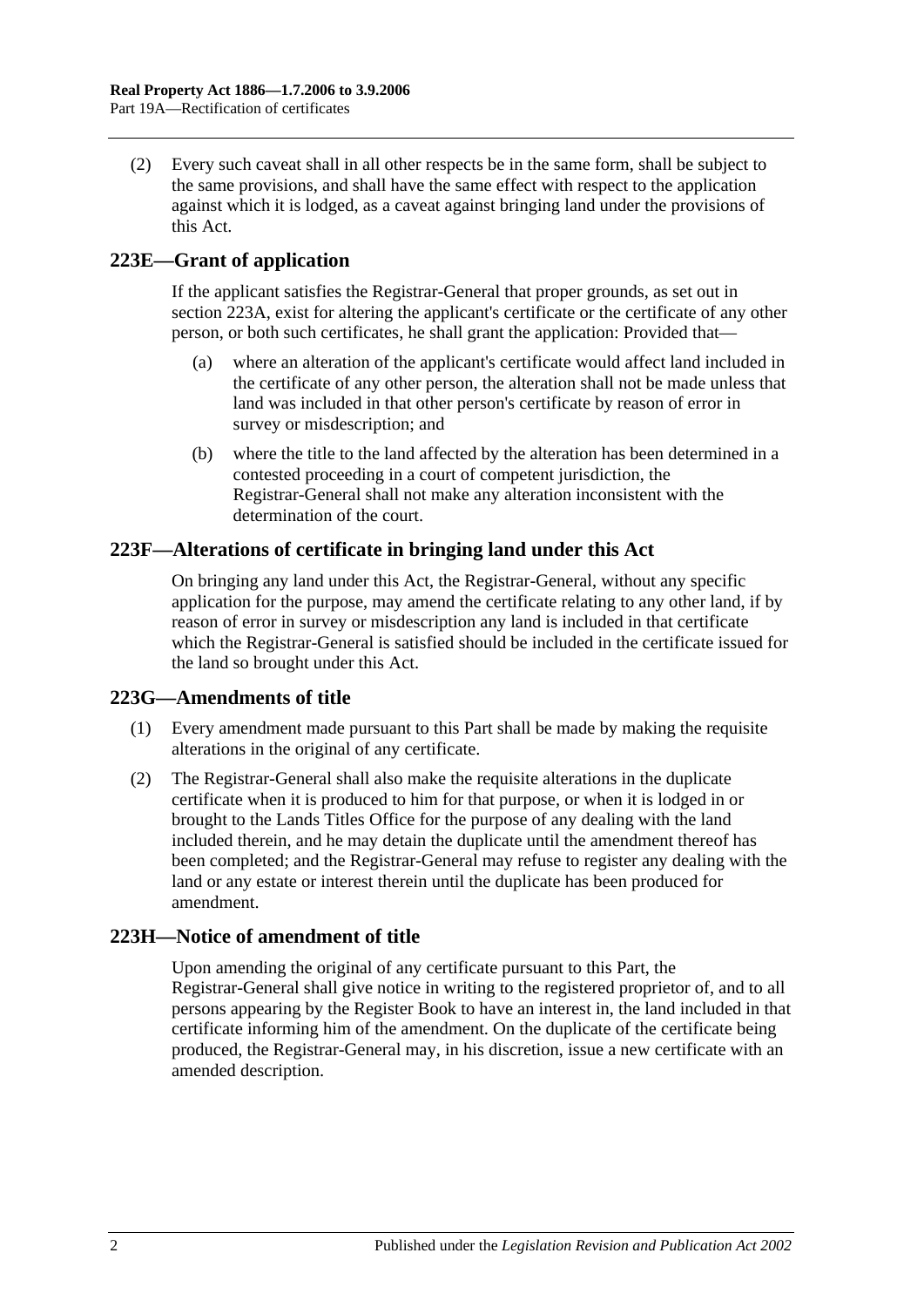## **223J—Rectification by consent**

Where in the opinion of the Registrar-General it is expedient and desirable so to do, he may, with the consent of every person appearing by the Register Book to have any interest, make any correction or amendment to any certificate of title for the purpose of reconciling the boundaries shown in the certificate with the boundaries of the land occupied.

#### **223K—Saving of other powers**

The powers conferred by this Part are in addition to, and shall not be deemed to be substituted for, any powers of correction or amendment conferred by any other provision of this Act.

## **223L—Operation of corrections**

Any correction or amendment made under this Part shall be deemed to have been made prior to the registration of any instrument registered on any certificate so corrected or amended and extant at the time of such correction or amendment.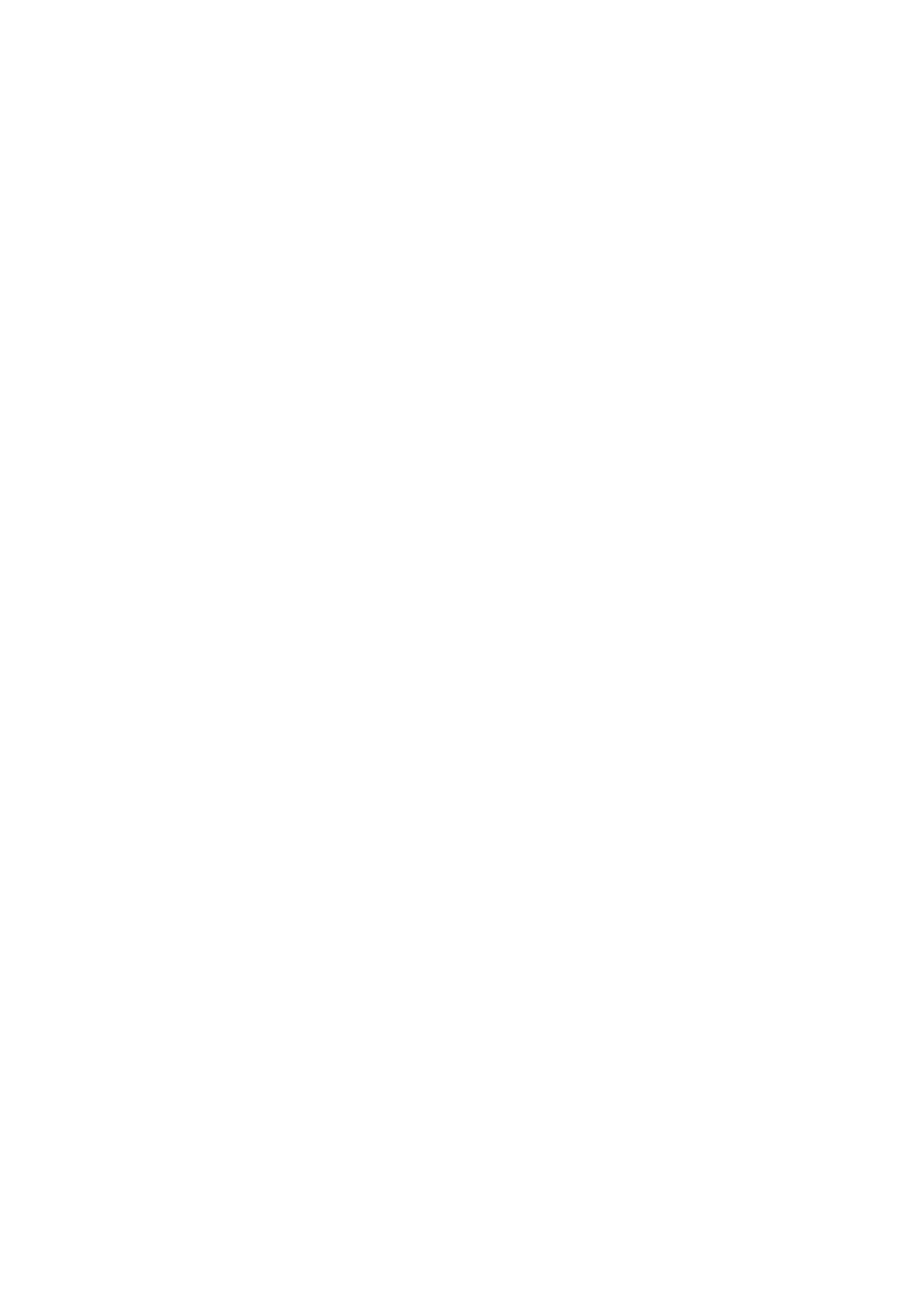# <span id="page-102-2"></span>**Part 19AB—Division and amalgamation of allotments**

## **Division 1—Preliminary**

## <span id="page-102-1"></span>**223LA—Interpretation**

(1) In this Part, unless the contrary intention appears—

## *allotment* means—

- (a) the whole of the land comprised in a certificate except for a community or development lot or common property within the meaning of the *[Community](http://www.legislation.sa.gov.au/index.aspx?action=legref&type=act&legtitle=Community%20Titles%20Act%201996)  [Titles Act](http://www.legislation.sa.gov.au/index.aspx?action=legref&type=act&legtitle=Community%20Titles%20Act%201996) 1996* or a unit or common property within the meaning of the *[Strata Titles Act](http://www.legislation.sa.gov.au/index.aspx?action=legref&type=act&legtitle=Strata%20Titles%20Act%201988) 1988*;
- (b) the whole of the land comprised in a registered conveyance of land that has not been brought under the provisions of this Act;
- (c) a separately defined piece of land that is delineated on a public map and separately identified by number or letter (not being a piece of land that is identified in a Treasury receipt, certificate or other document or instrument of title as being part only of an allotment);
- (d) two or more separately defined pieces of land that are delineated on a public map and that are identified in a Treasury receipt, certificate or other document or instrument of title as forming one allotment for the purposes of this Part;
- <span id="page-102-0"></span>(e) a separately defined piece of land delineated on a plan of division for the purpose of enabling the separate ownership in fee simple of that land;
- (f) a separately defined piece of land identified as an allotment for the purposes of this Part in a plan prepared by the Registrar-General and accepted for filing in the Lands Titles Registration Office;
- (g) where a primary plan of community division has been cancelled under Part 7 Division 3 of the *[Community Titles Act](http://www.legislation.sa.gov.au/index.aspx?action=legref&type=act&legtitle=Community%20Titles%20Act%201996) 1996* or a strata plan has been cancelled under Part 2 Division 7 of the *[Strata Titles Act](http://www.legislation.sa.gov.au/index.aspx?action=legref&type=act&legtitle=Strata%20Titles%20Act%201988) 1988*—the land comprising the former community parcel or site shown on the plan,

but does not include—

- (h) any such land or piece of land that has ceased to be an allotment by virtue of [subsection](#page-104-0) (5); or
- (i) land divided by a primary plan of community division under the *[Community](http://www.legislation.sa.gov.au/index.aspx?action=legref&type=act&legtitle=Community%20Titles%20Act%201996)  [Titles Act](http://www.legislation.sa.gov.au/index.aspx?action=legref&type=act&legtitle=Community%20Titles%20Act%201996) 1996* or a strata plan under the *[Strata Titles Act](http://www.legislation.sa.gov.au/index.aspx?action=legref&type=act&legtitle=Strata%20Titles%20Act%201988) 1988*;

*amalgamation* means the amalgamation of two or more contiguous allotments into a single allotment;

*area* means an area in relation to which a council is constituted;

*the Commonwealth Crown* means the Crown in right of the Commonwealth and includes any instrumentality or agency of that Crown;

*council* means a municipal or district council continued by or constituted under the *[Local Government Act](http://www.legislation.sa.gov.au/index.aspx?action=legref&type=act&legtitle=Local%20Government%20Act%201934) 1934*;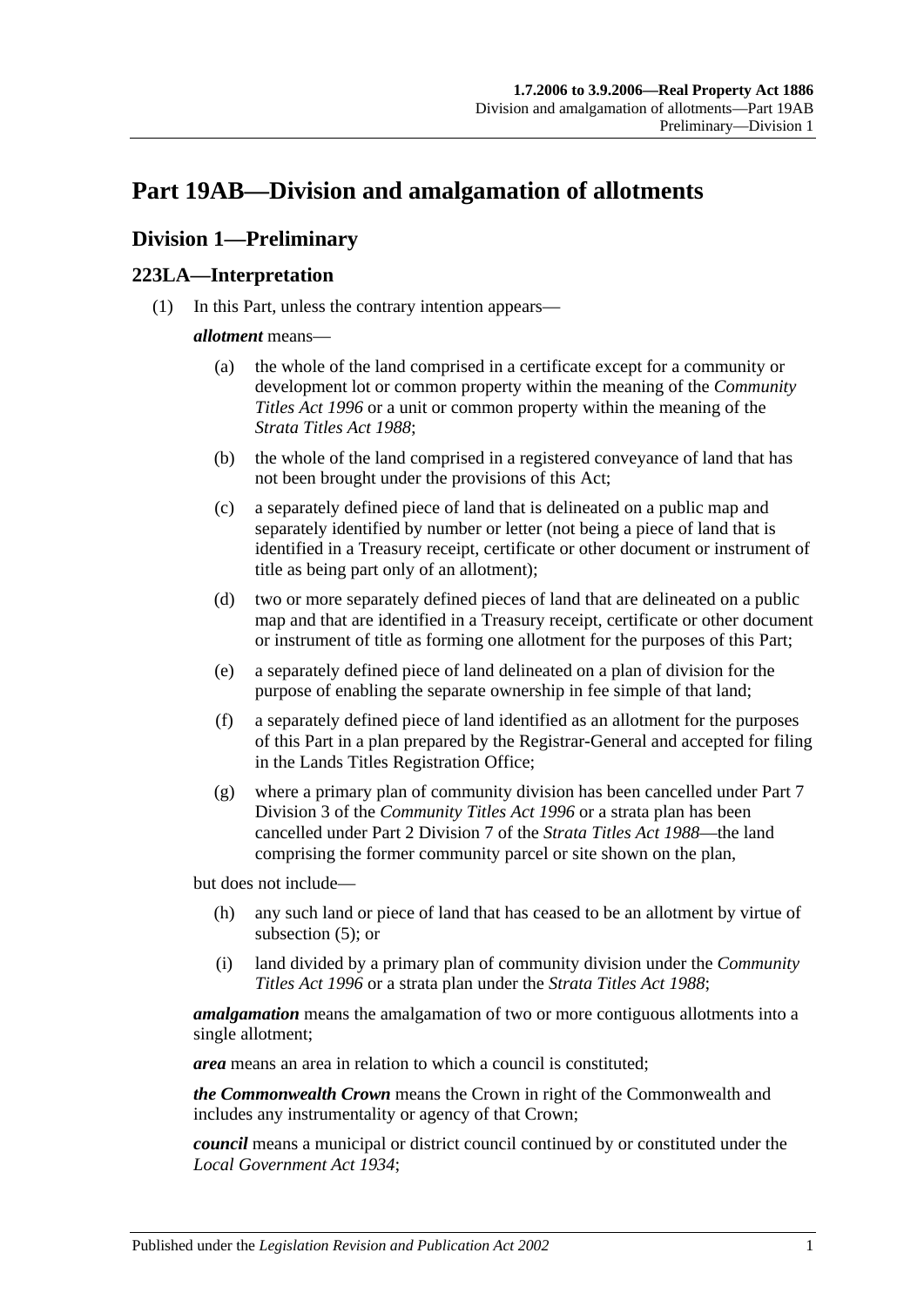*the Crown* means the Crown in right of the State and includes a Minister of the Crown and any instrumentality or agency of the Crown;

*the Development Assessment Commission* or *the Commission* means the authority of that name established by the *[Development Act](http://www.legislation.sa.gov.au/index.aspx?action=legref&type=act&legtitle=Development%20Act%201993) 1993*;

*division* means the division of land into allotments, or the alteration of the boundaries of allotments, and includes subdivision and resubdivision but does not include amalgamation or the division of land by community plan under the *[Community Titles](http://www.legislation.sa.gov.au/index.aspx?action=legref&type=act&legtitle=Community%20Titles%20Act%201996)  Act [1996](http://www.legislation.sa.gov.au/index.aspx?action=legref&type=act&legtitle=Community%20Titles%20Act%201996)* or by strata plan under the *[Strata Titles Act](http://www.legislation.sa.gov.au/index.aspx?action=legref&type=act&legtitle=Strata%20Titles%20Act%201988) 1988*;

*electricity entity* means—

- (a) a person who holds a licence under the *[Electricity Act](http://www.legislation.sa.gov.au/index.aspx?action=legref&type=act&legtitle=Electricity%20Act%201996) 1996* authorising the operation of a transmission or distribution network; or
- (b) a person exempted from the requirement to hold such a licence; or
- (c) Distribution Lessor Corporation or Transmission Lessor Corporation;

*the Mount Lofty Ranges* means that part of the State delineated in General Registry Office Plan No. 180 of 1992 and described in that plan as "Mt. Lofty Ranges Area";

*public map* means a public map as defined in the *[Crown Lands Act](http://www.legislation.sa.gov.au/index.aspx?action=legref&type=act&legtitle=Crown%20Lands%20Act%201929) 1929*;

*service easement* means an easement in favour of—

- (a) South Australian Water Corporation (or a predecessor or successor of the Corporation) for sewerage or water supply purposes; or
- (b) a council or the Crown for drainage purposes; or
- (c) an electricity entity for electricity supply purposes,

pursuant to [section](#page-108-0) 223LG and includes an easement pursuant to a corresponding previous enactment;

*thoroughfare* includes a walkway.

(2) In [paragraph](#page-102-0) (e) of the definition of *allotment* in [subsection](#page-102-1) (1)—

*plan of division* means a plan of division (whether described as such, or as a plan of subdivision or resubdivision)—

- (a) that was, before 1 January 1900, deposited or filed in the Lands Titles Registration Office or deposited or enrolled in the General Registry Office; or
- (b) approved pursuant to the *[Planning and Development Act](http://www.legislation.sa.gov.au/index.aspx?action=legref&type=act&legtitle=Planning%20and%20Development%20Act%201966) 1966* or a previous enactment and deposited, or accepted for filing, in the Lands Titles Registration Office or deposited or enrolled in the General Registry Office; or
- (c) that was deposited by the Registrar-General in the Lands Titles Registration Office in pursuance of [Part 19AB](#page-102-2) on or after 4 November 1982,

and that has not been superseded by a subsequent plan of division or been cancelled by or under this Act.

- <span id="page-103-0"></span>(3) For the purposes of this Part, allotments will be taken to be contiguous if they abut one another at any point or if they are separated only by—
	- (a) a street, road, railway, thoroughfare or travelling stock route; or
	- (b) a reserve or other similar open space dedicated for public purposes.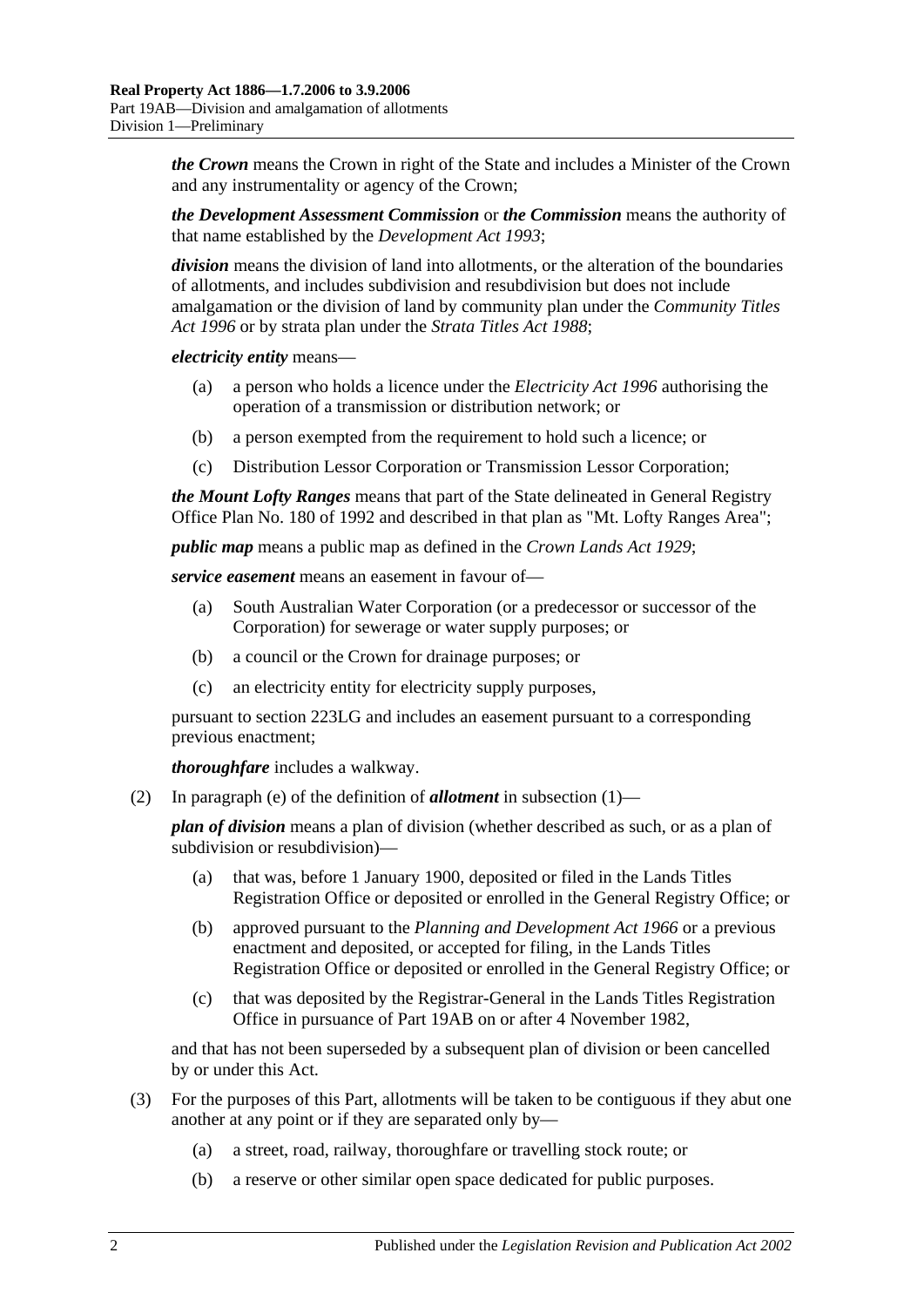- (4) For the purposes of [subsection](#page-103-0) (3) allotments will be taken to be separated by intervening land if a line projected at right angles from any point on the boundary of one of the allotments with the intervening land would intersect a boundary of the other allotment with the intervening land.
- <span id="page-104-0"></span>(5) Where a statutorily authorised division of land was made before the commencement of this Part, or is made in pursuance of this Part, that division will be taken to have superseded any former division insofar as it affected the same land (whether or not the former division was itself statutorily authorised) and hence any allotments that may have existed by virtue of any such former division of the land will, to the extent to which it has been superseded, cease to exist.
- (6) For the purposes of [subsection](#page-104-0) (5) a division of land is statutorily authorised if effected in pursuance of this Part, or any previous enactment providing for the division of land.

## **223LB—Unlawful division of land**

- (1) A person must not grant, sell, transfer, convey, mortgage or encumber an estate or interest (except a right of way or other easement) in land (whether or not the land has been brought under the provisions of this Act) unless that land constitutes—
	- (a) the whole of an allotment, or of a number of allotments; or
	- (b) an allotment or allotments and a part allotment that is contiguous with that allotment or with one or more of those allotments and is comprised within the same certificate.
- (2) Where land is comprised in a certificate, a person must not grant, sell, transfer, convey, mortgage or encumber an estate or interest (except a right of way or other easement) in portion of the land comprised in the certificate unless—
	- (a) the portion of the land constitutes—
		- (i) the whole of an allotment or of a number of allotments; or
		- (ii) an allotment or allotments and a part allotment that is contiguous with that allotment or with one or more of those allotments; and
	- (b) the remainder of the land comprised in the certificate—
		- (i) constitutes the whole of an allotment or of a number of allotments; or
		- (ii) constitutes an allotment or allotments and a part allotment or part allotments that are contiguous with that allotment or one or more of those allotments.
- <span id="page-104-1"></span>(3) The requirement of contiguity in [subsection](#page-104-1) (2)(b)(ii) does not apply to a part allotment that was not contiguous with any allotment in the certificate before the transaction occurred.
- (4) A transaction entered into in contravention of this section is void and no instrument purporting to give effect to such a transaction may be lodged for registration.
- (5) This section does not affect the validity of a contract to grant, sell, transfer, convey, mortgage or encumber an estate or interest in land if—
	- (a) a division of land—
		- (i) under this Part; or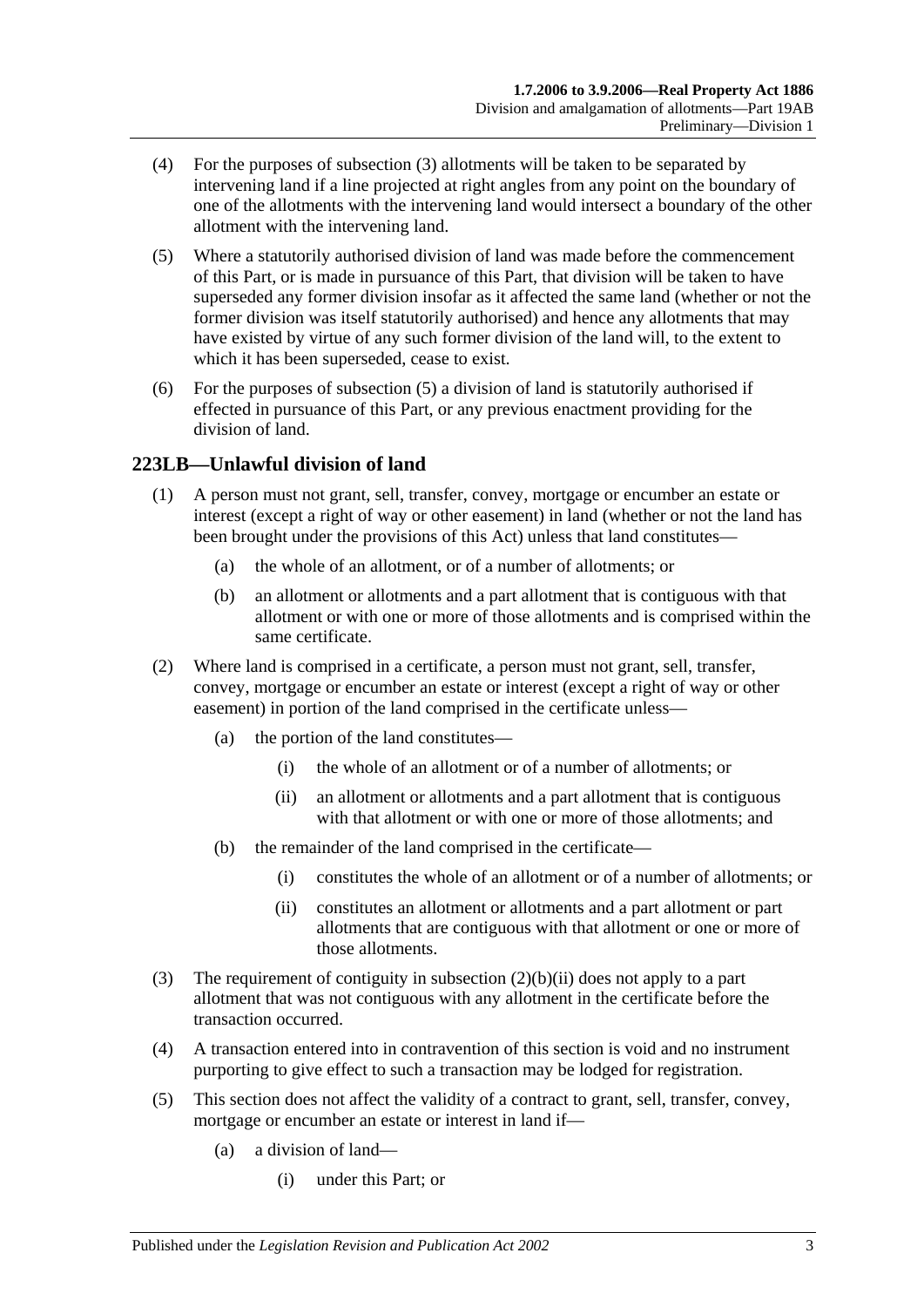(ii) by strata plan under the *[Strata Titles Act](http://www.legislation.sa.gov.au/index.aspx?action=legref&type=act&legtitle=Strata%20Titles%20Act%201988) 1988* or by community plan under the *[Community Titles Act](http://www.legislation.sa.gov.au/index.aspx?action=legref&type=act&legtitle=Community%20Titles%20Act%201996) 1996*,

is contemplated by the parties to the contract; and

- (b) the contract could, if the land were divided as contemplated by the parties, be carried into effect in conformity with this section; and
- (c) the contract provides that the grant, transfer, conveyance, mortgage or encumbrance of estates or interests in land pursuant to the contract will not have effect until the plan of division, strata plan or community plan contemplated by the parties has been deposited in the Lands Titles Registration Office by the Registrar-General.
- (6) Where—
	- (a) before 4 November 1982—
		- (i) land was laid out in a building unit scheme; and
		- (ii) buildings were erected in accordance with the scheme; and
	- (b) by virtue of leases or agreements with the registered proprietor of the land, two or more persons have exclusive rights to occupy separate portions of the land,

<span id="page-105-0"></span>this section does not affect the validity of an assignment of or other dealing with the rights of occupation existing under the leases or agreements referred to in [paragraph](#page-105-0) (b).

- (7) This section does not affect the validity of—
	- (a) a transaction lawfully entered into before 4 November 1982; or
	- (b) a transaction of a class excluded by regulation from the provisions of this section.
- (8) In this section—

*allotment* includes a community lot, a development lot and common property within the meaning of the *[Community Titles Act](http://www.legislation.sa.gov.au/index.aspx?action=legref&type=act&legtitle=Community%20Titles%20Act%201996) 1996* and a unit and common property within the meaning of the *[Strata Titles Act](http://www.legislation.sa.gov.au/index.aspx?action=legref&type=act&legtitle=Strata%20Titles%20Act%201988) 1988*;

*estate* in land includes an estate of leasehold.

#### **223LC—Application of this Part**

This Part does not apply in respect of unalienated Crown lands or land alienated from the Crown otherwise than in fee simple.

## **Division 2—General procedures to be observed in relation to division of land**

#### <span id="page-105-1"></span>**223LD—Application for division**

- (1) An application for the division of land may be made to the Registrar-General by the registered proprietor of the land.
- (2) The application must be in a form approved by the Registrar-General and be accompanied by the prescribed fee.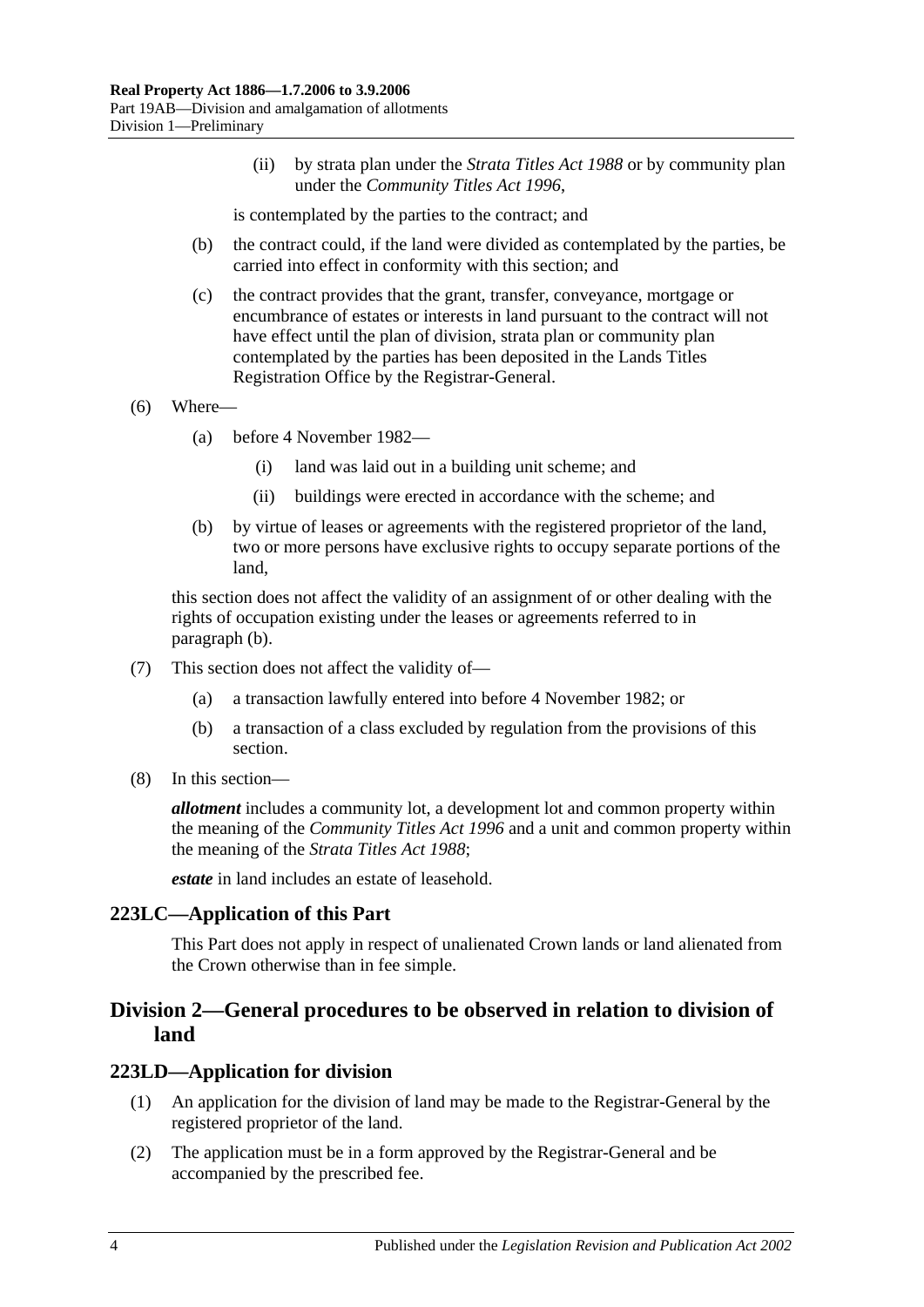- <span id="page-106-0"></span>(3) Subject to this section, the application must be accompanied by—
	- (a) a plan of division delineating the allotments into which the applicant seeks to divide the land; and
	- (b) the certificate of a licensed surveyor in the prescribed form; and
	- (c) the certificate from the Development Assessment Commission required by section 51 of the *[Development Act](http://www.legislation.sa.gov.au/index.aspx?action=legref&type=act&legtitle=Development%20Act%201993) 1993* in relation to the proposed division,

<span id="page-106-1"></span>and the applicant must comply with the requirements of the Registrar-General in relation to the application.

- (4) The Registrar-General may examine a plan of division before the application for the division is lodged under [subsection](#page-105-1) (1) to determine whether the plan is in an appropriate form to be deposited in the Lands Titles Registration Office.
- (5) The regulations may provide that in prescribed cases, or cases of a prescribed class, no certificate is required under [subsection](#page-106-0) (3)(b) or [\(c\)](#page-106-1) unless the Registrar-General specifically requires such a certificate, and, in any other case, the Registrar-General may, if he or she thinks fit, dispense with any such certificate.
- (6) The certificate referred to in [subsection](#page-106-1)  $(3)(c)$  expires at the expiration of one year after the application for the division of the land was lodged with the Registrar-General unless the Registrar-General extends the life of the certificate.
- (7) The plan and the application for division will, upon being lodged with the Registrar-General, be taken for the purposes of this Act to be a single instrument presented for registration and will have priority over other instruments in accordance with [section](#page-29-0) 56.
- (8) Subject to [subsection](#page-106-2) (9), a plan of division or the application to which it relates cannot be withdrawn or amended without the consent of all the persons who are required by this Division to certify their consent to deposit of the plan.
- <span id="page-106-2"></span>(9) The Registrar-General may permit an applicant, or a person who has certified his or her consent to deposit of a plan of division, to amend the application or the plan to which it relates in order to comply with this Act or with a requirement of the Registrar-General under this Act.
- (10) The provisions of this Act that apply to, or in relation to, instruments of a particular class will, subject to this Part, apply (with any necessary adaptations or modifications) to, or in relation to, a plan of division and the application for division if deposit of the plan in the Lands Titles Registration Office—
	- (a) would operate to vest in a person under [section](#page-107-0) 223LE the same kind of estate or interest as is vested by registration of instruments of that class; or
	- (b) would discharge or otherwise extinguish an estate or interest in land under [section](#page-107-0) 223LE of the same kind as is discharged or extinguished by registration of instruments of that class.
- (11) Except where the Registrar-General otherwise determines, an application for the division of land cannot be made unless the land has been brought under the provisions of this Act.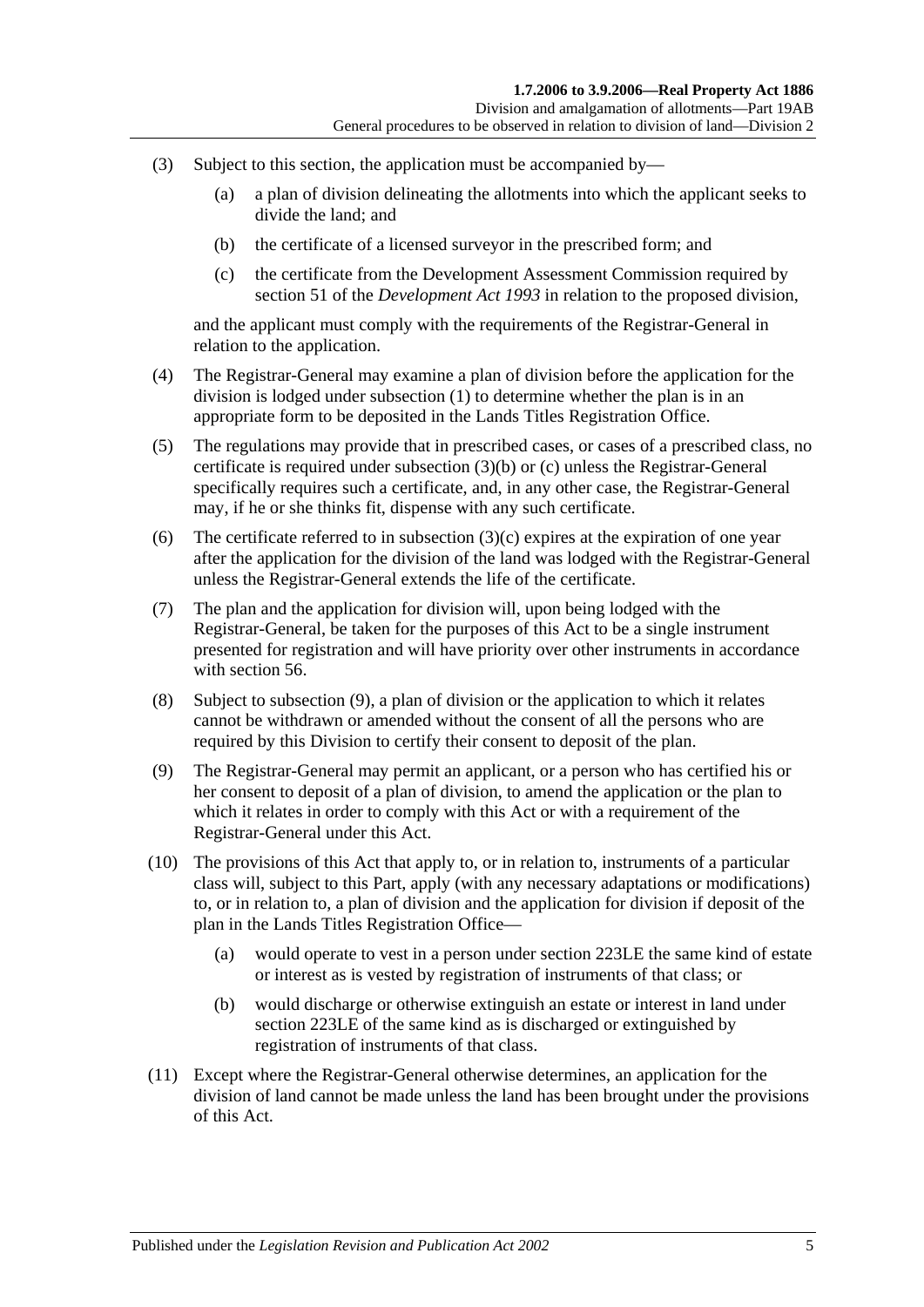(12) Where an application for the division of land that has not been brought under the provisions of this Act is permitted by the Registrar-General, references in this Division that are appropriate to, or in relation to, land that has been brought under the provisions of this Act will, in relation to that application, be read subject to appropriate adaptations and modifications.

## <span id="page-107-0"></span>**223LE—Deposit of plan of division in Lands Titles Registration Office**

- (1) Where due application is made to the Registrar-General for the division of land, the Registrar-General may deposit the plan of division to which the application relates in the Lands Titles Registration Office if the certificate issued by the Commission in relation to the proposed division has not expired under this Division.
- <span id="page-107-2"></span>(2) Subject to [subsection](#page-107-1) (3), where a plan of division or the application for division states that an estate or interest in land is vested in a person, deposit of the plan in the Lands Titles Registration Office operates to vest the estate or interest in that person to the extent to which it is not already vested in him or her.
- <span id="page-107-1"></span>(3) An estate in fee simple will vest in a person under [subsection](#page-107-2) (2) only if—
	- (a) the person was, immediately before the plan of division was deposited in the Lands Titles Registration Office, the proprietor of an estate or interest in some part, or the whole, of the land, shown on the plan of division; or
	- (b) the person is an agent or instrumentality of the Crown or the Commonwealth Crown or is entitled to acquire the land compulsorily under an Act or law of the State or the Commonwealth.
- (4) Where a plan of division or the application for division states that an estate or interest in land shown on the plan of division is discharged or otherwise extinguished whether wholly or in respect of part only of that land, deposit of the plan in the Lands Titles Registration Office operates to discharge or otherwise extinguish that estate or interest wholly or in respect of that part of the land.
- (5) Where the deposit of a plan of division will operate to vest an estate or interest (other than an estate in fee simple or a service easement) in a person, the terms on which the estate or interest will be held must be specified by including them in, or attaching them to, the application for the division of the land or by reference to another registered instrument.
- (6) Where an easement is shown on a plan of division, the plan or the application for division must specify which land is the dominant land (if any) and which land is the servient land in respect of the easement.
- (7) Upon deposit of a plan of division in the Lands Titles Registration Office, the Registrar-General must make such entries on the certificates relating to land affected by the plan as he or she considers necessary.

## **223LF—Streets, roads etc**

- (1) Upon deposit of a plan of division in the Lands Titles Registration Office, all land shown on the plan as a street, road, thoroughfare, reserve or other similar open space will—
	- (a) vest in fee simple in the council for the area in which the land is situated; or
	- (b) where the land is not within the area of a council—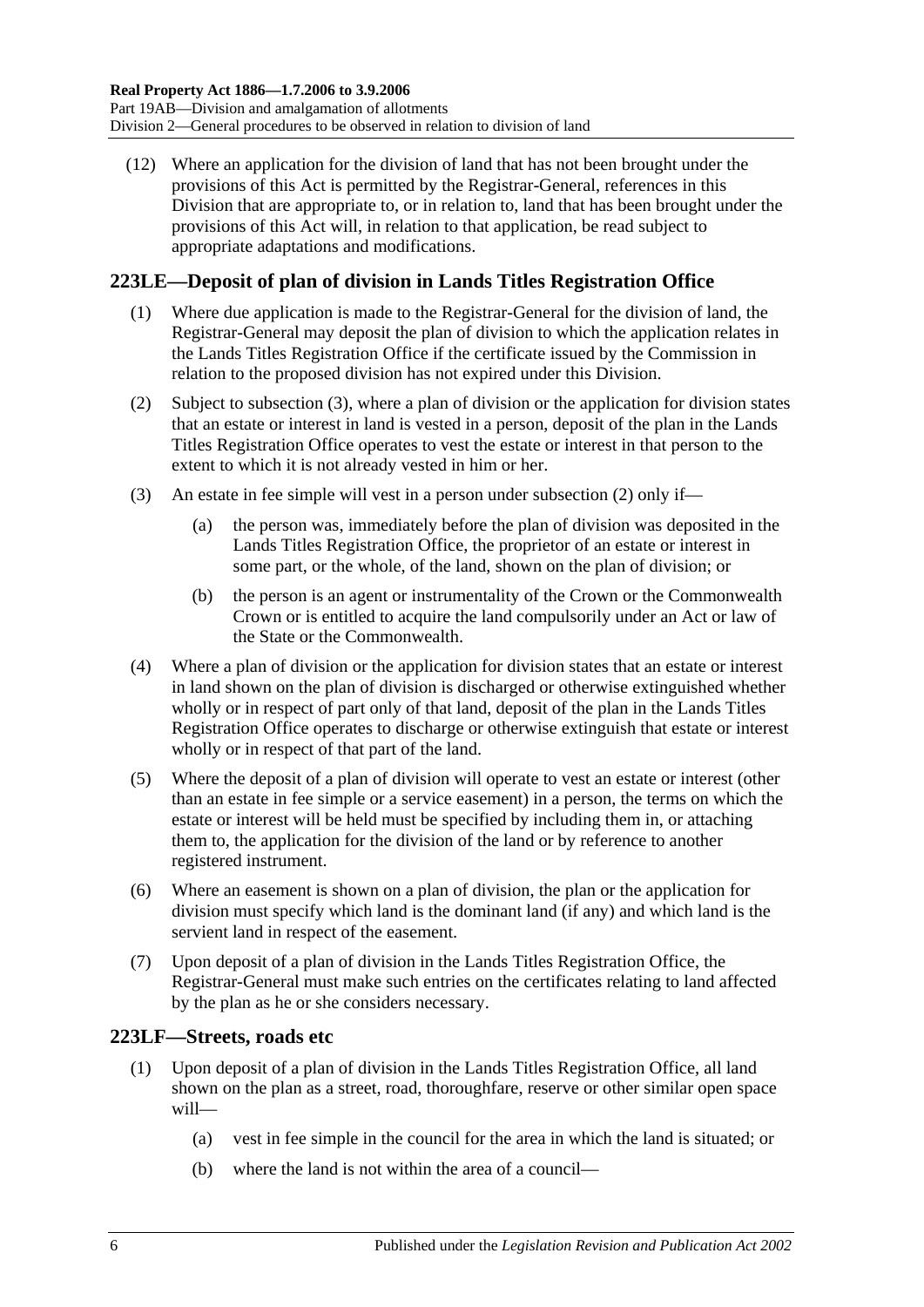- (i) if provision is made by the regulations for the land to vest in a prescribed authority—vest in that authority; or
- (ii) in any other case—revert to the Crown.
- <span id="page-108-0"></span>(2) All land shown on a plan of division deposited in the Lands Titles Registration Office as a street, road, thoroughfare, reserve or other similar open space—
	- (a) must be held for the purposes indicated by the plan; and
	- (b) is subject to such easements (excluding rights-of-way in the case of a street, road or thoroughfare) as are indicated on the plan of division; and
	- (c) is free of all other estates and interests.
- <span id="page-108-1"></span>(3) All land shown on a plan of division deposited in the Lands Titles Registration Office as a street, road, or thoroughfare will, for all purposes, be regarded as a public street, road, or thoroughfare.
- (4) [Subsections](#page-108-0) (2) and [\(3\)](#page-108-1) apply in relation to a plan of division deposited on or after 4 November 1982.
- (5) Compensation is not payable in respect of the vesting or reversion of land under this section.
- (6) An easement that is appurtenant to land that is shown on a plan of division as a street, road, thoroughfare, reserve or other similar open space ceases to be appurtenant to that land upon deposit of the plan in the Lands Titles Registration Office unless the plan shows that the easement will remain appurtenant to that land.

# <span id="page-108-4"></span><span id="page-108-2"></span>**223LG—Service easements**

- (1) Where it appears from a plan of division deposited in the Lands Titles Registration Office that any land delineated on the plan is subject, or intended to be subject, to an easement in favour of the South Australian Water Corporation (or a predecessor or successor of the Corporation) for sewerage purposes or for water supply purposes, the land is subject to an easement in favour of the Corporation (or its successor) entitling the Corporation its agents, servants and workmen at any time to break the surface of, dig, open up and use the land for the purpose of laying down, fixing, taking up, repairing, re-laying or examining pipes and of using and maintaining those pipes for sewerage or water supply purposes, as the case may be, and to enter the land at any time (if necessary with vehicles and equipment) for any of those purposes.
- <span id="page-108-3"></span>(2) Where it appears from a plan of division deposited in the Lands Titles Registration Office that any land delineated on the plan is subject, or intended to be subject, to an easement in favour of a council or the Crown for drainage purposes, the land is subject to an easement in favour of the council (or its successor) or the Crown entitling the council or the Crown through its agents, servants and workmen at any time to break the surface of, dig, open up and use the land for the purpose of constructing, laying down, fixing, taking up, repairing, re-laying or examining drains or drainage pipes for the purpose of the drainage of water, sewage or other effluents and of using and maintaining such drains and pipes, and to enter the land at any time (if necessary with vehicles and equipment) for any of those purposes.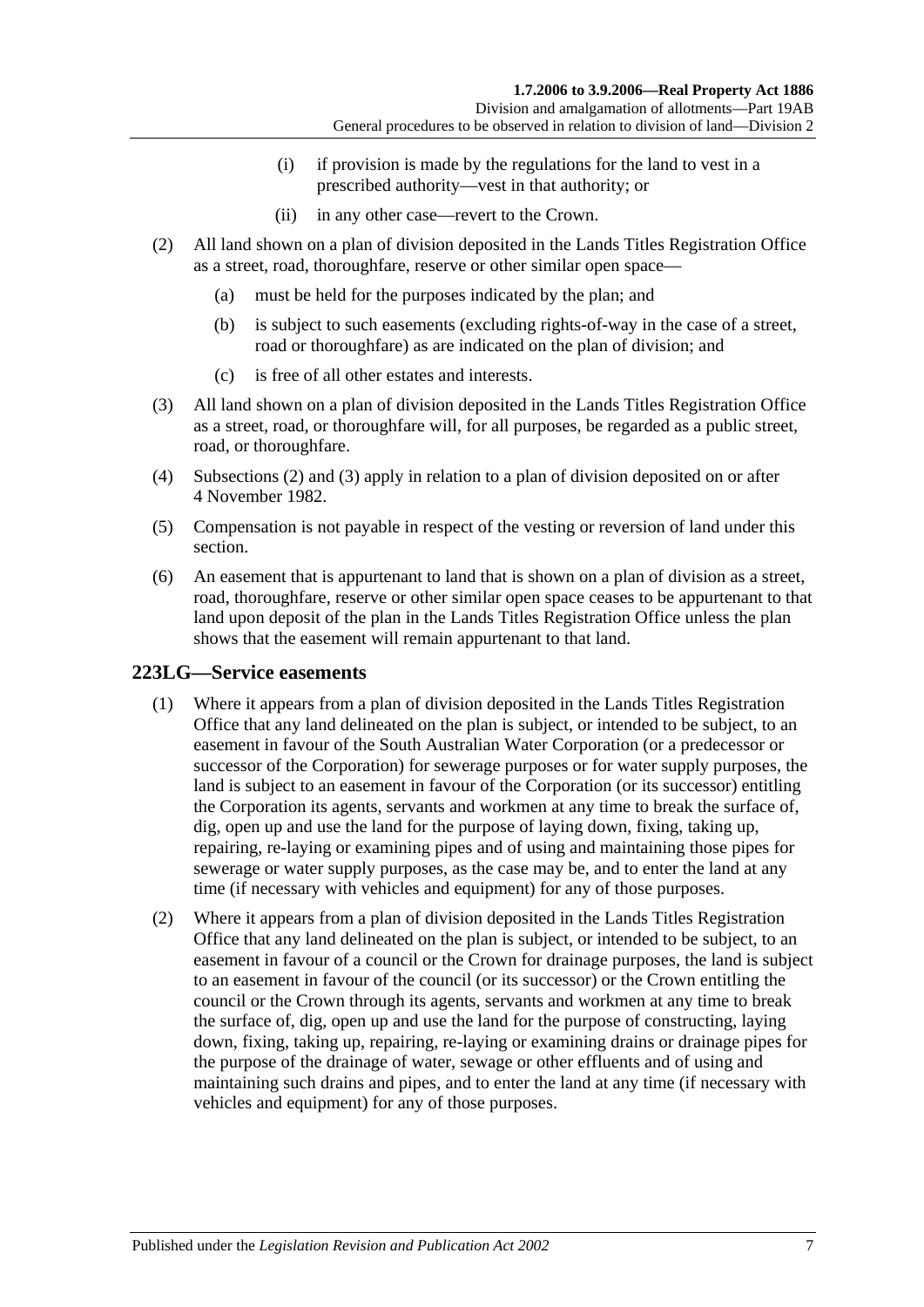- <span id="page-109-0"></span>(3) Where it appears from a plan of division deposited in the Lands Titles Registration Office that any land delineated on the plan is subject, or is intended to be subject, to an easement for electricity supply purposes which does not exceed ten metres in width and is in favour of an electricity entity, the land is subject to an easement in favour of the entity (and any other electricity entity to which it has leased its rights under the easement), entitling the electricity entity concerned, its agents, servants and workmen at any time—
	- (a) to enter upon and to pass either with or without motor vehicles or other vehicles along or over the land; and
	- (b) to construct and lay—
		- (i) on or under the surface of the land ducts, pipes, conductors, cables, wires and other works; and
		- (ii) on the surface of the land incidental or ancillary works for the transmission of electricity (including, without limiting the generality of the foregoing, manholes and cable markers); and
	- (c) to suspend above the surface of the land conductors, cables, wires and other equipment and to construct supporting and other works incidental or ancillary to that purpose; and
	- (d) without limiting the generality of any other right, to erect on any portion of the land designated "T/F" in the plan to a height not exceeding four metres or such other height as may be shown in the plan from the surface of the land, equipment for transforming electricity and incidental or ancillary works (including, without limiting the generality of the foregoing, such walls or other structures as the electricity entity considers necessary); and
	- (e) from time to time to break the surface of, dig, open up and use the land for any of the purposes referred to in this subsection; and
	- (f) to inspect, repair, alter, remove and replace any works referred to in this subsection; and
	- (g) to transmit electricity by means of any such works.
- (4) No right to compensation arises—
	- (a) by virtue of the fact that land becomes subject to an easement under this section; or
	- (b) by virtue of the exercise of rights conferred by an easement under this section.
- (5) An easement in favour of an authority or entity under [subsections](#page-108-2) (1), [\(2\)](#page-108-3) or [\(3\)](#page-109-0) vests in the authority or entity free of all estates and interests except easements indicated on the plan of division.
- (6) If by virtue of this section, any land is subject to an easement, the Registrar-General must make such entries in the Register Book as are necessary to evidence the easement.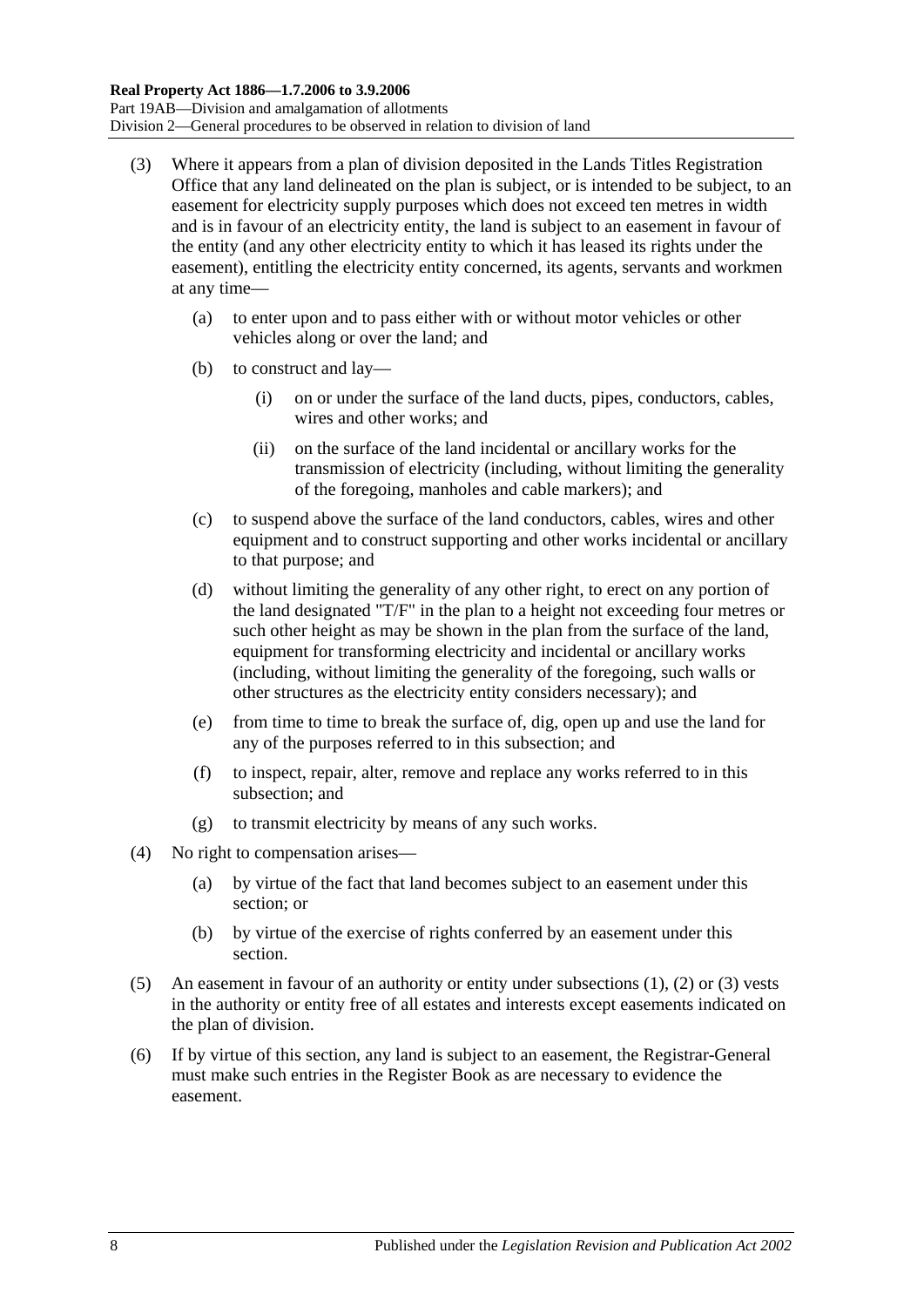# **223LH—Consent to plans of division**

- <span id="page-110-0"></span>(1) Where it appears from the Register Book that—
	- (a) the deposit of a plan of division in the Lands Titles Registration Office will affect the estate or interest of a person in the land to be divided or in any other land; or
	- (b) a person, apart from the registered proprietor or a person referred to in [paragraph](#page-110-0) (a), has, or claims, an estate or interest in the land to be divided,

<span id="page-110-1"></span>the application for division must be endorsed with a certificate signed by the persons referred to in [paragraphs](#page-110-0) (a) and [\(b\)](#page-110-1) certifying that they have consented to the deposit of the plan.

- <span id="page-110-2"></span>(2) Where the deposit of a plan of division will operate to vest an estate or interest in land in a person, the application for division must be endorsed with a certificate signed by the person in whom the estate or interest will be vested certifying that he or she has consented to the deposit of the plan.
- (3) The Registrar-General may dispense with the requirement of consent under [subsection](#page-110-2) (2) in relation to the vesting of an estate in fee simple in a street, road, thoroughfare, reserve or other similar open space or a service easement.
- (4) A person who has applied for division of land is not required to sign a certificate under this section.
- (5) The regulations may provide that in prescribed cases, or cases of a prescribed class, a certificate is not required under this section unless the Registrar-General specifically requires such a certificate.
- (6) The Registrar-General may, if he or she thinks fit, dispense with a certificate required by this section.

# **223LI—Assessment of stamp duty**

Where duty is payable under the *[Stamp Duties Act](http://www.legislation.sa.gov.au/index.aspx?action=legref&type=act&legtitle=Stamp%20Duties%20Act%201923) 1923* in relation to two or more transactions that will be effected by deposit of a plan of division, each of the transactions will be taken to be effected by a separate instrument for the purposes of assessing the duty.

# <span id="page-110-3"></span>**Division 3—Amalgamation**

# **223LJ—Amalgamation**

- (1) Where a person is the registered proprietor of two or more contiguous allotments, he or she may apply to the Registrar-General for amalgamation of those allotments into a single allotment.
- (2) An application under this section—
	- (a) must be in a form approved by the Registrar-General; and
	- (b) must be accompanied by the prescribed fee; and
	- (c) must be accompanied by any duplicate certificates relating to the allotments to be amalgamated; and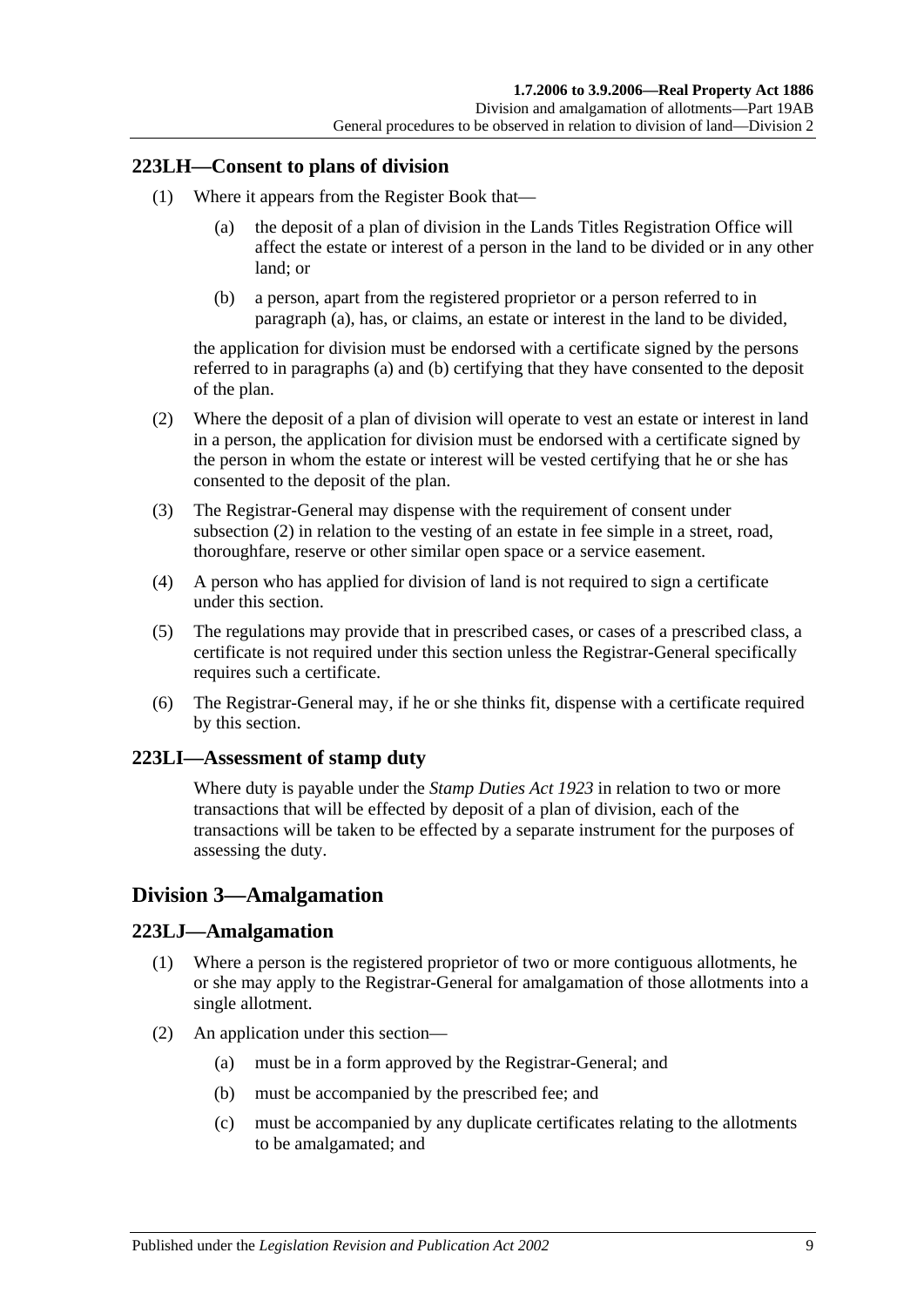- (d) must, if the Registrar-General so requires, be accompanied by a plan of the allotment to be formed by the amalgamation; and
- (e) must be endorsed with or accompanied by, the consent of persons required by or under [subsection](#page-111-0) (3); and
- (f) must be accompanied by such other documents as may be prescribed.
- <span id="page-111-0"></span>(3) The consent of the following persons is required to an amalgamation of allotments under this Division:
	- (a) a person who appears from the Register Book to have an interest as mortgagee or encumbrancee of the land or any part of the land to be amalgamated;
	- (b) such other persons whose consents are required either in the opinion of the Registrar-General or by regulation.
- (4) Upon receipt of an application under this section, the Registrar-General may—
	- (a) amalgamate the allotments to which the application relates into a single allotment; and
	- (b) make such entries and notations in or upon the Register Book or plans of division or other plans in the Lands Titles Registration Office as are necessary to evidence the amalgamation; and
	- (c) cancel certificates in respect of the amalgamated allotments and issue a new certificate in respect of the allotment formed by the amalgamation.
- $(5)$  If—
	- (a) an easement is appurtenant to one or more (but not all) of the allotments to be amalgamated; and
	- (b) the consent of the proprietor of the servient land and of all persons who appear from the Register Book to have, or to claim, an estate or interest in the servient land is endorsed on the application for amalgamation,

the easement will, upon amalgamation of the allotments, be appurtenant to the single allotment resulting from the amalgamation.

- (6) On—
	- (a) amalgamation of allotments into a single allotment under this section;
	- (b) amalgamation or merger of allotments into a single allotment under any other Act,

the allotments out of which the single allotment was formed cease to be allotments for the purposes of this Part.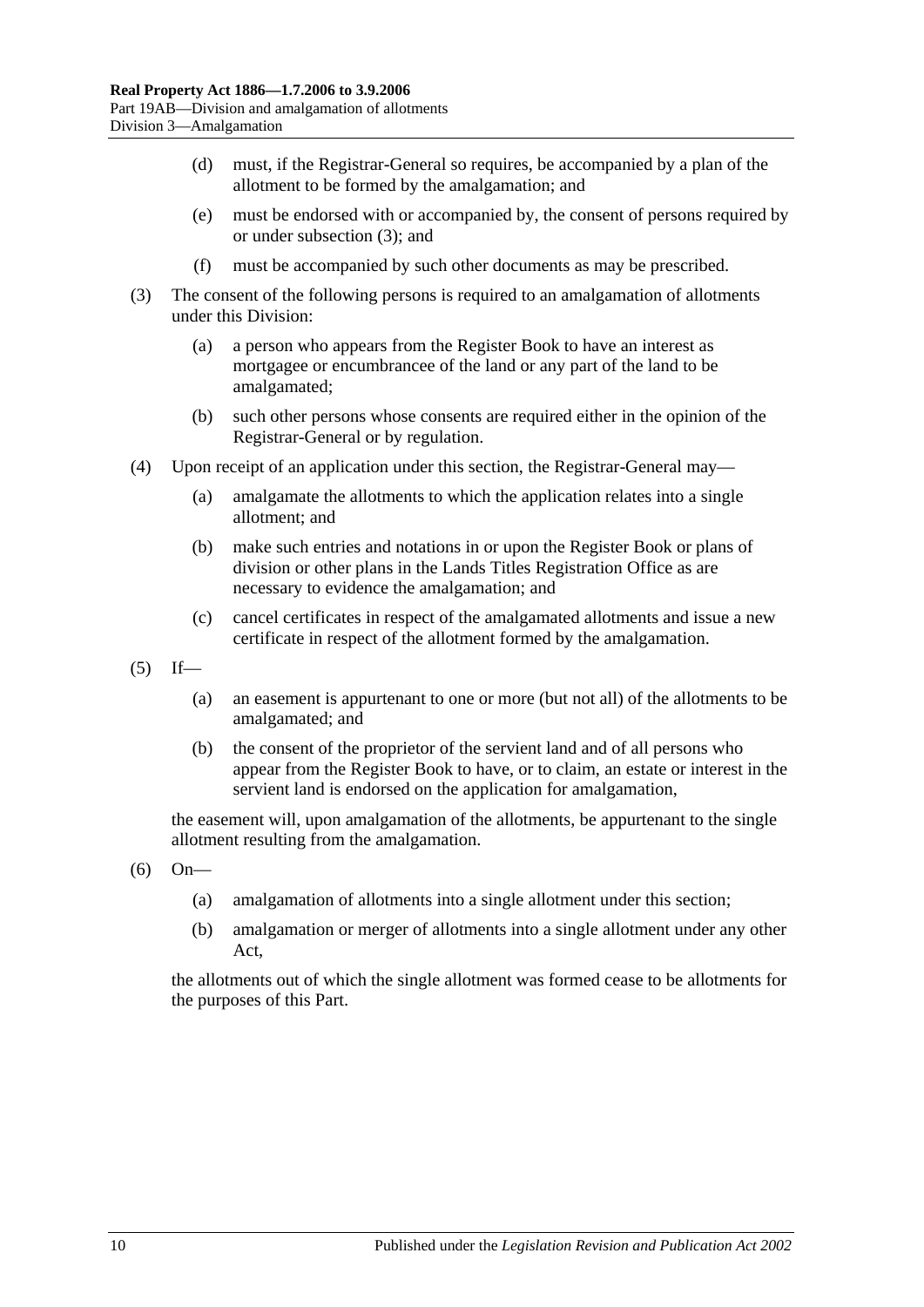# **Division 4A—Amalgamation of allotments in exchange for division of land**

# **223LLA—Interpretation**

In this Division, unless the contrary intention appears—

*division* includes division of land by community plan under the *[Community Titles](http://www.legislation.sa.gov.au/index.aspx?action=legref&type=act&legtitle=Community%20Titles%20Act%201996)  Act [1996](http://www.legislation.sa.gov.au/index.aspx?action=legref&type=act&legtitle=Community%20Titles%20Act%201996)* (including division by strata plan under that Act) and by strata plan under the *[Strata Titles Act](http://www.legislation.sa.gov.au/index.aspx?action=legref&type=act&legtitle=Strata%20Titles%20Act%201988) 1988*;

*strata plan* means a strata plan under the *[Community Titles Act](http://www.legislation.sa.gov.au/index.aspx?action=legref&type=act&legtitle=Community%20Titles%20Act%201996) 1996* or a strata plan under the *[Strata Titles Act](http://www.legislation.sa.gov.au/index.aspx?action=legref&type=act&legtitle=Strata%20Titles%20Act%201988) 1988*.

# <span id="page-112-0"></span>**223LLB—Amalgamation in exchange for division**

- (1) The Governor may, by regulation, provide that the Registrar-General must not deposit in the Lands Titles Registration Office a plan of division, or a strata plan, in respect of division, or a specified class of division, in a specified part of the Mount Lofty Ranges unless the number of amalgamation units specified in the regulation has been allocated to the proposed division.
- (2) A regulation under [subsection](#page-112-0) (1)—
	- (a) applies to a division of land in respect of which—
		- (i) in the case of division under this Part—the application for planning or development authorisation under the *[Planning Act](http://www.legislation.sa.gov.au/index.aspx?action=legref&type=act&legtitle=Planning%20Act%201982) 1982* or the *[Development Act](http://www.legislation.sa.gov.au/index.aspx?action=legref&type=act&legtitle=Development%20Act%201993) 1993* was lodged with the appropriate authority on or after 29 January 1992 or such later date as is specified in the regulation; or
		- (ii) in the case of division by strata plan—the application for planning or development authorisation under the *[Planning Act](http://www.legislation.sa.gov.au/index.aspx?action=legref&type=act&legtitle=Planning%20Act%201982) 1982* or the *[Development Act](http://www.legislation.sa.gov.au/index.aspx?action=legref&type=act&legtitle=Development%20Act%201993) 1993* in respect of the erection of the building to be divided into strata lots or strata units by the plan was lodged with the appropriate authority on or after 29 January 1992 or such later date as is specified in the regulations;
	- (ab) does not apply to a division of land by strata plan if the building to be divided into strata lots or strata units by the plan was erected before 29 January 1992 or such later date as is specified in the regulation and was, immediately before that date, divided into two or more areas designed for separate occupation;
	- (b) may exclude land, or land of a particular class, from the operation of the regulation;
	- (c) binds the Crown not only in right of the State but also, so far as the legislative power of the State permits, in all its other capacities unless the regulation provides that the Crown is not bound.
- (3) A regulation under [subsection](#page-112-0) (1) has effect notwithstanding any Act or law to the contrary.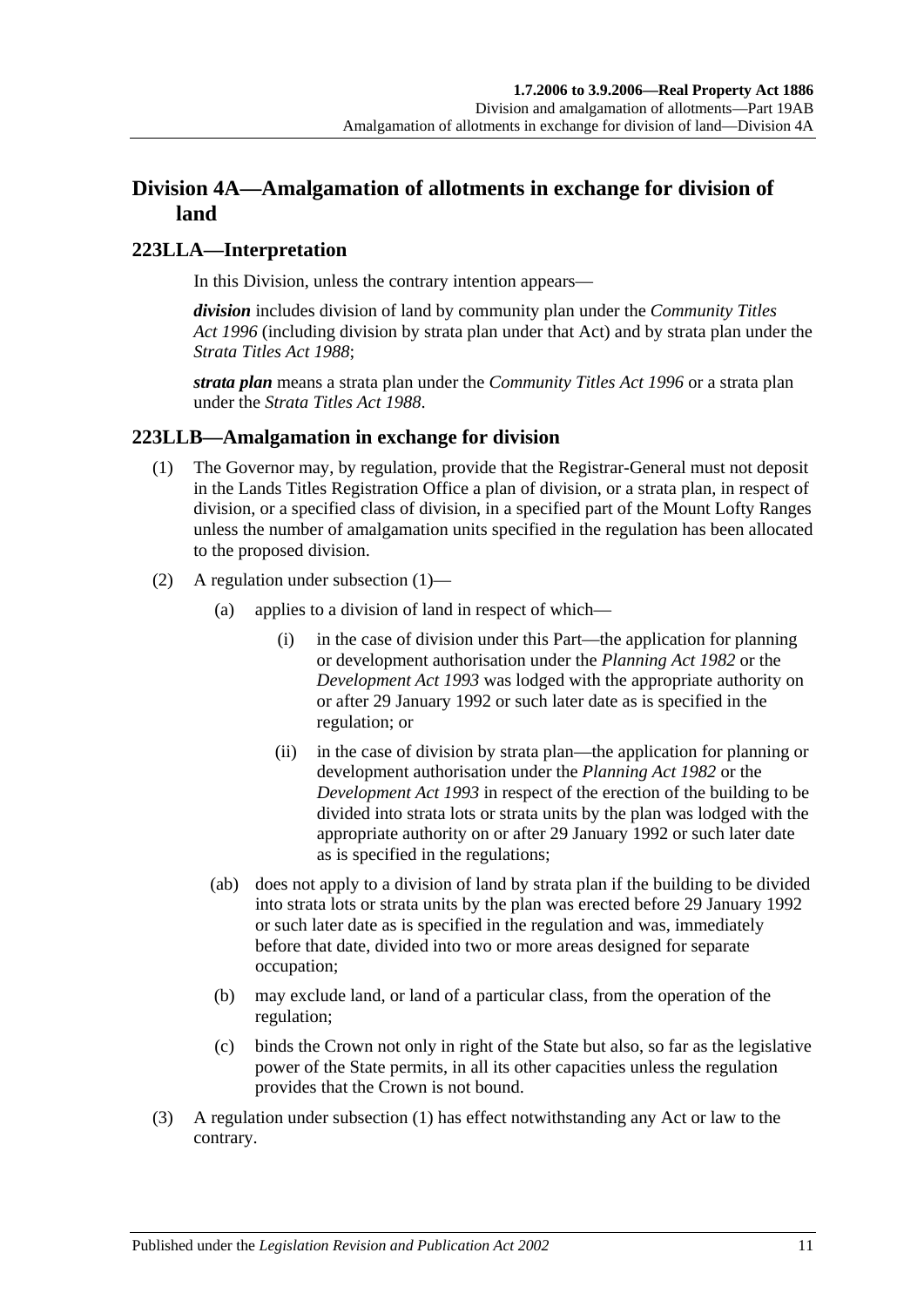# <span id="page-113-0"></span>**223LLC—Creation of amalgamation units**

- (1) The amalgamation of allotments pursuant to [Division 3](#page-110-3) on or after 29 January 1992 in a part of the Mount Lofty Ranges specified for that purpose by regulation creates a number of amalgamation units equal to the difference between the number of allotments amalgamated and the number of allotments remaining after the amalgamation.
- (2) Amalgamation units are not created under [subsection](#page-113-0) (1) where one or more of the allotments amalgamated is subject to a caveat unless the caveator has given his or her consent to the amalgamation.

# **223LLD—The right to allocate amalgamation units**

- (1) The right to allocate an amalgamation unit to a proposed division of land is vested initially in the person who applied for the amalgamation.
- <span id="page-113-2"></span>(2) Where immediately before amalgamation, the allotments amalgamated were subject to a mortgage or encumbrance that was first registered before 29 January 1992, the rights to allocate the amalgamation units created by the amalgamation are charged with payment of the amount secured from time to time by the mortgage or encumbrance.
- (3) Subject to [subsection](#page-113-1) (4), upon amalgamation the Registrar-General must issue to the person who applied for the amalgamation a certificate in respect of each unit certifying that the person named in the certificate has the right to allocate the unit to a proposed division of land.
- <span id="page-113-1"></span>(4) The Registrar-General must record a charge operating under [subsection](#page-113-2) (2) on the certificates for the rights of allocation that are subject to the charge and must issue the certificates to the person entitled to the charge or, where more than one such charge is in operation, to the person entitled to the charge that is first in order of priority.
- (5) Upon lodgment at the Lands Titles Registration Office of a memorandum of transfer of the right of allocation together with the certificate issued in respect of the right, the Registrar-General must register the transfer, cancel the certificate and issue a new certificate in the name of the transferee.
- (6) Where a right of allocation of an amalgamation unit has passed by testamentary disposition or by operation of law to another person, that person may lodge at the Lands Titles Registration Office an application to be registered as the holder of the right.
- (7) The application must be accompanied by the certificate issued in respect of the right and such other evidence that the right has passed to the applicant as the Registrar-General requires and the Registrar-General must register the applicant as the holder of the right, cancel the certificate and issue a new certificate in the name of the applicant.
- (8) The Registrar-General may, on being satisfied that a certificate issued under this Division has been lost, mislaid or destroyed, issue a new certificate in its place.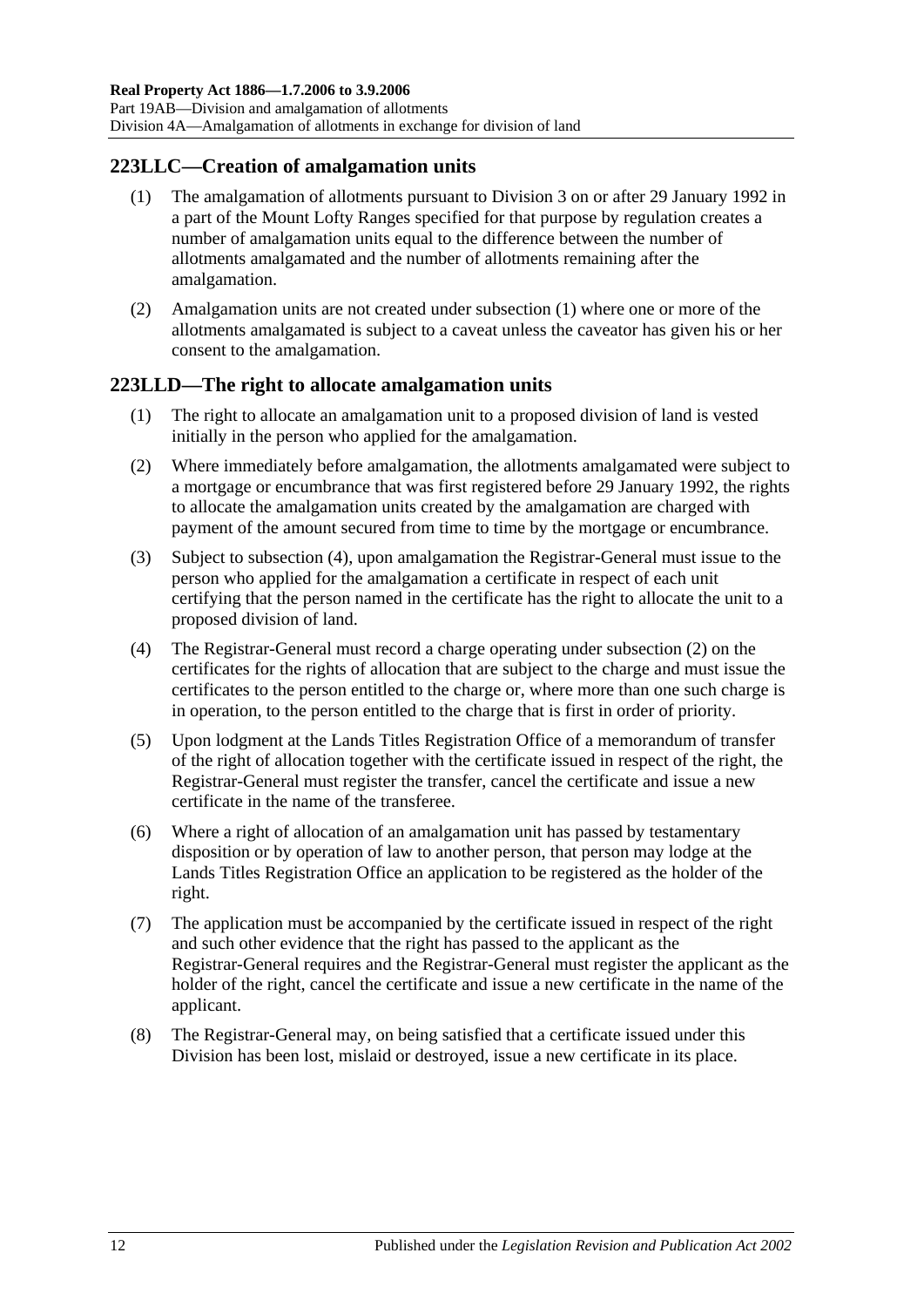# <span id="page-114-3"></span>**223LLE—Right of allocation may be charged**

Upon lodgment at the Lands Titles Registration Office of a memorandum of charge of the right of allocation of an amalgamation unit together with the certificate issued in respect of the right, the Registrar-General must register the charge, cancel the certificate and issue to the person entitled to the charge a new certificate expressed to be subject to the charge.

# **223LLF—Allocation of an amalgamation unit**

- (1) Upon lodgment at the Lands Titles Registration Office of a memorandum of allocation of an amalgamation unit to a proposed division of land together with the certificate issued in respect of the right of allocation, the Registrar-General must register the allocation and cancel the certificate.
- (2) A memorandum of allocation of an amalgamation unit to a proposed division must be lodged at or after the time at which the application for the division of the land or the application for deposit of the strata plan is lodged at the Lands Titles Registration Office.
- (3) Where an application for the division of land or for the deposit of a strata plan is withdrawn or the Registrar-General refuses to deposit a plan of division or strata plan in the Lands Titles Registration Office, the Registrar-General must revive the right of allocation of an amalgamation unit allocated to the division by issuing a certificate to the person who allocated the unit.

# <span id="page-114-1"></span>**223LLG—Dealings with right subject to charge**

- (1) Subject to [subsection](#page-114-0) (2), where a right of allocation of an amalgamation unit is subject to a charge, the Registrar-General must not—
	- (a) register a memorandum of transfer or a memorandum of charge of the right without the written consent of the person entitled to the charge unless the transfer or charge is expressed to be subject to the existing charge; or
	- (b) register a memorandum of allocation of the amalgamation unit without the written consent of the person entitled to the charge.
- <span id="page-114-0"></span>(2) The consent of a person entitled to a charge of lower priority is not required under [subsection](#page-114-1) (1) to the registration of a memorandum of transfer by a person entitled to a charge of higher priority exercising a power of sale under section [223LLH.](#page-114-2)

# <span id="page-114-2"></span>**223LLH—Power of sale**

- (1) A person who is entitled to a charge of the right of allocation of an amalgamation unit is entitled to sell the right in the circumstances in which a mortgagee or encumbrancee is entitled under this Act to sell land that is subject to the mortgage or encumbrance.
- (2) [Sections](#page-63-0) 132 to [136](#page-64-0) inclusive apply to, and in relation to, a charge of a right of allocation as if the charge were a mortgage or encumbrance, the person entitled to the charge were the mortgagee or encumbrancee, the holder of the right of allocation were the mortgagor or encumbrancer and the right of allocation were the land mortgaged or encumbered.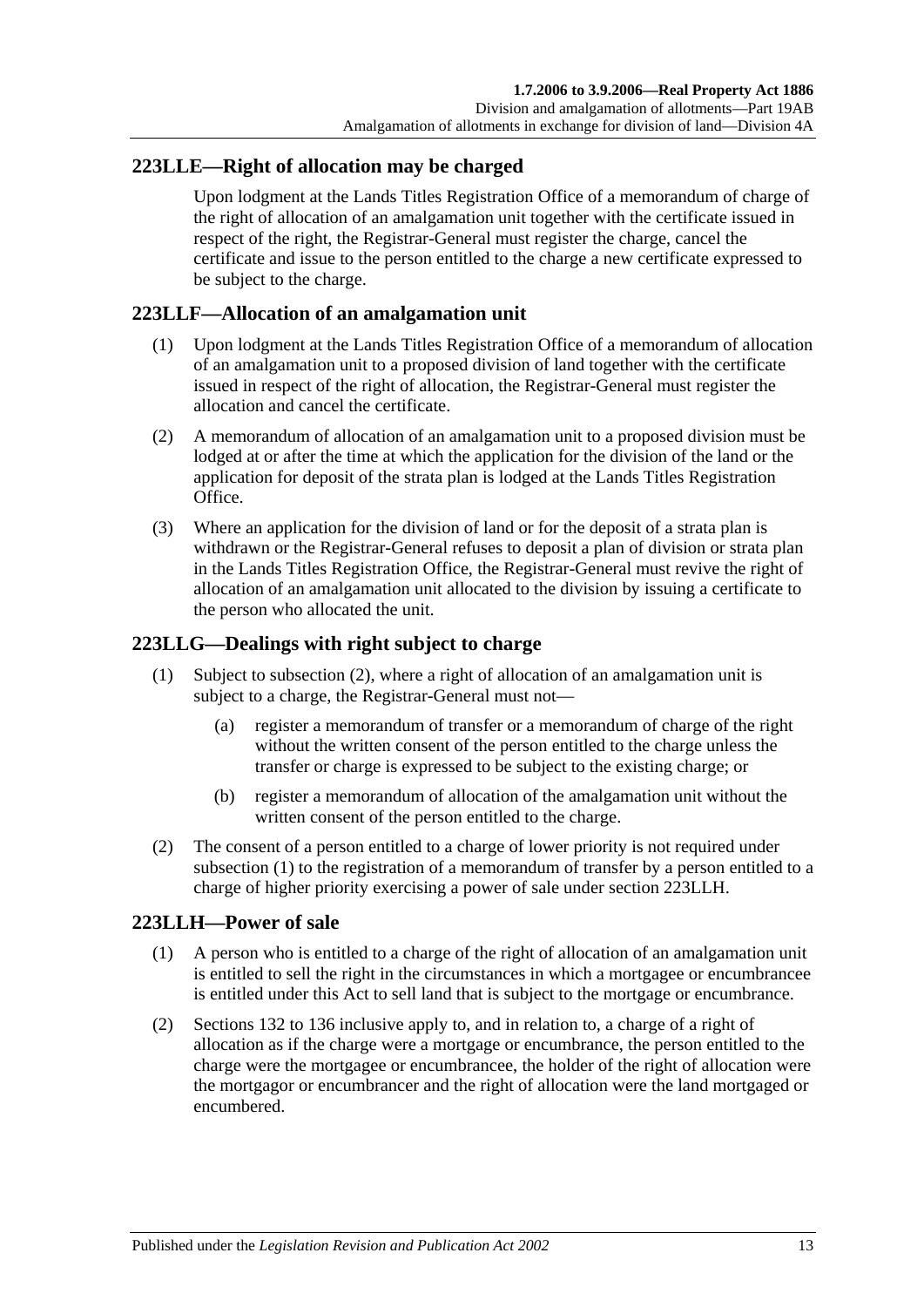# **223LLI—Discharge of charge of right of allocation**

- (1) A charge of a right of allocation is discharged in the following circumstances:
	- (a) upon registration by the Registrar-General of a discharge of the charge;
	- (b) in the case of a charge arising under section [223LLD\(2\)](#page-113-2) on the creation of amalgamation units—upon the discharge of the mortgage or encumbrance giving rise to the charge under that section (but not where the discharge occurs upon registration of a transfer of the land by a mortgagee or encumbrancee exercising the power of sale conferred by this Act).
- (2) Upon lodgment at the Lands Titles Registration Office of a full or partial discharge of a charge of a right of allocation together with the certificate issued in respect of the right, the Registrar-General must register the discharge, cancel the certificate and issue a new certificate in the name of the holder of the right.
- (3) Where the amount secured by a charge has been paid the holder of the right of allocation is entitled to a discharge of the charge.
- (4) [Section](#page-68-0) 146 applies to, and in relation to, a charge of a right of allocation as if the charge were a mortgage, the person entitled to the charge were the mortgagee and the holder of the right of allocation were the mortgagor.
- (5) Where two or more persons are entitled to a charge jointly a discharge of the charge may be signed by one on behalf of all of them.

# <span id="page-115-0"></span>**223LLJ—Order of priority of charges**

The order of priority of charges of a right of allocation is as follows:

- (a) charges arising under section [223LLD\(2\)](#page-113-2) have the same priority as the mortgage or encumbrance from which they arose; and
- <span id="page-115-1"></span>(b) charges registered under section [223LLE](#page-114-3) have priority in accordance with the time of registration of the memorandum of charge; and
- (c) charges referred to in [paragraph](#page-115-0) (a) have priority over charges referred to in [paragraph](#page-115-1) (b).

# **223LLK—Register of amalgamated units**

- (1) The Registrar-General must maintain a public register of amalgamation units.
- (2) The register must include the following information in relation to each unit:
	- (a) particulars identifying the amalgamation that created the unit;
	- (b) the holder (if any) of a certificate in respect of the right to allocate the unit to a proposed division;
	- (c) particulars of the charges (if any) of the right to allocate the unit and of the discharge of any of those charges;
	- (d) the division (if any) to which the unit has been allocated.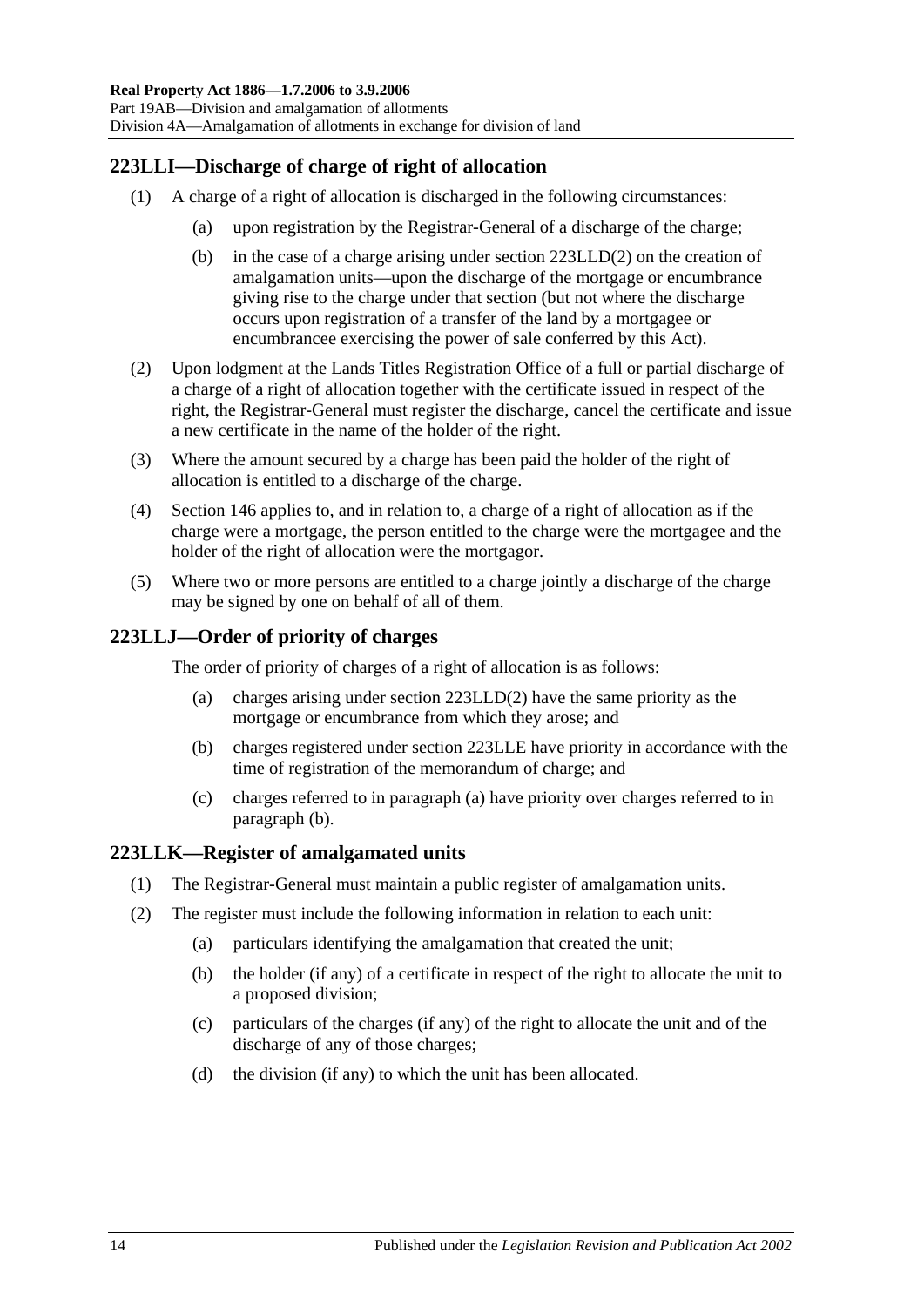# **223LLL—Form of transfers etc**

- (1) A memorandum of transfer, a memorandum of charge, a discharge of a charge, a memorandum of allocation of an amalgamation unit and an application to the Registrar-General under this Division must be in a form approved by the Registrar-General.
- (2) A fee prescribed in relation to the administration of this Division must be paid before the Registrar-General takes the action in respect of which the fee is prescribed.

# **223LLM—Exemption from fees and stamp duty**

- (1) No fee is payable in respect of the registration of a memorandum of allocation of an amalgamation unit.
- (2) Stamp duty is not payable in respect of the transfer or charging of the right of allocation of an amalgamation unit.

# **Division 5—Miscellaneous provisions**

# **223LP—Regulations**

The Governor may make such regulations as are contemplated by this Part, or as are necessary or expedient for the purposes of this Part.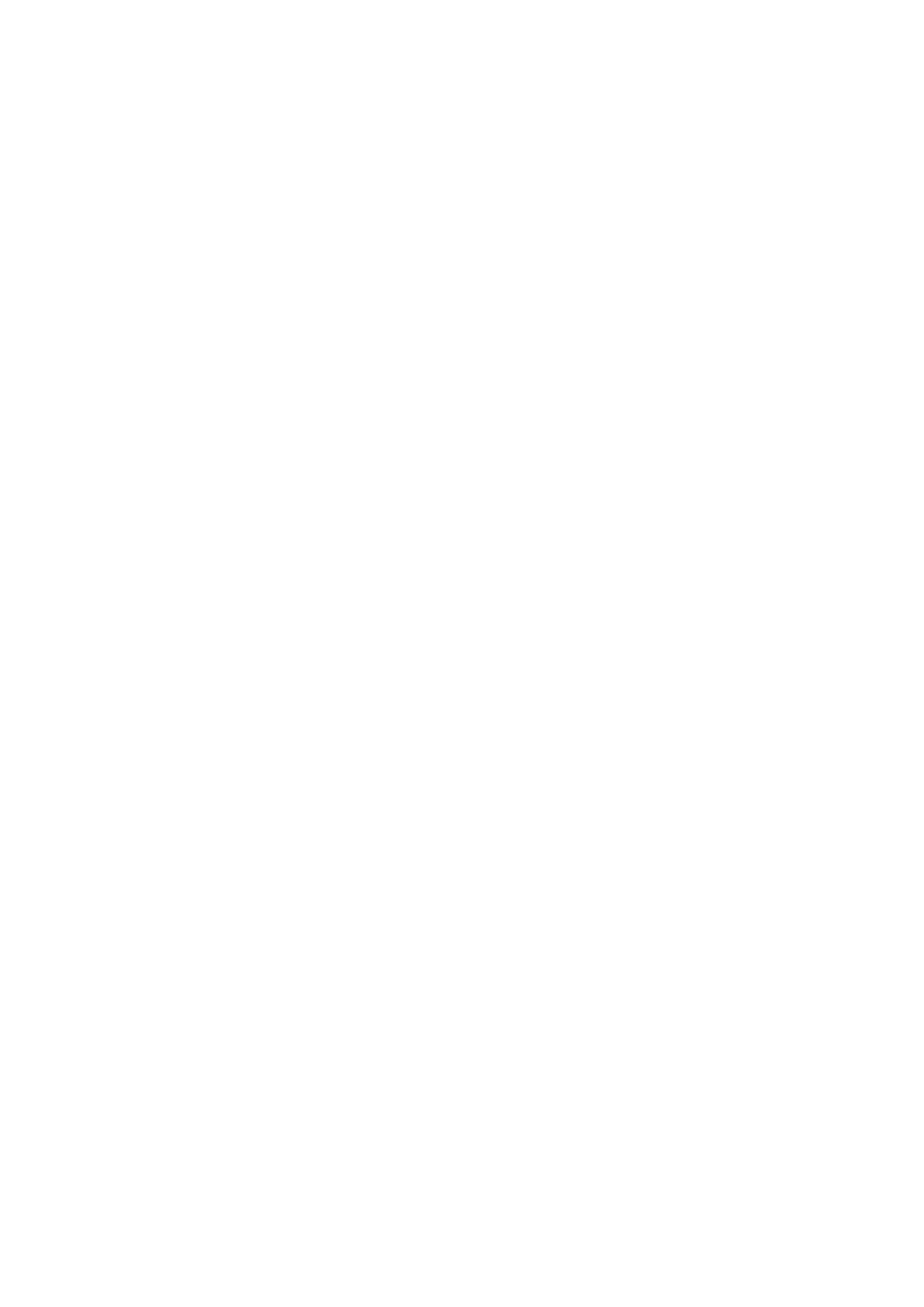# **Part 20—Procedure and penalties**

# **224—Practice, procedure, appeals, and rules of Court**

In the conduct of actions and other proceedings in the Court, provided for under the Act, there shall be the same rights of appeal, and the same rules of procedure and practice shall apply as are in force or exist for the time being in respect of actions and other proceedings of a similar nature in such Court, except as the same are varied or altered by the rules and regulations contained in [Schedule 21](#page-138-0) hereto: Provided that the Judges of the said Court shall have power, from time to time to make other rules and orders for regulating proceedings in such Court under this Act, and, from time to time to rescind, alter, or vary such rules and orders.

# **225—Fees of Court**

The Judges of the said Court shall have power from time to time to fix and regulate the fees payable upon all proceedings before the Court under this Act; and until the Judges shall otherwise order, the fees shall be according to those payable in respect of proceedings of a similar nature in the said Court.

# **226—Forms of summons by Registrar-General**

Any summons issued by the Registrar-General under the authority of this Act may be in the form of [Schedule 22](#page-140-0) hereto.

# **227—On refusal or neglect of person summoned, Registrar-General may apply to Judge**

If any person shall refuse or neglect to obey or comply with the requirements of any such summons the Registrar-General may apply to a Judge for a summons calling upon such person to show cause why he should not obey or comply with the same, and any Judge may, on the hearing of such summons, make such order in the premises as he shall think fit, and unless the Judge shall on such hearing certify that such refusal or neglect was reasonable, such person shall forfeit and pay a penalty, to be enforced by the said Judge not exceeding two hundred dollars.

# **228—Declarations, before whom to be made**

Any declaration under this Act may be made before the Registrar-General, any Deputy Registrar-General, a Notary Public, Justice of the Peace, or Commissioner for taking Affidavits in the Supreme Court.

#### **229—Indictable offences under this Act**

If any person is guilty of the following offences, or any of them (that is to say)—

- (a) forges or procures to be forged or assists in forging or fraudulently affixes procures to be affixed or assists in affixing the seal of the Registrar-General, or an impression or part of an impression of such seal to any instrument;
- (b) forges or procures to be forged or assists in forging the name, signature, or handwriting of the Registrar-General or of any officer in any case where such officer is by this Act expressly or impliedly authorised to affix his signature;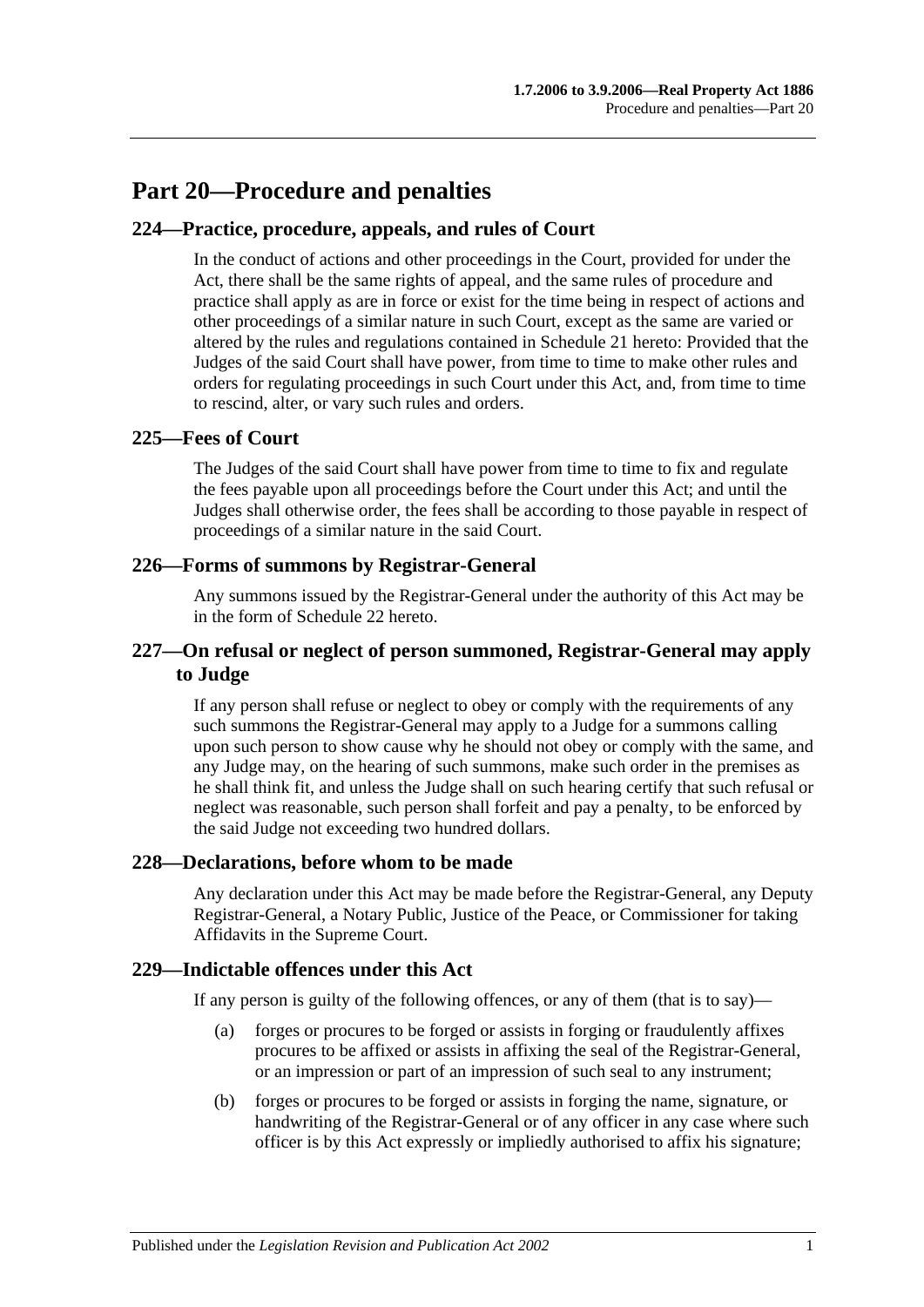- (c) fraudulently stamps or causes to be stamped any document with the seal of the Registrar-General or with a seal purporting to be the seal of the Registrar-General;
- (d) forges or procures to be forged or assists in forging the name, signature, or handwriting of any person whomsoever, to any instrument which is by this Act, or in pursuance of any power contained in this Act, expressly or impliedly authorised to be signed by such person;
- (e) uses, with an intention to defraud any person whomsoever, any document upon which any impression or part of the impression of any seal of the Registrar-General has been forged, or fraudulently affixed knowing the same to be fraudulently affixed, or any document the signature to which has been forged knowing the same to have been forged,

such person shall be guilty of an indictable offence.

Penalty: Imprisonment for 14 years.

# **230—Perjury**

If any person wilfully makes a false oath or declaration concerning any instrument, dealing, matter or procedure, under or in pursuance of this Act, such person shall be guilty of perjury.

Penalty: Imprisonment for 14 years.

#### **232—Penalty for certifying incorrect documents**

Any person who shall falsely or negligently certify to the correctness of any application or instrument under this Act shall incur therefor a penalty not exceeding five thousand dollars; but such penalty shall not prevent any person sustaining loss or damage in consequence of error or mistake in any such application or instrument from recovering damages against the person who shall have certified the same.

#### **233—Other offences**

A person who—

- (a) wilfully and fraudulently makes any false statement in any application to bring land under the provisions of this Act, or in any application to be registered as proprietor, whether in possession, reversion, remainder, or otherwise on a transmission, or in any other application to be registered under this Act as proprietor of any land, or any estate or interest in any land;
- (b) wilfully and fraudulently suppresses, withholds, or conceals, or assists, or joins in, or is privy to the suppressing, withholding, or concealing from the Registrar-General, the Acting Registrar-General, or any Deputy Registrar-General any material document, fact, or matter of information;
- (c) wilfully and fraudulently gives false evidence, or makes a false statement in his examination before the Registrar-General, the Acting Registrar-General, or any Deputy Registrar-General;
- (d) without lawful authority and knowing that no such authority exists intentionally alters or causes to be altered—
	- (i) an original certificate of title filed in the Register Book or the duplicate of such a certificate; or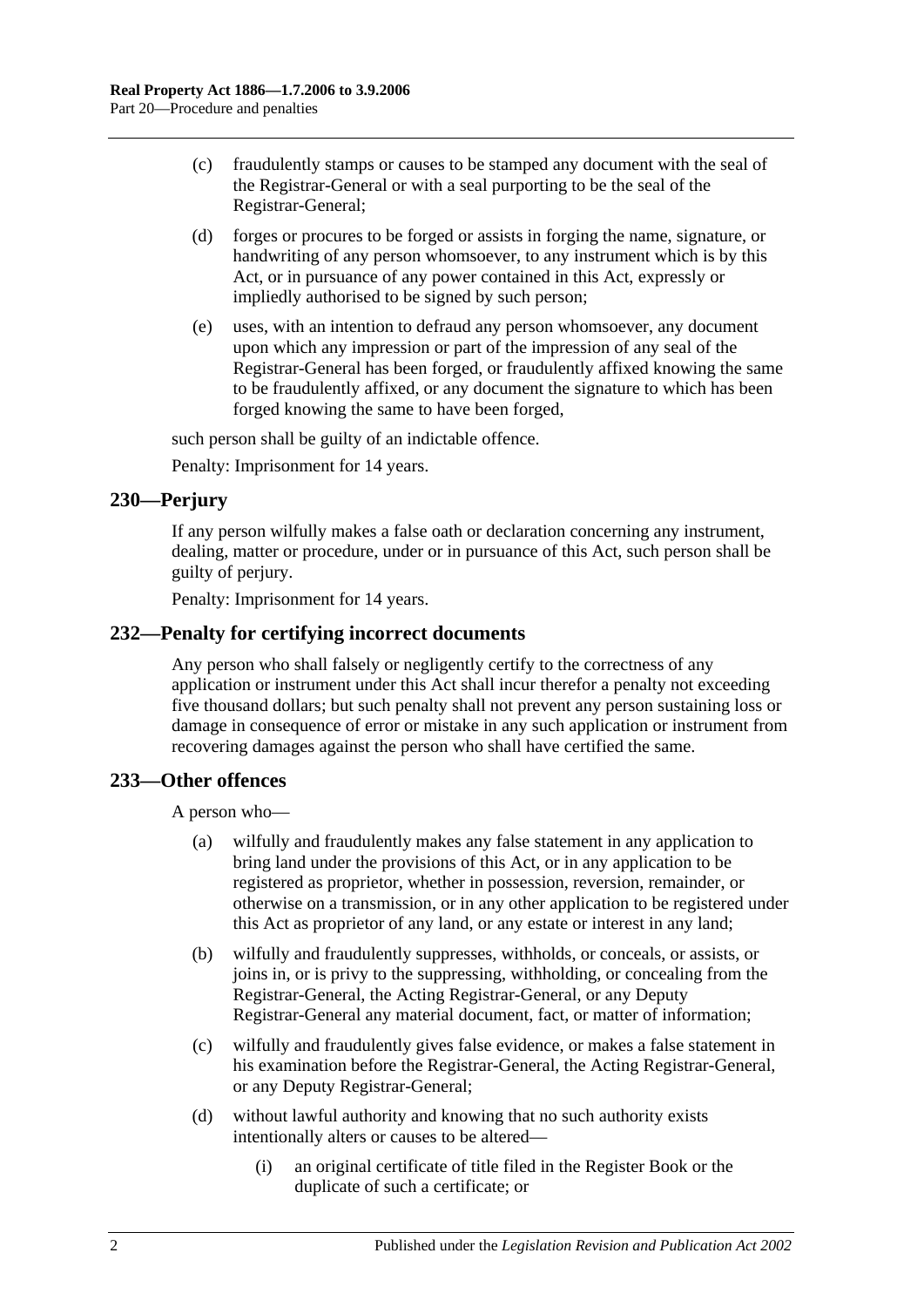- (ii) records made by the Registrar-General by an electronic, electromagnetic, optical or photographic process under [Division 2](#page-26-0) of [Part 5](#page-26-1) or a certificate of title issued under that Division; or
- (iii) any instrument comprising part of the Register Book; or
- (iv) any instrument or form issued by the Registrar-General;
- (e) fraudulently uses, assists in fraudulently using, or is privy to the fraudulent using of any form purporting to be issued or sanctioned by the Registrar-General;
- (f) knowingly misleads or deceives any person hereinbefore authorised to demand explanation or information in respect of any land, or the title to any land, which is the subject of any application to bring the same under the provisions of this Act, or in respect of which any instrument or dealing is proposed to be registered or recorded,

is guilty of an indictable offence.

Penalty: \$40 000 or imprisonment for 10 years.

#### **234—Certificate etc procured by fraud to be void**

Any certificate, instrument, entry, erasure, or alteration procured, or made by fraud as in the last preceding section mentioned shall, whether there shall be a conviction under such section or not, be void as regards all parties or privies to such fraud.

#### **240—Conviction not to affect civil remedy**

No proceeding or conviction for any act hereby declared to be an offence shall affect any remedy which any person aggrieved or injured by such act may be entitled to against the person who has committed such act, or against his estate.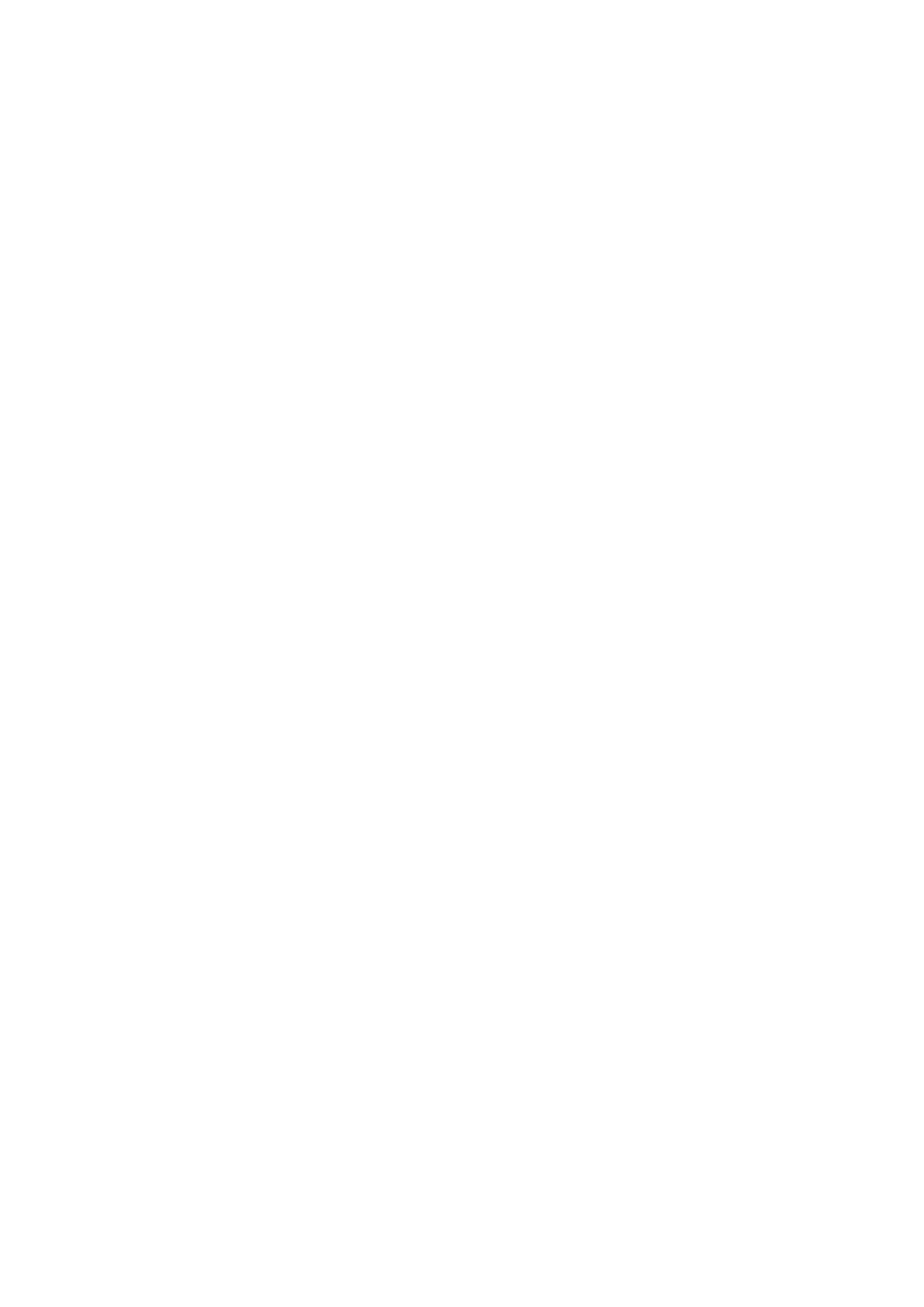# **Part 21—Miscellaneous**

# **241—Plans and maps**

- (1) Where, in the opinion of the Registrar-General, a plan or map is necessary or desirable for the purpose of registering or recording any dealing with land, he may require the person who has lodged documents in connection with the dealing to lodge an appropriate plan or map.
- (2) A plan or map lodged with the Registrar-General must comply with his requirements as to—
	- (a) the dimensions of the plan or map; and
	- (b) the scale to which it is drawn; and
	- (c) the information that it includes.
- (3) The Registrar-General may reject a plan or map that—
	- (a) does not comply with his requirements under this section; or
	- (b) is inaccurate or deficient in any respect.

# **242—Diagrams of land in certificates of title**

Every certificate of title for land brought under the provisions of this Act after the passing hereof (except a certificate for a strata lot within the meaning of the *[Community Titles Act](http://www.legislation.sa.gov.au/index.aspx?action=legref&type=act&legtitle=Community%20Titles%20Act%201996) 1996* or a unit within the meaning of the *[Strata Titles Act](http://www.legislation.sa.gov.au/index.aspx?action=legref&type=act&legtitle=Strata%20Titles%20Act%201988) 1988*) must include a diagram (or have a diagram attached to it), showing the measurements of the land contained therein, such plan to be supplied by the Surveyor-General when practicable without involving any cost to the Government, or shall refer to a plan deposited, or accepted for filing, in the Lands Titles Office showing such measurements.

# **242A—Cases where measurements not required**

It shall not be necessary to supply, show, or state the dimensions, measurements, or bearings of any closed road or reserve or any closed part of any road or reserve for any purpose of this Act unless those dimensions, measurements, or bearings shall be required by the Registrar-General to be supplied, shown, or stated, and the Registrar-General may in any other case dispense with the necessity for supplying, showing, or stating any dimensions, measurements, or bearings for the purposes of this Act.

# **244—Provision for person under disability of infancy or mental incapacity**

Where any person who (if not under disability) might have made any application, given any consent, done any act, or been party to any proceedings under this Act, is an infant or mentally incapacitated person, the guardian or the administrator or committee of the estate of such person may make such applications, give such consent, do such acts, and be party to such proceedings as such person himself, if free from disability, might have made, given, done, or been party to, and shall otherwise represent such person for the purposes of this Act.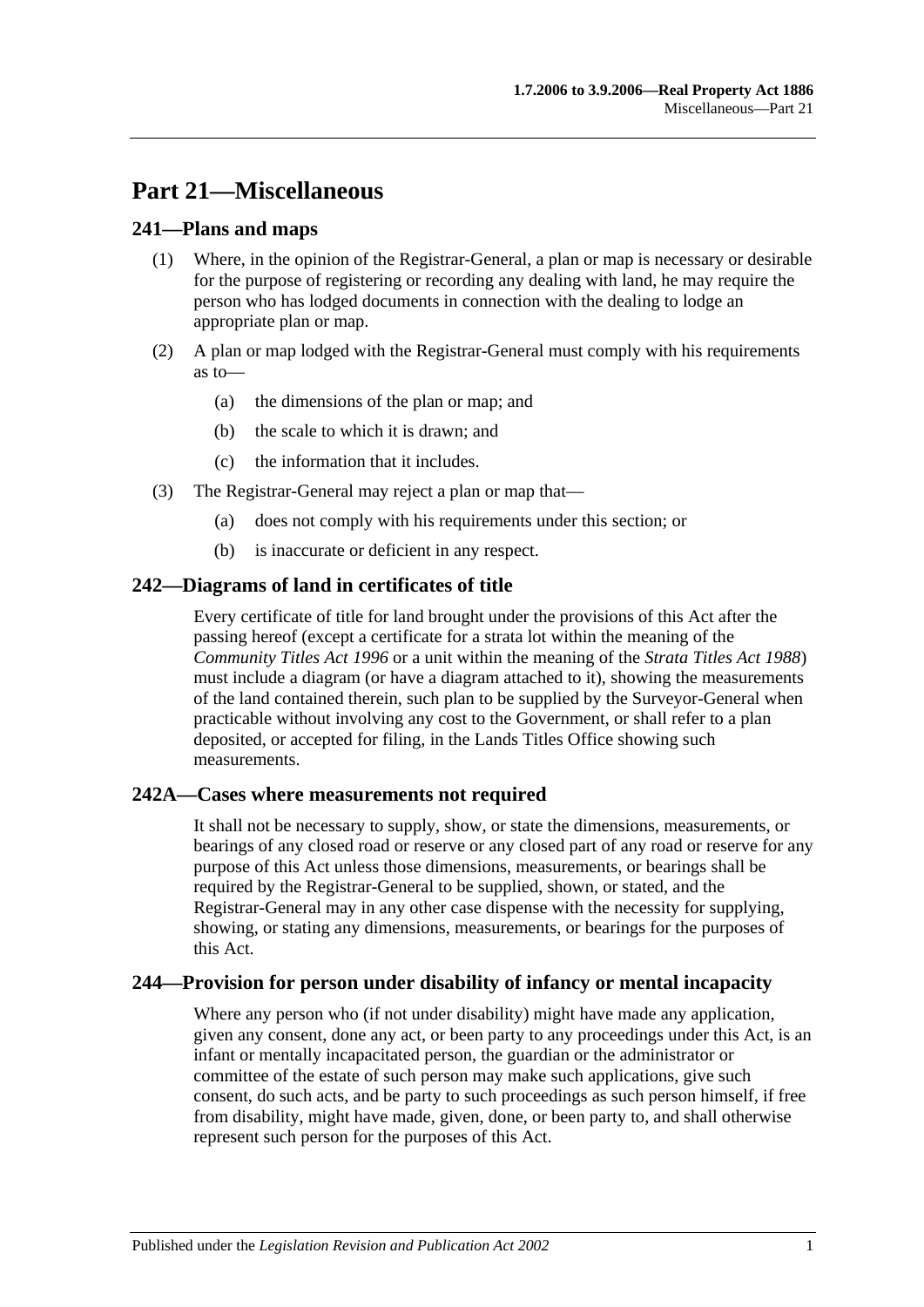# **245—Court may appoint guardian**

The Court may appoint a guardian of an infant for the purposes of this Act.

#### **246—Unregistered instruments to confer claim to registration**

Every instrument signed by a registered proprietor, or by any person claiming through or under a registered proprietor, purporting to pass an estate or interest in land for the registration of which estate or interest provision is made in this Act shall, until registered, be deemed to confer upon the person intended to take under such instrument, or any person claiming through or under him, a right or claim to the registration of such estate or interest. The Registrar-General, upon application for such registration by any person other than the person immediately claiming from a registered proprietor, may reject the same altogether or may register the applicant as proprietor of the estate or interest, either forthwith or at the expiration of some defined period of time, and may direct such other entries to be made in the Register Book, and such advertisements to be published, as he may deem necessary.

# **247—Informal documents may be registered**

The Registrar-General may, in the event of great loss or inconvenience being likely to arise, register any document signed by a registered proprietor, or by any person claiming through or under a registered proprietor, notwithstanding that such document be not in any of the forms prescribed by this Act, nor otherwise in accordance with the provisions hereof: Provided that such document purports to create an estate or interest in land for the registration of which estate or interest provision is made in this Act, and would in equity, apart from the provisions of this Act, be regarded as vesting such estate or interest in the person intended to take under such document. The Registrar-General, upon application for such registration, may reject the same altogether, or may proceed as directed in the last preceding section.

# **248—Memorial to be entered**

On registering any such applicant, as mentioned in the two last preceding sections, the Registrar-General shall, so far as possible, enter the like memorial of every document or instrument produced by the applicant in the same manner as if such document or instrument had been presented for registration in its proper order of time, and the duplicate certificate, or other instrument of title shall be delivered up and the like memorials or other entries made thereon: Provided that no such registration shall be made if it would interfere with the right of any person claiming under any instrument previously registered under this Act.

#### **249—Equities not abolished**

(1) Nothing contained in this Act shall affect the jurisdiction of the Courts of law and equity in cases of actual fraud or over contracts or agreements for the sale or other disposition of land or over equities generally.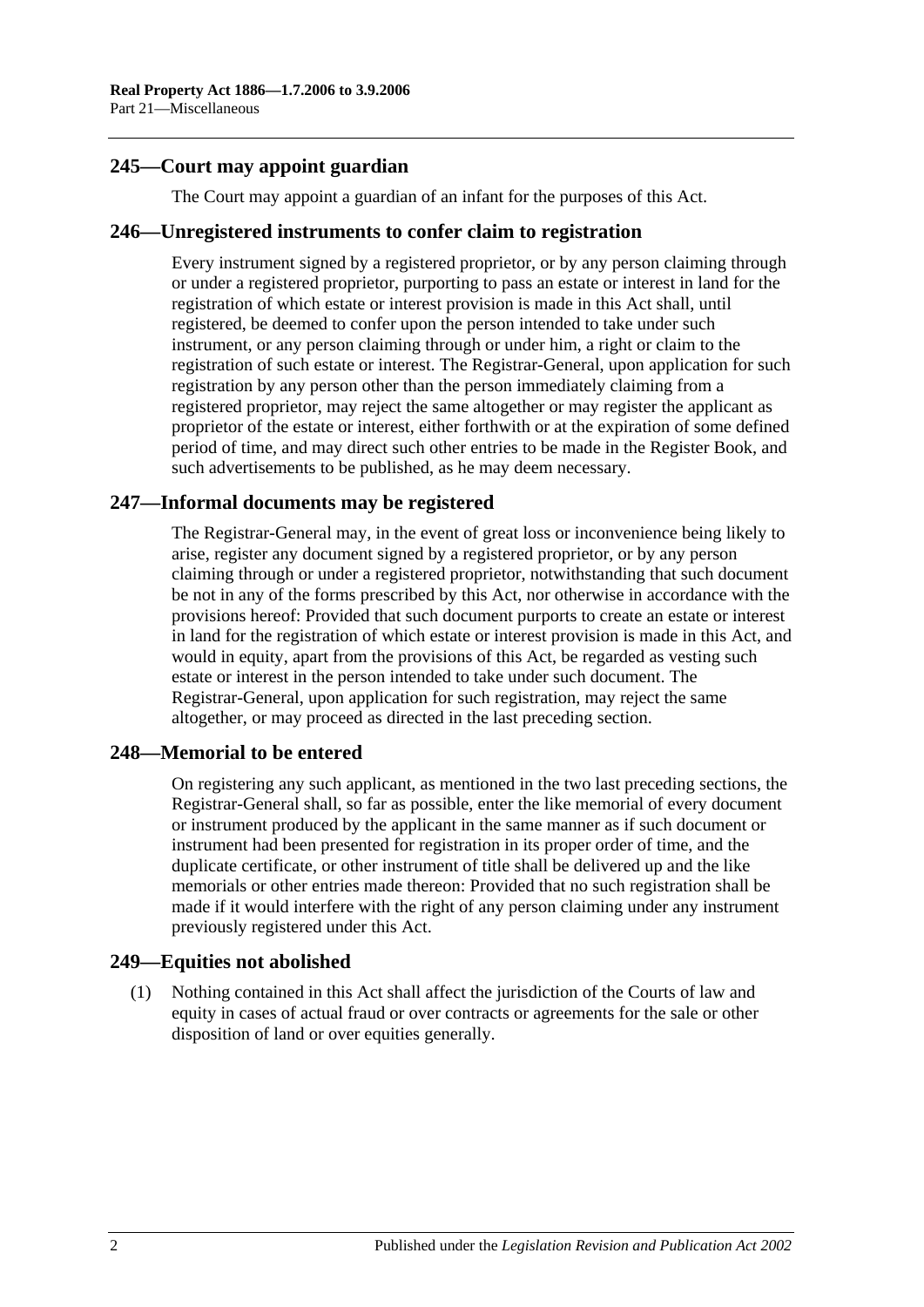(2) And the intention of this Act is that, notwithstanding the provisions herein contained for preventing the particulars of any trusts being entered in the Register Book, and without prejudice to the powers of disposition or other powers conferred by this Act on proprietors of land, all contracts and other rights arising from unregistered transactions may be enforced against such proprietors in respect of their estate and interest therein, in the same manner as such contracts or rights may be enforced against proprietors in respect of land not under the provisions of this Act: Provided that no unregistered estate, interest, contract, or agreement shall prevail against the title of any *bona fide* subsequent transferee, mortgagee, lessee, or encumbrancee, for valuable consideration, duly registered under this Act.

#### **250—Lis pendens not to be registered**

No *lis pendens* affecting lands under the provisions of this Act shall hereafter be registered.

#### **251—No title by adverse possession**

Except as provided in [Part 7A](#page-40-0) of this Act, no person shall acquire any right or title to land under the provisions of this Act by any length of adverse possession, nor shall the right of the registered proprietor to recover possession of any such land be barred by any length of adverse possession.

## **252—Corporations and district councils to furnish Registrar-General with plans of new streets etc**

So often as any new street or road shall become vested in any Corporation or District Council by any means other than in pursuance of an order for opening the same the Corporation or Council affected shall immediately furnish the Registrar-General with a map or plan showing particulars of the new street or road so having become vested as aforesaid.

# **253—Surveyor-General to furnish Registrar-General with particulars of orders confirming opening of new roads etc**

Whenever an order for opening a new road or closing an old road, or for the exchange of any water or other reserve, through or affecting land under the provisions of this Act shall have been duly confirmed, the Surveyor-General shall forthwith after such confirmation forward to the Registrar-General particulars of the date of such confirmation, and of the width, length, bearings, and measurements of such road, or of the exact dimensions and position of such reserve, and of the land taken in exchange.

# **254—Alteration of plans**

The Registrar-General shall make reference to the particulars so furnished to him as aforesaid on any plan deposited in his office which is affected thereby, and shall also make an entry on the certificate in the Register Book, and alter any diagram included in, or attached to, the certificate in accordance with such survey maps, plans or particulars, and require the registered proprietor, or any mortgagee or encumbrancee, who may hold the same, to deliver up the duplicate certificate for the purpose of being cancelled or corrected as the case may require.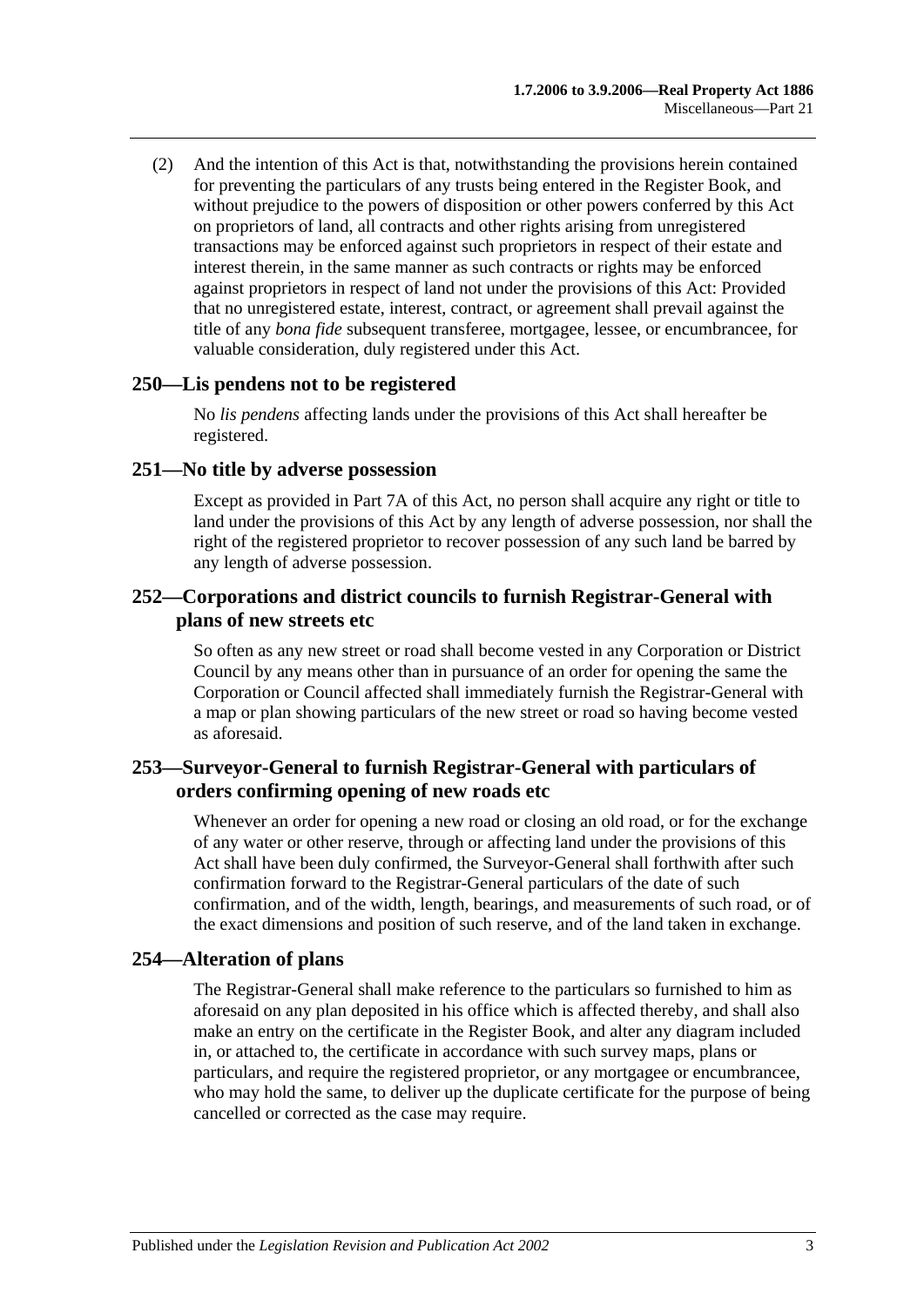## <span id="page-125-0"></span>**255—Confused boundaries**

- (1) A plan of the boundaries of land within a Confused Boundary Area that is lodged in the Lands Titles Registration Office under section 51(2) of the *[Survey Act](http://www.legislation.sa.gov.au/index.aspx?action=legref&type=act&legtitle=Survey%20Act%201992) 1992* must be accompanied by an application in a form approved by the Registrar-General.
- (2) The Registrar-General must, on the lodging of a plan referred to in [subsection](#page-125-0) (1), examine the plan as if it were a plan lodged under this Act.
- <span id="page-125-1"></span>(3) The Registrar-General may deposit a plan in the Lands Titles Registration Office pursuant to section 51 of the *[Survey Act](http://www.legislation.sa.gov.au/index.aspx?action=legref&type=act&legtitle=Survey%20Act%201992) 1992* without the consent of a person who appears from the Register Book to have or to claim an estate or interest in land affected by the plan.
- <span id="page-125-2"></span>(4) On the deposit of a plan referred to in [subsection](#page-125-1) (3)—
	- (a) the boundaries of land affected by the plan are by force of this subsection altered to the extent necessary to give effect to the plan; and
	- (b) the Registrar-General may amend the original certificate of title, or may issue a new certificate of title, without the production of any duplicate or other instrument and without the consent of a person who appears to have or to claim an estate or interest in the land, and may amend any other relevant instrument or record; and
	- (c) if the Registrar-General so requires—any duplicate certificate of title or other instrument specified by the Registrar-General must be produced to the Registrar-General so that it can be amended or a new certificate issued.
- (5) If the production of a certificate or other instrument is required under [subsection](#page-125-2) (4), then, despite any agreement to the contrary, a person having possession of the certificate or other instrument is not entitled to demand or receive a fee or charge from any person for its production.
- (6) Any amendment made to a certificate of title under this section will be taken to have been made prior to the registration of any instrument registered on the certificate.

#### **258—Reference to Real Property Acts**

Where, in any Act now in force, reference is made to the Real Property Acts, or any of them, such reference shall be deemed to extend to this Act.

#### **259—General powers of Court not affected**

Any special jurisdiction by this Act given to the Court shall not prejudice or take away the ordinary jurisdiction of the Court.

#### **260—Valuable consideration may be proved by prior instruments**

Whenever in any action, suit or other proceeding affecting the title to any land, it shall become necessary to determine the fact whether any person is a purchaser, transferee, mortgagee, encumbrancee, or lessee, for valuable consideration or not, any party to such action, suit or other proceeding may give in evidence any transfer, mortgage, encumbrance, lease or other instrument affecting the title to such land, although the same may not be referred to in the certificate or may have been cancelled by the Registrar-General.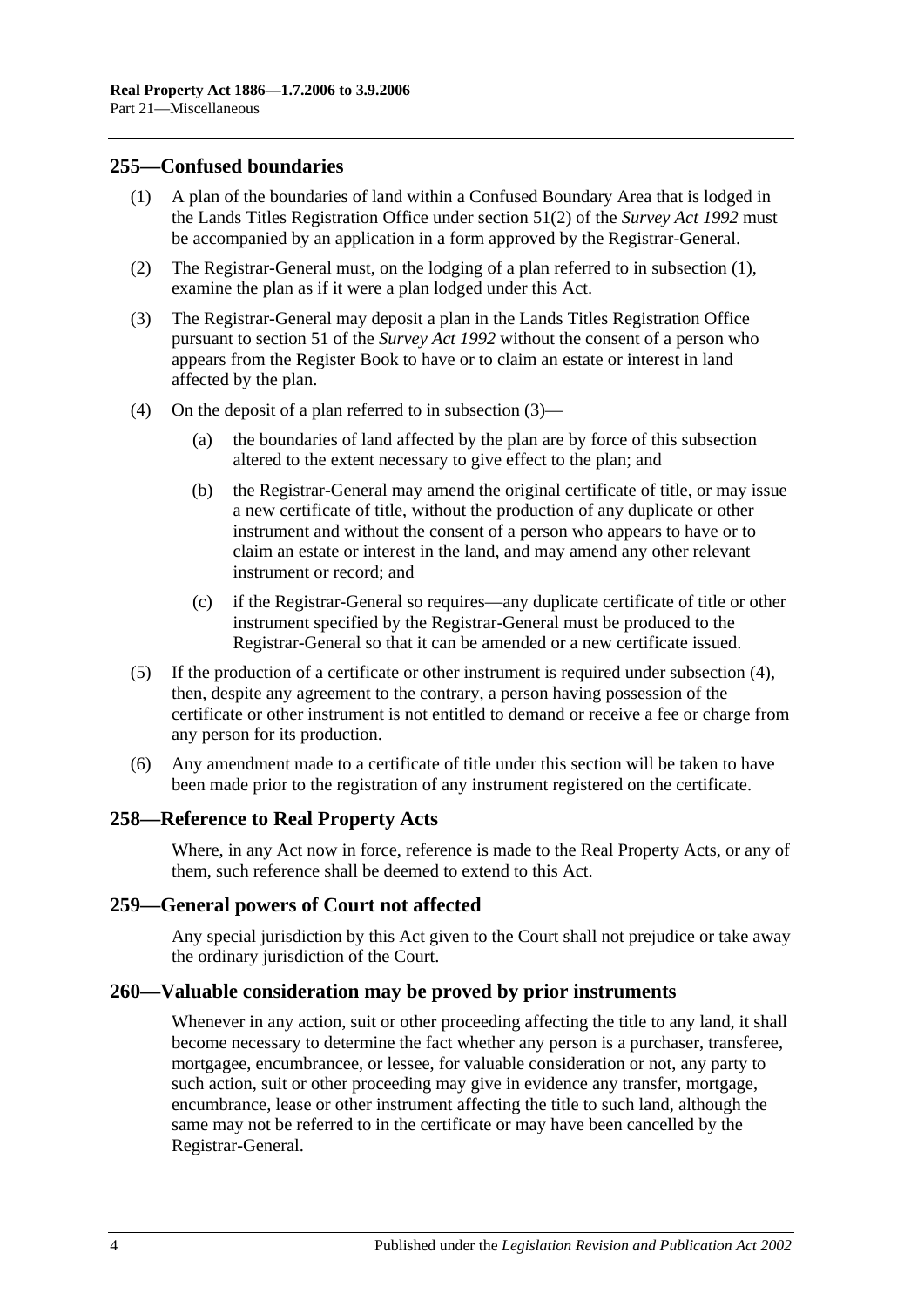# **261—General covenants to be implied in instruments**

In every instrument charging, creating, or transferring any estate or interest in land, there shall be implied the following covenant by the party charging, creating, or transferring such estate or interest, with the party in whose favour such estate or interest is charged or created, or to whom the same is transferred, and his executors, administrators, and transferees, that is to say—That he, the covenanting party, will do such acts and execute such instruments as in accordance with the provisions of this Act may be necessary to give effect to all covenants, conditions, and purposes expressly set forth in such instrument, or by this Act declared to be implied against such party in instruments of a like nature.

# **262—Implied powers and covenants may be modified or negatived**

Every covenant and power by this Act implied in any instrument may be negatived or modified by express declaration contained in or endorsed on the instrument.

# **263—In action for breach, party may be proceeded against as if he had covenanted in express words**

In any action for a breach of any such covenant, it shall be lawful to allege that the party against whom such action is brought did covenant precisely in the same manner as if such implied covenant, with or without modification, as the case may be, had been expressed in words in such instrument, any law or practice to the contrary notwithstanding; and every such implied covenant shall have the same force and effect and be enforced in the same manner as if it had been set out at length in such instrument.

# **264—Implied covenants to be joint and several**

Where any covenants are by this Act implied against two or more persons, such implied covenants shall be construed to be joint and several.

# **265—Short forms of covenants in mortgages and leases**

Where in any mortgage or encumbrance the short form of covenant given in [Schedule](#page-136-0) 16 hereto and numbered 1, or where in any lease any of the other short forms of covenant given in such Schedule shall be used, the covenant set opposite such short form in the said Schedule shall be implied in such mortgage, encumbrance, or lease as fully and effectually as if set out at length therein: Provided that the parties to any such instrument may by express words add to or modify any such short form, in which case the same shall imply the covenant as set out at length, with the addition or modification so expressed.

# **266—Short form for expressing exception of mines and minerals**

Whenever, in any application or instrument under this Act, the following words shall be used "Except and always reserved to all coals, seams of coals, mines, minerals, and quarries, but paying reasonable compensation to ," they shall be taken to have the same effect, and be construed as if the form of words contained in [Schedule 17](#page-138-1) hereto had been inserted therein; and the Registrar-General, on issuing a certificate, shall insert the words so used in the application or instrument, and the same shall be as binding and effectual as if he had inserted therein the words at length contained in the said [Schedule 17.](#page-138-1)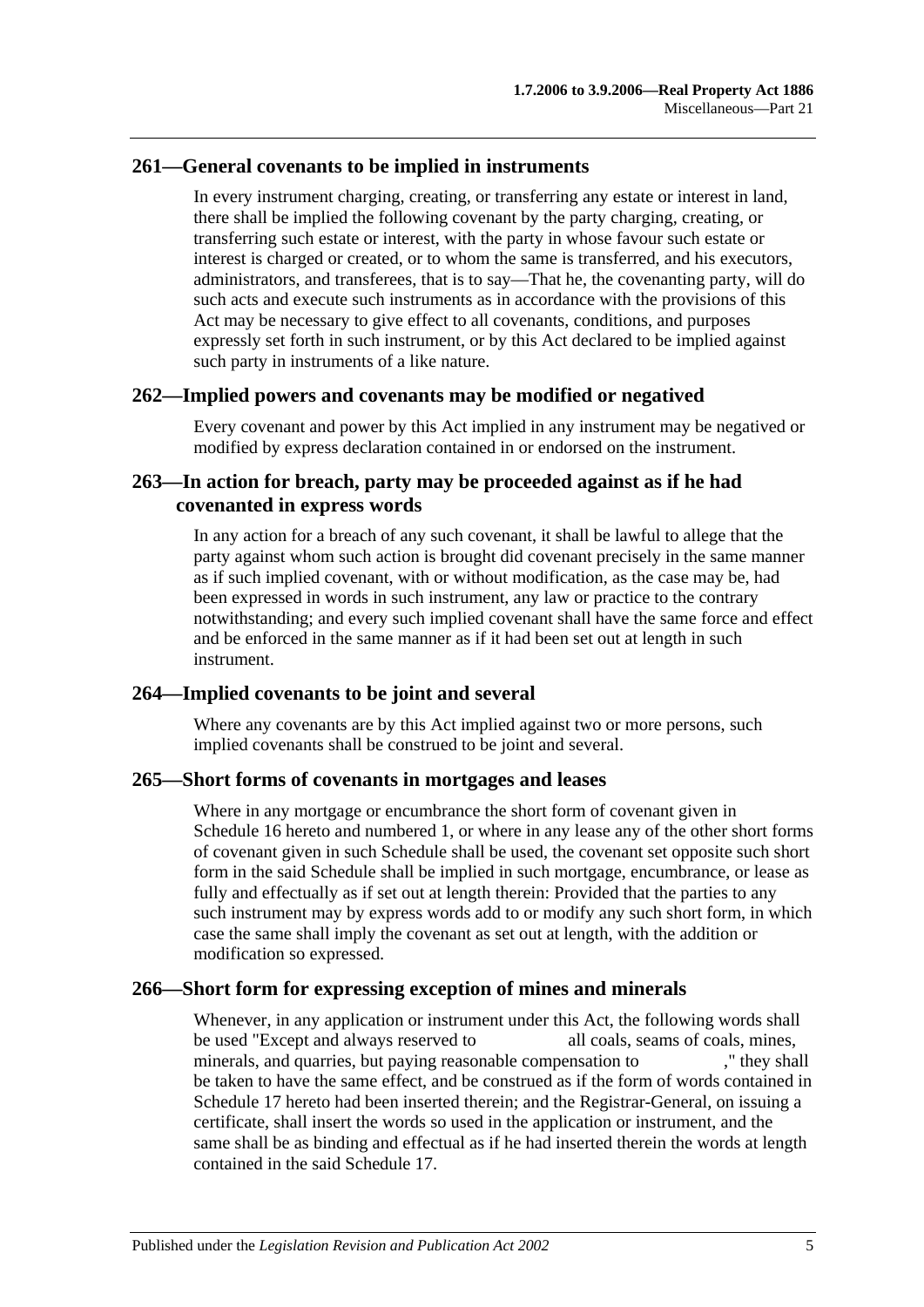#### **267—Witnessing of instruments**

- (1) The execution of an instrument by or on behalf of a party to the instrument must be witnessed by a person who either knows the person executing the instrument personally or is satisfied as to his or her identity.
- (2) The witness—
	- (a) must be aged 18 years or over; and
	- (b) must not be a party to the instrument.
- (3) The witness must sign his or her name as witness and the full name and address of the witness and a telephone number at which he or she can ordinarily be contacted during business hours must be legibly printed under the witness' signature.
- (4) The Registrar-General may, whether he or she suspects that an instrument has been improperly executed or not, require the execution of the instrument to be verified in any manner he or she thinks fit.

#### **268—Improper witnessing**

If a witness signs an instrument as witness but—

- (a) does not know the person executing the instrument personally and has no reasonable ground on which to be satisfied as to the person's identity; or
- (b) knows or has reasonable grounds for suspecting that the person signing the instrument—
	- (i) if signing as a party—is not a party to the instrument; or
	- (ii) if signing on behalf of a party—does not have authority to sign on behalf of the party,

the witness is guilty of an offence.

Penalty: \$2 000 or imprisonment for 6 months.

#### **270—Execution of instrument by corporation**

A corporation may execute instruments under the provisions of this Act by affixing thereto its common seal, and such execution shall be equivalent to signature.

#### <span id="page-127-1"></span>**273—Authority to register**

- (1) Subject to [subsection](#page-127-0) (2), the Registrar-General shall not receive any application for bringing land under the provisions of this Act, or any instrument purporting to deal with or affect land, unless there shall be endorsed thereon a certificate that the same is correct for the purposes of this Act, signed by the applicant or party claiming under or in respect of such instrument, or by a solicitor, or licensed land broker.
- <span id="page-127-0"></span>(2) The Registrar-General may, in his absolute discretion, exempt instruments of classes prescribed by regulation from the requirement of certification under [subsection](#page-127-1) (1).
- (3) The Registrar-General may vary or revoke an exemption under [subsection](#page-127-0) (2).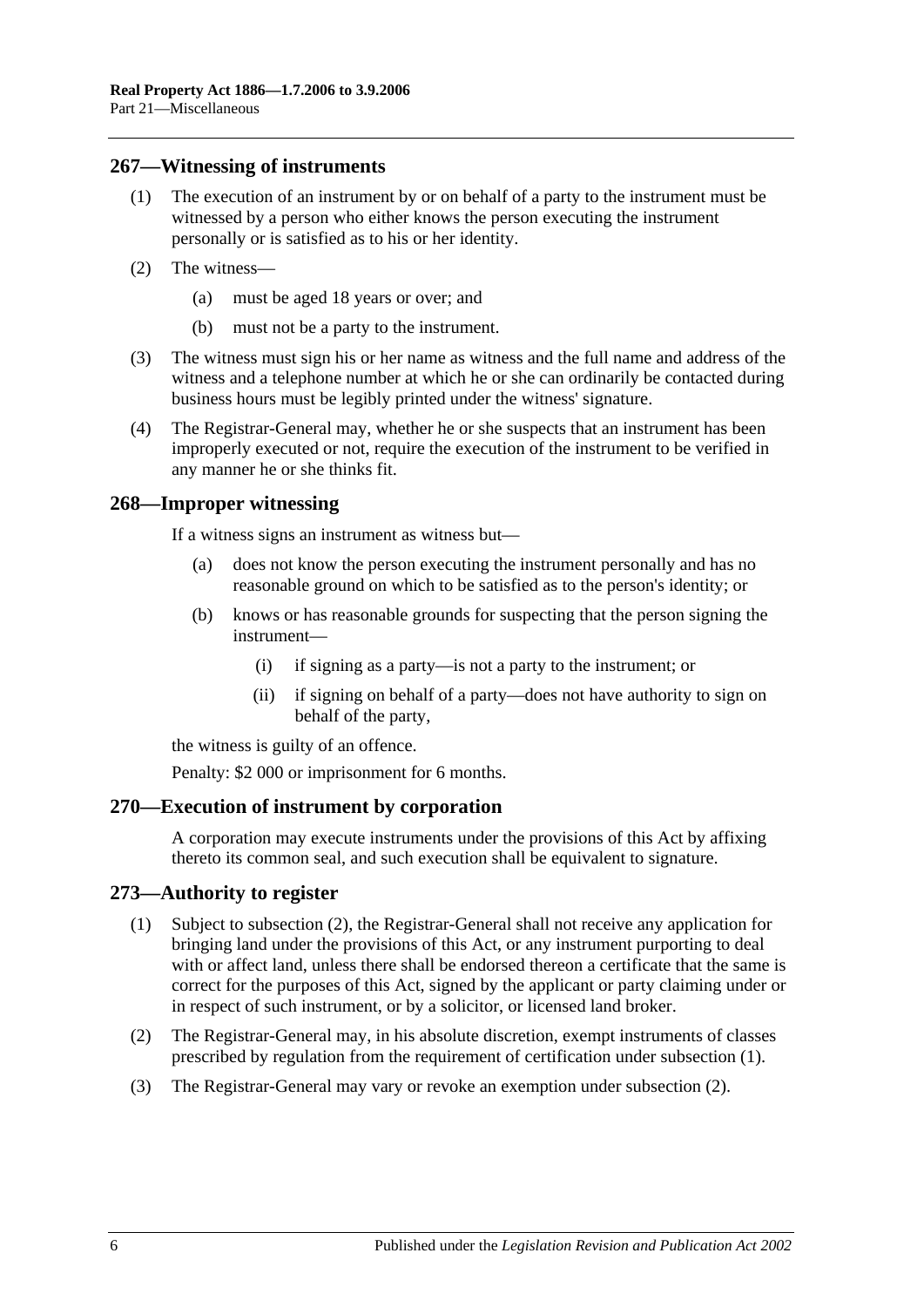# **274—Solicitors and land brokers to be generally entitled to recover fees for work done under this Act**

- (1) Except as allowed by statute, no person other than a solicitor or licensed land broker shall be entitled to sue for or receive any fees, costs, or charges for work done in reference to applications, transfers, or other dealings relating to land, nor to any right of set-off in respect of any such fees, costs, or charges, nor to any lien or right to retain any deed, paper, or writing which shall have come into his possession in reference to any such work.
- <span id="page-128-0"></span>(2) Where a requisition is made by the Registrar-General in respect of an instrument under this Act on the ground that there is an error in, or omission from, the instrument, and the error or omission arose through the fault of a solicitor or licensed land broker, the solicitor or licensed land broker shall not charge or recover any fees or costs for work done in relation to complying with the requisition.
- (3) Where a person considers that a solicitor or licensed land broker has, in contravention of [subsection](#page-128-0) (2), charged any fees or costs for work done in relation to complying with a requisition, he may request a Master of the Supreme Court to tax the account of the solicitor or licensed land broker in order to ascertain whether such fees or costs have been charged.

# **275—Forms in Schedules**

Whenever a form in any Schedule hereto is directed to be used, such direction shall apply equally to any form to the like effect for a similar purpose authorised in conformity with the provisions of this Act; and any variation from such forms, not being in matter of substance, shall not affect their validity or regularity; but they may be used with such alterations as the character of the parties or the circumstances of the case may render necessary.

# **276—Service of notices**

Where this Act makes no provision for the manner in which a notice is to be served on or given to any person the notice may—

- (a) be served personally or by certified post; or
- (b) be served by publication of the notice in a manner directed by the Registrar-General.

# <span id="page-128-1"></span>**277—Regulations**

- (1) The Governor may make such regulations as may be necessary or convenient for carrying into effect the provisions and objects of this Act, and without limiting the generality of the foregoing, may make regulations—
	- (a) providing for and prescribing the fees and charges payable for or in respect of the doing of any act or thing under this Act, including fees and charges for searching, whether electronically or in any other manner, the Register Book or any document deposited or registered or information recorded under this Act or pursuant to any other Act, and for obtaining copies of any material so searched; and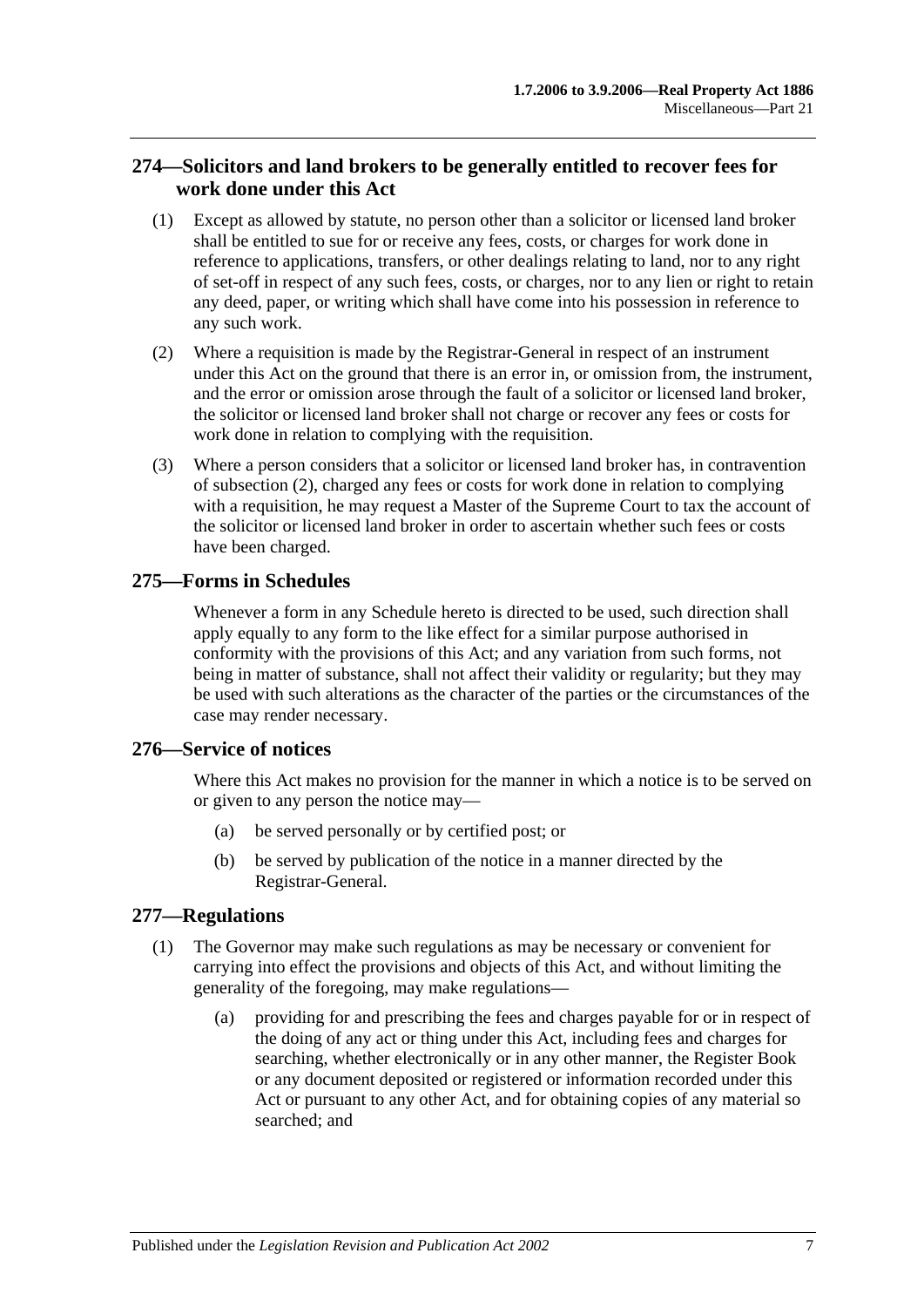- (b) providing for and prescribing the charges recoverable by solicitors and licensed land brokers for transacting business under the provisions of this Act.
- (1a) Fees or charges prescribed under [subsection](#page-128-1) (1) for registering a transfer of land may be based on the consideration for the transfer, the value of the land transferred or any other basis whether or not the fee or charge exceeds the administrative cost of registering the transfer.
- (2) Without limiting the generality of [subsection](#page-128-1) (1) of this section a regulation made under this Act may amend or revoke any regulation made under the *[Fees Regulation](http://www.legislation.sa.gov.au/index.aspx?action=legref&type=act&legtitle=Fees%20Regulation%20Act%201927)  Act [1927](http://www.legislation.sa.gov.au/index.aspx?action=legref&type=act&legtitle=Fees%20Regulation%20Act%201927)*.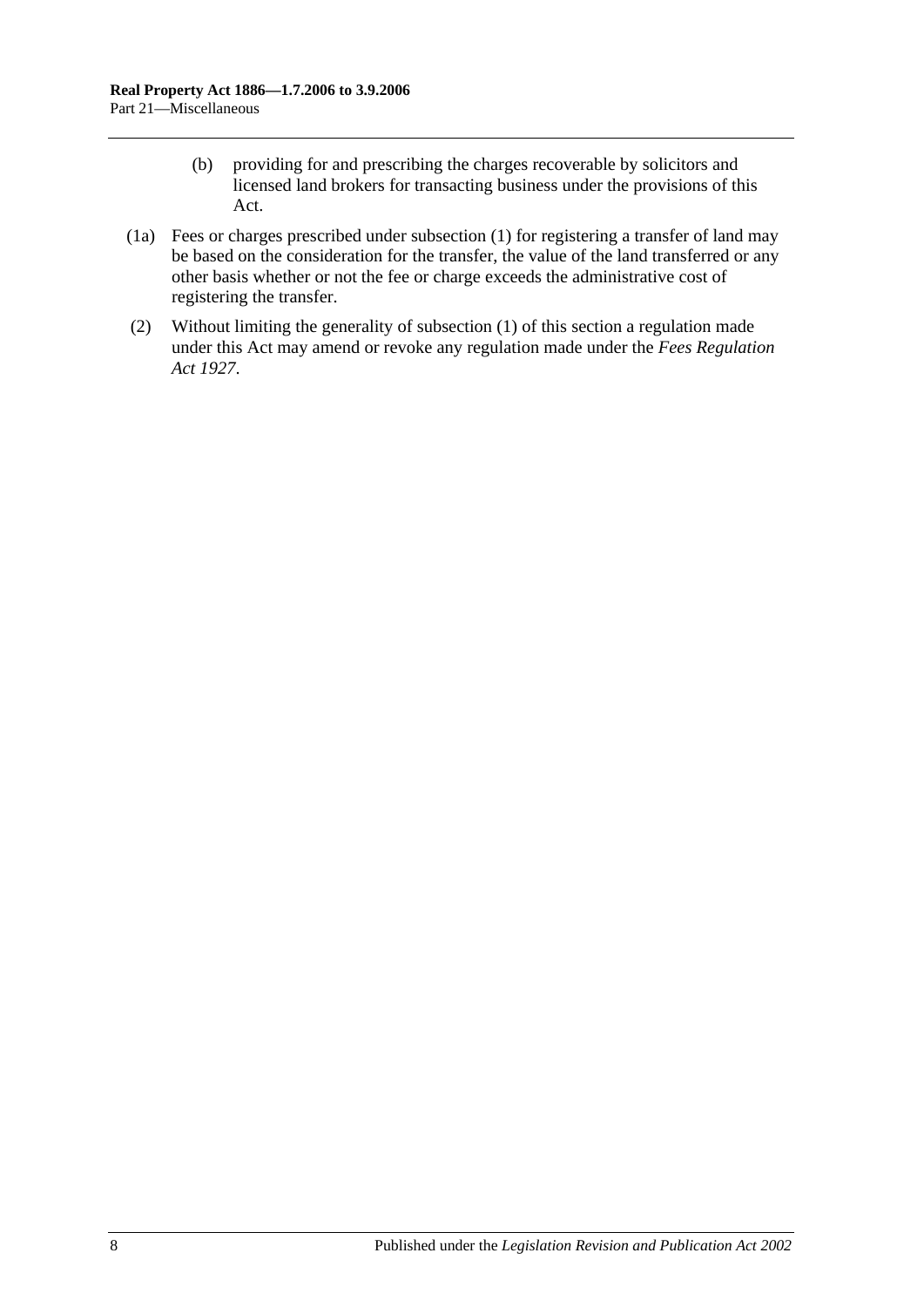# **Schedule 1—Transitional provisions**

- 1 (1) Where—
	- (a) a plan of resubdivision has been deposited or accepted for filing in the Lands Titles Registration Office under a previous enactment relating to the division of land and certificates of title in respect of some or all of the allotments created by the plan have not been issued because a condition for issue has not been satisfied; and
	- (b) the Registrar-General has served notice in writing on the proprietor of the land (and on such other persons as is required by regulation) that he or she intends cancelling the plan, or that part of the plan to which the condition relates, at the expiration of the period (being at least two months) specified in the notice,

the Registrar-General may cancel the plan, or the relevant part of it, if the condition has not been satisfied at the expiration of that period.

- (2) Where—
	- (a) a plan of resubdivision has been deposited or accepted for filing in the Lands Titles Registration Office under a previous enactment relating to the division of land and certificates of title have not been issued in respect of some or all of the allotments created by the plan because a condition for issue has not been satisfied or for any other reason; and
	- (b) the proprietor of the land to which the plan, or the relevant part of the plan, relates has applied to the Registrar-General for cancellation of the plan, or the relevant part of it; and
	- (c) the persons whose consents are required by regulation have consented to the application,

the Registrar-General may cancel the plan or the relevant part of it.

- (3) Where a plan, or part of a plan, is cancelled under this clause, all plans of resubdivision, or parts of such plans, affecting the same land that have been deposited or accepted for filing in the Lands Titles Registration Office under a previous enactment since the division on which the currently issued certificate of title for the land is based will be taken to have been cancelled.
- (4) Fees and contributions in relation to open space paid in respect of a plan, or part of a plan, of resubdivision cancelled by or under this clause are forfeited.
- (5) In this clause—

*plan of resubdivision* means a plan of re-subdivision or a plan of subdivision as defined in the *[Planning and Development Act](http://www.legislation.sa.gov.au/index.aspx?action=legref&type=act&legtitle=Planning%20and%20Development%20Act%201966) 1966* and includes a plan deposited or accepted for filing in the Lands Titles Registration Office before the commencement of that Act that satisfies the definition of either of those terms in that Act;

*previous enactment* means an Act in force before the commencement of the *[Real](http://www.legislation.sa.gov.au/index.aspx?action=legref&type=act&legtitle=Real%20Property%20Act%20Amendment%20Act%201982)  [Property Act Amendment Act](http://www.legislation.sa.gov.au/index.aspx?action=legref&type=act&legtitle=Real%20Property%20Act%20Amendment%20Act%201982) 1982*.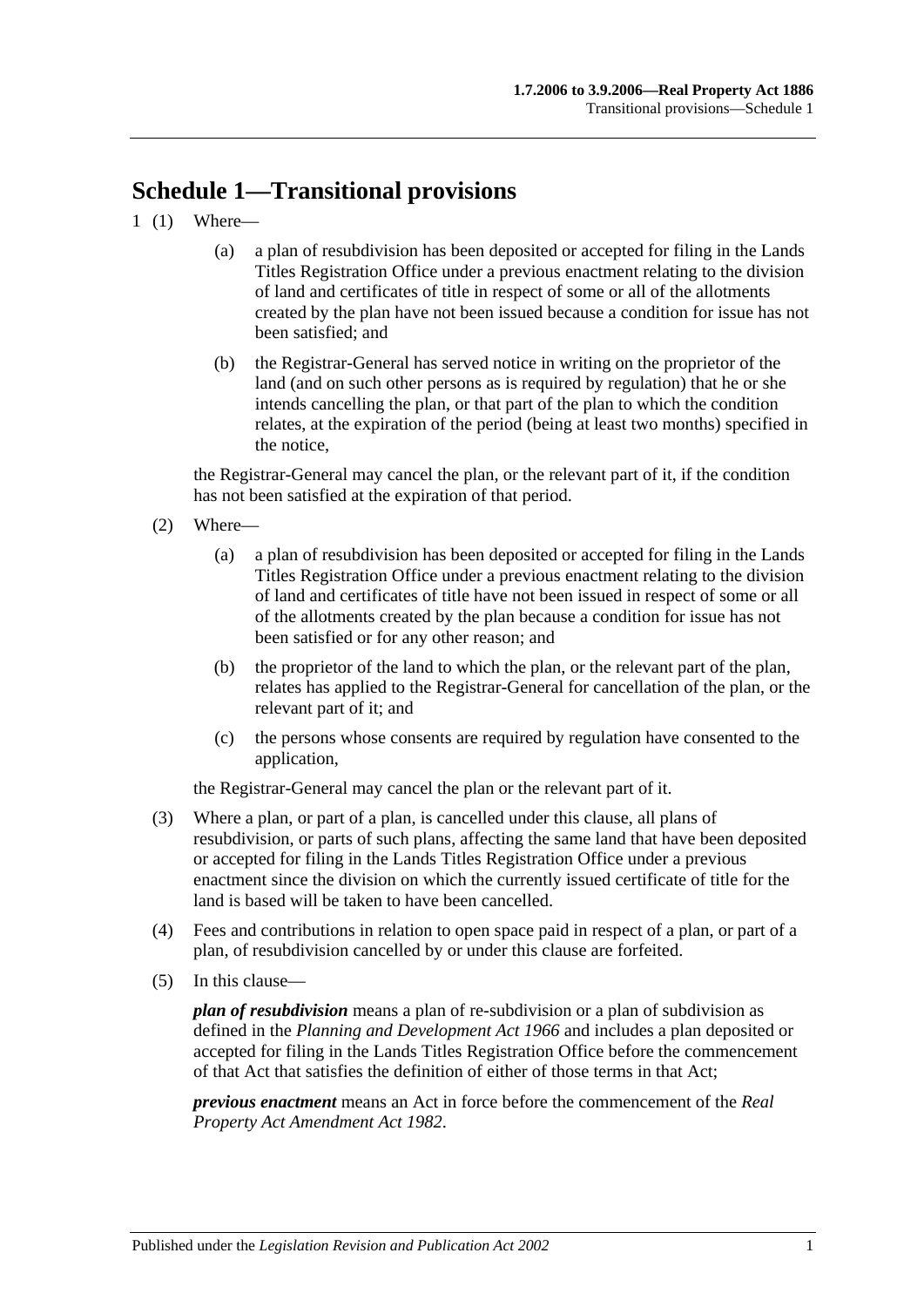- <span id="page-131-0"></span>2 (1) Subject to this Schedule, the Registrar-General must deal with an application for the division of land made before the commencement of the *[Real Property \(Miscellaneous\)](http://www.legislation.sa.gov.au/index.aspx?action=legref&type=act&legtitle=Real%20Property%20(Miscellaneous)%20Amendment%20Act%201994)  [Amendment Act](http://www.legislation.sa.gov.au/index.aspx?action=legref&type=act&legtitle=Real%20Property%20(Miscellaneous)%20Amendment%20Act%201994) 1994* as though that amending Act had not come into operation.
	- (2) A certificate of approval issued under [section](#page-107-0) 223LF or [223LG](#page-108-4) before the repeal of those sections by the *[Statutes Repeal and Amendment \(Development\) Act](http://www.legislation.sa.gov.au/index.aspx?action=legref&type=act&legtitle=Statutes%20Repeal%20and%20Amendment%20(Development)%20Act%201993) 1993* and a certificate issued by the Development Assessment Commission under section 51 of the *[Development Act](http://www.legislation.sa.gov.au/index.aspx?action=legref&type=act&legtitle=Development%20Act%201993) 1993* before the commencement of the *[Real Property](http://www.legislation.sa.gov.au/index.aspx?action=legref&type=act&legtitle=Real%20Property%20(Miscellaneous)%20Amendment%20Act%201994)  [\(Miscellaneous\) Amendment Act](http://www.legislation.sa.gov.au/index.aspx?action=legref&type=act&legtitle=Real%20Property%20(Miscellaneous)%20Amendment%20Act%201994) 1994* will expire on the second anniversary of the commencement of that Act unless the Registrar-General extends the life of the certificate.
	- (3) The Registrar-General must not deposit a plan of division in the Lands Titles Registration Office pursuant to an application referred to in subclause (1) if a certificate referred to in [subclause](#page-131-0) (2) on which the application depends has expired under that subclause.
	- (4) If the Registrar-General is unable to deposit a plan of division pursuant to an application referred to in subclause (1) because a certificate referred to in [subclause](#page-131-0) (2) has expired, the Registrar-General must reject the application and all instruments and other documents that depend on the deposit of the plan of division pursuant to the application.
- 3 (1) Subject to [subclause](#page-131-1) (2), where an easement is appurtenant to land shown on a plan of division as a street, road, thoroughfare, reserve or other similar open space and the plan—
	- (a) was deposited in the Lands Titles Registration Office under [Part 19AB](#page-102-0) before the commencement of the *[Real Property \(Miscellaneous\) Amendment](http://www.legislation.sa.gov.au/index.aspx?action=legref&type=act&legtitle=Real%20Property%20(Miscellaneous)%20Amendment%20Act%201994)  Act [1994](http://www.legislation.sa.gov.au/index.aspx?action=legref&type=act&legtitle=Real%20Property%20(Miscellaneous)%20Amendment%20Act%201994)*; or
	- (b) was deposited or accepted for filing in the Lands Titles Registration Office under a corresponding previous enactment; or
	- (c) is deposited after the commencement of the *[Real Property \(Miscellaneous\)](http://www.legislation.sa.gov.au/index.aspx?action=legref&type=act&legtitle=Real%20Property%20(Miscellaneous)%20Amendment%20Act%201994)  [Amendment Act](http://www.legislation.sa.gov.au/index.aspx?action=legref&type=act&legtitle=Real%20Property%20(Miscellaneous)%20Amendment%20Act%201994) 1994* but as though it had not come into operation (see clause  $2(1)$ ).

the easement ceases, or will be taken to have ceased, to be appurtenant to that land upon deposit of the plan in the Lands Titles Registration Office.

- <span id="page-131-1"></span>(2) Subclause (1) does not apply if it was a condition or requirement of the relevant planning authorisation or the intention at the time of deposit or acceptance for filing of the plan that the easement should remain appurtenant to the land.
- 4 (1) Notwithstanding the repeal of the *[Planning and Development Act](http://www.legislation.sa.gov.au/index.aspx?action=legref&type=act&legtitle=Planning%20and%20Development%20Act%201966) 1966*, Part 6 of that Act, and the regulations relevant to that Part, continue to apply in relation to a plan of division that had been approved under that Act, or in respect of which an application had been made, before the commencement of the *[Real Property Act Amendment](http://www.legislation.sa.gov.au/index.aspx?action=legref&type=act&legtitle=Real%20Property%20Act%20Amendment%20Act%201982)  Act [1982](http://www.legislation.sa.gov.au/index.aspx?action=legref&type=act&legtitle=Real%20Property%20Act%20Amendment%20Act%201982)*.
	- (2) A plan of division referred to in subclause (1) cannot be deposited or accepted for filing by the Registrar-General if the development approval granted in relation to the plan has lapsed under section 26 of the *[Statutes Repeal and Amendment](http://www.legislation.sa.gov.au/index.aspx?action=legref&type=act&legtitle=Statutes%20Repeal%20and%20Amendment%20(Development)%20Act%201993)  [\(Development\) Act](http://www.legislation.sa.gov.au/index.aspx?action=legref&type=act&legtitle=Statutes%20Repeal%20and%20Amendment%20(Development)%20Act%201993) 1993*.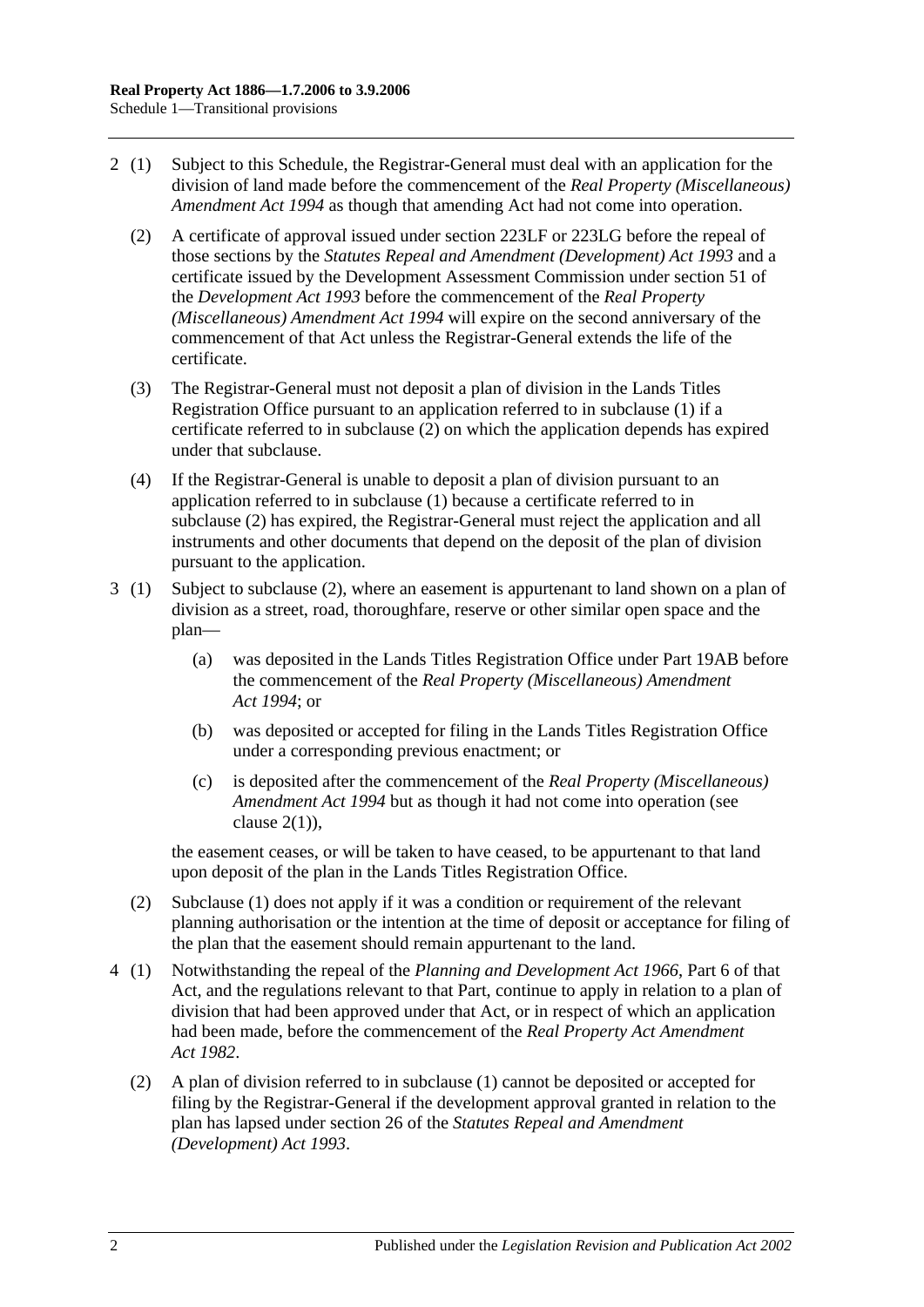- (3) For the purposes of the continued application of Part 6 of the *[Planning and](http://www.legislation.sa.gov.au/index.aspx?action=legref&type=act&legtitle=Planning%20and%20Development%20Act%201966)  [Development Act](http://www.legislation.sa.gov.au/index.aspx?action=legref&type=act&legtitle=Planning%20and%20Development%20Act%201966) 1966*, and the regulations relevant to that Part, under subclause (1), references to the Director will be construed as references to the Presiding Member of the Development Assessment Commission.
- 5 In this Schedule—

*division* includes subdivision and resubdivision.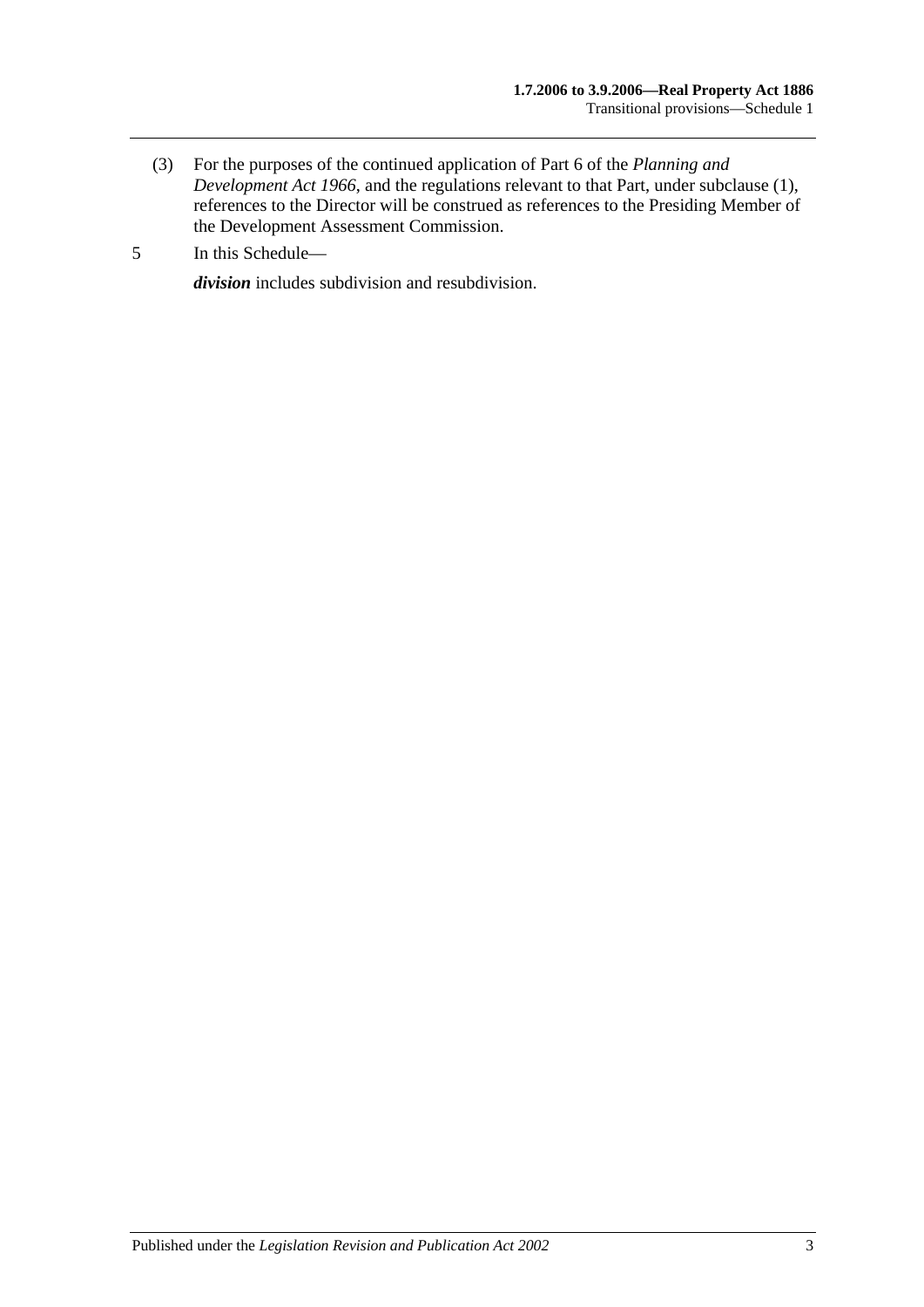# **Schedule 2—Application to bring land under the provisions of the** *Real Property Act 1886*

I, AB, of *[here insert residence and description*] do declare that I am *[or that CD, of* (here insert residence and description) is] seized of an estate of freehold [here state the nature of the estate of freehold] in all that piece of land situated in [here state the situation] containing [here state the area] be the same a little more or less [exclusive of roads intersecting the same, if any] with [here state rights-of-way and other privileges or easements appertaining, and set forth a sufficient description to identify the land which piece of land is of the value of \$ and no more, and is [the town allotment] or country section, or is part of the town allotment, or country section originally granted to , by land grant under the hand and seal of

, formerly Governor [or Resident Commissioner] of the State of South Australia, dated the day of in the plan of the [district, township, or county] of numbered as delineated on the public maps of the State, deposited in the Survey Office, Adelaide: And I do further declare that I am not aware of any mortgage, encumbrance, or claim affecting the said land, or that any person hath any claim, estate, or interest on or in the said land, at law or in equity, in possession, reversion remainder or expectancy, or that any person has, or claims any right-of-way or other easement affecting the said land other than is set forth and stated as follows, that is to say [here state particulars of mortgages, encumbrances, dower, or other interest to which the land may be subject, and of all rights-of-way and other easements which any other person is entitled to or *claims*]: And I further declare that there is no person in possession or occupation of the said lands adversely to my estate or interest [or the estate or interest of the said CD therein] and [that the said land is now in the occupation of, here state names and descriptions of occupiers, or that the said land is now unoccupied], and that the names and addresses of the owners and occupiers of the lands contiguous thereto, are [here

state the names and addresses of owners and occupiers of lands contiguous thereto, or to me unknown and that there are no documents or instruments of title affecting the land above described in my possession or under my control, [ $or$  in the possession or under the control of the said CD] other than those enumerated in the Schedule hereto, and I do hereby [or if so, on behalf of the said CD] apply to have the land above described brought under the provisions of the Real Property Act 1886, and I make this solemn declaration conscientiously believing the same to be true, and appoint [here insert address] as the address to which notices in respect of this application may be sent.

| Dated at           | . this                                 | day of | 20          |
|--------------------|----------------------------------------|--------|-------------|
|                    | Made and subscribed by the above-named |        |             |
| . this             | day of                                 |        | [Signature] |
| in the presence of |                                        |        |             |

To the Registrar-General

I, AB, the above declarant, hereby request you to issue the certificate of title for the land described in the above declaration in the name of

Witness to signature—

[Signature]

The Schedule referred to [Here set out a list of all documents and instruments of title]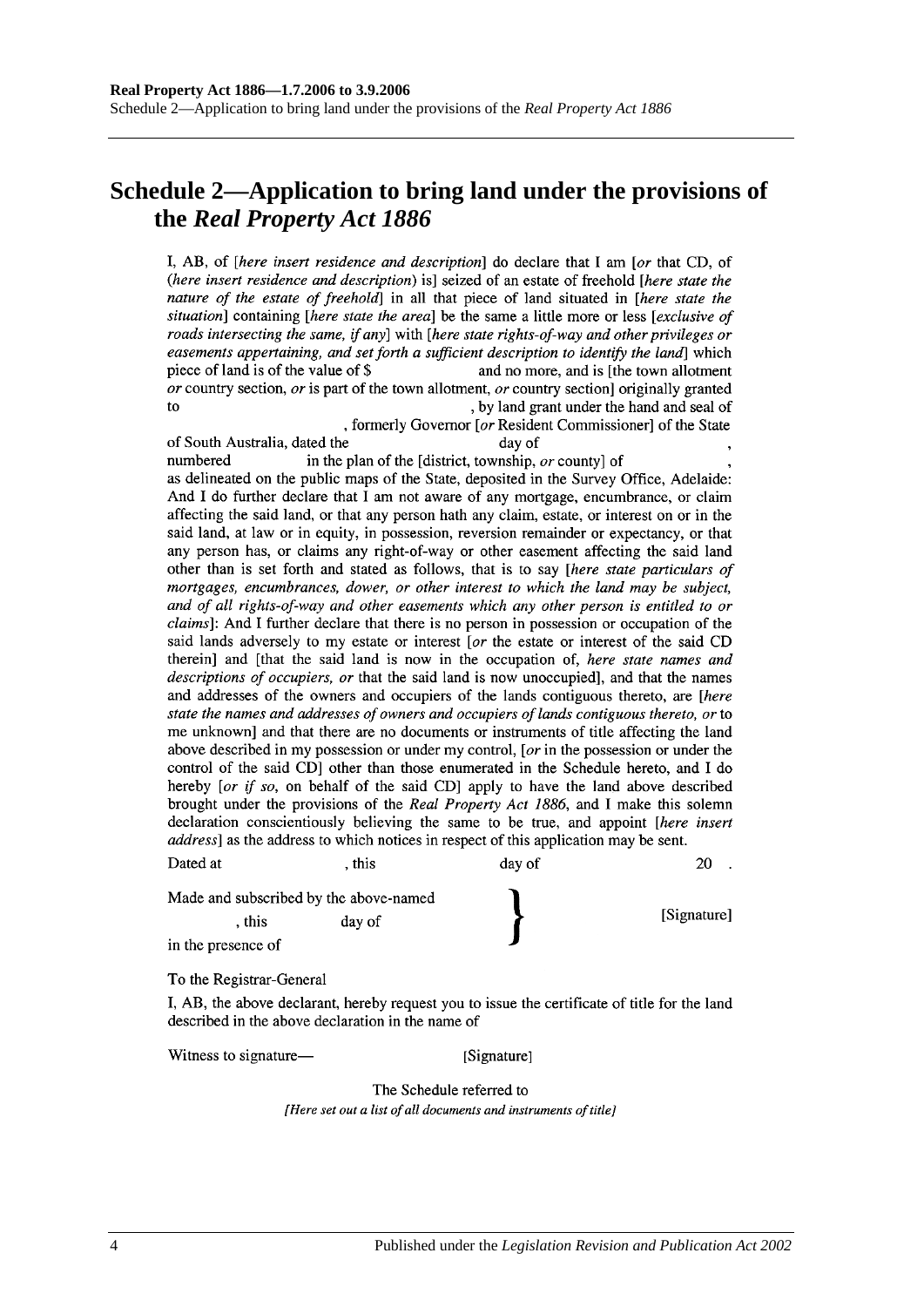# **Schedule 3—Caveat forbidding lands to be brought under the**  *Real Property Act 1886*

To the Registrar-General

Take notice that I, AB, of *[here insert residence and description*] claiming *[here state* the nature of the estate or interest claimed, and the ground on which such claim is founded in the land described as *[here state particulars of description from application*] , as land in and mentioned in notice dated the day of respect of which an application has been made to have the same brought under the provisions of the Real Property Act 1886, do hereby forbid the bringing of the said land under the provisions of the said Act; and I appoint *[here insert address within South* Australia] as the place at which notices and proceedings relating hereto may be served.

Dated this

day of

, 20

[Signature]

# **Schedule 5—Right-of-way**

A full and free right and liberty to and for the proprietor or proprietors for the time being taking or deriving title under or through this instrument, so long as he or they shall remain such proprietors, and to and for his and their tenants, servants, agents, workmen, and visitors, to pass and repass for all purposes, and either with or without horses or other animals, cart, or other carriages.

# **Schedule 6—Short forms of easements and their interpretation**

(section 89A)

| <b>Short form</b>                     | Long form                                                                                                                                                                                                                                                                                                                                                                                                                                                                                      |
|---------------------------------------|------------------------------------------------------------------------------------------------------------------------------------------------------------------------------------------------------------------------------------------------------------------------------------------------------------------------------------------------------------------------------------------------------------------------------------------------------------------------------------------------|
| supply purposes.                      | an easement for water the right for him, his agents, servants and workmen at any time to break the surface of,<br>dig, open up and use the land (described for that purpose in this instrument) for the<br>purpose of laying down, fixing, taking up, repairing, re-laying or examining pipes and<br>of using and maintaining those pipes for water supply purposes and to enter the land at<br>any time (if necessary with vehicles and equipment) for any of those purposes.                 |
| an easement for<br>sewerage purposes. | the right for him, his agents, servants and workmen at any time to break the surface of,<br>dig, open up and use the land (described for that purpose in this instrument) for the<br>purpose of laying down, fixing, taking up, repairing, re-laying or examining pipes and<br>of using and maintaining those pipes for sewerage purposes and to enter the land (if<br>necessary with vehicles and equipment) for any of those purposes.                                                       |
| an easement for<br>drainage purposes. | the right for him, his agents, servants and workmen at any time to break the surface of,<br>dig, open up and use the land (described for that purpose in this instrument) for the<br>purpose of laying down, fixing, taking up, repairing, re-laying or examining drains or<br>drainage pipes and of using and maintaining those drains and drainage pipes for<br>drainage purposes and to enter the land at any time (if necessary with vehicles and<br>equipment) for any of those purposes. |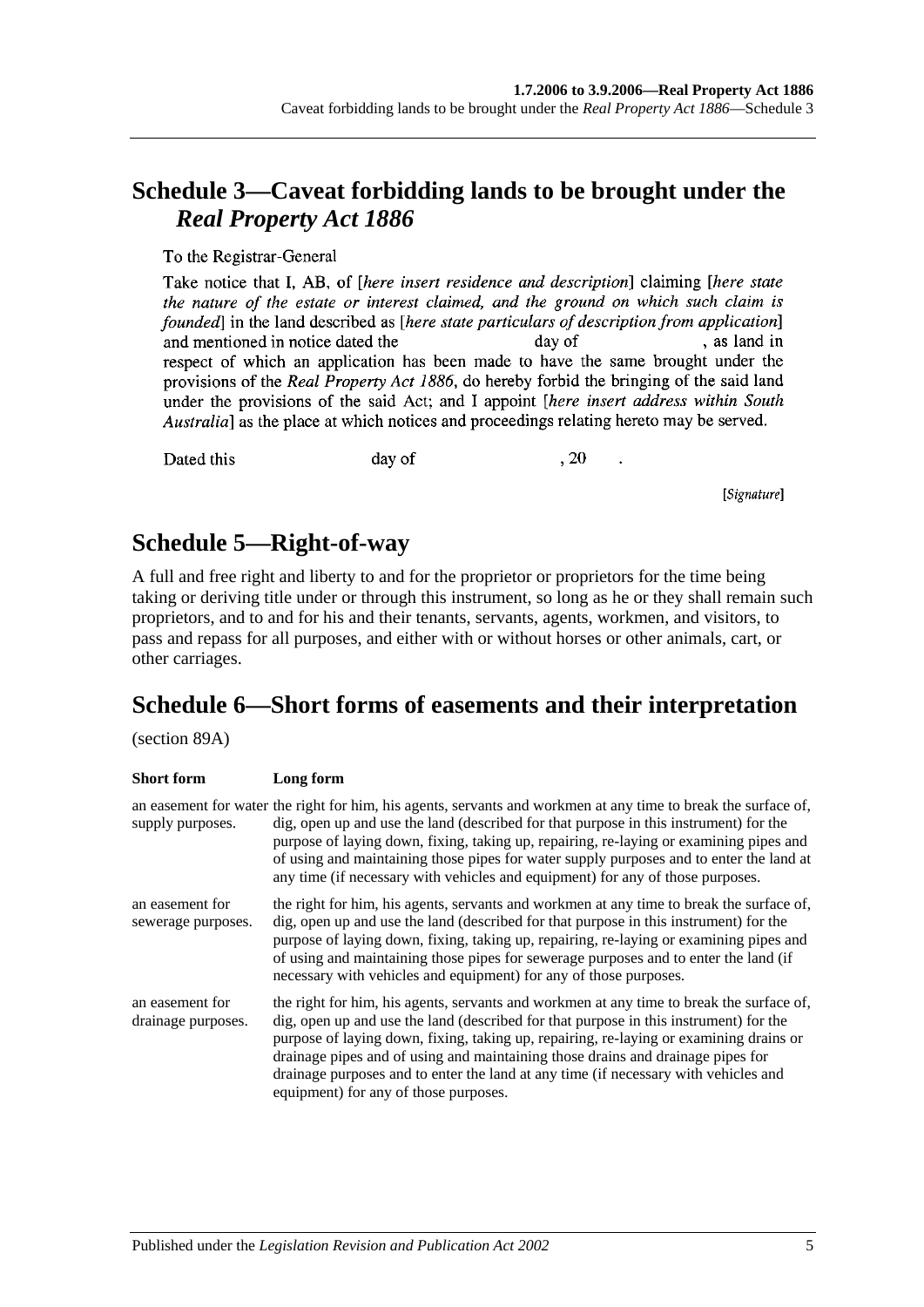#### **Real Property Act 1886—1.7.2006 to 3.9.2006**

Schedule 6—Short forms of easements and their interpretation

| <b>Short form</b>                                              | Long form                                                                                                                                                                                                                                                                                                                                                                                                                                                        |                                                                                                                                   |  |
|----------------------------------------------------------------|------------------------------------------------------------------------------------------------------------------------------------------------------------------------------------------------------------------------------------------------------------------------------------------------------------------------------------------------------------------------------------------------------------------------------------------------------------------|-----------------------------------------------------------------------------------------------------------------------------------|--|
| an easement for gas<br>supply purposes.                        | the right for him, his agents, servants and workmen at any time to break the surface of,<br>dig, open up and use the land (described for that purpose in this instrument) for the<br>purpose of laying down, fixing, taking up, repairing, re-laying or examining pipes and<br>of using and maintaining those pipes for the purpose of supplying gas, and to enter the<br>land at any time (if necessary with vehicles and equipment) for any of those purposes. |                                                                                                                                   |  |
| an easement for the                                            |                                                                                                                                                                                                                                                                                                                                                                                                                                                                  | the right for him, his agents, servants and workmen at any time—                                                                  |  |
| transmission of<br>electricity by<br>overhead cable.           | (a)                                                                                                                                                                                                                                                                                                                                                                                                                                                              | to suspend cables across the land (described for that purpose in this<br>instrument) and construct supports for those cables; and |  |
|                                                                | (b)                                                                                                                                                                                                                                                                                                                                                                                                                                                              | to inspect, alter, maintain, repair and replace those cables and supports; and                                                    |  |
|                                                                | (c)                                                                                                                                                                                                                                                                                                                                                                                                                                                              | to use the cables for the purpose of transmitting electricity; and                                                                |  |
|                                                                | (d)                                                                                                                                                                                                                                                                                                                                                                                                                                                              | to break the surface of, dig, open up and use the land for any of those<br>purposes; and                                          |  |
|                                                                | (e)                                                                                                                                                                                                                                                                                                                                                                                                                                                              | to enter the land at any time (if necessary with vehicles and equipment) for<br>any of those purposes.                            |  |
| an easement for the                                            |                                                                                                                                                                                                                                                                                                                                                                                                                                                                  | the right for him, his agents, servants and workmen at any time-                                                                  |  |
| transmission of<br>electricity by<br>underground cable.        | (a)                                                                                                                                                                                                                                                                                                                                                                                                                                                              | to lay under the surface of the land (described for that purpose in this<br>instrument) ducts, pipes and cables; and              |  |
|                                                                | (b)                                                                                                                                                                                                                                                                                                                                                                                                                                                              | to inspect, alter, maintain, repair and replace those ducts, pipes and cables;<br>and                                             |  |
|                                                                | (c)                                                                                                                                                                                                                                                                                                                                                                                                                                                              | to use the cables for the purpose of transmitting electricity; and                                                                |  |
|                                                                | (d)                                                                                                                                                                                                                                                                                                                                                                                                                                                              | to break the surface of, dig, open up and use the land for any of those<br>purposes; and                                          |  |
|                                                                | (e)                                                                                                                                                                                                                                                                                                                                                                                                                                                              | to enter the land at any time (if necessary with vehicles and equipment) for<br>any of those purposes.                            |  |
| an easement for the                                            |                                                                                                                                                                                                                                                                                                                                                                                                                                                                  | the right for him, his agents, servants and workmen at any time—                                                                  |  |
| transmission of<br>television signals by<br>underground cable. | (a)                                                                                                                                                                                                                                                                                                                                                                                                                                                              | to lay under the surface of the land (described for that purpose in this<br>instrument) ducts, pipes and cables; and              |  |
|                                                                | (b)                                                                                                                                                                                                                                                                                                                                                                                                                                                              | to inspect, alter, maintain, repair and replace those ducts, pipes and cables;<br>and                                             |  |
|                                                                | (c)                                                                                                                                                                                                                                                                                                                                                                                                                                                              | to use the cables for the purpose of transmitting television signals; and                                                         |  |
|                                                                | (d)                                                                                                                                                                                                                                                                                                                                                                                                                                                              | to break the surface of, dig, open up and use the land for any of those<br>purposes; and                                          |  |
|                                                                | (e)                                                                                                                                                                                                                                                                                                                                                                                                                                                              | to enter the land at any time (if necessary with vehicles and equipment) for<br>any of those purposes.                            |  |
| party wall rights.                                             | the right to use the party wall (described for that purpose in this instrument) for the<br>support of the walls, floors, ceilings, roofs or other parts of any building built or<br>placed on the dominant land.                                                                                                                                                                                                                                                 |                                                                                                                                   |  |
| and gutters.                                                   | an easement for eaves the right for him, his agents, servants and workmen at any time to construct, inspect,<br>alter, maintain, repair, replace and use eaves, gutters and downpipes over the land<br>(described for that purpose in this instrument) and to enter the land (described for that<br>purpose in this instrument) at any time for those purposes.                                                                                                  |                                                                                                                                   |  |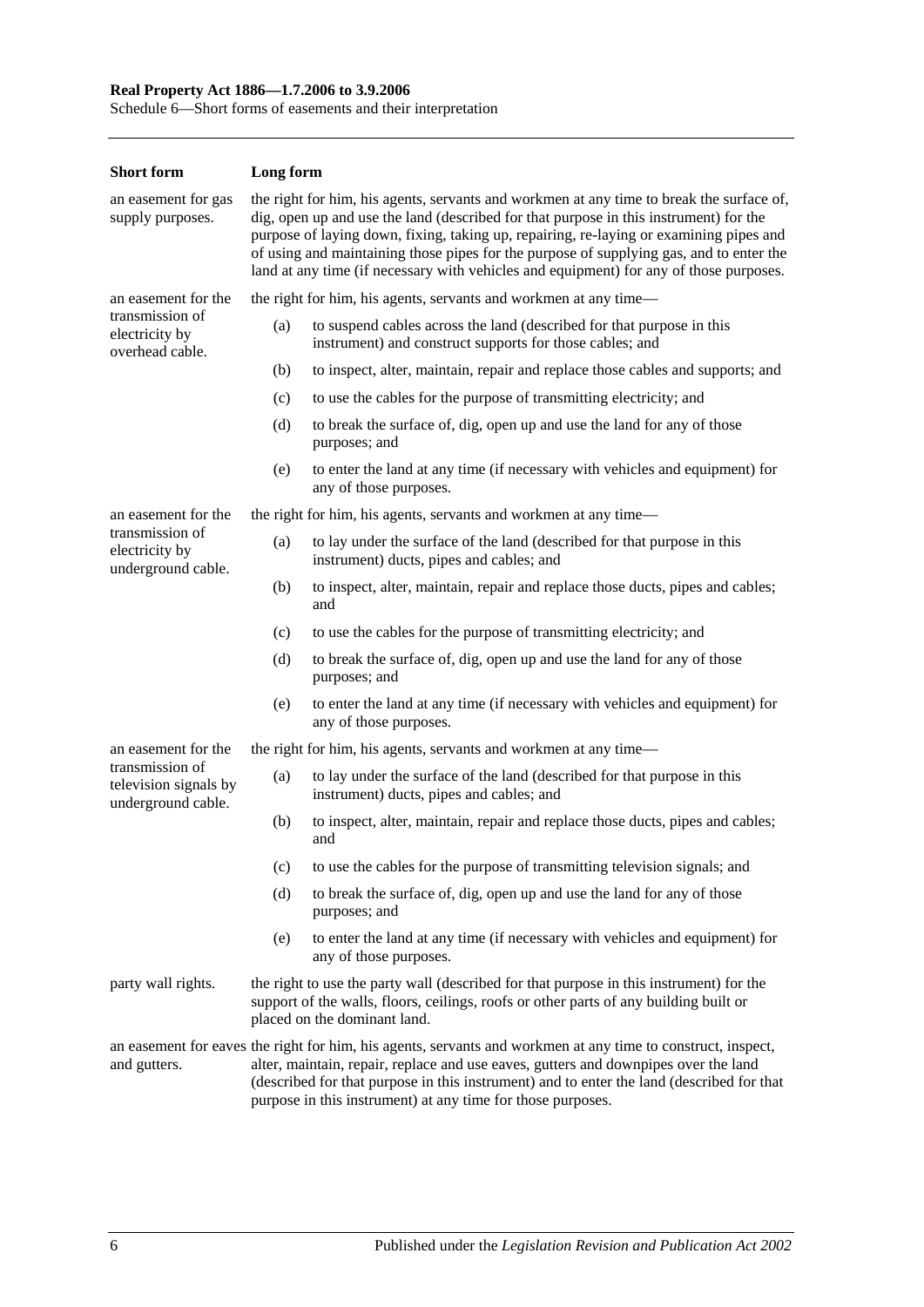# <span id="page-136-0"></span>**Schedule 16—Short forms of covenants and their interpretation**

#### **Short form. Covenant at length.**

| 1. | The mortgagor or<br>encumbrancer will<br>insure:               | The mortgagor or encumbrancer will insure, and during the continuance of this<br>mortgage keep insured, against loss or damage by fire, in the name of the<br>mortgagee or encumbrancee, in some public insurance office to be approved by<br>the mortgagee or encumbrancee, to the amount of their full value, all buildings<br>and erections which shall for the time being be erected on the mortgaged land,<br>and shall be of a nature or kind capable of being so insured, and will when<br>required by the mortgagee or encumbrancee deposit with him the policy of every<br>such insurance, and within seven days after each premium shall become payable<br>the receipt for such premium, and if default shall be made in the observance or<br>performance of this covenant, it shall be lawful for the mortgagee or<br>encumbrancee, without prejudice, nevertheless to and concurrently with the<br>power granted him by this mortgage and by the Real Property Act 1886, so to<br>insure such buildings and erections, and the costs of such insurance shall be a<br>debt from the mortgagor or encumbrancer to the mortgagee or encumbrancee, and<br>shall be added to the principal moneys hereby secured, and shall, during the<br>continuance of this mortgage, be a charge upon the mortgaged land, and bear<br>interest at the same rate as the said principal moneys, and all moneys which shall<br>be received by virtue of any such insurance as aforesaid, shall, at the option of the<br>mortgagee or encumbrancee, be laid out in making good the loss or damage in<br>respect of which the same shall be received or be applied by the mortgagee or<br>encumbrancee in or towards satisfaction of the moneys hereby secured. |
|----|----------------------------------------------------------------|-------------------------------------------------------------------------------------------------------------------------------------------------------------------------------------------------------------------------------------------------------------------------------------------------------------------------------------------------------------------------------------------------------------------------------------------------------------------------------------------------------------------------------------------------------------------------------------------------------------------------------------------------------------------------------------------------------------------------------------------------------------------------------------------------------------------------------------------------------------------------------------------------------------------------------------------------------------------------------------------------------------------------------------------------------------------------------------------------------------------------------------------------------------------------------------------------------------------------------------------------------------------------------------------------------------------------------------------------------------------------------------------------------------------------------------------------------------------------------------------------------------------------------------------------------------------------------------------------------------------------------------------------------------------------------------------------------------------------------------------------------|
| 2. | The lessee will<br>insure:                                     | The lessee will insure, and during the continuance of this lease keep insured,<br>against loss or damage by fire, in the joint names of the lessor and the lessee, in<br>some public insurance office to be approved by the lessor, to the amount of their<br>full value, all buildings and erections which shall for the time being be erected on<br>the land hereby leased, and shall be of a nature or kind capable of being so<br>insured, and will, when required by the lessor, deposit with him the policy of<br>every such insurance, and within seven days after each premium shall become<br>due the receipt for such premium, and on any breach or non-observance of this<br>covenant the lessor may, without prejudice to and concurrently with the other<br>powers granted to him by the lease and the Real Property Act 1886, so insure<br>such buildings and erections, and the costs of effecting such insurance shall be<br>added to the rent hereby reserved, and shall be a charge upon the said leased land,<br>and recoverable by action or distress in the same manner as the said rent is<br>recoverable. All moneys which shall be received under or by virtue of any such<br>insurance as aforesaid shall be laid out and expended in making good the loss or<br>damage in respect of which the same shall be received.                                                                                                                                                                                                                                                                                                                                                                                                      |
| 3. | outside every<br>alternate year:                               | The lessee will paint The lessee will, in every alternate year during the currency of this lease, paint all<br>the outside woodwork and ironwork belonging to the premises hereby leased,<br>with two coats of proper oil colours, in a workmanlike manner.                                                                                                                                                                                                                                                                                                                                                                                                                                                                                                                                                                                                                                                                                                                                                                                                                                                                                                                                                                                                                                                                                                                                                                                                                                                                                                                                                                                                                                                                                           |
| 4. | The lessee will paint<br>and paper inside<br>every third year: | The lessee will, in every third year during the currency of this lease, paint the<br>inside wood, iron, and other work belonging to the premises hereby leased, and<br>now or usually painted, with two coats of proper oil colours, in a workmanlike<br>manner, and also re-paper, with paper of the quality now used, such parts of the<br>said premises as are now papered, and also wash, stop, whiten, or colour such<br>parts of the said premises as are now washed, stopped, whitened, or coloured<br>respectively.                                                                                                                                                                                                                                                                                                                                                                                                                                                                                                                                                                                                                                                                                                                                                                                                                                                                                                                                                                                                                                                                                                                                                                                                                           |
| 5. |                                                                | The lessee will fence: The lessee will, during the continuance of this lease, erect and put up a good and<br>substantial fence on the boundaries of the said leased land upon which no<br>substantial fence now exists.                                                                                                                                                                                                                                                                                                                                                                                                                                                                                                                                                                                                                                                                                                                                                                                                                                                                                                                                                                                                                                                                                                                                                                                                                                                                                                                                                                                                                                                                                                                               |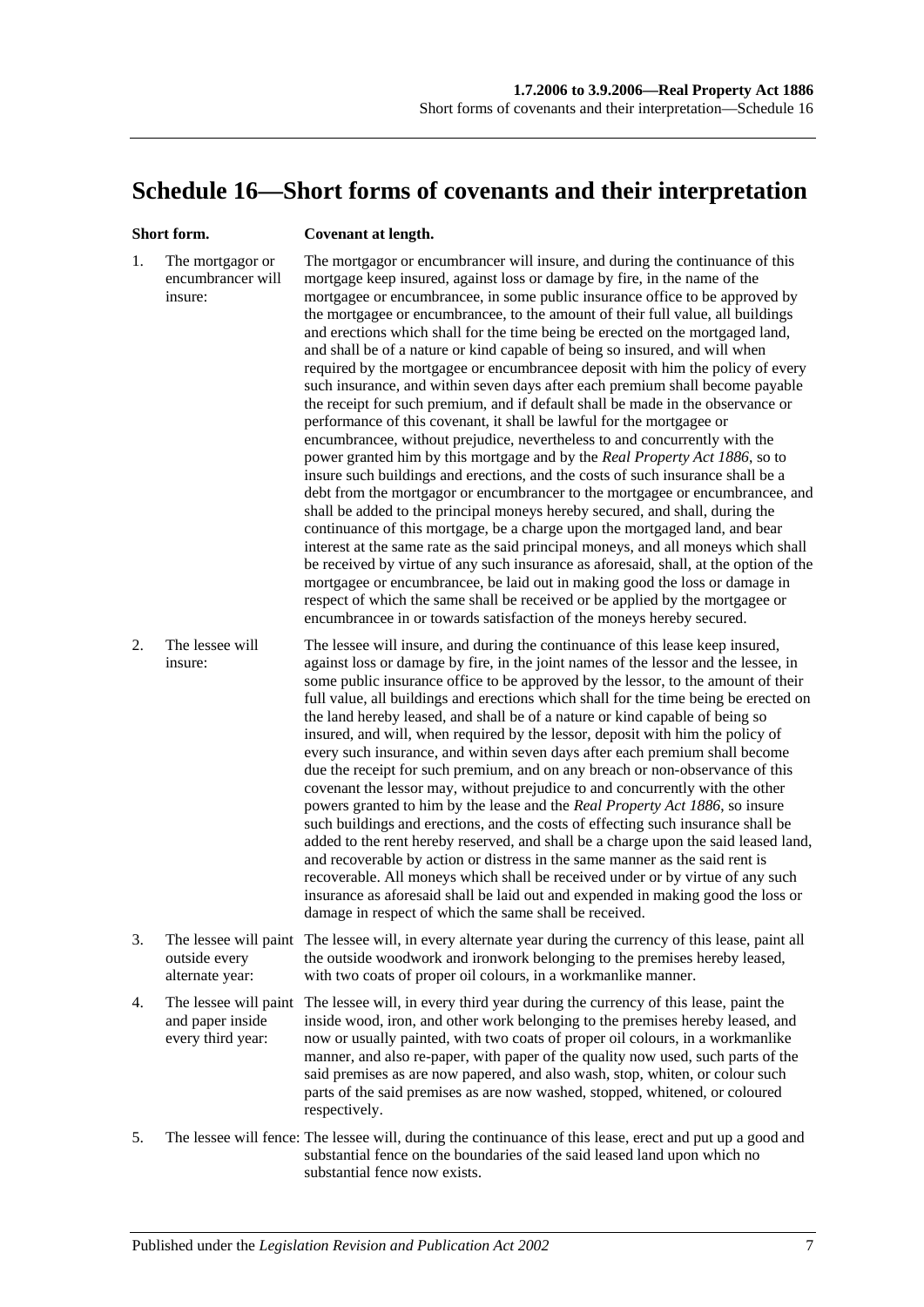#### **Real Property Act 1886—1.7.2006 to 3.9.2006**

Schedule 16—Short forms of covenants and their interpretation

|     | Short form.                                                                                                              | Covenant at length.                                                                                                                                                                                                                                                                                                                                                                                                                                                                                                                                                                                                                                                                                                                                                                                                                                                                                                                                                                                                                                                                                                                                                                                                                                                                                                                                                                                                                                                                                                                                                                                                                                                                                                                                                                                                                                                                                                                                                                                                                                                                                                                                                                                                                                                     |
|-----|--------------------------------------------------------------------------------------------------------------------------|-------------------------------------------------------------------------------------------------------------------------------------------------------------------------------------------------------------------------------------------------------------------------------------------------------------------------------------------------------------------------------------------------------------------------------------------------------------------------------------------------------------------------------------------------------------------------------------------------------------------------------------------------------------------------------------------------------------------------------------------------------------------------------------------------------------------------------------------------------------------------------------------------------------------------------------------------------------------------------------------------------------------------------------------------------------------------------------------------------------------------------------------------------------------------------------------------------------------------------------------------------------------------------------------------------------------------------------------------------------------------------------------------------------------------------------------------------------------------------------------------------------------------------------------------------------------------------------------------------------------------------------------------------------------------------------------------------------------------------------------------------------------------------------------------------------------------------------------------------------------------------------------------------------------------------------------------------------------------------------------------------------------------------------------------------------------------------------------------------------------------------------------------------------------------------------------------------------------------------------------------------------------------|
| 6.  | The lessee will<br>cultivate:                                                                                            | The lessee will, during the continuance of this lease, cultivate, use, and manage<br>all such parts of the land hereby leased as are or shall be broken up or converted<br>into tillage in a proper and husbandmanlike manner, and will not impoverish or<br>waste the same.                                                                                                                                                                                                                                                                                                                                                                                                                                                                                                                                                                                                                                                                                                                                                                                                                                                                                                                                                                                                                                                                                                                                                                                                                                                                                                                                                                                                                                                                                                                                                                                                                                                                                                                                                                                                                                                                                                                                                                                            |
| 7.  | The lessee will not<br>use the premises as a<br>shop:                                                                    | The lessee will not convert, use, or occupy the premises hereby leased, or any<br>part thereof, into or as a shop, warehouse, or other place for carrying on any trade<br>or business whatsoever, or permit or suffer the said premises, or any part thereof,<br>to be used for any such purposes or otherwise than as a private dwelling-house,<br>without the consent in writing of the lessor.                                                                                                                                                                                                                                                                                                                                                                                                                                                                                                                                                                                                                                                                                                                                                                                                                                                                                                                                                                                                                                                                                                                                                                                                                                                                                                                                                                                                                                                                                                                                                                                                                                                                                                                                                                                                                                                                       |
| 8.  | The lessee will not<br>carry on offensive<br>trades:                                                                     | The lessee will not during the continuance of this lease use, exercise, or carry on,<br>or permit or suffer to be used, exercised, or carried on, upon the premises hereby<br>leased, or any part thereof, any noxious, noisome, or offensive art, trade,<br>business, occupation, or calling, or do, permit, or suffer any act, matter, or thing<br>whatsoever upon the said premises, or any part thereof, which shall or may be or<br>grow to the annoyance, nuisance, grievance, damage, or disturbance of the<br>occupiers or owners of the adjoining lands and hereditaments of any of them.                                                                                                                                                                                                                                                                                                                                                                                                                                                                                                                                                                                                                                                                                                                                                                                                                                                                                                                                                                                                                                                                                                                                                                                                                                                                                                                                                                                                                                                                                                                                                                                                                                                                      |
| 9.  | The lessee will not<br>without leave assign<br>or sublet:                                                                | The lessee will not assign, transfer, demise, sublet, or set over, or otherwise by<br>any act or deed procure the leased land, or any part thereof, to be assigned,<br>transferred, demised, sublet, or set over unto any person whomsoever, without the<br>consent in writing of the lessor first had and obtained.                                                                                                                                                                                                                                                                                                                                                                                                                                                                                                                                                                                                                                                                                                                                                                                                                                                                                                                                                                                                                                                                                                                                                                                                                                                                                                                                                                                                                                                                                                                                                                                                                                                                                                                                                                                                                                                                                                                                                    |
| 10. | The lessee will not<br>cut timber:                                                                                       | The lessee will not cut down, fell, injure, or destroy any growing or living timber<br>or timber-like trees standing or being upon the leased land, without the consent in<br>writing of the lessor.                                                                                                                                                                                                                                                                                                                                                                                                                                                                                                                                                                                                                                                                                                                                                                                                                                                                                                                                                                                                                                                                                                                                                                                                                                                                                                                                                                                                                                                                                                                                                                                                                                                                                                                                                                                                                                                                                                                                                                                                                                                                    |
| 11. | on the business of a<br>manner; will apply<br>for renewal for<br>licence, and will<br>facilitate transfer of<br>licence: | The lessee will carry The lessee will at all times, during the continuance of this lease, use, exercise and<br>carry on in and upon the leased premises the trade or business of a licensed<br>publican, and conduct victualler or publican, and retailer of spirits, wines, ales, beer, and porter, and<br>the same in an orderly keep open and use the messuage, tenement, or inn, and buildings upon the leased<br>land as and for an inn, or public-house for the reception, accommodation, and<br>entertainment of travellers, guests, and other persons resorting thereto or<br>frequenting the same, and manage and conduct such trade or business in a quiet<br>and orderly manner, and will not do, or commit, or permit, or suffer to be done or<br>committed, any act, matter, or thing whatsoever whereby or by means whereof<br>any licence shall or may be forfeited or become void or liable to be taken away,<br>suppressed, or suspended in any manner howsoever; and also will from time to<br>time during the continuance of this lease, at the proper times for that purpose,<br>apply for and endeavour to obtain, at his own expense, all such licences as are or<br>may be necessary for carrying on the said trade or business of a licensed<br>victualler or publican in and upon the said leased premises and keeping the said<br>messuage, tenement, or inn open as and for an inn or public-house as aforesaid;<br>and also will at, or if necessary before, the expiration or other sooner<br>determination of this lease, sign and give such notice or notices for renewal or<br>transfer of any licence as may be requisite or as may be desired by the lessor, and<br>allow such notice or notices for renewal or transfer of any licence as may be<br>required by law to be affixed to the said messuage, tenement, or inn, to be thereto<br>affixed and remain so affixed during such time or times as shall be necessary or<br>expedient in that behalf, and generally will do all such further acts, matters, and<br>things as shall be necessary to enable the lessor, or any person authorised by him,<br>to obtain the renewal of any licence, or any new licence, or the transfer of any<br>licence then existing and in force. |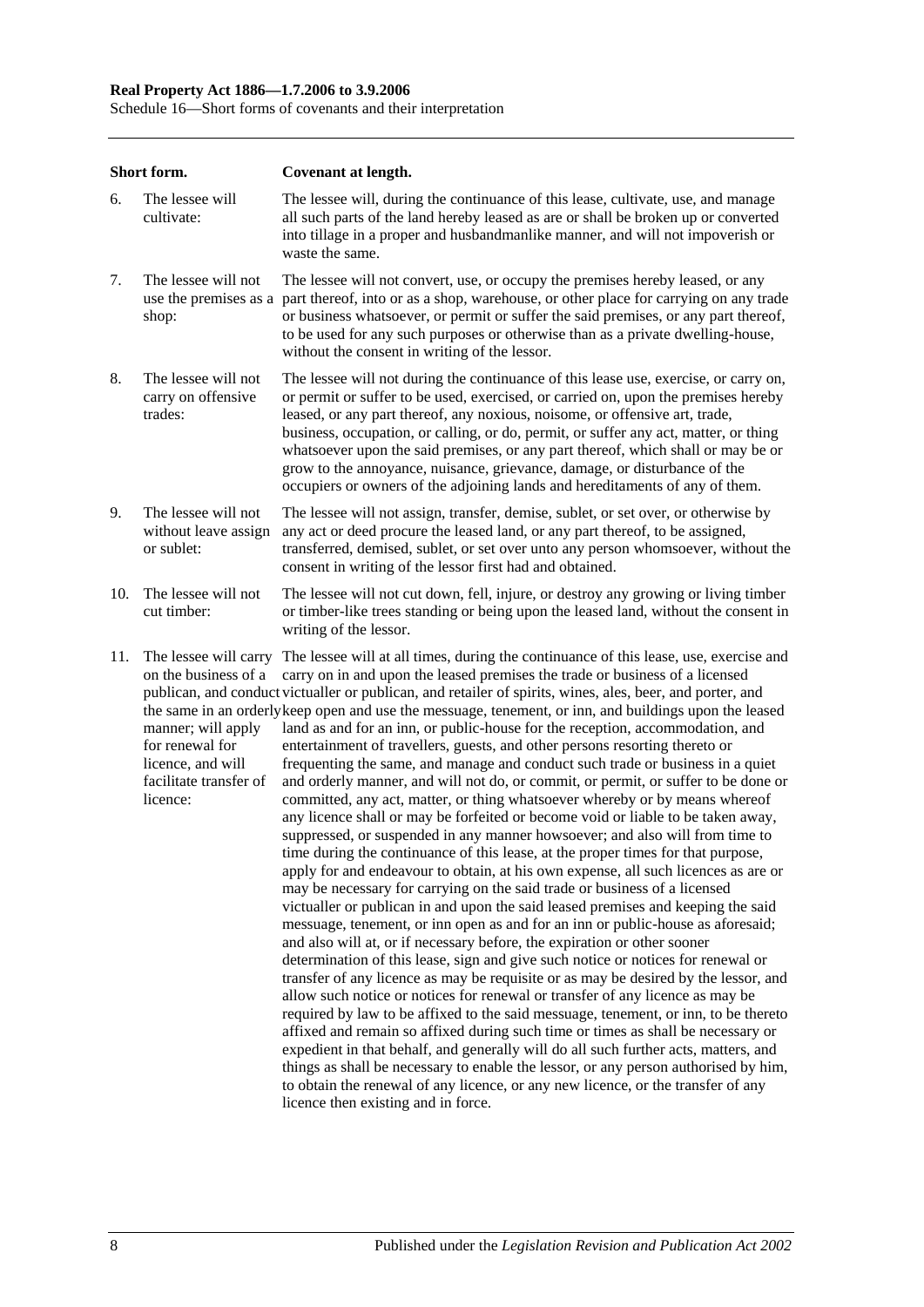# <span id="page-138-1"></span>**Schedule 17—Short form of exception of mines and minerals and its interpretation**

#### (Section 266)

Except and always reserved to his heirs, executors, administrators, and assigns, all coals, seams of coal, mines, minerals, and quarries of stone and slate which now are, or at any time hereafter may be found in, upon, or under the said land and premises, with full liberty of ingress, egress, and regress, at all times, to and for the said his heirs, executors, administrators, and assigns, and his or their agents, servants, and workmen, and all others to be by him or them authorised, at all times, with or without horses and other cattle, carts, or other carriages, laden or unladen, engines, machinery, and all necessary implements and things, into, upon, and from the said lands and premises, and every or any part thereof, and full right there to view, survey, dig for, work, store, carry away, sell and dispose of the said coals, mines, minerals, and quarries of stone and slate; and also for the purposes aforesaid, to erect steam-engines and other machinery, with the buildings necessary thereto, and to sink pits, make waggon-ways, and use all other inventions and means for draining, sinking, storing, leading, carrying away, selling and disposing of such coals, mines, minerals, stone, and slate, doing or suffering to be done as little damage as possible in the exercise of the said liberties and rights, and paying and allowing to his heirs, executors, administrators, and assigns, a reasonable compensation for damage to the surface of the said land, or any buildings or fences thereon.

# <span id="page-138-0"></span>**Schedule 21—Rules and regulations for procedure in the matter of caveats**

# **1—Person entering caveat may establish his claim. Proceedings to be had thereon**

The caveator may bring an action for the purpose of establishing his claim, or may for such purpose take proceedings by way of petition to the Court. Such petition shall be filed, and shall contain, as concisely as may be, a statement of the material facts on which the petitioner relies, such statement to be divided into paragraphs, numbered consecutively, each paragraph containing, as nearly as may be, a separate and distinct allegation, and shall state specifically what estate, interest or charge the petitioner claims; and the Master of the said Court shall, upon the receipt of such petition, appoint a time for hearing the same.

# **2—Copy of petition to be served upon claimant**

The petitioner shall cause a copy of such petition, with notice of the time appointed for hearing, to be served seven days at lease before the time appointed for the hearing of the said petition, on the caveatee, or at the address given in his application.

# **3—Showing cause on petition**

On the day of hearing, the caveatee is personally, or by counsel, to show cause, and if necessary by affidavit, why the prayer of such petition should not be granted.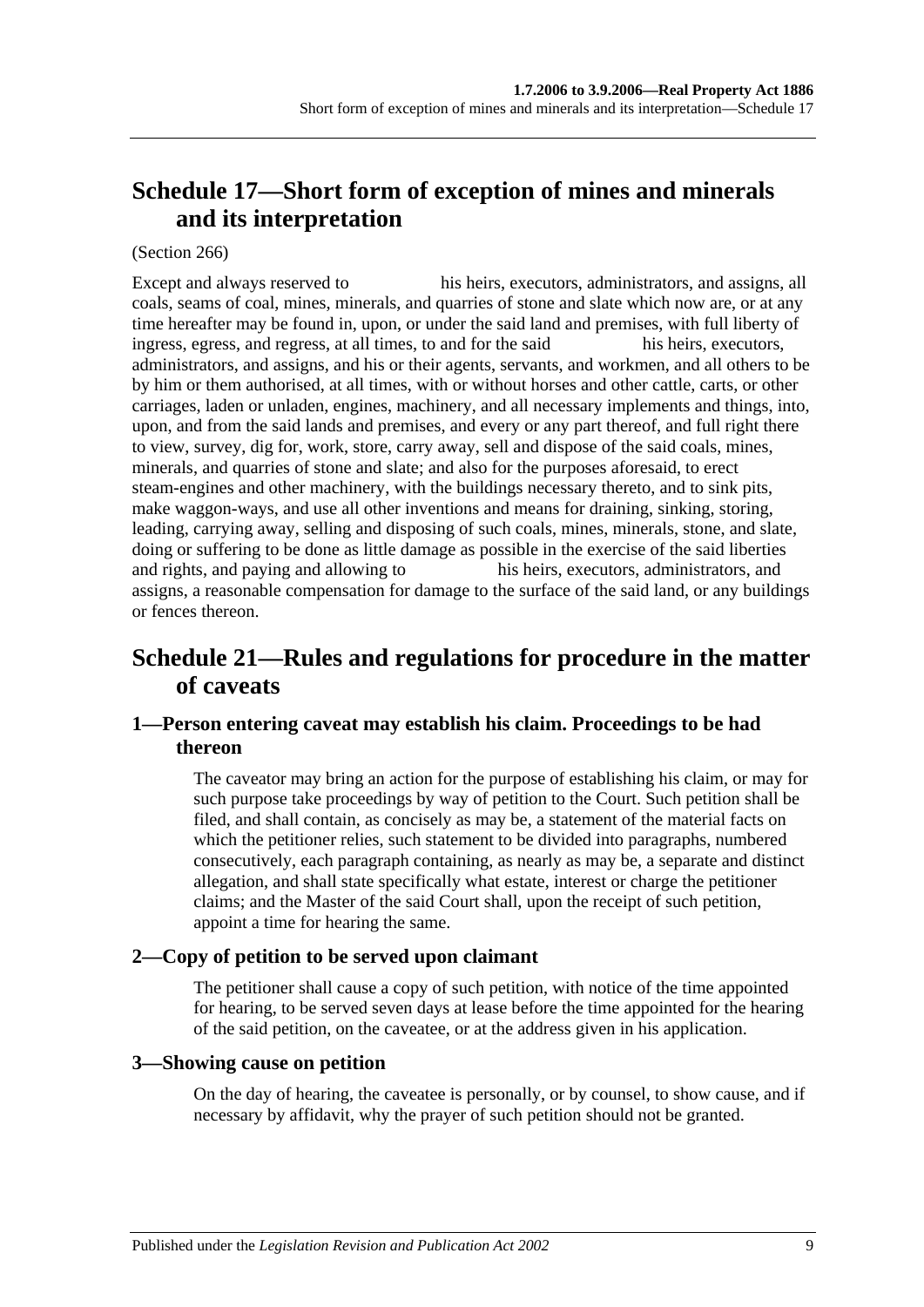Schedule 21—Rules and regulations for procedure in the matter of caveats

#### **4—Hearing petition on non-attendance of claimant**

If the caveatee shall not appear on the day appointed for hearing, the Court may, upon due proof of the service of such petition, make such order, in the absence of the caveatee, either for the establishment of the rights of the caveator, or as the nature and circumstances of the case may require, as to such Court may seem meet.

#### **5—Hearing of petition**

On the hearing of the petition, and upon reading the affidavits, if any, filed in support thereof, and any documents produced to the Court, and hearing what may be alleged on behalf of the caveatee and caveator, the Court may, if it shall think fit, make an order establishing the right of the caveator, or directing any inquiries to be made or other proceedings taken for the purpose of ascertaining the rights of the parties, and for that purpose may adjourn the hearing and order the petition to be served on any other persons the Court may consider necessary, and every person so served shall attend at the adjourned hearing of the petition; or the Court may dismiss the petition.

#### **6—Question of fact may be referred to a jury. Parties to procedure fees etc**

The court may, if it shall think fit, direct any question of fact brought before it to be decided before a Judge thereof; and for that purpose may direct an issue to be tried, wherein the caveator shall be plaintiff and the caveatee shall be defendant; and the said Court shall direct when and where the trial of such issue shall take place; and the Court may also direct the parties to produce all deeds, books, papers, and writings in their custody or power, on oath before the Master, on a day to be named by the Court, and each party shall have liberty to inspect the same, and take copies thereof, at his own expense; and such of them as either party shall give notice to have produced at the trial, shall be produced accordingly, and the issue may be in the form following viz:

#### **Form of issue**

*In the Supreme Court*

The day of in the year of our Lord, 20.

South Australia *to wit*

Whereas A.B. affirms and C.D. denies [*here state the questions of fact to be tried*] and it has been ordered by His Honour, Mr. Justice that the said questions shall be tried by a jury; therefor let the same be tried accordingly.

And in case the parties differ upon the questions to be tried, the Court may either settle the same or refer them to the Master.

#### **7—Proceedings where petitioner establishes his claim**

If the Court shall find that the caveator is entitled to all or some of the relief claimed by him, the order of the Court shall declare what is the estate, interest, lien, or claim to which the caveator is entitled, and the Court may make such order as the circumstances may require, and shall have power to afford the caveator the same relief as in an ordinary action.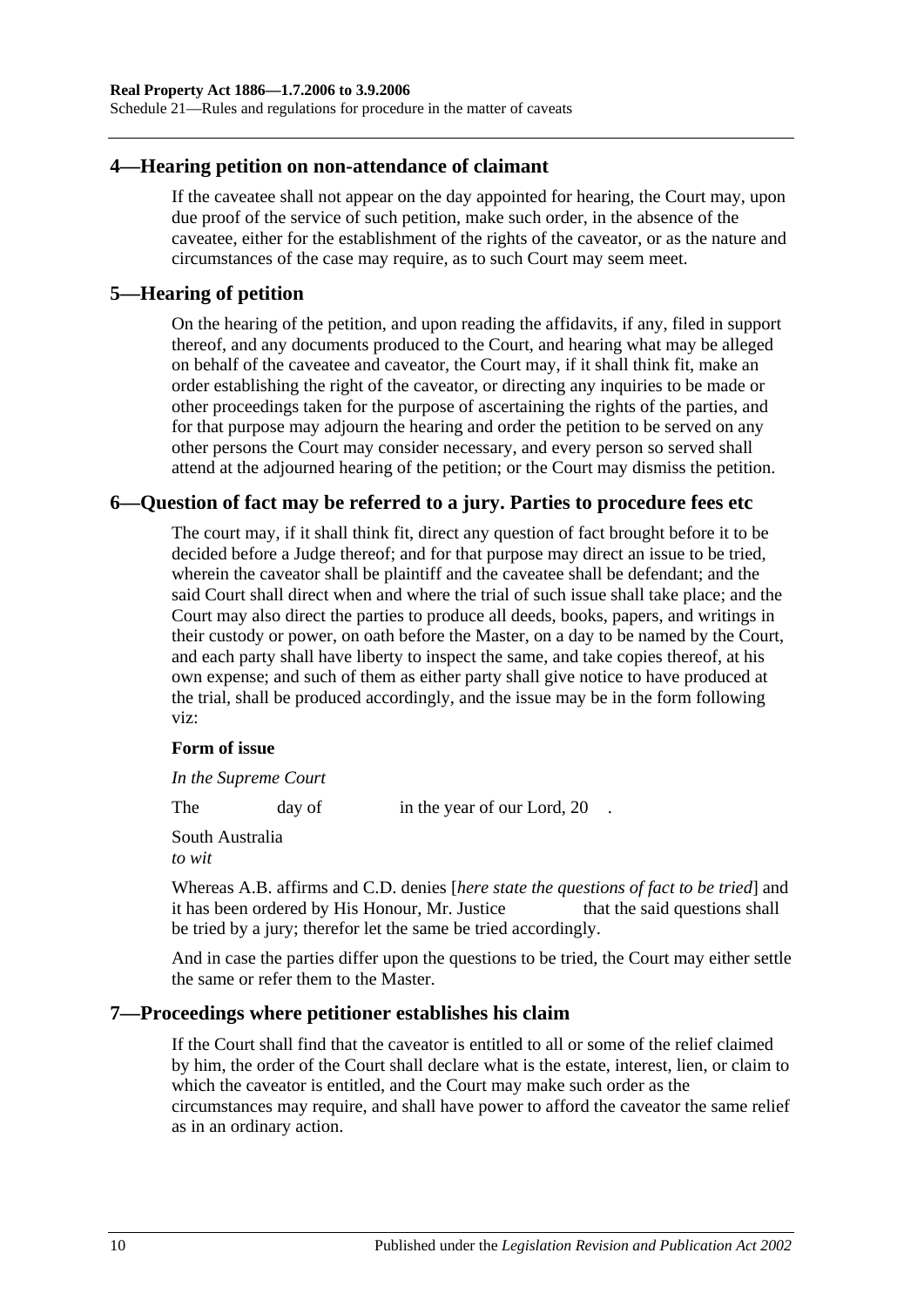## **8—Effect of order**

Every order of the Court made under these Rules shall have the same effect as a judgment or order of the Court given or made in an action; and the Registrar-General shall make such entries in the Register Book and do such things as may be necessary to give effect to the order of the Court.

#### **9—Court may require action to be brought**

If, at the hearing of such petition, it shall appear to the Court that, for the purposes of justice, it is necessary or expedient that an action should be brought, the Court may order such action to be brought accordingly, subject to such terms as to costs or otherwise as may be thought proper.

#### **10—Order for costs**

In all proceedings in the Court, either by the caveator or caveatee, the Court may make such order as to the costs of proceedings in the Court and incidental to filing the caveat, as to the said Court shall seem fit.

#### **11—Injunction by Supreme Court**

The Court or a Judge may, without prejudice to the exercise of any other power of the Court, upon the application of any person interested in any land, make an order restraining for a time, or until the occurrence of an event to be named in such order, or generally until further order, the execution or registration of any dealing with land, and may impose any terms and conditions upon making such order.

#### **12—Court may make order**

The Court may discharge any such order, with or without costs, and generally act in the premises in such manner as the justice of the case requires; and the Registrar-General, without being made a party to the proceedings, upon being served with any order, or a copy thereof, shall obey the same.

# <span id="page-140-0"></span>**Schedule 22—Summons by Registrar-General**

In the matter of the Real Property Act 1886.

AB [here insert addition] is hereby summoned to appear before me at the Lands Titles Office.  $\alpha$ the day of  $.20$ of the clock in the [fore *or* after] noon, then and there *[here insert*] **at** purpose of summons and described the documents or instruments (if any) required to be

produced<sub>1</sub>.

Given under my hand and seal the day of

Registrar-General (LS)

 $.20$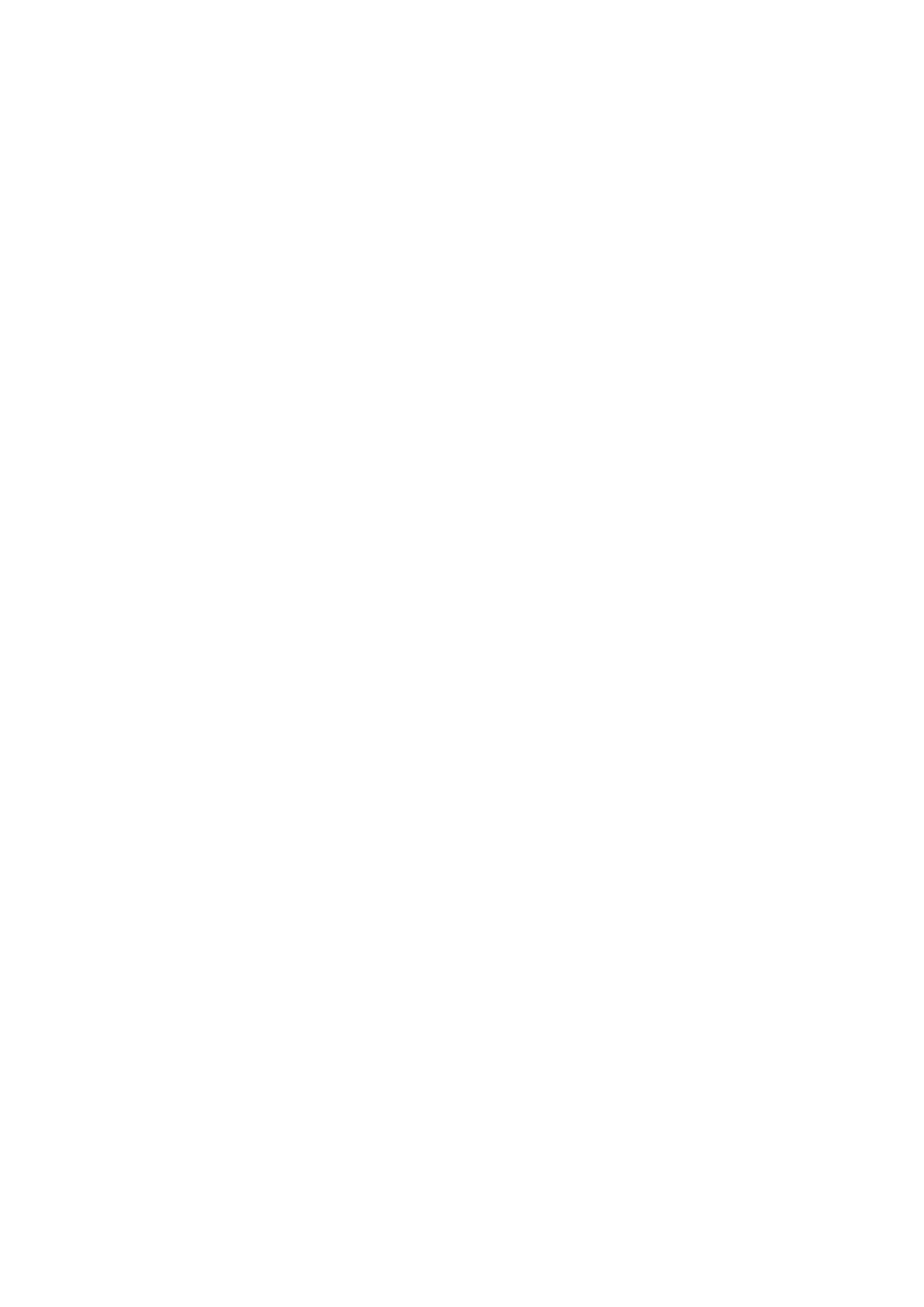# **Legislative history**

# **Notes**

• This version is comprised of the following:

| Part 1    | 24.11.2003 (Reprint No 18) |
|-----------|----------------------------|
| Part 2    | 3.3.2003 (Reprint No 17)   |
| Part 3    | 3.3.2003 (Reprint No 17)   |
| Part 4    | 24.11.2003 (Reprint No 18) |
| Part 5    | 3.3.2003 (Reprint No 17)   |
| Part 6    | 24.11.2003 (Reprint No 18) |
| Part 7    | 3.3.2003 (Reprint No 17)   |
| Part 7A   | 3.3.2003 (Reprint No 17)   |
| Part 8    | 3.3.2003 (Reprint No 17)   |
| Part 9    | 3.3.2003 (Reprint No 17)   |
| Part 10   | 3.3.2003 (Reprint No 17)   |
| Part 11   | 24.11.2003 (Reprint No 18) |
| Part 12   | 24.11.2003 (Reprint No 18) |
| Part 13   | 3.3.2003 (Reprint No 17)   |
| Part 14   | 3.3.2003 (Reprint No 17)   |
| Part 15   | 24.11.2003 (Reprint No 18) |
| Part 16   | 24.11.2003 (Reprint No 18) |
| Part 17   | 24.11.2003 (Reprint No 18) |
| Part 18   | 24.11.2003 (Reprint No 18) |
| Part 19   | 24.11.2003 (Reprint No 18) |
| Part 19A  | 3.3.2003 (Reprint No 17)   |
| Part 19AB | 3.3.2003 (Reprint No 17)   |
| Part 20   | 1.7.2006                   |
| Part 21   | 24.11.2003 (Reprint No 18) |
| Schedules | 24.11.2003 (Reprint No 18) |

- Amendments of this version that are uncommenced are not incorporated into the text.
- Please note—References in the legislation to other legislation or instruments or to titles of bodies or offices are not automatically updated as part of the program for the revision and publication of legislation and therefore may be obsolete.
- Earlier versions of this Act (historical versions) are listed at the end of the legislative history.
- For further information relating to the Act and subordinate legislation made under the Act see the Index of South Australian Statutes or www.legislation.sa.gov.au.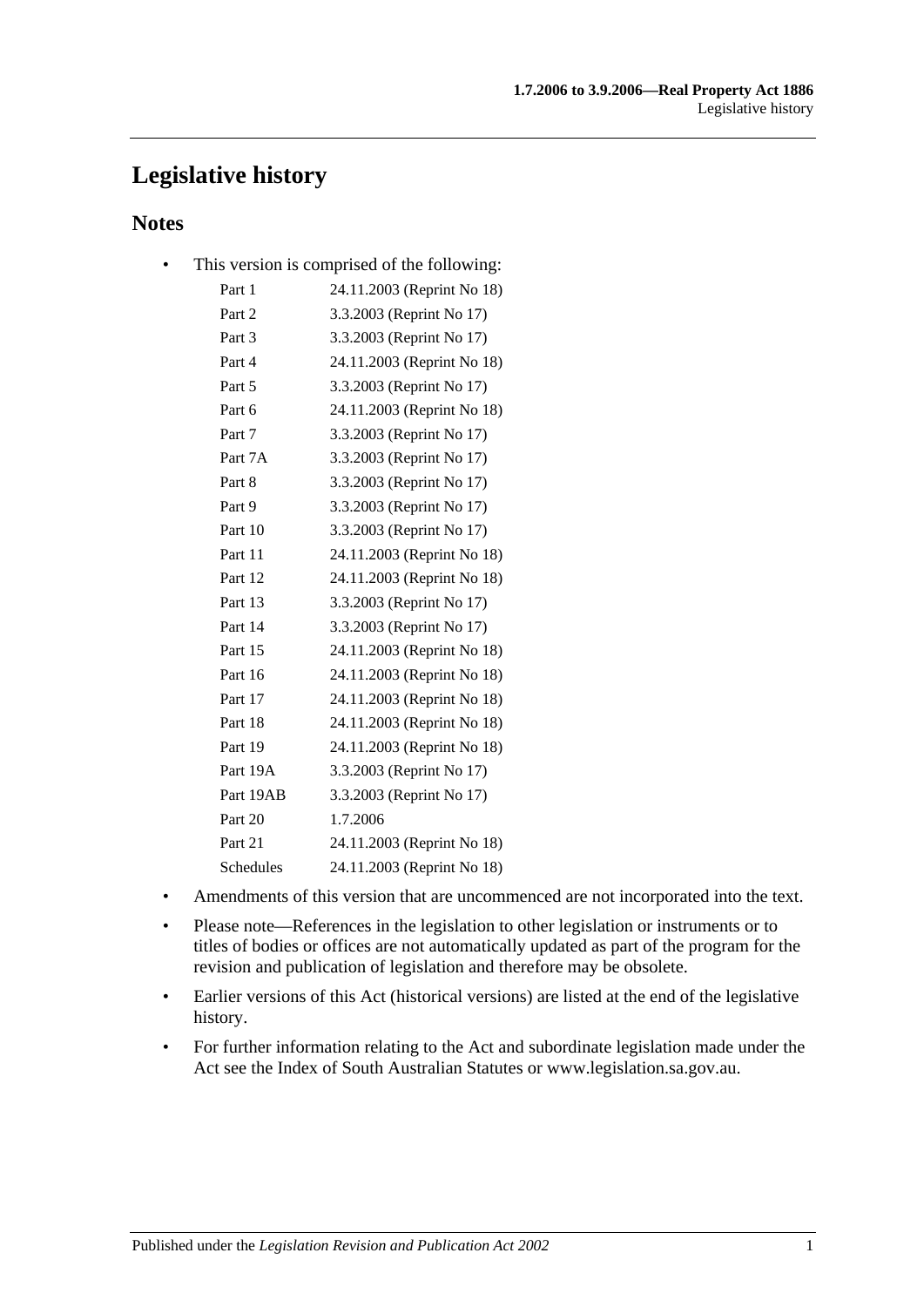# **Principal Act and amendments**

# New entries appear in bold.

| Year | No   | Title                                                             | Assent     | Commencement                                                                                      |
|------|------|-------------------------------------------------------------------|------------|---------------------------------------------------------------------------------------------------|
| 1886 | 380  | The Real Property Act 1886                                        | 17.11.1886 | $1.1.1887: s$ 9                                                                                   |
| 1887 | 403  | The Real Property Act Amendment<br>Act 1887                       | 16.11.1887 | 16.11.1887                                                                                        |
| 1893 | 569  | The Real Property Act Amendment<br>Act 1893                       | 23.12.1893 | 23.12.1893                                                                                        |
| 1896 | 657  | The Licensed Surveyors Act 1896                                   | 19.12.1896 | 19.12.1896                                                                                        |
| 1919 | 1415 | <b>Real Property Act Amendment</b><br>Act 1919                    | 4.12.1919  | 4.12.1919                                                                                         |
| 1927 | 1806 | <b>Real Property Act Amendment</b><br>Act 1927                    | 30.11.1927 | 30.11.1927                                                                                        |
| 1929 | 1945 | Town Planning Act 1929                                            | 15.1.1930  | 15.1.1930 (Gazette 16.1.1930 p69)                                                                 |
| 1935 | 2246 | <b>Statute Law Revision Act 1935</b>                              | 19.12.1935 | 19.12.1935                                                                                        |
| 1936 | 2293 | <b>Statute Law Revision Act 1936</b>                              | 8.10.1936  | 8.10.1936                                                                                         |
| 1939 | 36   | <b>Real Property Act Amendment</b><br>Act 1939                    | 14.12.1939 | 1.2.1940 (Gazette 11.1.1940 p33<br>republished Gazette 18.1.1940 p70)                             |
| 1945 | - 39 | <b>Real Property Act Amendment</b><br>Act 1945                    | 17.1.1946  | 17.1.1946                                                                                         |
| 1960 | 44   | <b>Real Property Act Amendment</b><br>Act 1960                    | 10.11.1960 | 10.11.1960                                                                                        |
| 1961 | 37   | <b>Real Property Act Amendment</b><br>Act 1961                    | 9.11.1961  | 9.11.1961                                                                                         |
| 1963 | 46   | <b>Real Property Act Amendment</b><br>Act 1963                    | 28.11.1963 | 28.11.1963                                                                                        |
| 1967 | 37   | Real Property Act Amendment (Strata 14.9.1967<br>Titles) Act 1967 |            | 22.2.1968 (Gazette 22.2.1968 p515)                                                                |
| 1969 | 30   | <b>Real Property Act Amendment</b><br>Act 1969                    | 2.10.1969  | 29.1.1970 (Gazette 24.12.1969 p2098)                                                              |
| 1972 | 116  | <b>Real Property Act Amendment</b><br>Act 1972                    | 23.11.1972 | 15.1.1973 (Gazette 21.12.1972 p2722)<br>except ss 8 and 12-24.6.1974 (Gazette<br>30.5.1974 p2096) |
| 1972 | 130  | Real Property Act Amendment Act<br>$(No. 2)$ 1972                 | 30.11.1972 | 7.12.1972 (Gazette 7.12.1972 p2538)                                                               |
| 1974 | 42   | <b>Statute Law Revision Act 1974</b>                              | 11.4.1974  | 11.4.1974                                                                                         |
| 1975 | 12   | <b>Real Property Act Amendment</b><br>Act 1975                    | 20.3.1975  | 24.4.1975 (Gazette 24.4.1975 p1626)                                                               |
| 1978 | 116  | <b>Real Property Act Amendment</b><br>Act 1978                    | 7.12.1978  | 7.12.1978                                                                                         |
| 1979 | 51   | <b>Real Property Act Amendment</b><br>Act 1979                    | 22.3.1979  | 3.5.1979 (Gazette 3.5.1979 p1310)                                                                 |
| 1980 | 32   | <b>Statutes Amendment (Property)</b><br>Act 1980                  | 17.4.1980  | 22.5.1980 (Gazette 22.5.1980 p1373)                                                               |
| 1980 | 68   | <b>Real Property Act Amendment</b><br>Act 1980                    | 13.11.1980 | 13.11.1980                                                                                        |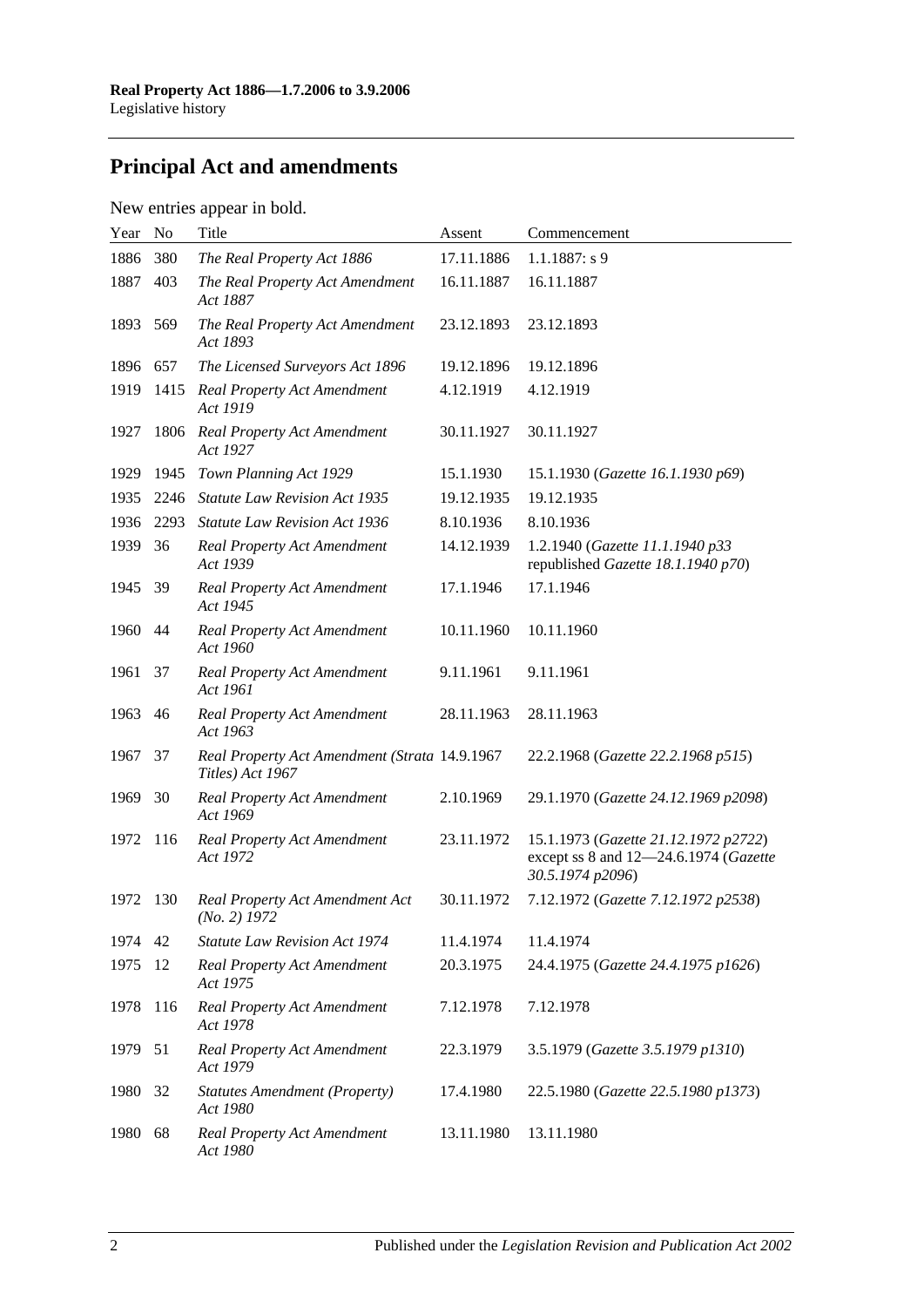| 1982 23 |    | Real Property Act Amendment<br>Act 1982                                                                       | 18.3.1982  | 4.11.1982 (Gazette 4.11.1982 p1567)                                                                                                        |
|---------|----|---------------------------------------------------------------------------------------------------------------|------------|--------------------------------------------------------------------------------------------------------------------------------------------|
| 1982 62 |    | <b>Statutes Amendment (Planning)</b><br>Act 1982                                                              | 1.7.1982   | 4.11.1982 (Gazette 4.11.1982 p1304)                                                                                                        |
| 1983    | 56 | Real Property Act Amendment<br>Act 1983                                                                       | 16.6.1983  | 1.7.1983 (Gazette 30.6.1983 p1760)<br>except ss 3-10, 13-15-26.4.1984<br>(Gazette 15.3.1984 p642)                                          |
| 1983    | 96 | Real Property Act Amendment Act<br>$(No. 2)$ 1983                                                             | 15.12.1983 | $4.11.1982$ : s 2                                                                                                                          |
| 1985    | 20 | Real Property Act Amendment<br>Act 1985                                                                       | 14.3.1985  | 18.11.1985 (Gazette 17.10.1985 p1126)                                                                                                      |
| 1985    | 51 | Real Property Act Amendment Act<br>$(No. 2)$ 1985                                                             | 30.5.1985  | 12.9.1985 (Gazette 8.8.1985 p334)                                                                                                          |
| 1987    | 20 | Real Property Act Amendment<br>Act 1987                                                                       | 16.4.1987  | 16.4.1987                                                                                                                                  |
| 1987    | 69 | Real Property Act Amendment Act<br>$(No. 2)$ 1987                                                             | 29.10.1987 | 1.8.1988 (Gazette 7.7.1988 p197)                                                                                                           |
| 1988    | 13 | Strata Titles Act 1988                                                                                        | 7.4.1988   | 1.9.1988 (Gazette 21.7.1988 p420)                                                                                                          |
| 1990    | 9  | <b>Real Property Act Amendment</b><br>Act 1990                                                                | 12.4.1990  | 21.5.1990 (Gazette 17.5.1990 p1358)                                                                                                        |
| 1990    | 32 | Real Property Act Amendment Act<br>$(No. 2)$ 1990                                                             | 26.4.1990  | 2.8.1990 (Gazette 2.8.1990 p480)                                                                                                           |
| 1992    | 13 | Real Property (Survey Act)<br>Amendment Act 1992                                                              | 16.4.1992  | 18.2.1993 (Gazette 18.2.1993 p600)                                                                                                         |
| 1992    | 23 | Real Property (Transfer of Allotments) 14.5.1992<br>Amendment Act 1992                                        |            | 21.5.1992 (Gazette 21.5.1992 p1468)                                                                                                        |
| 1992    | 26 | <b>Statutes Amendment</b><br>(Attorney-General's Portfolio)<br>Act 1992                                       | 14.5.1992  | 6.7.1992 (Gazette 2.7.1992 p209)                                                                                                           |
| 1993 54 |    | <b>Statutes Repeal and Amendment</b><br>(Development) Act 1993                                                | 27.5.1993  | 15.1.1994 (Gazette 27.10.1993 p1889)                                                                                                       |
| 1994    | 11 | Real Property (Miscellaneous)<br>Amendment Act 1994                                                           | 5.5.1994   | 8.9.1994 (Gazette 8.9.1994 p728) except<br>ss 12 $\&$ 13 and Sch 1 (cll 2-4) (as<br>inserted by s 16)-1.9.1995 (Gazette<br>31.8.1995 p552) |
| 1994 54 |    | Real Property (Variation and<br><b>Extinguishment of Easements)</b><br>Amendment Act 1994                     | 15.9.1994  | 15.9.1994 (Gazette 15.9.1994 p780)                                                                                                         |
| 1994    | 59 | Criminal Law Consolidation (Felonies 27.10.1994<br>and Misdemeanours) Amendment<br>Act 1994                   |            | 1.1.1995 (Gazette 8.12.1994 p1942)                                                                                                         |
| 1995    | 11 | Real Property (Witnessing and Land<br>Grants) Amendment Act 1995                                              | 23.3.1995  | 1.7.1995 (Gazette 15.6.1995 p2841)                                                                                                         |
| 1996    | 38 | <b>Statutes Amendment (Community</b><br>Titles) Act 1996                                                      | 9.5.1996   | ss 24-30-4.11.1996 (Gazette<br>31.10.1996 p1460)                                                                                           |
| 1999    |    | (159) Electricity Corporations<br>(Restructuring and Disposal)<br>Regulations 1999 (Gazette 29.7.1999<br>p626 |            | 29.7.1999: r 2                                                                                                                             |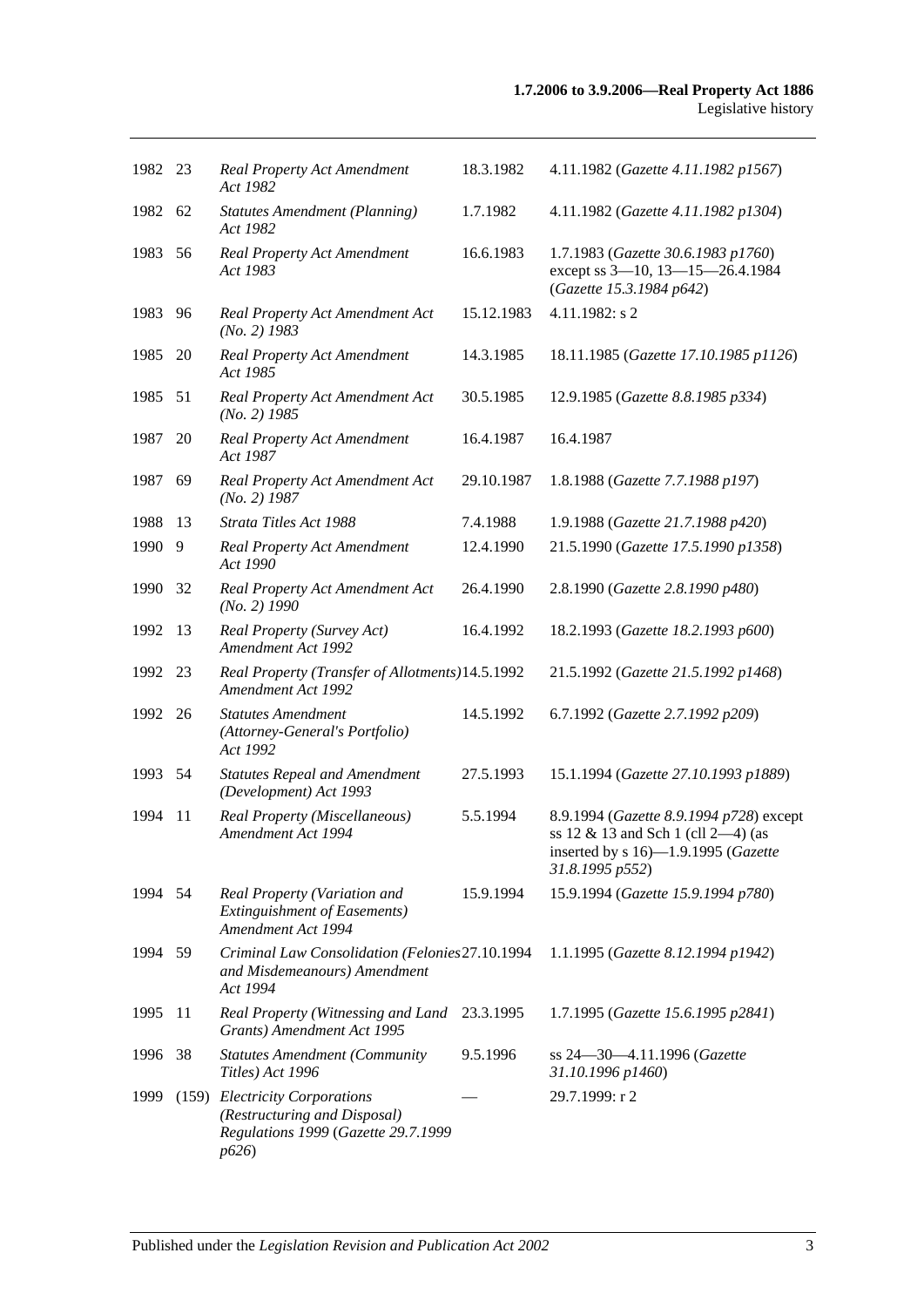| 1999    | 64  | Local Government (Implementation)<br>Act 1999                                      | 18.11.1999 | s 8-1.1.2000 (Gazette 9.12.1999 p3113)                                                            |
|---------|-----|------------------------------------------------------------------------------------|------------|---------------------------------------------------------------------------------------------------|
| 2000 50 |     | <b>Forest Property Act 2000</b>                                                    | 20.7.2000  | 1.11.2001 (Gazette 27.9.2001 p4295)                                                               |
| 2000 57 |     | <b>Statutes Amendment and Repeal</b><br>(Attorney-General's Portfolio)<br>Act 2000 | 20.7.2000  | Pt 14 (s 29)-23.10.2000 (Gazette<br>19.10.2000 p2690)                                             |
| 2001 22 |     | Real Property (Fees) Amendment<br>Act 2001                                         | 14.6.2001  | $1.1.1975$ : s 2                                                                                  |
| 2002 33 |     | <i>Statutes Amendment</i><br>(Attorney-General's Portfolio)<br>Act 2002            | 28.11.2002 | Pt 9 ss 15 & 16—28.1.2000: s 2(2); ss 13,<br>14 & 17-3.3.2003 (Gazette 27.2.2003<br><i>p807</i> ) |
| 2003    | 44  | <i>Statute Law Revision Act 2003</i>                                               | 23.10.2003 | Sch 1-24.11.2003 ( <i>Gazette 13.11.2003</i><br><i>p4048</i> )                                    |
| 2005    | -56 | <b>Justices of the Peace Act 2005</b>                                              | 17.11.2005 | Sch 2 (cl 44)-1.7.2006 (Gazette<br>22.6.2006 p2012)                                               |
| 2006    | 17  | Statutes Amendment (New Rules of<br>Civil Procedure) Act 2006                      | 6.7.2006   | Pt 64 (ss $194 - 203 - 4.9.2006$ ( <i>Gazette</i><br>17.8.2006 p2831)                             |

## **Provisions amended since 3 February 1976**

• Legislative history prior to 3 February 1976 appears in marginal notes and footnotes included in the consolidation of this Act contained in Volume 9 of The Public General Acts of South Australia 1837-1975 at page 190.

New entries appear in bold.

Entries that relate to provisions that have been deleted appear in italics.

| Provision                        | How varied                                                                                                                                   | Commencement |
|----------------------------------|----------------------------------------------------------------------------------------------------------------------------------------------|--------------|
| Pt <sub>1</sub>                  | heading inserted by $44/2003$ s 3(1) (Sch 1)                                                                                                 | 24.11.2003   |
| s2                               | amended by $23/1982$ s 3                                                                                                                     | 4.11.1982    |
|                                  | deleted by 13/1988 Sch 1                                                                                                                     | 1.9.1988     |
| PtI                              | heading deleted by $44/2003$ s $3(1)$ (Sch 1)                                                                                                | 24.11.2003   |
| s 3                              |                                                                                                                                              |              |
| $s \; 3(1)$                      | s 3 sentence commencing "In the construction"<br>designated as $s \frac{3(1)}{y} \frac{44}{2003} \frac{s \frac{3(1)}{5 \cdot 5}}{5 \cdot 1}$ | 24.11.2003   |
| appropriate form                 | inserted by $51/1979$ s 3(a)                                                                                                                 | 3.5.1979     |
|                                  | substituted by 9/1990 s 3                                                                                                                    | 21.5.1990    |
|                                  | the Assurance Fund substituted by 56/1983 s 3                                                                                                | 26.4.1984    |
| certificate                      | amended by 11/1995 s 3                                                                                                                       | 1.7.1995     |
| Chief Secretary                  | deleted by $33/2002 s 13(a)$                                                                                                                 | 3.3.2003     |
| Court                            | substituted by $51/1979$ s 3(b)                                                                                                              | 3.5.1979     |
|                                  | amended by 33/2002 s 13(b)                                                                                                                   | 3.3.2003     |
| easement                         | inserted by 50/2000 Sch                                                                                                                      | 1.11.2001    |
| <i>lunatic</i>                   | deleted $11/1994 s3(a)$                                                                                                                      | 8.9.1994     |
| mentally<br>incapacitated person | inserted by $11/1994$ s $3(a)$                                                                                                               | 8.9.1994     |
| mind                             | person of unsound deleted by $11/1994 s 3(b)$                                                                                                | 8.9.1994     |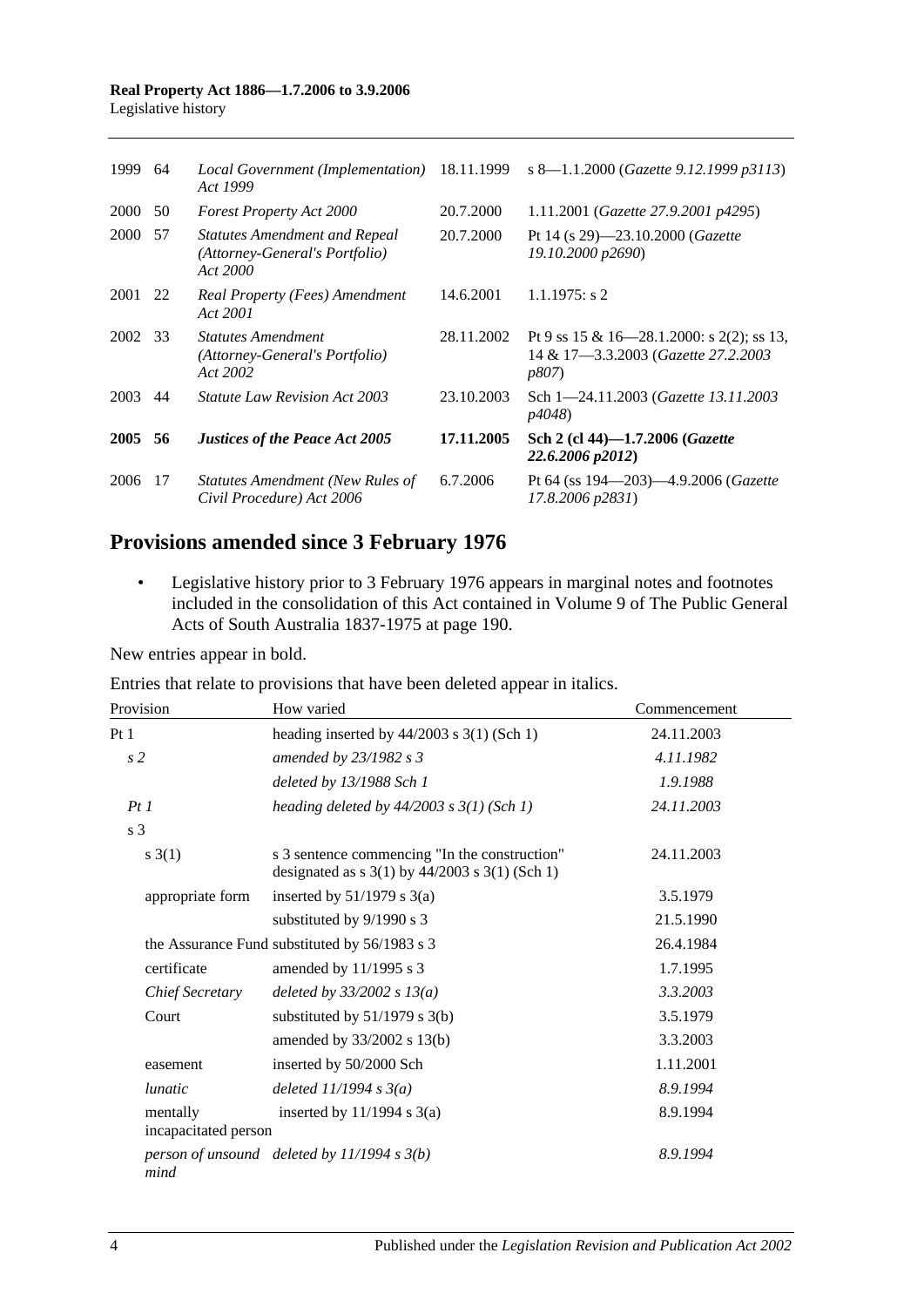| $s \; 3(2)$     | s 3 sentence commencing "The description"<br>designated as $s$ 3(2) by 44/2003 $s$ 3(1) (Sch 1) | 24.11.2003 |
|-----------------|-------------------------------------------------------------------------------------------------|------------|
| s 9             | deleted by $44/2003$ s $3(1)$ (Sch 1)                                                           | 24.11.2003 |
| Pt 2            |                                                                                                 |            |
| s 10            | amended by 13/1988 Sch 1                                                                        | 1.9.1988   |
| Pt <sub>3</sub> |                                                                                                 |            |
| $ss 13 - 16$    | substituted by 51/1979 s 4                                                                      | 3.5.1979   |
| ss 17 and 18    | deleted by $51/1979 s 4$                                                                        | 3.5.1979   |
| s 21            | amended by 9/1990 s 4                                                                           | 21.5.1990  |
| s 23A           |                                                                                                 |            |
| s 23A(1)        | amended by $51/1979$ s $5(a)$                                                                   | 3.5.1979   |
|                 | amended by 20/1987 s 2                                                                          | 16.4.1987  |
| $s$ 23A $(1a)$  | inserted by $51/1979$ s $5(b)$                                                                  | 3.5.1979   |
|                 | amended by 20/1987 s 2                                                                          | 16.4.1987  |
| Pt 4            |                                                                                                 |            |
| s <sub>25</sub> | s 25 I and II redesignated as s 25(a) and (b) by<br>$44/2003$ s 3(1) (Sch 1)                    | 24.11.2003 |
| s 27            | amended by 11/1994 s 4                                                                          | 8.9.1994   |
|                 | amended by 44/2003 s 3(1) (Sch 1)                                                               | 24.11.2003 |
| s 29            | amended by 9/1990 s 5                                                                           | 21.5.1990  |
| s 32            | amended and designated as subsections (1) and<br>$(2)$ by 44/2003 s 3(1) (Sch 1)                | 24.11.2003 |
| s 33            | amended by 11/1994 s 5                                                                          | 8.9.1994   |
| s 35            | amended by 51/1979 s 6                                                                          | 3.5.1979   |
| s 36            | amended by 51/1979 s 7                                                                          | 3.5.1979   |
| $Pt\,5$         | heading substituted by 9/1990 s 6                                                               | 21.5.1990  |
| Pt 5 Div 1      | heading inserted by 9/1990 s 6                                                                  | 21.5.1990  |
| s 47            | substituted by 9/1990 s 7                                                                       | 21.5.1990  |
| s50             | deleted by $9/1990 s 8$                                                                         | 21.5.1990  |
| s 51            | amended by 9/1990 s 9                                                                           | 21.5.1990  |
| s 51A           | inserted by 9/1990 s 10                                                                         | 21.5.1990  |
| Pt 5 Div 2      | inserted by 9/1990 s 11                                                                         | 21.5.1990  |
| Pt 5 Div 2A     | inserted by 13/1992 s 3                                                                         | 18.2.1983  |
| $s$ 51 $F$      | deleted by $64/1999 s 8(a)$                                                                     | 1.1.2000   |
| Pt 5 Div 3      | heading inserted by 9/1990 s 12                                                                 | 21.5.1990  |
| s 52            | substituted by 9/1990 s 13                                                                      | 21.5.1990  |
| s <sub>53</sub> | substituted by 9/1990 s 14                                                                      | 21.5.1990  |
| s 54            |                                                                                                 |            |
| s 54(1)         | substituted by 51/1979 s 8                                                                      | 3.5.1979   |
|                 | amended by 9/1990 s 15                                                                          | 21.5.1990  |
| s 54A           | inserted by $51/1979 s 9$                                                                       | 3.5.1979   |
|                 | deleted by 9/1990 s 16                                                                          | 21.5.1990  |
| s 56            |                                                                                                 |            |
| s 56(1)         | s 56 redesignated as s 56(1) by 20/1985 s 3                                                     | 18.11.1985 |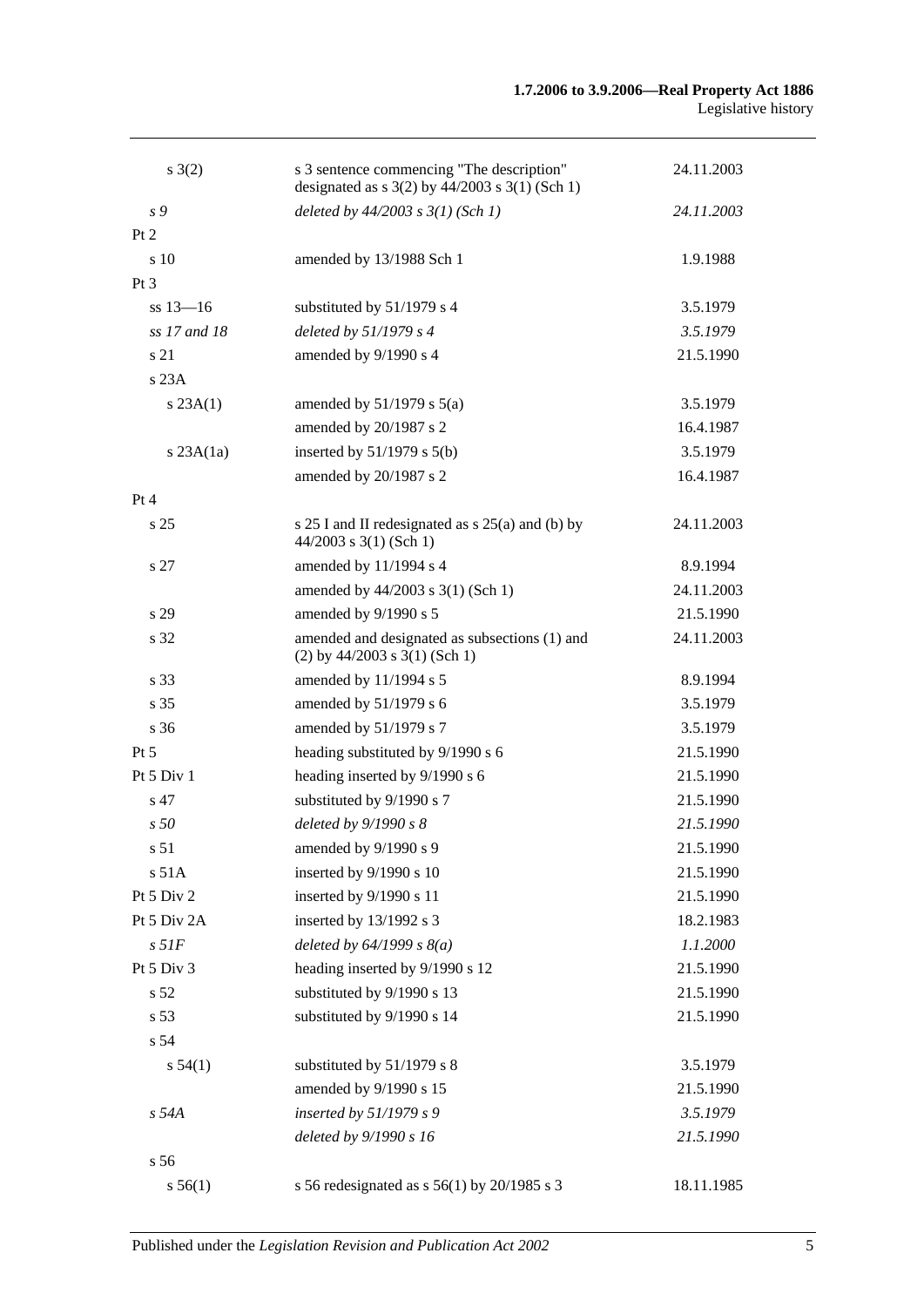| $s\;56(2)$ —(4)      | inserted by 20/1985 s 3                                                | 18.11.1985 |
|----------------------|------------------------------------------------------------------------|------------|
| s 56A                | inserted by 9/1990 s 17                                                | 21.5.1990  |
| s 66                 | substituted by 9/1990 s 18                                             | 21.5.1990  |
| s 66A                | inserted by $11/1995$ s 4                                              | 1.7.1995   |
| Pt 6                 |                                                                        |            |
| s 69                 | s 69 I—IX redesignated as $s$ 69(a)—(i) by<br>$44/2003$ s 3(1) (Sch 1) | 24.11.2003 |
| s 71                 | amended by 51/1979 s 10                                                | 3.5.1979   |
|                      | amended by 44/2003 s 3(1) (Sch 1)                                      | 24.11.2003 |
| Pt 7                 |                                                                        |            |
| s 73                 | substituted by 51/1979 s 11                                            | 3.5.1979   |
| s 74                 | amended by 9/1990 s 19                                                 | 21.5.1990  |
| s 79                 |                                                                        |            |
| $s\,79(2)$           | deleted by $51/1979 s 12(a)$                                           | 3.5.1979   |
| $s\,79(3)$           | deleted by 9/1990 s 20                                                 | 21.5.1990  |
| $s\,79(6)$           | amended by 51/1979 s 12(b)                                             | 3.5.1979   |
| $s\,79(8)$           | inserted by $51/1979$ s $12(c)$                                        | 3.5.1979   |
| s 80                 | substituted by 9/1990 s 21                                             | 21.5.1990  |
| Pt 8                 |                                                                        |            |
| s 82                 | amended by 9/1990 s 22                                                 | 21.5.1990  |
| s 88                 | amended by 51/1985 s 3                                                 | 12.9.1985  |
| s 89                 | amended by 11/1994 s 6                                                 | 8.9.1994   |
| s 89A                | inserted by 51/1985 s 4                                                | 12.9.1985  |
| s 90                 |                                                                        |            |
| $s\,90(1)$           | s 90 redesignated as s 90(1) by 51/1985 s 5                            | 12.9.1985  |
| $s \ 90(2)$          | inserted by $51/1985$ s 5                                              | 12.9.1985  |
| s 90A                | inserted by 32/1980 s 8                                                | 22.5.1980  |
|                      | substituted by 11/1994 s 7                                             | 8.9.1994   |
| s 90B                | inserted by 11/1994 s 7                                                | 8.9.1994   |
| $s\ 90B(3)$          | substituted by $54/1994$ s $3(a)$                                      | 15.9.1994  |
| s $90B(3a)$ — $(3e)$ | inserted by $54/1994$ s $3(a)$                                         | 15.9.1994  |
| $s\,90B(5)$          | deleted by $54/1994 s 3(b)$                                            | 15.9.1994  |
| ss 90C-90E           | inserted by 11/1994 s 7                                                | 8.9.1994   |
| Pt 9                 |                                                                        |            |
| s 93                 | amended by 32/1980 s 9                                                 | 22.5.1980  |
|                      | substituted by 9/1990 s 23                                             | 21.5.1990  |
| s 94                 | substituted by 9/1990 s 23                                             | 21.5.1990  |
| Pt 10                |                                                                        |            |
| s 96                 | amended by 51/1979 s 13                                                | 3.5.1979   |
| s 96A                | amended by 11/1994 s 8                                                 | 8.9.1994   |
| s 100                | amended by 11/1994 s 9                                                 | 8.9.1994   |
| s 101                | deleted by 23/1982 s 4                                                 | 4.11.1982  |
| s 105                | amended by 51/1979 s 14                                                | 3.5.1979   |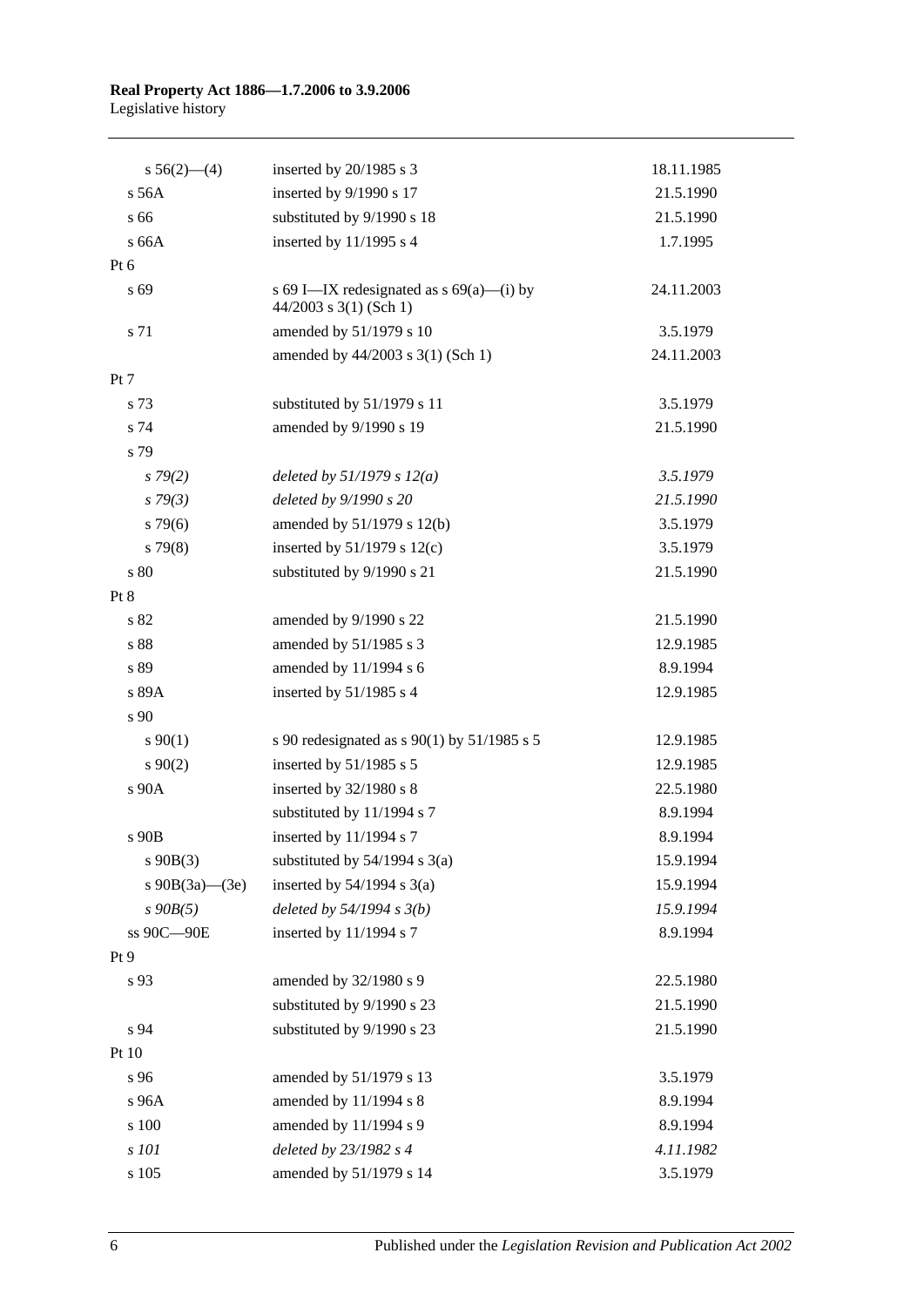| s 107          | amended by 51/1979 s 15                                                                | 3.5.1979   |
|----------------|----------------------------------------------------------------------------------------|------------|
| s 111          | amended by 9/1990 s 24                                                                 | 21.5.1990  |
| s 112          | amended by 9/1990 s 25                                                                 | 21.5.1990  |
|                | amended by 11/1995 s 5                                                                 | 1.7.1995   |
| Pt 11          |                                                                                        |            |
| s 116          | amended by 51/1979 s 16                                                                | 3.5.1979   |
| s 119A         | inserted by 69/1987 s 3                                                                | 1.8.1988   |
| s 120          | substituted by 51/1979 s 17                                                            | 3.5.1979   |
| s 122          | amended by 51/1979 s 18                                                                | 3.5.1979   |
| s 124          | s $124(1)$ and (2) redesignated as s $124(a)$ and (b)<br>by $44/2003$ s $3(1)$ (Sch 1) | 24.11.2003 |
| s 125          | s 125(1)—(3) redesignated as s 125(a)—(c) by<br>$44/2003$ s 3(1) (Sch 1)               | 24.11.2003 |
| Pt 12          |                                                                                        |            |
| s 128          | amended by 51/1979 s 19                                                                | 3.5.1979   |
| s 129          |                                                                                        |            |
| s 129(2)       | amended by 51/1979 s 20                                                                | 3.5.1979   |
| s 129A         | inserted by 20/1985 s 4                                                                | 18.11.1985 |
| s 136          | substituted by 68/1980 s 2                                                             | 13.11.1980 |
| s 140          |                                                                                        |            |
| s 140(1)       | s 140 first sentence designated as $s$ 140(1) by<br>$44/2003$ s 3(1) (Sch 1)           | 24.11.2003 |
| 140(2)         | s 140 second sentence designated as $s$ 140(2) by<br>$44/2003$ s 3(1) (Sch 1)          | 24.11.2003 |
| s 141          | amended by 11/1994 s 10                                                                | 8.9.1994   |
| s 143          | amended by 51/1979 s 21                                                                | 3.5.1979   |
|                | substituted by 9/1990 s 26                                                             | 21.5.1990  |
| $s$ 144        | deleted by 51/1979 s 22                                                                | 3.5.1979   |
| s 146          | substituted by 116/1978 s 2                                                            | 7.12.1978  |
| s $146(1)$     | substituted by $20/1987$ s $3(a)$                                                      | 16.4.1987  |
|                | s 146(1a) and (1b) inserted by $20/1987$ s 3(a)                                        | 16.4.1987  |
| s146(2)        | amended by 20/1987 s 3(b), (c)                                                         | 16.4.1987  |
| s 146(3)       | amended by $20/1987$ s $3(b)$                                                          | 16.4.1987  |
| ss 147 and 148 | deleted by 116/1978 s 2                                                                | 7.12.1978  |
| s 150          | substituted by 51/1979 s 23                                                            | 3.5.1979   |
| Pt 13          |                                                                                        |            |
| s 153          | substituted by 51/1979 s 24                                                            | 3.5.1979   |
| s 153(2)       | amended by 26/1992 s 9                                                                 | 6.7.1992   |
| $s$ 154        | deleted by 51/1979 s 24                                                                | 3.5.1979   |
| Pt 14          |                                                                                        |            |
| s 155          | amended by 51/1979 s 25                                                                | 3.5.1979   |
| s 156          | amended by 9/1990 s 27                                                                 | 21.5.1990  |
| s 157          | amended by 51/1979 s 26                                                                | 3.5.1979   |
| Pt 15          |                                                                                        |            |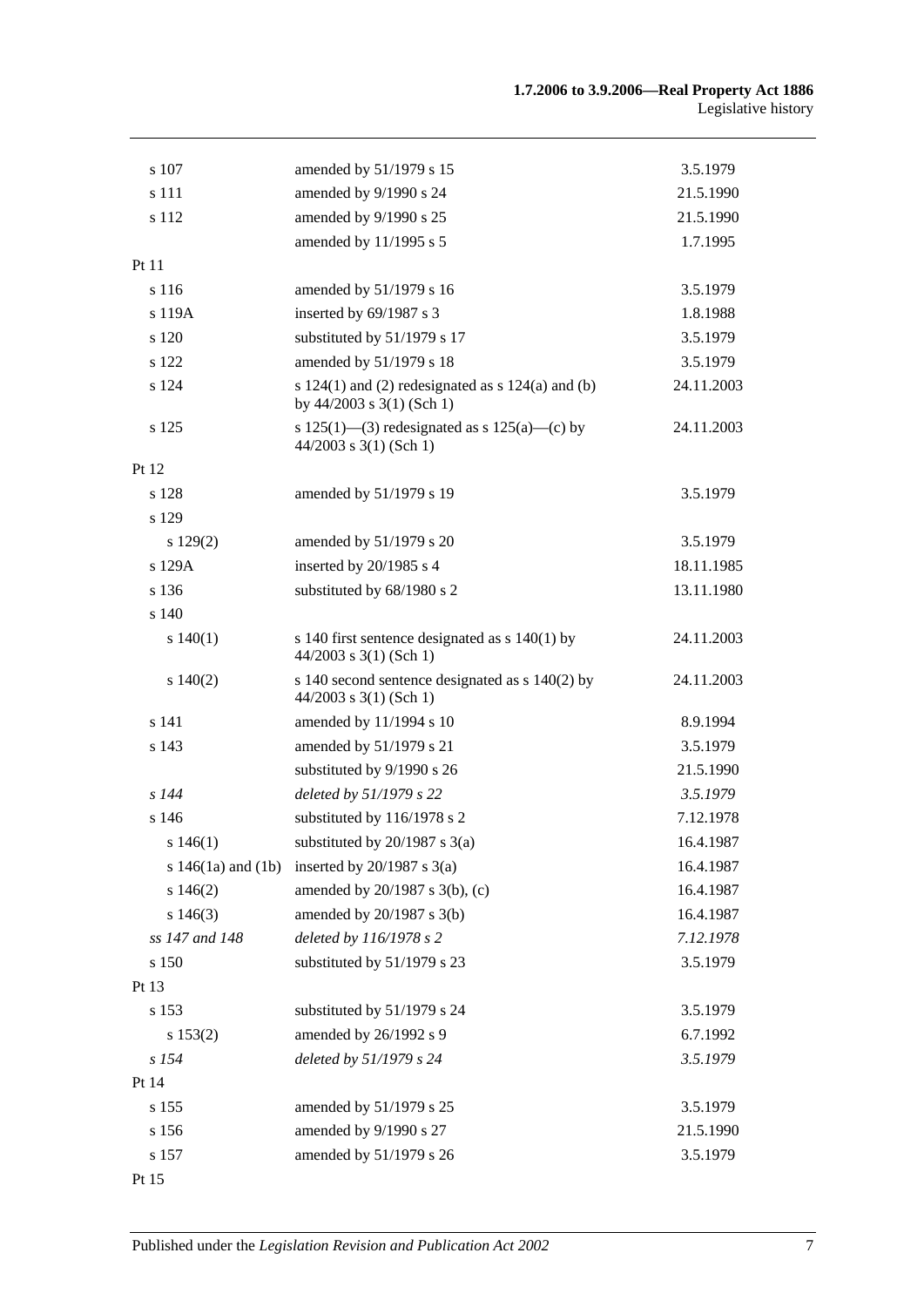| s 165         | amended by 9/1990 s 28                                                                | 21.5.1990  |
|---------------|---------------------------------------------------------------------------------------|------------|
| s 169         |                                                                                       |            |
| s 169(2a)     | s $169(2)$ second sentence designated as s $169(2a)$<br>by $44/2003$ s $3(1)$ (Sch 1) | 24.11.2003 |
| s 173         | s 173 I—IV redesignated as s $173(a)$ —(d) by<br>$44/2003$ s 3(1) (Sch 1)             | 24.11.2003 |
| s 177         | substituted by 9/1990 s 29                                                            | 21.5.1990  |
| s 184         | substituted by 9/1990 s 30                                                            | 21.5.1990  |
| s 189         | substituted by 51/1979 s 27                                                           | 3.5.1979   |
|               | deleted by 9/1990 s 31                                                                | 21.5.1990  |
| s 190         | deleted by 51/1979 s 28                                                               | 3.5.1979   |
| Pt 16         |                                                                                       |            |
| s 191         | amended by 51/1979 s 29                                                               | 3.5.1979   |
|               | amended by 44/2003 s 3(1) (Sch 1)                                                     | 24.11.2003 |
| Pt 17         |                                                                                       |            |
| s 192         | amended by 32/1980 s 10                                                               | 22.5.1980  |
|               | amended by 68/1980 s 3                                                                | 13.11.1980 |
|               | amended by 44/2003 s 3(1) (Sch 1)                                                     | 24.11.2003 |
| s 193         | amended by 32/1980 s 11                                                               | 22.5.1980  |
| s 194         | amended by 32/1980 s 12                                                               | 22.5.1980  |
| s 195         | amended by 32/1980 s 13                                                               | 22.5.1980  |
| Pt 18         |                                                                                       |            |
| s 201         | inserted by 56/1983 s 4                                                               | 26.4.1984  |
| s 205         | amended by 56/1983 s 5                                                                | 26.4.1984  |
| s206          | deleted by 56/1983 s 6                                                                | 26.4.1984  |
| s 208         | amended by 56/1983 s 7                                                                | 26.4.1984  |
| s 210         | amended by 56/1983 s 8                                                                | 26.4.1984  |
|               | amended by 33/2002 s 14                                                               | 3.3.2003   |
| s 213         | s 213 I—VIII redesignated as $s$ 213(a)—(h) by<br>$44/2003$ s 3(1) (Sch 1)            | 24.11.2003 |
| s 216         | substituted by 56/1983 s 9                                                            | 26.4.1984  |
| Pt 19         |                                                                                       |            |
| s 220         | amended by 51/1979 s 30                                                               | 3.5.1979   |
|               | amended by 23/1982 s 5                                                                | 4.11.1982  |
|               | amended by 56/1983 s 10                                                               | 26.4.1984  |
|               | amended by 9/1990 s 32                                                                | 21.5.1990  |
|               | amended by 11/1994 s 11                                                               | 8.9.1994   |
|               | amended by 44/2003 s 3(1) (Sch 1)                                                     | 24.11.2003 |
| Pt 19A        |                                                                                       |            |
| s 223A        |                                                                                       |            |
| $s\,223A(3)$  | substituted by 51/1979 s 31                                                           | 3.5.1979   |
| Pt 19AB       | inserted by 23/1982 s 6                                                               | 4.11.1982  |
| Pt 19AB Div 1 | amended by 56/1983 s 11                                                               | 1.7.1983   |
|               | amended by 51/1985 ss 6, 7                                                            | 12.9.1985  |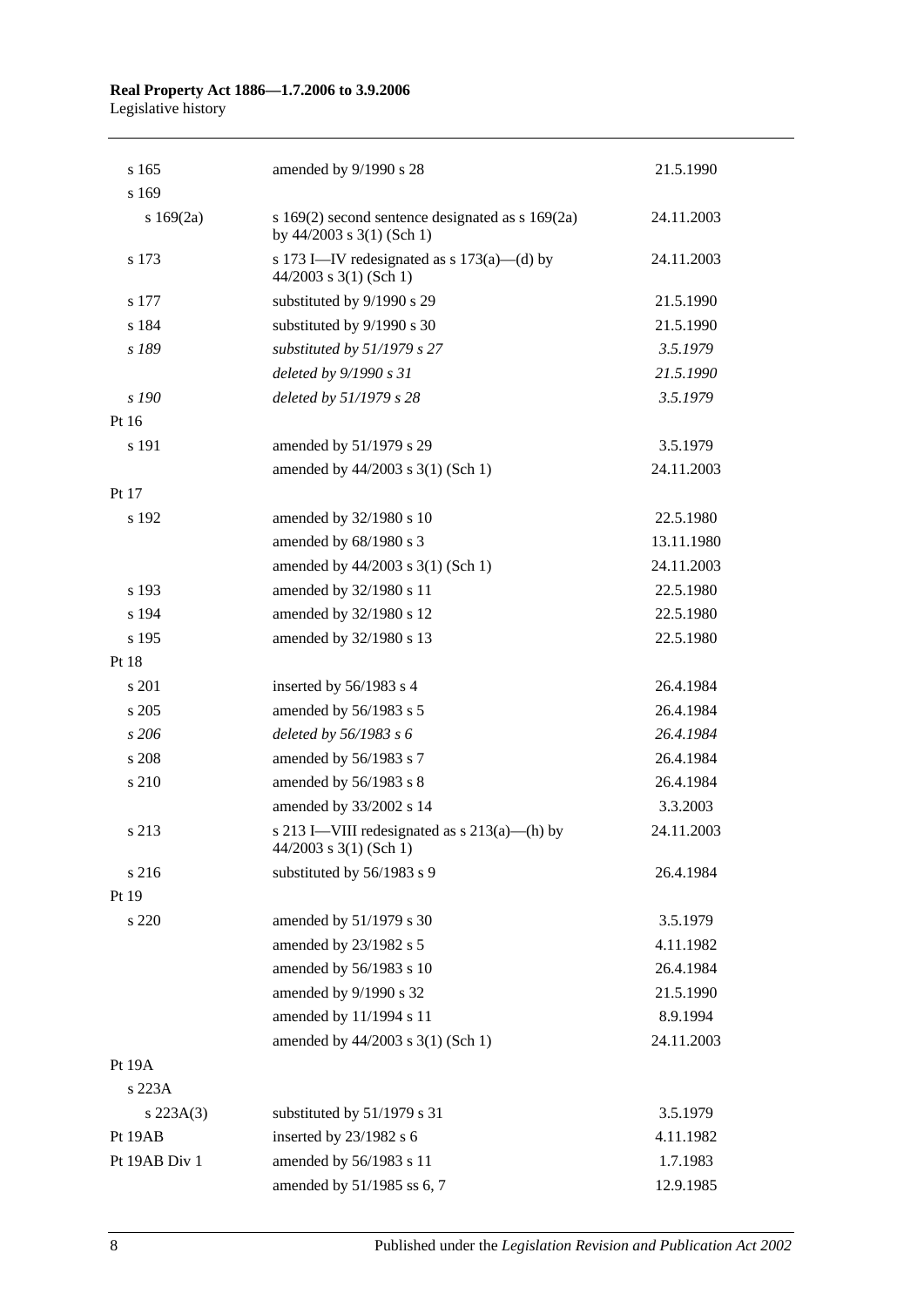|                    | amended by 13/1988 Sch 1                  | 1.9.1988  |
|--------------------|-------------------------------------------|-----------|
|                    | amended by 32/1990 s 3                    | 2.8.1990  |
|                    | amended by 23/1992 s 3                    | 21.5.1992 |
|                    | amended by $54/1993$ s $12(a)$ —(f)       | 15.1.1994 |
|                    | substituted by 11/1994 s 12               | 1.9.1995  |
| s 223LA            |                                           |           |
| $s$ 223LA $(1)$    |                                           |           |
| allotment          | amended by $38/1996$ s $24(a)$ —(c)       | 4.11.1996 |
| division           | amended by $38/1996$ s $24(d)$            | 4.11.1996 |
| electricity entity | inserted by 159/1999, r 4(a) (Sch 1 cl 2) | 29.7.1999 |
|                    | substituted by 33/2002 s 15               | 28.1.2000 |
| service easement   | amended by 38/1996 s 24(e)                | 4.11.1996 |
|                    | amended by 159/1999, r 4(a) (Sch 1 cl 2)  | 29.7.1999 |
| s 223LB            |                                           |           |
| $s$ 223LB $(5)$    | amended by $38/1996$ s $25(a)$ , (b)      | 4.11.1996 |
| $s$ 223LB $(8)$    |                                           |           |
| allotment          | inserted by $38/1996$ s $25(c)$           | 4.11.1996 |
| Pt 19AB Div 2      | amended by 56/1983 s 12                   | 1.7.1983  |
|                    | amended by 51/1985 ss 8, 9                | 12.9.1985 |
|                    | amended by 9/1990 s 33                    | 21.5.1990 |
|                    | amended by $54/1993$ s $12(g)$ , (h)      | 15.1.1994 |
|                    | substituted by 11/1994 s 12               | 1.9.1995  |
| Pt 19AB Div 3      | amended by 51/1985 ss 10-14               | 12.9.1985 |
|                    | amended by 32/1990 s 4                    | 2.8.1990  |
|                    | amended by 23/1992 s 4                    | 21.5.1992 |
|                    | deleted by $54/1993$ s $12(i)$            | 15.1.1994 |
|                    | inserted by 11/1994 s 12                  | 1.9.1995  |
| s 223LG            |                                           |           |
| s $223LG(1)$       | substituted by $38/1996$ s $26(a)$        | 4.11.1996 |
| $s$ 223LG $(3)$    | amended by 159/1999, r 4(a) (Sch 1 cl 2)  | 29.7.1999 |
|                    | amended by 33/2002 s 16                   | 28.1.2000 |
| $s$ 223LG $(5)$    | amended by 159/1999, r 4(a) (Sch 1 cl 2)  | 29.7.1999 |
| $s$ 223LG(7)       | amended by 38/1996 s 26(b)                | 4.11.1996 |
|                    | deleted by 159/1999, r 4(a) (Sch 1 cl 2)  | 29.7.1999 |
| Pt 19AB Div 4      | amended by 51/1985 s 15                   | 12.9.1985 |
|                    | amended by 9/1990 s 34                    | 21.5.1990 |
|                    | amended by 23/1992 s 5                    | 21.5.1992 |
|                    | deleted by 11/1994 s 12                   | 1.9.1995  |
| Pt 19AB Div 4A     | inserted by $23/1992$ s 6                 | 21.5.1992 |
| s 223LLA           |                                           |           |
| division           | substituted by 38/1996 s 27               | 4.11.1996 |
| strata plan        | inserted by 38/1996 s 27                  | 4.11.1996 |
| s 223LLB           |                                           |           |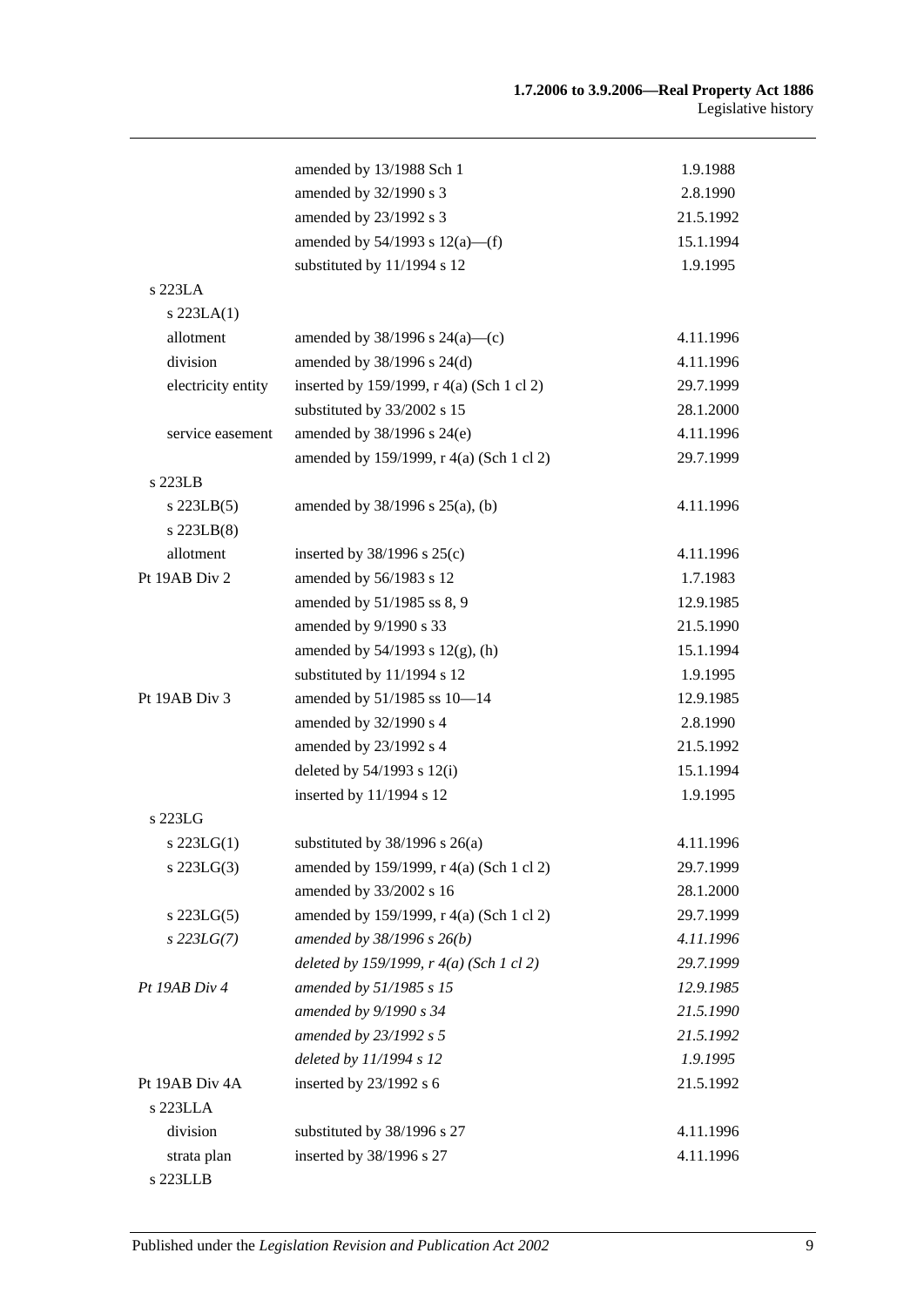| s 223LLB(2)    | amended by $54/1993$ s $12(j)$                                           | 15.1.1994  |
|----------------|--------------------------------------------------------------------------|------------|
|                | amended by 38/1996 s 28                                                  | 4.11.1996  |
| s 223LLC       |                                                                          |            |
| s $223LLC(1)$  | amended by 38/1996 s 29                                                  | 4.11.1996  |
| Pt 19AB Div 5  |                                                                          |            |
| s 223LM        | amended by $54/1993 s 12(k)$                                             | 15.1.1994  |
|                | deleted by 11/1994 s 13                                                  | 1.9.1995   |
| s 223LN        | amended by 51/1985 s 16                                                  | 12.9.1985  |
|                | deleted by 11/1994 s 13                                                  | 1.9.1995   |
| s 223LO        | amended by 51/1985 s 17                                                  | 12.9.1985  |
|                | amended by 13/1988 Sch 1                                                 | 1.9.1988   |
|                | amended by 9/1990 s 35                                                   | 21.5.1990  |
|                | amended by $54/1993$ s $12(l)$ , (m)                                     | 15.1.1994  |
|                | deleted by 11/1994 s 13                                                  | 1.9.1995   |
| Pt~19B         | amended by 68/1980 ss 4, 5                                               | 13.11.1980 |
|                | amended by 23/1982 ss 7, 8 (Sch)                                         | 4.11.1982  |
|                | amended by 62/1982 s 3(10) (Sch Pt 10)                                   | 4.11.1982  |
|                | amended by 96/1983 ss 3, 4                                               | 4.11.1982  |
|                | amended by 51/1985 ss 18, 19                                             | 12.9.1985  |
|                | deleted by 13/1988 Sch 1                                                 | 1.9.1988   |
| Pt 20          |                                                                          |            |
| s 229          | amended by 9/1990 s 36                                                   | 21.5.1990  |
|                | amended by 59/1994 Sch 2                                                 | 1.1.1995   |
|                | amended by 44/2003 s 3(1) (Sch 1)                                        | 24.11.2003 |
| s 230          | amended by 59/1994 Sch 2                                                 | 1.1.1995   |
| s 231          | deleted by 59/1994 Sch 2                                                 | 1.1.1995   |
| s 232          | amended by 56/1983 s 13                                                  | 26.4.1984  |
| s 233          | amended by 9/1990 s 37                                                   | 21.5.1990  |
|                | amended by 44/2003 s 3(1) (Sch 1)                                        | 24.11.2003 |
| ss 235 and 236 | deleted by 56/2005 Sch 2 cl 44                                           | 1.7.2006   |
| s 240          | amended by 59/1994 Sch 2                                                 | 1.1.1995   |
| Pt 21          |                                                                          |            |
| s 241          | amended by 62/1982 s 3(10) (Sch Pt 10)                                   | 4.11.1982  |
|                | substituted by 51/1985 s 20                                              | 12.9.1985  |
| s 242          | amended by 51/1985 s 21                                                  | 12.9.1985  |
|                | amended by 13/1988 Sch 1                                                 | 1.9.1988   |
|                | amended by 9/1990 s 38                                                   | 21.5.1990  |
|                | amended by 38/1996 s 30                                                  | 4.11.1996  |
| s 244          | amended by 11/1994 s 14                                                  | 8.9.1994   |
| s 245          | substituted by 11/1994 s 15                                              | 8.9.1994   |
| s 249          |                                                                          |            |
| $s\,249(1)$    | s 249 first sentence designated as s 249(1) by<br>44/2003 s 3(1) (Sch 1) | 24.11.2003 |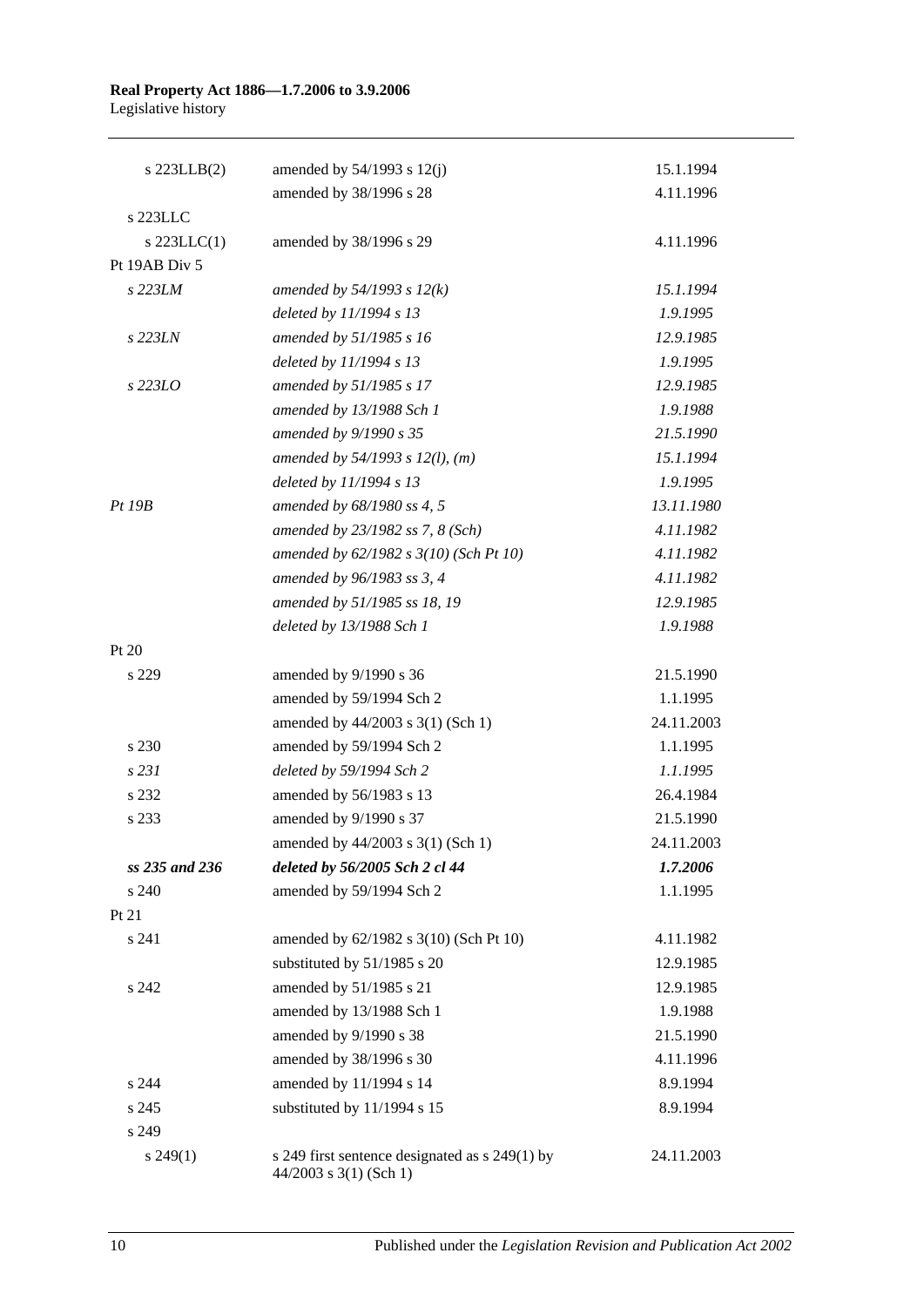| $s\,249(2)$          | s 249 second sentence designated as s 249(2) by<br>$44/2003$ s 3(1) (Sch 1) | 24.11.2003 |
|----------------------|-----------------------------------------------------------------------------|------------|
| s 254                | amended by 9/1990 s 39                                                      | 21.5.1990  |
| s 255                | inserted by $64/1999$ s $8(b)$                                              | 1.1.2000   |
| s257                 | deleted by 9/1990 s 40                                                      | 21.5.1990  |
| ss 267 and 268       | substituted by 11/1995 s 6                                                  | 1.7.1995   |
| s269                 | deleted by $11/1995 s 6$                                                    | 1.7.1995   |
| s 273                |                                                                             |            |
| $s\,273(1)$          | s 273(2) amended and redesignated as s 273(1)<br>by 56/1983 s 14            | 26.4.1984  |
| s $273(2)$ and $(3)$ | inserted by $56/1983$ s $14(b)$                                             | 26.4.1984  |
| s 274                |                                                                             |            |
| $s\,274(1)$          | amended by 51/1979 s 32                                                     | 3.5.1979   |
|                      | s 274 redesignated as s 274(1) by 56/1983 s 15                              | 26.4.1984  |
| s $274(2)$ and $(3)$ | inserted by 56/1983 s 15                                                    | 26.4.1984  |
| s 276                | substituted by 51/1979 s 33                                                 | 3.5.1979   |
| s 277                |                                                                             |            |
| $s\,277(1)$          | amended by 57/2000 s 29                                                     | 23.10.2000 |
| $s$ 277(1a)          | inserted by 22/2001 s 3                                                     | 1.1.1975   |
| Sch 1                |                                                                             |            |
| cll 1 and 5          | inserted by 11/1994 s 16                                                    | 8.9.1994   |
| cll $2-4$            | inserted by 11/1994 s 16                                                    | 1.9.1995   |
| Sch <sub>2</sub>     | amended by 9/1990 s 41                                                      | 21.5.1990  |
| Sch 4                | deleted by 51/1979 s 34                                                     | 3.5.1979   |
| Sch <sub>5</sub>     | amended by 11/1994 s 17                                                     | 8.9.1994   |
| Sch 6                | deleted by 51/1979 s 35                                                     | 3.5.1979   |
|                      | inserted by 51/1985 s 22                                                    | 12.9.1985  |
|                      | heading substituted by $44/2003$ s $3(1)$ (Sch 1)                           | 24.11.2003 |
| Schs 7—14            | deleted by 51/1979 s 35                                                     | 3.5.1979   |
| Sch 17               | heading substituted by 44/2003 s 3(1) (Sch 1)                               | 24.11.2003 |
| Schs 18 and 19       | deleted by 11/1995 s 7                                                      | 1.7.1995   |
| Sch 21               |                                                                             |            |
| cl <sub>1</sub>      | amended by 33/2002 s 17                                                     | 3.3.2003   |
| Sch 23               | deleted by 51/1979 s 36                                                     | 3.5.1979   |
| Sch 24               | deleted by 51/1979 s 37                                                     | 3.5.1979   |
| Sch 25               | substituted by 51/1979 s 38                                                 | 3.5.1979   |
|                      | deleted by 13/1988 Sch 1                                                    | 1.9.1988   |
| Sch 26               | amended by 68/1980 s 6                                                      | 13.11.1980 |
|                      | deleted by 13/1988 Sch 1                                                    | 1.9.1988   |

# **Historical versions**

Reprint No 1—15.11.1991 Reprint No 2—21.5.1992